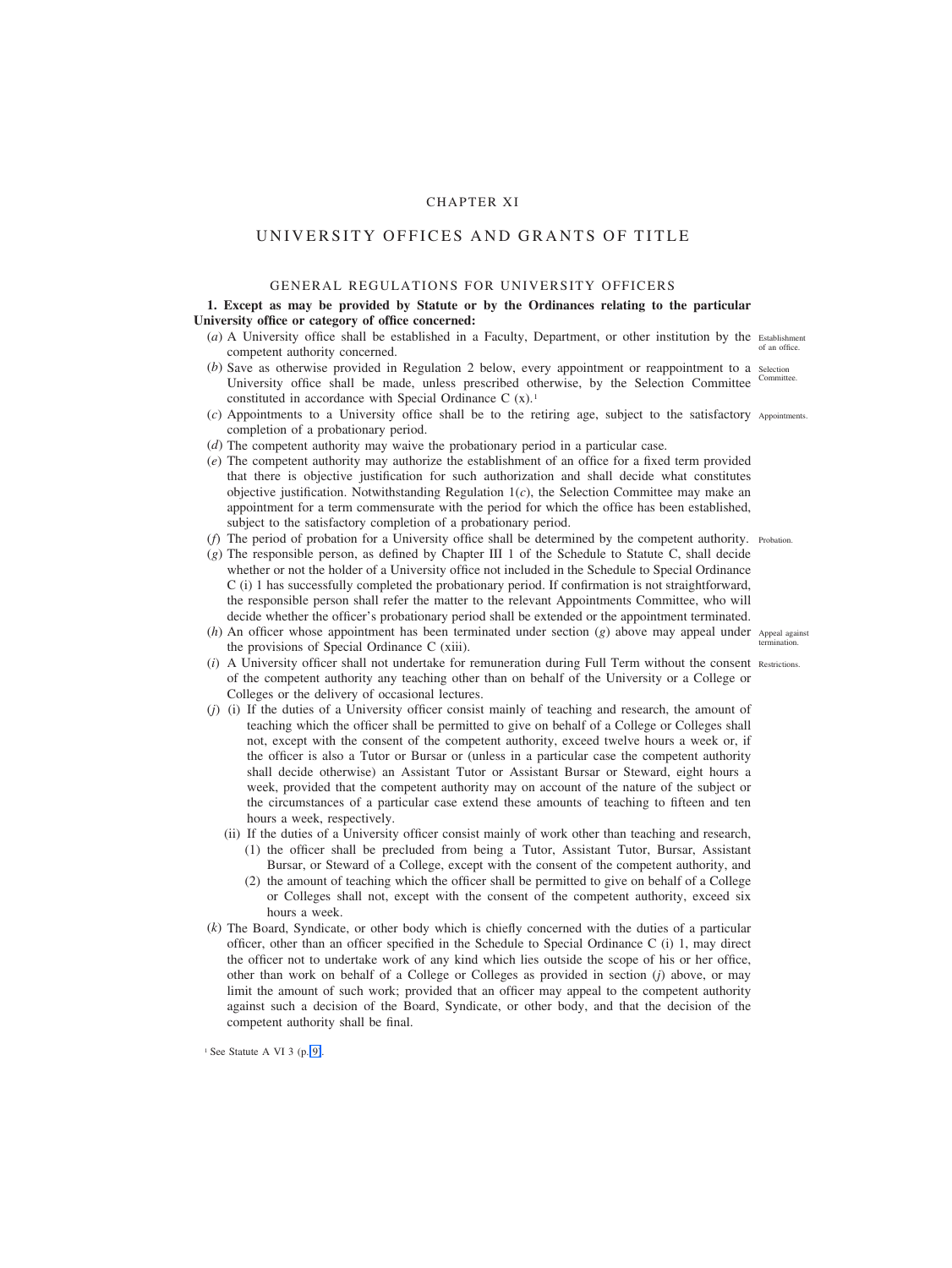(*l*) Unless the tenure of a University office is to the retiring age or is for a period prescribed by Ordinance or at the time of appointment, the employment of the person who holds it may be terminated at three months' notice (or such other period of notice as may in a particular case be provided by Ordinance or at the time of appointment). Termination of employment.

**2.** An appointment to a University office arising from a regrading review shall be made by the competent authority.

## REPORTS ON LECTURES AND TEACHING GIVEN

### *Amended by Grace 5 of 29 July 2020*

At the end of each academic year each Professor whose Professorship is governed by Statute C, and every Reader and Professor (Grade 11), shall make a complete report to the General Board on

(*a*) the number of lectures delivered during the year;

(*b*) the amount and kind of teaching given in addition to the lectures.

# EMERITUS OFFICERS

#### *Amended by Grace 5 of 29 July 2020*

A Professor or Reader or Professor (Grade 11) who retires after reaching the age of sixty shall become an Emeritus Professor or Emeritus Reader or Professor (Grade 11), as the case may be, without statutory duties or powers. This regulation shall apply *mutatis mutandis* to the Vice-Chancellor,<sup>1</sup> the Registrary, the Librarian, and the Director of the Fitzwilliam Museum, on retirement.

# TITLE OF HONORARY PROFESSOR, HONORARY READER AND HONORARY PROFESSOR (GRADE 11)

### *Amended by Grace 5 of 29 July 2020*

**1.** The General Board, on the recommendation of a Faculty Board or comparable authority, may grant the title of Honorary Professor or Honorary Reader or Professor (Grade 11) to a person who is not employed by the University but who is associated with the University and brings substantial benefit to it.

**2.** A person to whom the title of Honorary Professor or Honorary Reader or Professor (Grade 11) has been granted shall hold that title for not more than five years at a time. At the end of any such period the title may again be granted for a further period of not more than five years at a time, provided that no person shall hold such a title after the end of the academic year in which he or she attains the age of sixty-seven years. A person who has reached the age of sixty-seven years and who has held the title of Honorary Professor or Honorary Reader or Professor (Grade 11) for at least five years shall be granted the title of Emeritus Honorary Professor or Emeritus Honorary Reader or Professor (Grade 11).

### TEMPORARY REGULATION

**3.** Any person who has been granted the title of Honorary Professor or Honorary Reader on or before 1 January 2007 shall be entitled to hold that title until the end of the academic year in which he or she attains the age of seventy years.

# RESIDENCE OF UNIVERSITY OFFICERS

### *Amended by Grace 5 of 29 July 2020*

**1.** Save as otherwise provided in Regulation 3 below, or in any special regulation for a particular office, every University officer in an institution under the supervision of the General Board shall reside in the University for the whole of each Full Term in each academic year, unless dispensed from discharging the duties of his or her office under the provisions of Special Ordinance C (i) 1 or 2.

<sup>1</sup> This applies to any person who retires from the office of Vice-Chancellor after 1 October 1992.

Residence.

Grant of title.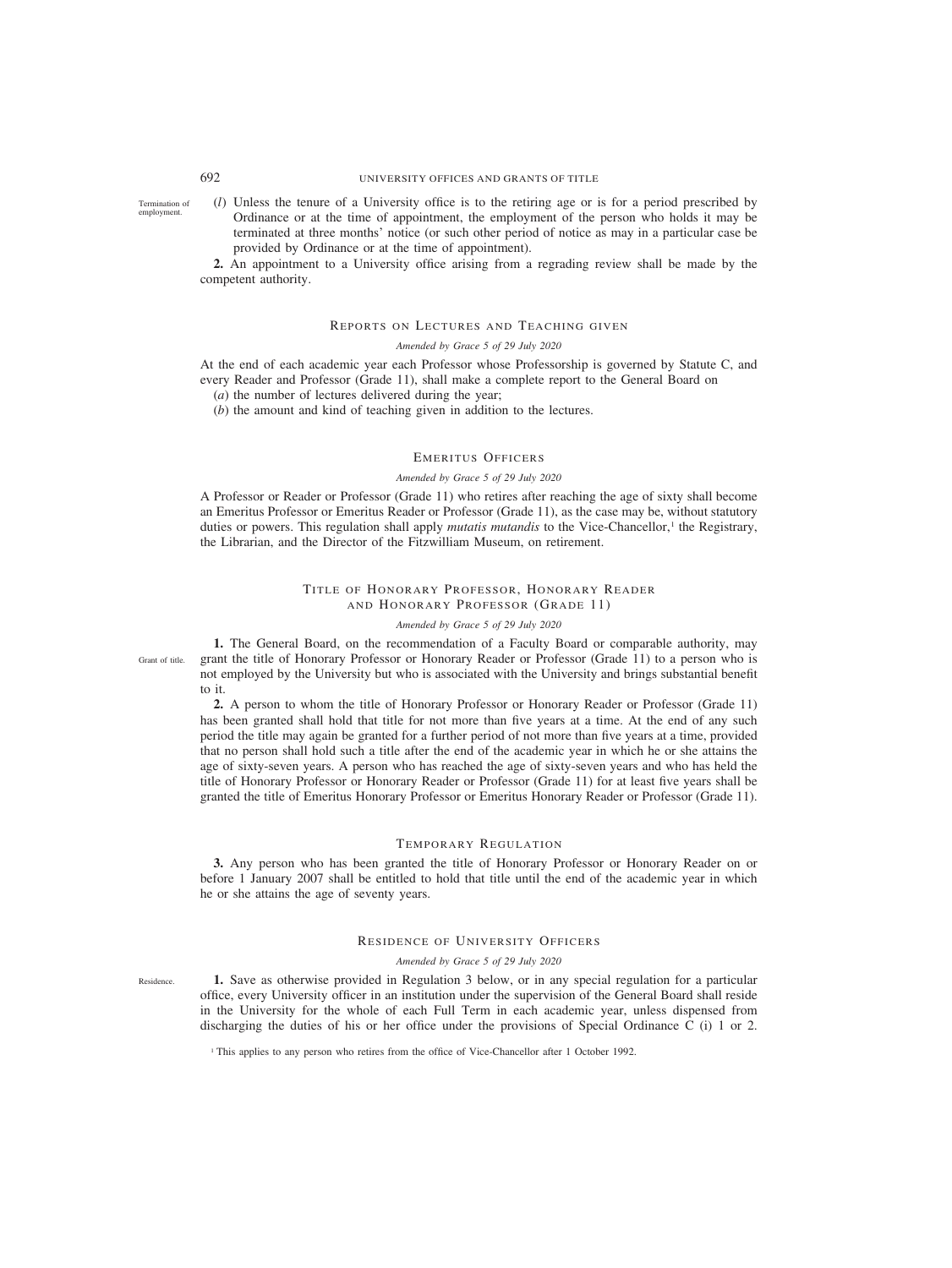<span id="page-2-0"></span>Every other University officer shall conform to such conditions of residence, if any, as may be specified in the regulations for the office concerned.

**2.** A University officer shall be regarded as resident in the University when that officer

either (a) resides within five miles of Great St Mary's Church and is not habitually absent from home <sup>residence.</sup> more than two nights in the week,

- *or* (*b*) resides within twenty miles of Great St Mary's Church and is usually in Cambridge for a substantial part of the day,
- *or* (*c*) has received from the General Board or from the Council, as appropriate, leave to reside farther than twenty miles from Great St Mary's Church, provided that the officer observes such conditions as the Board or the Council may require.

**3.** The General Board may grant to any Professor, Reader or Professor (Grade 11) leave to substitute substitution of for the residence required in any one term, or any part of it, residence for an equal time between 1 July residence. and 31 August, provided that they are of opinion that such leave may be granted without prejudice to the interests of the University.

4. For the purpose of these regulations the official residence as Canon of Ely of a University officer officer holding who holds a residentiary Canonry of Ely shall be regarded as a place of residence within five miles of <sup>Ely Canonry.</sup> Great St Mary's Church.1

# NOTICES BY THE COUNCIL AND THE GENERAL BOARD

### APPOINTING ARRANGEMENTS FOR CERTAIN ACADEMIC- RELATED OFFICES

**1.** *University offices covered by this Notice*

- This Notice concerns the arrangements for making appointments and reappointments to the following:
	- Offices in the Unified Administrative Service
	- Offices of Secretaries, Assistant Secretaries, and Superintendents of Faculties, Departments, and other institutions not in the Unified Administrative Service
	- Offices in the University Library and affiliated libraries
	- Offices of Librarians in Faculties and Departments
	- Offices in the Fitzwilliam Museum and the Hamilton Kerr Institute
	- Computer Officerships
	- Technical Officerships and Senior Technical Officerships

The appointing provisions contained in the regulations for the offices referred to above require that appointments and reappointments shall be made in accordance with arrangements agreed from time to time by the competent authority. Set out below are the arrangements which shall apply until further notice.

#### **2.** *General*

#### *Membership and constitution of the new appointing bodies*

The appointing bodies may be constituted anew for each particular appointment. Members selected for appointing bodies should be in a grade of office or post at least equivalent to the officer to which appointment is being made.

### *Secretary*

The Council and the General Board would expect the Secretary, where possible, to be the relevant institutional administrator.

#### *Procedural advice*

The relevant Business Manager/Adviser from the Human Resources Division will attend meetings as required to provide advice on procedures and legal aspects relating to the appointment and employment of individuals.

#### *Documentation*

There must be a formal agenda of business together with appropriate documentation, for example copies of applications, references, lists of candidates, and a record of the shortlisting process and outcome. There must also be formal Minutes recording the decisions. The Human Resources Division shall be notified of meetings of appointing bodies and of the outcomes of the meetings.

### *Number of votes required for a valid decision*

The number of members that must be present at a meeting and voting in favour shall be a majority of the members present or not less than three, whichever is the greater number.

### *Training*

The Council and the General Board expect persons chairing appointing bodies to undertake training in their role before embarking on their duties. In due course, the Council and the General Board would expect all those who are likely to be members of such bodies to undertake such training.

<sup>1</sup> See also p. [713.](#page-22-0)

Definitions of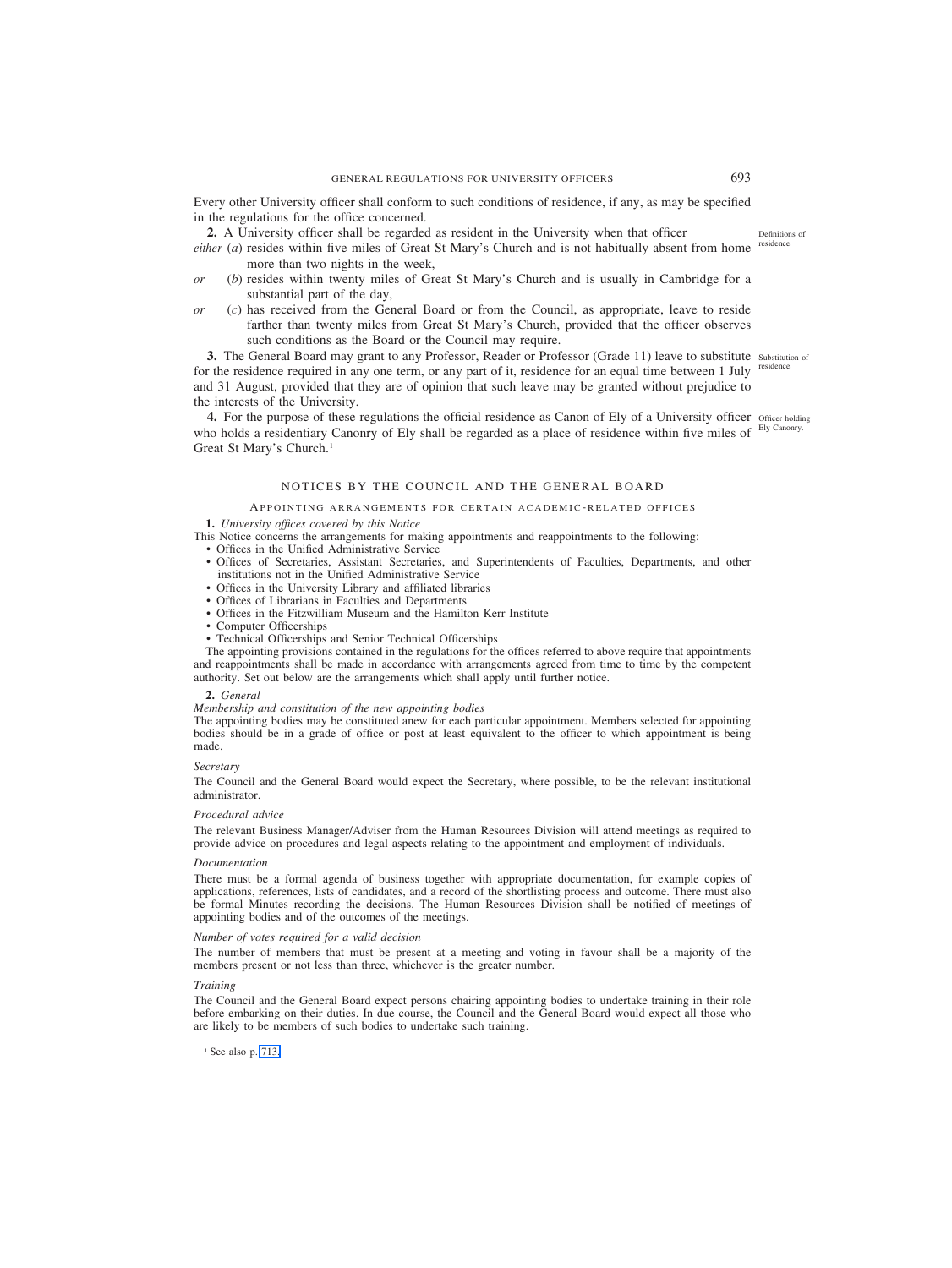### **3.** *Offices in the Unified Administrative Service*

For the offices of Director, Deputy Director, Assistant Director, Principal Assistant Registrary, Senior Assistant Registrary, Principal Assistant Treasurer, Senior Assistant Treasurer:

• the Standing Appointments Committee of the Council.1

- For offices in grades other than these:
	- the Registrary,<sup>2</sup>
	- the Head of the Division,
	- an appropriate senior academic-related officer,
	- a senior academic3 with experience and interest in what the role of the office entails.

**4.** *Secretaries, Assistant Secretaries, and Superintendents of Faculties, Departments, and of other institutions*

- the Head of the institution or a deputy appointed by him or her (Chair and Convenor),
- the Academic Secretary, or a deputy appointed by him or her,
- a senior academic with experience and interest in what the role of the office entails,
- a senior academic-related officer with knowledge and experience of the role of the office,
- up to two additional members may be co-opted by the Head of the institution.

Quorum: 4. Either the senior academic or academic-related officer must be from outside the institution.

**5.** *Offices in the University Library and affiliated libraries*

- For the offices of Deputy Librarian and Senior Under-Librarian:
	- the University Librarian or a deputy appointed by her or him (Chair and Convenor),
	- the Deputy Librarian responsible for staff and a member of the Senior Management Team,<sup>4</sup>
	- the relevant University Library divisional/departmental Head,
	- two academic members of the Library Syndicate. In the case of offices in one of the affiliated libraries: one member of the Library Syndicate and one member of the relevant Sub-Syndicate.

Quorum: 3. One of whom must be one of the academic nominees.

For offices other than the Librarian, Deputy Librarian, and Senior Under-Librarian, appointments and reappointments shall be made by the Librarian or the Deputy Librarian, on the recommendation of an Appointing Panel appointed by the Librarian or the Deputy Librarian:

- a member of the Senior Management Team (Chair or Convenor),
- two senior academic-related officers (or one officer and one other member of staff) with knowledge and experience of the role of the office. In the case of offices in one of the affiliated libraries, one shall be a member of the relevant Faculty appointed on the recommendation of the Chair of the relevant Faculty Board. Quorum: 2. One of whom must be a member of the Senior Management Team.

**6.** *Librarians of Faculties, Departments, and other institutions*

- the Chair of the Faculty Board or Head of institution or a deputy appointed by him or her (Chair and Convenor),
- the University Librarian as the General Board's principal adviser on matters relating to Libraries or a deputy appointed by him or her,
- one Faculty/Departmental Librarian,

• two members of the relevant academic institution.

Quorum: 3. One of whom must be from outside the institution.

**7.** *Offices in the Fitzwilliam Museum and the Hamilton Kerr Institute*

For the offices of Assistant Director, Senior Keeper, and Keeper:

• the Standing Appointments Committee of the Fitzwilliam Museum.<sup>5</sup>

For offices other than the Director of the Fitzwilliam Museum, Director of the Hamilton Kerr Institute, Assistant Director, Senior Keeper, and Keeper, appointments and reappointments shall be made by the Director of the Fitzwilliam Museum on the recommendation of an Appointing Panel appointed by the Director:

- the Assistant Director of the Fitzwilliam Museum with oversight of the office or the Director of the Hamilton Kerr Institute, as appropriate (Chair or Convenor),
- two senior academic or academic-related officers with knowledge and experience of the role of the office, • one additional member with relevant expertise or experience may be co-opted by the Chair.

Quorum: 3. One of whom must be the Assistant Director of the Fitzwilliam Museum with oversight of the office or the Director of the Hamilton Kerr Institute.

#### **8.** *Computer Officers*

For offices in the grades Computer Officer Grades I–IV, Senior Computer Officer, and Principal Computer Officer: • the Head of the institution or a deputy appointed by him or her (Chair and Convenor),

- a senior academic with experience and interest in what the role of the office entails,
- the Director of Information Services or a deputy appointed by him or her,
- <sup>1</sup> See Regulations 6 and 7 of the regulations for the Unified Administrative Service, p. [712.](#page-21-0)
- <sup>2</sup> The Registrary may be involved as a member at his/her discretion.

<sup>3</sup> Such a senior academic would normally be a member of the Council, General Board, or Finance Committee, or chair the Committee that oversees the work of the Division, or be the Head of the institution to which the officer or post-holder is to be assigned.

<sup>4</sup> In the case of appointment to the office of Deputy Librarian, these two members shall be replaced by up to three persons appointed by the Chair of the Library Syndicate, at least one of whom shall be from outside the University.

<sup>5</sup> See Regulation 15 of the regulations for Staff of the Fitzwilliam Museum (p. 669).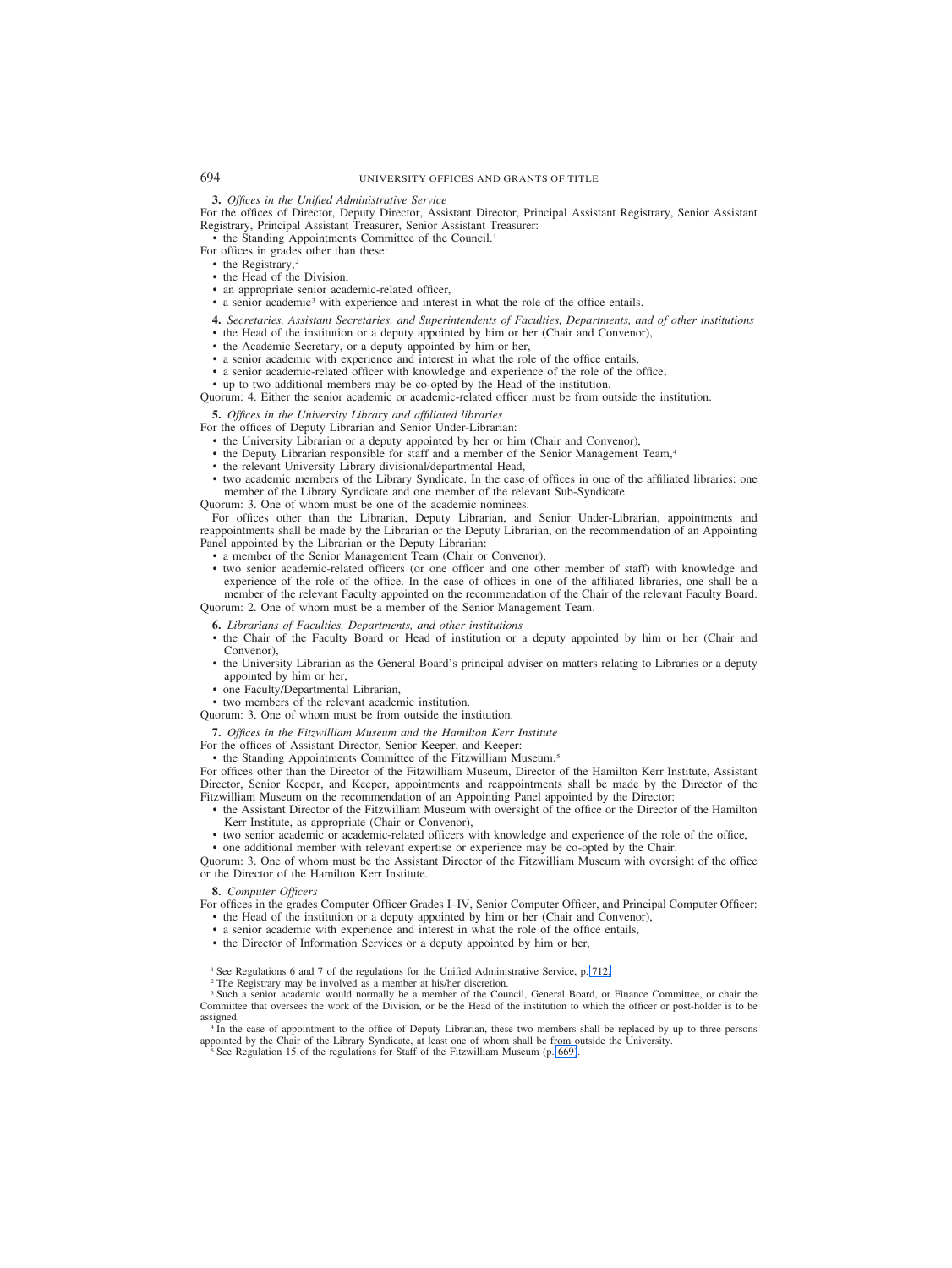# GENERAL REGULATIONS FOR UNIVERSITY OFFICERS 695

• a senior academic-related officer with knowledge and experience of the role of the office,

• up to two additional members may be co-opted by the Head of the institution.

Quorum: 4. At least one of the members must be from outside the institution.

In any pre-committee selection arrangements, the Head of the institution should ensure that a Computer Officer (at the level of Grade I or above) is involved. If there is no such officer on the staff of the institution, the Head of the institution should ask the Director of Information Services to provide a senior member of his or her staff.

#### **9.** *Technical and Senior Technical Officers*

- the Head of the institution or a deputy appointed by him or her (Chair and Convenor),
- a senior academic with experience and interest in what the role of the office entails,
- a Senior Technical Officer with knowledge and experience of the role of the office,
- a senior academic-related officer with knowledge and experience of the role of the office,
- up to two additional members may be co-opted by the Head of the institution.

When an appointment or reappointment is to be made to an office whose holder will have responsibilities for the care of protected animals under the Animals (Scientific Procedures) Act 1986, the Committee shall include two additional members, appointed by the General Board – the holder of the designation certificate for the University and one of the persons appointed as the named veterinary surgeons for the University.

When an appointment or reappointment is to be made to an office whose holder will have responsibility for matters concerning safety in the University, the Head of the institution shall be as specified in the Schedule below. Two additional persons shall be appointed by the Health and Safety Executive Committee.

### *SCHEDULE*

For an office established in:

An institution under the supervision of the General Board.

An institution under the supervision of the Council. The Head of the institution concerned. An institution under the supervision of the Unified Administrative Service.

The Head of the institution concerned.

*Either* the Registrary, if the officer appointed is to have responsibilities in a Council institution, *or* the Academic Secretary if the officer appointed is to have responsibilities in a General Board institution.

Quorum: 4. Either the academic or the Senior Technical Officer must be from outside the institution.

**10.** *Senior Assistant Secretaries, Assistant Secretaries, and Junior Assistant Secretaries of the Institute of Continuing Education*

- the Director of Continuing Education or a deputy appointed by him or her as Chair and Convener,
- the Academic Secretary or a deputy appointed by him or her,
- a senior academic with experience and interest in what the role of the office entails,
- a senior academic-related officer with knowledge and experience of the role of the office,
- up to two additional members to be co-opted at the discretion of the Director.

Quorum: 4. Either the senior academic or academic-related officer must be from outside the institution.

### APPOINTING ARRANGEMENTS FOR CERTAIN ACADEMIC OFFICES

#### *Amended by Grace 5 of 29 July 2020*

**1.** *University offices covered by this Notice*

The appointing provisions contained in the regulations for the offices referred to in this Notice require that appointments and reappointments shall be made in accordance with arrangements agreed from time to time by the competent authority. Set out below are the arrangements which shall apply until further notice.

### **2.** *General arrangements*

The general arrangements shall be the same as those for the appointment of certain academic-related offices.<sup>1</sup>

Members shall be appointed to serve on a Selection Committee on the occasion of a vacancy, unless the competent authority determines that a standing committee is to be appointed, in which case members shall be appointed in the Michaelmas Term to serve for two years from 1 January next following.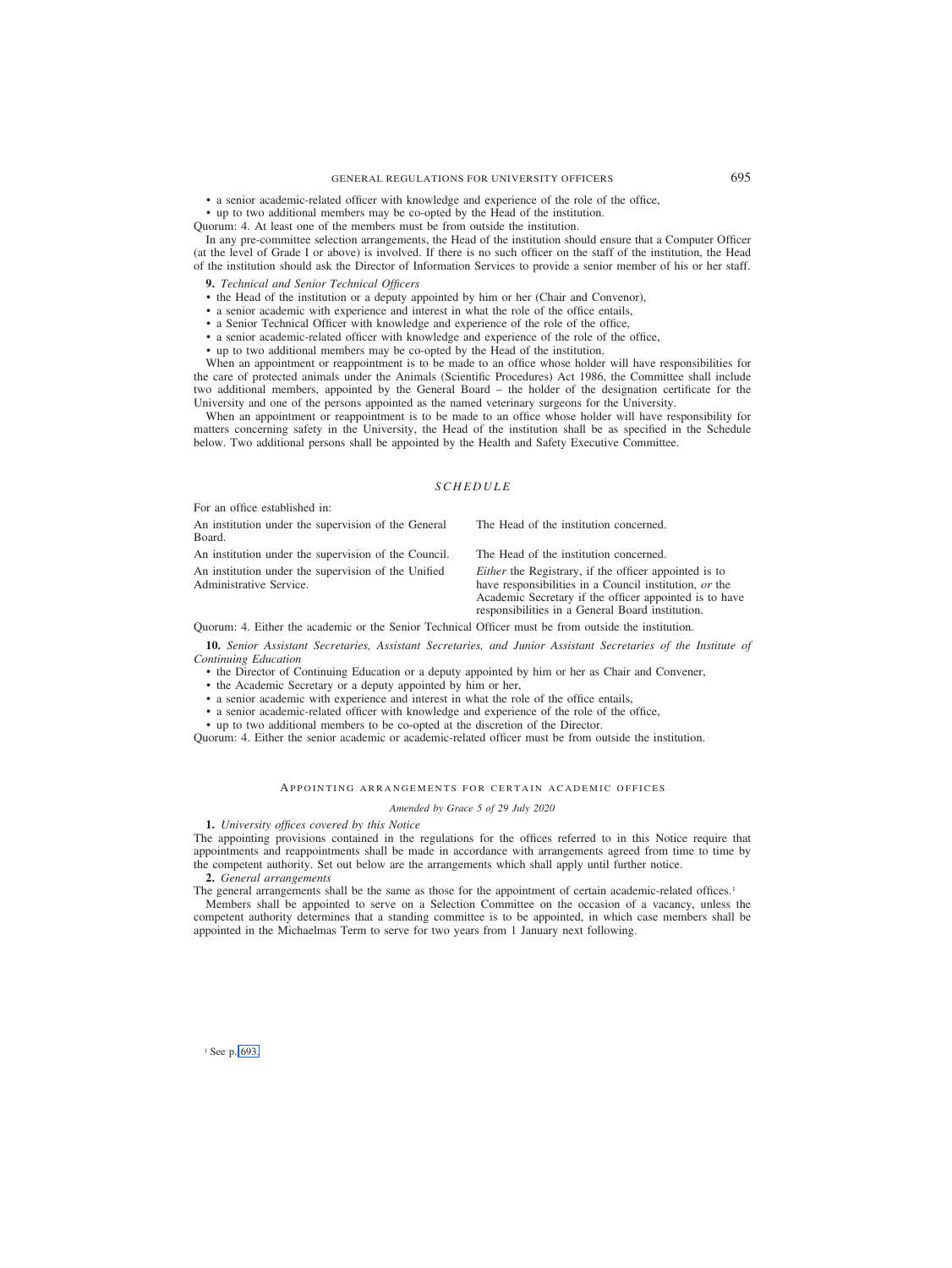# **3.** *Arrangements for individual offices*

| <b>Office</b>                                                                                                                                                                                              | Membership of the Selection Committee responsible for the<br>appointment                                                                                                                                                                                                                                                                                                                                                                                                                                       |
|------------------------------------------------------------------------------------------------------------------------------------------------------------------------------------------------------------|----------------------------------------------------------------------------------------------------------------------------------------------------------------------------------------------------------------------------------------------------------------------------------------------------------------------------------------------------------------------------------------------------------------------------------------------------------------------------------------------------------------|
| Department of Chemical Engineering and<br>Biotechnology:<br>academic offices other than Professorships                                                                                                     | (a) The Vice-Chancellor (or a duly appointed deputy) as<br>Chair;<br>$(b)$ (i) the Chair of the Chemical Engineering and<br>Biotechnology Syndicate;<br>(ii) the Head of the Department;<br>(c) three University officers appointed by the Syndicate;<br>(d) two persons appointed by the General Board.                                                                                                                                                                                                       |
| Sedgwick Museum of Earth Sciences:<br>Director of the Museum, Curator of the<br>Museum or Senior Assistant Curator of<br>the Museum, Assistant Curator of the<br>Museum, Curator of a specified collection | Selection Committee of Earth Sciences and Geography, with<br>the Director as an additional member for appointments or<br>reappointments to offices other than the Director of the<br>Museum.                                                                                                                                                                                                                                                                                                                   |
| Faculty of Economics:<br>Executive Director of Research                                                                                                                                                    | Selection Committee for the Faculty of Economics and two<br>persons appointed by the General Board for the particular<br>occasion.                                                                                                                                                                                                                                                                                                                                                                             |
| Department of History and Philosophy of<br>Science:<br>academic offices other than Professorships<br>in the Department                                                                                     | The Selection Committee for the Department of History and<br>Philosophy of Science, which shall consist of:<br>(a) the Vice-Chancellor (or a duly appointed deputy) as<br>Chair;<br>(b) (i) the Chair of the Board of History and Philosophy of<br>Science:<br>(ii) the Head of the Department and the Professor of<br>History and Philosophy of Science;<br>(c) three members of the Board of History and Philosophy<br>of Science appointed by the Board;<br>(d) two persons appointed by the General Board. |
| Department of Land Economy:<br>academic offices other than Professorships<br>in the Department                                                                                                             | The Selection Committee for the Department of Land<br>Economy, which shall consist of:<br>$(a)$ the Vice-Chancellor (or a duly appointed deputy) as<br>Chair;<br>(b) the Head of the Department of Land Economy;<br>(c) three members of the Board of Land Economy appointed<br>by that Board;<br>(d) two persons appointed by the General Board.                                                                                                                                                              |
| Institute of Criminology:<br>University Lecturer, Associate or<br>Assistant Professor, <sup>1</sup> Assistant Director of<br>Research, or Senior Assistant in Research<br>in the Institute                 | The Selection Committee for the Faculty of Law, which shall<br>have regard to the inclusion of members from other Faculties<br>and/or Departments if the duties of the office concern more<br>than one Faculty or Department.                                                                                                                                                                                                                                                                                  |
| Department of Physiology, Development,<br>and Neuroscience:<br>University Clinical Anatomist, University<br>Physiologist                                                                                   | Selection Committee for the Faculty of Biology.                                                                                                                                                                                                                                                                                                                                                                                                                                                                |
| Department of Physiology, Development,<br>and Neuroscience:<br>University Clinical Veterinary Anatomist                                                                                                    | A Selection Committee appointed by the General Board for the<br>particular occasion, which shall include members from the<br>Department of Physiology, Development, and Neuroscience<br>and the Department of Veterinary Medicine.                                                                                                                                                                                                                                                                             |
| Museum of Zoology:<br>Curator, Senior Assistant Curator, and<br>Assistant Curator of the Museum                                                                                                            | Selection Committee for the Faculty of Biology, with the<br>Director of the Museum as an additional member.                                                                                                                                                                                                                                                                                                                                                                                                    |
| Assistant Directors of Research and<br>Senior Assistants in Research                                                                                                                                       | The Selection Committee for the institution concerned.                                                                                                                                                                                                                                                                                                                                                                                                                                                         |

<sup>1</sup> The word 'University' will be inserted before the titles of Associate Professor and Assistant Professor subject to the approval by Her Majesty in Council of the amendments of Statute approved by Grace 1 of 12 May 2021.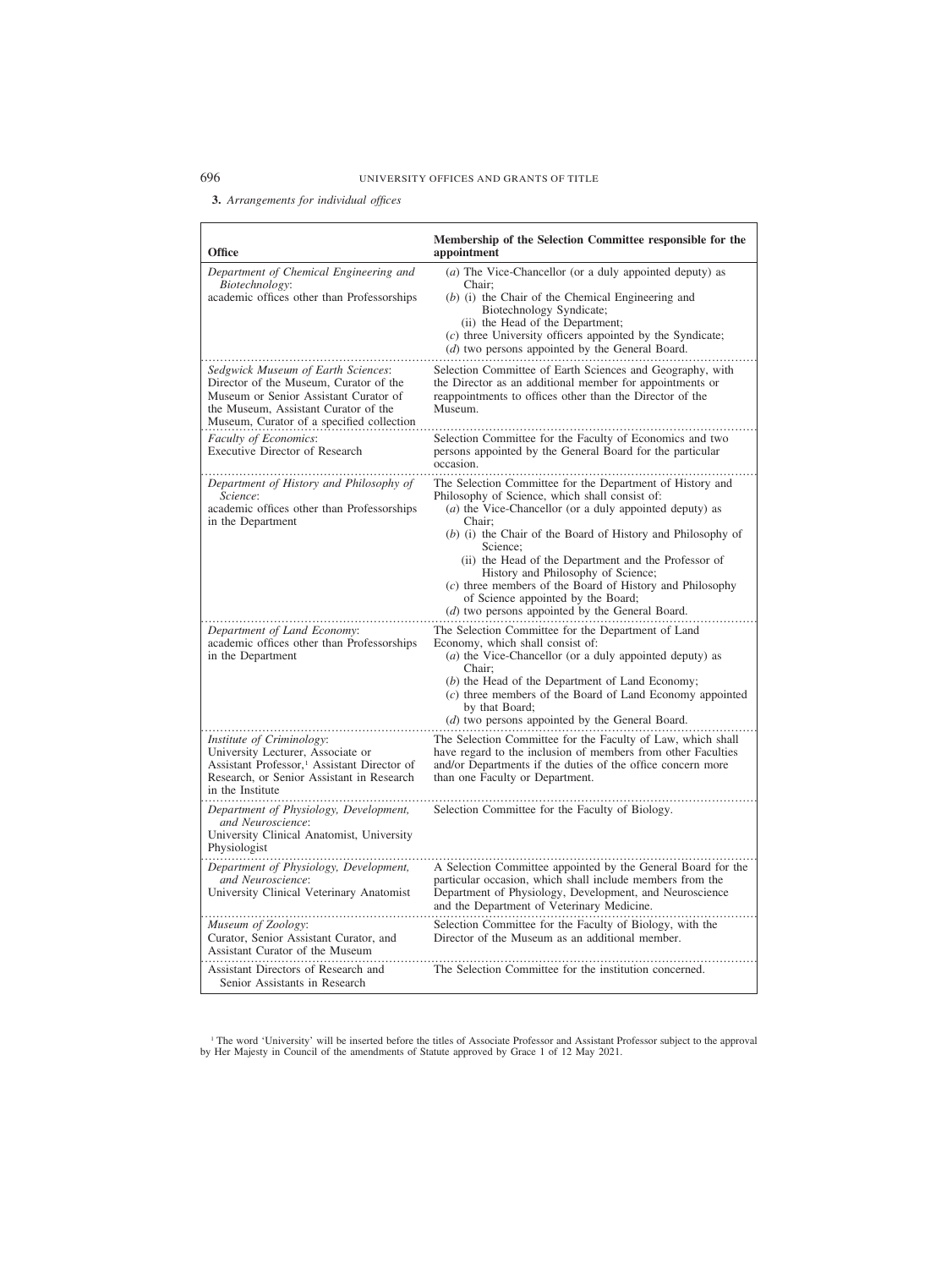# GENERAL REGULATIONS FOR UNIVERSITY OFFICERS 697

#### *University maternity leave*

### *Special factors relating to University officers*

All women University officers shall be entitled to eighteen weeks' maternity leave with stipend and, in addition, up to thirty-four weeks' unpaid maternity leave. Since the statutory paid provision has been extended to thirtynine weeks, payment of the standard rate of Statutory Maternity Pay or Maternity Allowance (included in the payment of full stipend for the initial eighteen weeks) will, for those eligible under statutory regulations, continue for the first twenty-one weeks of the unpaid leave provision under the University's maternity policy. (Under current legislation no woman may resume work earlier than two weeks after giving birth.)

Maternity leave should normally commence no earlier than the eleventh week before the expected date of childbirth. A University officer who intends to take maternity leave shall give notice of that fact by the fifteenth week before her expected week of childbirth, through the Personnel Consultant assigned to her institution, to the Registrary if she holds an office under the supervision of the Council, or to the Academic Secretary if she holds an office under the supervision of the General Board. Maternity leave will be granted under the provisions of Special Ordinance C (i) 2(*b*). Employer's contributions to USS will be continued for the period of paid leave; during any period of unpaid leave an officer may maintain her USS contributions by paying both the employee's and the employer's contributions. Stipend increments will accrue in the normal way during leave.

A term which includes maternity leave will be reckoned as a term of service for the purposes of Special Ordinance C (i) 1.

Further details, including new provisions aimed at improving communication, are contained in the policy statement which has been circulated to Heads of institutions and is available on the University's website (https://www.hr.admin.cam.ac.uk/policies-procedures/maternity-policy).

### *University paternity leave provision*

In the light of the right to paternity leave and pay under the Employment Act 2002, the Council and the General Board give notice of the existing, more favourable University paternity leave provision offered to eligible employees of up to two weeks on full pay, provided that satisfactory arrangements can be made to cover the absence at no additional cost to the University.

### LEAVE OF ABSENCE UNDER SPECIAL ORDINANCE C (i) 2(*a*) (SICK LEAVE)

**1.** Under the provisions of Special Ordinance C (i) 2(*a*), University officers may be dispensed from discharging the duties of their offices on account of illness for a period of up to six months without loss of stipend. This dispensation may be extended by the competent authority, who shall fix the amount of stipend (if any) payable.

### *Notification of incapacity for work on account of illness*

**2.** All periods of incapacity for work on account of illness, including those that fall outside an academic term, shall be regarded as sick leave in accordance with Special Ordinance  $\overline{C}$  (i)  $2(a)$ . In order to be granted sick leave, officers shall notify the head of their institution of the dates on which they are unable to work. Officers shall also provide either a completed self-certification form (blank copies available from the Human Resources Division) for absences of up to seven consecutive days, or a medical certificate (obtained from their GP or hospital, in the case of admission as an in-patient) for absences of seven days or more.

**3.** The dates on which sick leave is granted shall be recorded by the head of the institution and reported to the competent authority in order to determine the level of stipend (if any) payable.

**4.** The competent authority may seek informed consent from officers for information from their medical records to be made available in cases where the recurrence or continuation of an absence becomes a cause for concern.

### *Payment of stipend during sick leave*

**5.** In determining the period for which leave with stipend will be granted, and the amount of stipend (if any) payable, the competent authority shall have regard to the following:

(*a*) The officer's length of continuous employment by the University.

- (i) Officers employed from 1 January 2004 shall, during their first year of employment, normally receive their full stipend for the first eight weeks of any absence, followed by a corresponding period at halfpay, increasing to: twelve weeks after one year in employment; twenty weeks after three years in employment: and a maximum of twenty-six weeks after five years in employment.
- (ii) With regard to officers employed prior to 1 January 2004, other than those in the first year of their employment by the University, the Council and the General Board have determined previously that they shall normally receive their full stipend for six months. Thereafter, following a review, a further period of leave at full pay may be granted, with the possibility of a limited period of leave being granted at a reduced rate of pay after twelve months.
- (*b*) The number of days sick leave granted to the officer in the full year immediately prior to the date on which the current period of sick leave commences.
- (*c*) Whether a period of four weeks has elapsed between the end of one period of sick leave and the start of another, in instances where there would otherwise be an increase in the period of leave granted with stipend as provided for in (*a*) above.

(*d*) The amount of any State Incapacity Benefit paid direct to the officer as a result of a continuing absence.

**6.** Where the period of incapacity for work exceeds the periods of sick leave with pay provided for in 5(*a*) above, the stipend would normally be discontinued. In exceptional circumstances the competent authority may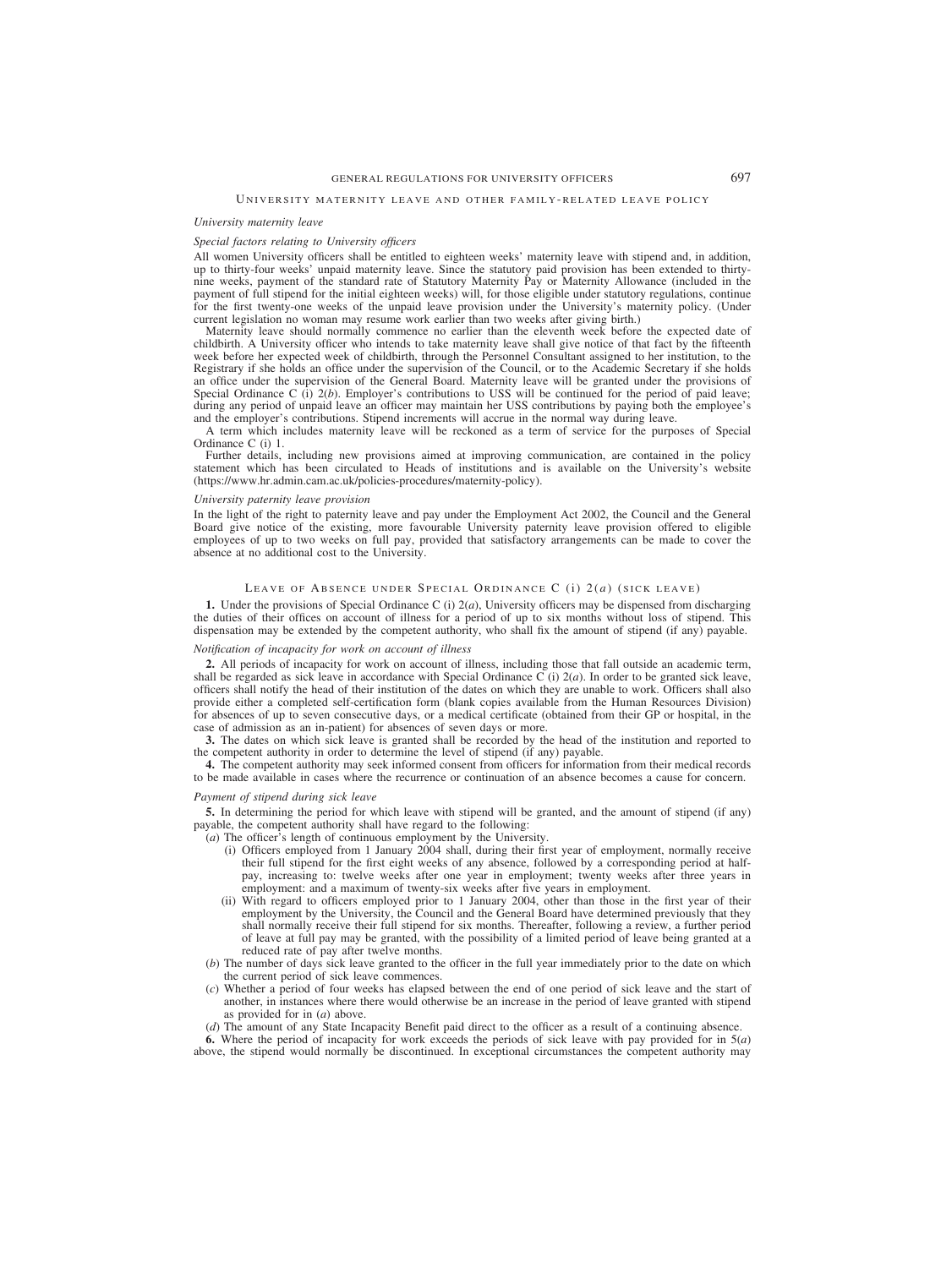extend the period for which leave is granted and the stipend (if any) payable, in variation of the provisions set out in 5(*a*) above, on the advice of the Human Resources Committee.

### *Entitlement to leave under Special Ordinance C (i) 1*

**7.** The competent authority shall decide in each particular case whether the terms included within a period of sick leave are to be reckonable as terms of service for the purposes of Special Ordinance C (i) 1. As a general rule they shall regard sick leave of twenty-eight days or more during an academic term as normally precluding the officer from counting that term as reckonable as a term of service for the purposes of Special Ordinance C (i) 1.

### *Guidance*

**8.** The Human Resources Committee will, from time to time, issue guidance<sup>1</sup> on implementing policy and procedures concerning sick leave and sick pay.

## NOTICES BY THE GENERAL BOARD

### LEAVE OF ABSENCE UNDER SPECIAL ORDINANCE C(i) 1 (SABBATICAL LEAVE)

**1.** Under the provisions of Special Ordinance C (i) 1, every University officer specified in the Schedule to Special Ordinance C (i) 1 is entitled to be dispensed from discharging the duties of his or her office during one term for every six terms of service, provided that the consent of the General Board is obtained, which consent shall not be unreasonably withheld. Such leave, commonly known as sabbatical leave, is normally granted as leave with stipend, subject to the conditions set out in paragraphs 6–8 below.

**2.** Applications for leave of absence in any term under Special Ordinance C (i) 1 should be sent, not later than the first week of the Full Term next but one preceding the period of the proposed leave, to the Academic Secretary and also to the Secretary of the Faculty Board or other body concerned.

#### *Leave of absence in certain circumstances*

**3.** In considering applications for leave under Special Ordinance C (i) 1, the General Board has agreed to adopt the following policy when it is known that the officer concerned will not, or may not, return to duty at the end of the period of leave applied for, or that the officer will return to duty for a short time only.

**4.** (*a*) The Board will not normally allow an officer to take leave under Special Ordinance C (i) 1 for the whole or a part of the academic year at the end of which he or she is due to retire.

- (*b*) The Board will normally regard as straightforward an application for leave under Special Ordinance C (i) 1 (i) if an officer applies for leave for the whole or a part of the year in which his or her current tenure is due to end, and if it is not known that the officer will be reappointed (or appointed to a different office);
	- *or* (ii) if an officer has submitted his or her resignation, to take effect *either* from the end of the period of the proposed leave *or* within a period of three terms from the beginning of the proposed leave.

**5.** Notwithstanding the general policy set out in paragraph 4 above, it is possible that, for special reasons, leave of absence may be granted in the circumstances referred to in paragraph 4(*a*), or that an application in the circumstances referred to in paragraph 4(*b*) may not be regarded as straightforward.

#### *Payment of stipend during leave of absence*

**6.** Under Special Ordinance C (i) 1 the General Board has power to fix the amount (if any) of the stipend payable to a University officer while on leave of absence under that section of the Special Ordinance. The General Board has agreed that normal pensionable stipend (and family allowances, where applicable) will be paid in full for any leave under Special Ordinance C (i)  $\hat{1}$ , provided that the officer observes the following conditions:

(*a*) a considerable portion of the leave shall be spent in study;

- (*b*) the officer will give up all teaching, administrative, and examining duties for the University or for a College or Colleges, other than duties in connection with the supervision or examining of postgraduate registered students, or with acting as referee of applications for higher doctorates or College Fellowships;
- (*c*) if, after taking account of any loss of normal sources of income and of income from any new sources, less any additional expenses associated with new activities, the officer is substantially better off than if he or she had not taken leave of absence, the officer shall forgo such part of the payment received from the University as will result in approximately the same financial state as if leave of absence had not been taken; and at the conclusion of the leave the officer shall inform the Academic Secretary whether he or she has decided to forgo any part of the payment received, and, if so, how much.

**7.** For the purpose of paragraph 6(*b*) above, the General Board does not regard examining for the Local Examinations Syndicate as falling under the head of examining for the University.

**8.** Subject to the exceptions noted under sub-paragraphs (*a*) and (*b*) below, the General Board regards attendance at meetings of Boards, Syndicates, Committees, or other similar bodies of whatever name, as falling under the head of administrative duties for the purposes of these rules, and the undertaking referred to in paragraph 6(*b*) above therefore requires the officer either to resign from any such body or to secure exemption from attendance at its meetings during the period of leave of absence under Special Ordinance C (i) 1.

- (*a*) In addition to the options noted above, members of the Council may continue to attend meetings of the Council during a period of leave.
- (*b*) The General Board has decided that, to secure the proper working of Appointments and Selection Committees, it is necessary to require that an officer who is a member of an Appointments or Selection Committee and

<sup>1</sup> This guidance has been circulated to Heads of institutions and is accessible on the Human Resources Division web pages (https://www.hr.admin.cam.ac.uk).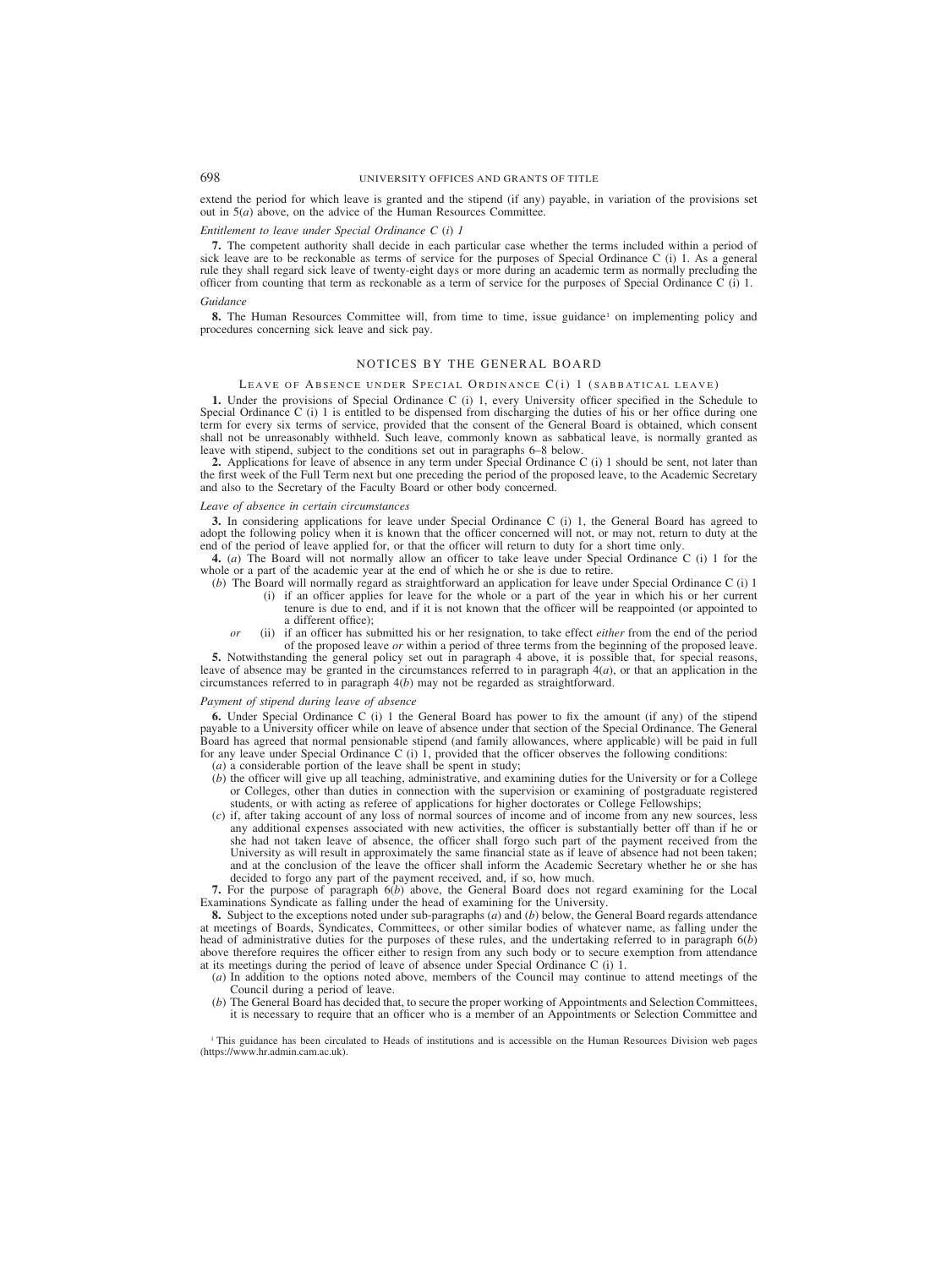who has been granted leave of absence for a term or more shall tender her or his resignation as a member of the Appointments or Selection Committee.

### LEAVE OF ABSENCE UNDER SPECIAL ORDINANCE C (i) 2(b)

**1.** In addition to sabbatical leave, which is a statutory entitlement, Special Ordinance C (i) 2(*b*) gives the General Board discretion to grant leave of absence in other circumstances; such leave is normally granted as leave without stipend. For some years the Board has been willing to consider applications for leave without stipend for the purpose of secondment, when an officer intends to work for some other institution while on leave. Since 1987 the Board has also been willing to consider applications for leave without stipend for other purposes, in cases where officers are able to secure funds from outside sources to cover their stipends and wish to take extra leave, in addition to their regular entitlement to sabbatical leave, so as to carry out their research either in Cambridge or elsewhere. The Board's policy for granting leave without stipend under Special Ordinance C (i) 2(*b*) is set out below.

#### *Secondment leave*

**2.** Secondment leave may be granted to provide assistance for governments, or national agencies, or international agencies of which the United Kingdom is a member, or academic institutions or charitable organizations, or industrial or commercial concerns. Any request for the secondment of a University officer to any such body should be accompanied by a fully reasoned case, presented by the authorities of the body concerned, setting out the need for the assistance of the particular officer.

**3.** In considering such an application, the Board will take into account the possible academic benefits to the officer's institution, and will have in mind also the balance between the advantage to the outside body concerned of gaining the assistance of a University officer on the one hand and, on the other hand, the disadvantage to the University of losing that officer's services for the period of his or her secondment.

#### *Leave for purposes other than secondment*

**4.** The General Board wishes to encourage University officers to obtain outside support which will allow them to pursue their research more effectively, either in Cambridge or elsewhere. It wishes to stress, however, that the interests of the institution to which an officer belongs must not be neglected in favour of the interests of the individual officer. In considering such applications the Board will therefore have regard to maintaining a proper balance between the interests of the individual and those of his or her institution.

**5.** An officer must make a detailed case to the General Board on academic grounds in support of the application for leave. The application must be supported by the Faculty Board or other authority concerned, who will be required to show that the leave in question will be of direct benefit to the officer's institution.

**6.** The grant of leave must not involve the University in any additional cost.

**7.** While wishing to encourage University officers to seek outside funds for the support of their research, the Board is concerned to ensure that this policy is employed sparingly. The Board will normally expect that leave should be limited to a maximum of three years at any one time and that the total extent of such leave, whether taken in one or more periods, should be limited to a maximum of six years during the whole of an officer's academic career within the University.

**8.** The General Board will decide in each particular case whether the academical terms included within the period of leave are to be reckonable as terms of service for the purposes of Special Ordinance C (i) 1.

#### *Savings accruing from the grant of leave without stipend*

**9.** The allocation of savings that accrue from the grant of leave without stipend (after deductions have been made, where appropriate, for pension or National Insurance contributions and for certain central administrative costs) will be at the discretion of the Council of the relevant School. If the Council of the School so determines, savings may be allocated to, or accrue in the stipend account of, the Faculty, Department or other institution concerned. The cost of substitute teaching or full-time replacement required will be met from these savings.

### PAYMENT OF PENSION CONTRIBUTIONS DURING LEAVE OF ABSENCE

**1.** Each case will be considered on its merits, and the general principles set out below will be subject to variation in the light of any special circumstances.

**2.** When an officer has been granted leave with stipend, the University will pay its share of the pension contributions on that stipend.

**3.** When the General Board under Special Ordinance C (i)  $2(a)$  has extended a period of leave granted on account of illness to a date later than six months from the commencement of the officer's absence from duty, the University will continue to pay its share of the pension contributions on the officer's normal stipend, even if the General Board has fixed a stipend for the period of that extension less than the full University stipend, or given that extension without stipend.

**4.** When an officer has been given leave under Special Ordinance C (i) 1 (sabbatical leave) the University will pay its share of the pension contributions on the officer's normal stipend, even if the normal stipend is not received in full or at all from the University during the period of leave.

**5.** When an officer has been given leave in order to undertake national service, whether compulsory or voluntary, and the General Board has approved that service for the purpose of these rules, the University will pay its share of the pension contributions on the normal stipend even if the stipend is not received in full or at all during the period of leave.

**6.** If an officer applies for leave of absence under Special Ordinance C (i) 2(*b*) in order to undertake paid employment, other than national service, outside the University, it shall be a matter for consideration on each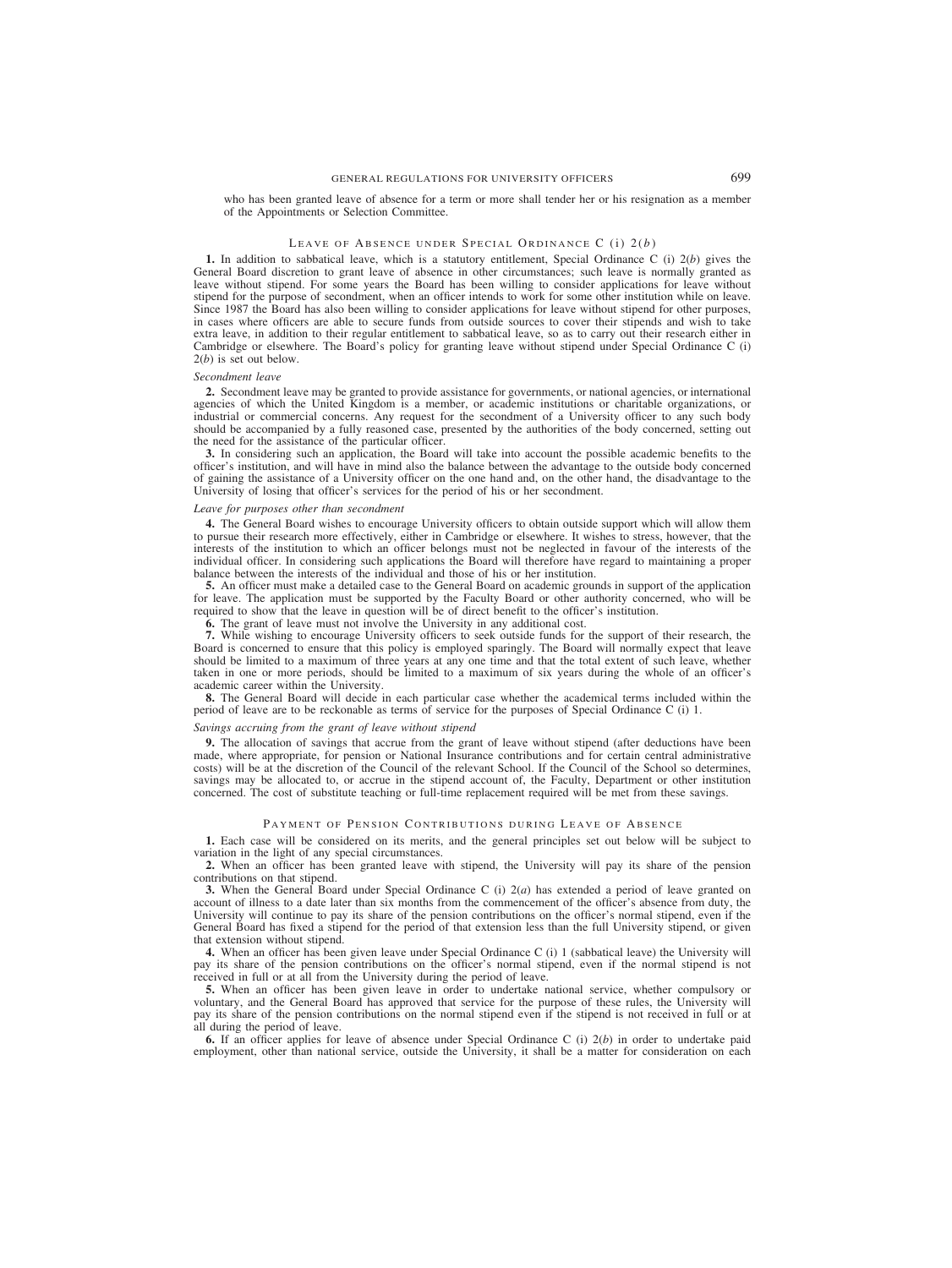application whether the authority to whom the officer is being seconded shall be required, as a condition of the granting of the leave, to reimburse the University for the whole or part of the University's share of the pension contributions. As a rule the General Board will make it a condition of the granting of leave without stipend for this purpose that the authority to whom the officer is seconded shall reimburse the University for the whole of its share of the pension contributions on the normal stipend.

**7.** If an officer is given leave of absence under Special Ordinance C (i) 2(*b*) other than for the purposes mentioned in paragraphs 5 and 6, the University will usually maintain its share of the pension contributions on his or her normal stipend, even though there may be some deduction from that stipend on account of the leave.

**8.** If the Board under Special Ordinance C (i) 3 determines that any period (or part of a period) of leave is to be disregarded in reckoning the officer's limit of tenure, no stipend shall be payable for the period so disregarded and no pension contributions shall be payable by the University.

**9.** If the pension contributions payable by the University are maintained during the officer's period of leave, it shall be obligatory for the officer to maintain his or her contributions. If no pension contribution is payable by the University during the period of leave the officer may pay both the employee's and the employer's contribution if he or she wishes to do so.

**10.** For the purpose of these rules the normal stipend on which pension contributions are payable, if the University stipend has not been received in full by the officer during any period of leave, shall be the stipend that would have been received by the officer from the University had the officer not been granted leave, regard being had to any seniority increments that accrue during the period of leave, to supplementary payments (in accordance with the rules for such payments), and to any deduction on account of a Fellowship with dividend or a substantial College office. No seniority increments of stipend shall accrue during any period that is disregarded for the purpose of reckoning the tenure of an office.

### S TUDY LEAVE FOR HOLDERS OF CERTAIN UNIVERSITY OFFICES

The General Board has approved the following Schedule of offices whose holders may apply for study leave on the same conditions as are laid down in Special Ordinance C (i) 1 for University officers specified in the Schedule to Special Ordinance C (i) 1.

*Faculty of Earth Sciences and Geography*

Curator of the Sedgwick Museum. Senior Assistant Curator of the Sedgwick Museum. Assistant Curator of the Sedgwick Museum.

### *Faculty of Physics and Chemistry*

John Couch Adams Astronomer.

#### *Faculty of Human, Social, and Political Science*

Director and Curator of the Museum of Archaeology and Anthropology. Senior Assistant Curator of the Museum of Archaeology and Anthropology. Assistant Curator of the Museum of Archaeology and Anthropology.

*Faculty of Biology*

Senior Assistant Curator in the Museum of Zoology. Assistant Curator in the Museum of Zoology.

### *Faculty of Engineering*

Superintendent of the Engineering Workshops.

*Faculty of Clinical Medicine and other Faculties concerned* Clinical Lecturer.

### *Departments, etc., independent of any Faculty*

Director of the Agricultural Economics Unit. Director and Curator of the Whipple Museum of the History of Science. Director of the Centre for Business Research. Director of the Cambridge Endowment for Research in Finance. Deputy Director of the Isaac Newton Institute of Mathematical Sciences.

### *Fitzwilliam Museum*

Keeper of Paintings, Drawings and Prints. Keeper of Applied Arts. Keeper of Coins and Medals. Keeper of Manuscripts and Printed Books. Keeper of Conservation. Senior Assistant Keeper.

#### *Hamilton Kerr Institute*

Assistant to the Director.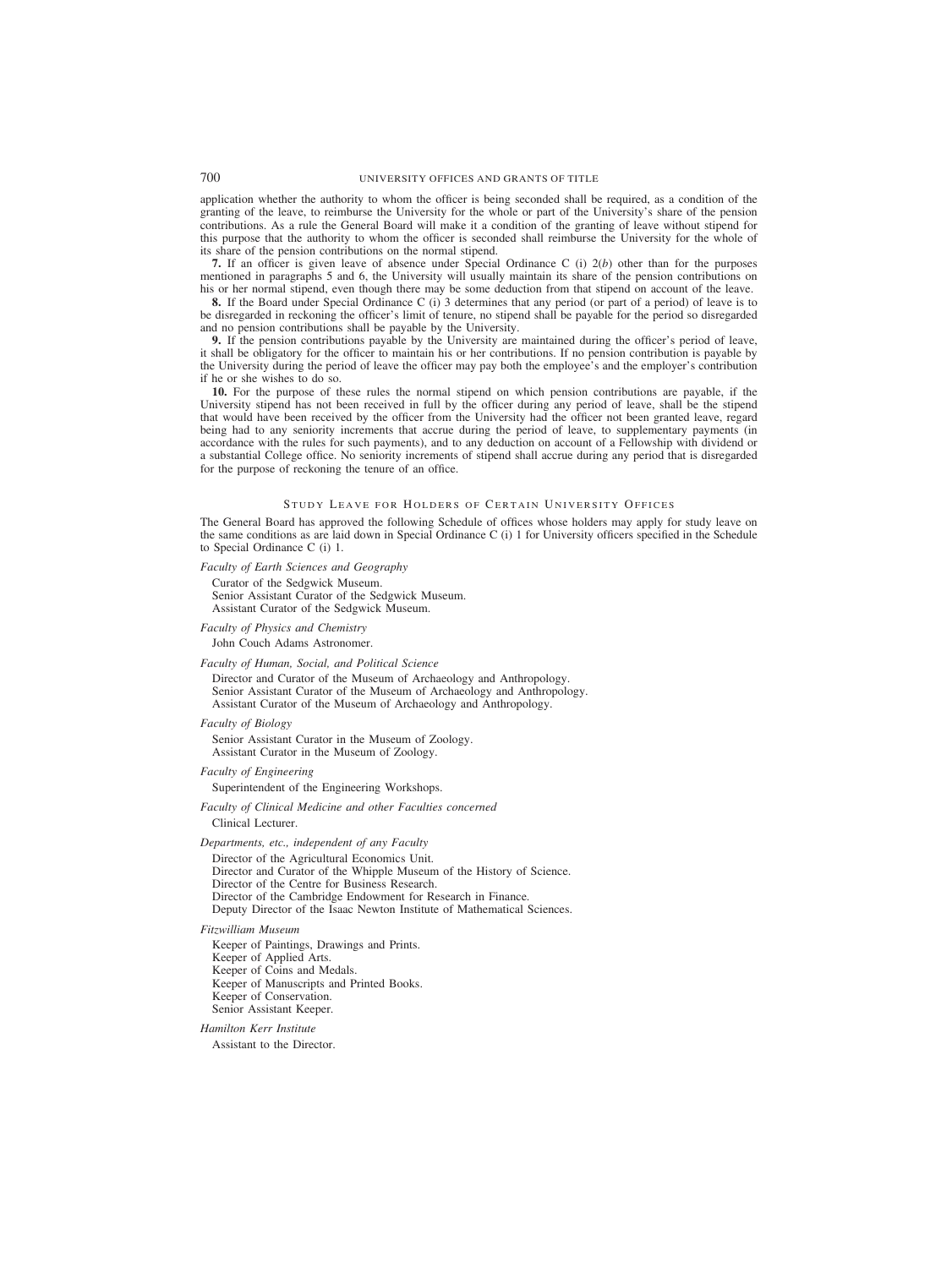# STIPENDS 701

### APPLICATION UNDER SPECIAL ORDINANCES C (vii) A.10 AND C (x) 11 FOR PERMISSION TO UNDERTAKE CERTAIN TEACHING

#### *Amended by Grace 5 of 29 July 2020*

The General Board has to consider from time to time applications under Special Ordinances C (vii) A.10 and C (x) 11 from University officers specified in the Schedule to Special Ordinance C (i) 1 who wish to undertake for remuneration during Full Term regular teaching other than teaching given on behalf of the University or on behalf of a College or Colleges. The Board thinks that it may be convenient if it gives notice of the procedure which it follows in considering such applications under these Special Ordinances.

Unless an application is for permission to undertake teaching for a very limited period in order to assist an institution which is in a temporary difficulty in providing instruction of a specialized kind, or for permission to accept a short-term appointment to a post as a visiting professor or lecturer, the General Board refers the application to the Faculty Board concerned and requires evidence, before giving its consent, that it is to the advantage of the University that regular teaching at an institution outside the University should be undertaken by the officer concerned. Permission to undertake such regular teaching will be subject to review annually.

## STIPENDS

#### *Amended by Graces 5 of 29 July 2020 and 1 of 19 August 2021*

**1.** In Regulations 2 to 7 the term University staff shall apply to all University officers as described in the Statutes and Ordinances of the University and to all other persons employed by the University (except the Chancellor, the Vice-Chancellor, the High Steward, the Deputy High Steward, the Commissary, the Proctors, Pro-Proctors, and Additional Pro-Proctors, the Orator, the Esquire Bedells, the University Organist, the University Marshal, the University Advocate, and the Deputy University Advocate; clinical staff, whose salaries are determined in accordance with national and local procedures for clinical staff; and persons in certain categories defined by the Council<sup>1</sup>).

**2.** The Cambridge general stipend and salary scale for University staff shall be as set out in Schedule I.

**3.** The grade structure set out in Schedule I shall apply to all University staff.

**4.** A common grading methodology for determining the grades of University staff shall be approved by the University.<sup>2</sup>

**5.** (*a*) The stipends of the Vice-Chancellor, the Pro-Vice-Chancellors, the Pro-Proctors, and Additional Pro-Proctors, the University Organist, and the University Marshal shall be determined by the Council.

(*b*) The stipends of the High Steward, the Deputy High Steward, the Commissary, the Proctors, the Orator, the Esquire Bedells, the University Advocate, and the Deputy University Advocate shall be determined by Grace.

(*c*) The grades for the holders of the offices of Professor, Reader, Professor (Grade 11), Associate Professor (Grade 10), University Senior Lecturer, Associate Professor (Grade 9), University Lecturer and Assistant Professor shall be as follows:<sup>3</sup>

| Professor                                                                                                                                                                                                                                                                                        | Grade 12               | points $68-100$ |
|--------------------------------------------------------------------------------------------------------------------------------------------------------------------------------------------------------------------------------------------------------------------------------------------------|------------------------|-----------------|
| Professor (Grade 11) and Reader                                                                                                                                                                                                                                                                  | Grade 11               | point 63        |
| Associate Professor (Grade 10) and University                                                                                                                                                                                                                                                    | Grade 10               | points 59–63    |
| Senior Lecturer                                                                                                                                                                                                                                                                                  |                        |                 |
| Associate Professor (Grade 9) and University                                                                                                                                                                                                                                                     | Grade 9 post-probation | points $49-57$  |
| Lecturer                                                                                                                                                                                                                                                                                         |                        |                 |
| Assistant Professor and University Lecturer                                                                                                                                                                                                                                                      | Grade 9 pre-probation  | points $49-57$  |
| $\mathbf{1}$ and $\mathbf{1}$ and $\mathbf{1}$ and $\mathbf{1}$ and $\mathbf{1}$ and $\mathbf{1}$ and $\mathbf{1}$ and $\mathbf{1}$ and $\mathbf{1}$ and $\mathbf{1}$ and $\mathbf{1}$ and $\mathbf{1}$ and $\mathbf{1}$ and $\mathbf{1}$ and $\mathbf{1}$ and $\mathbf{1}$ and $\mathbf{1}$ and |                        |                 |

(*d*) The grades and stipends of all other University staff as defined in Regulation 1 shall be determined by the competent authority in accordance with procedures approved by that authority.

<sup>1</sup> The Council have defined the following categories of persons as excluded from these regulations:

(i) persons employed by Cambridge University Press, the Local Examinations Syndicate, or the Investment Office; (ii) the staff of the ADC Theatre;

(iii) estate workers on the Madingley Estate or persons other than University officers engaged in work on the University Farm.

<sup>2</sup> The grading methodology approved by Grace 3 of 27 July 2005 is the Higher Education Role Analysis scheme (HERA) with standard weightings (see the Human Resources Division's web page (https://www.hr.admin.cam.ac.uk/pay-benefits/grading)).

<sup>3</sup> Subject to the approval by Her Majesty in Council of the amendments of Statute approved by Grace 1 of 12 May 2021 the word 'University' will be inserted before the following titles: Associate Professor (Grade 10), Associate Professor (Grade 9), Assistant Professor.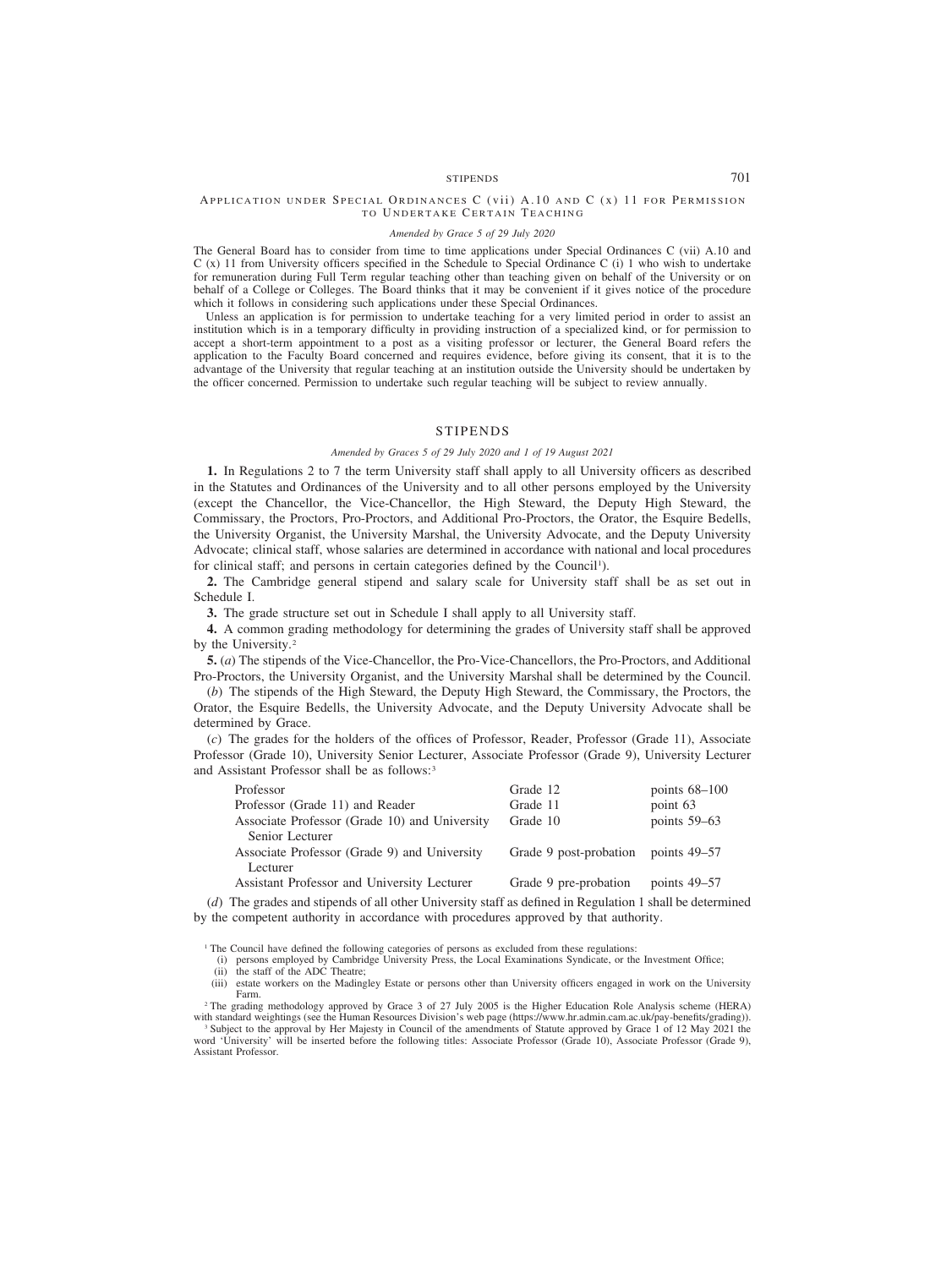**6.** The competent authority, in accordance with procedures approved by the University, shall determine the initial place of the grade of the member of University staff concerned and any subsequent progression through the contribution part of a grade.

**7.** If a revision of the Cambridge general stipend and salary scale is approved at a time of a general revision of pay for University staff, the competent authority shall, if necessary, alter the salary of any member of the University staff in accordance with the objects and conditions of such general revision of pay.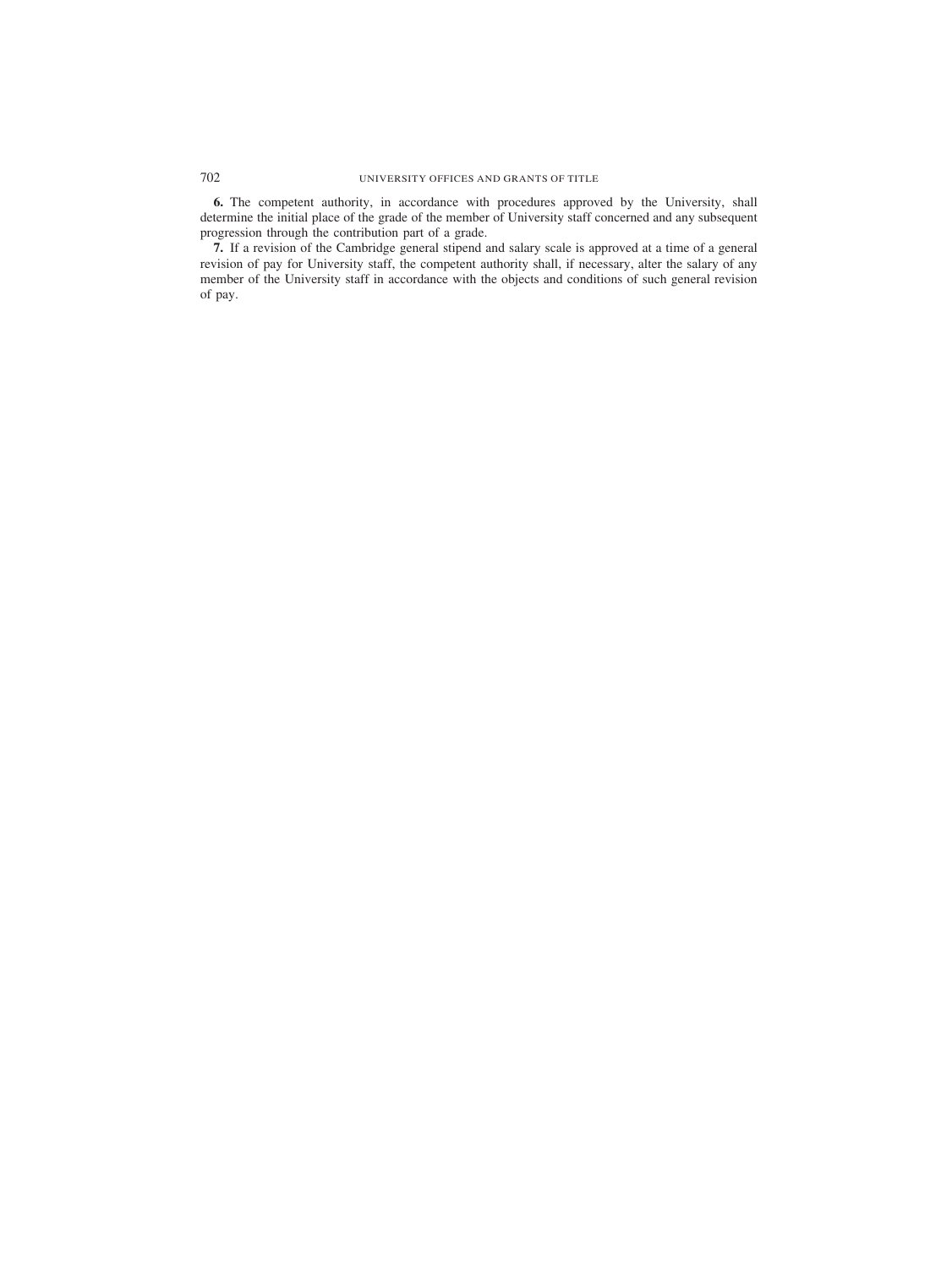STIPENDS 703

SCHEDULE I UNIVERSITY SINGLE SALARY SPINE AS AT 1 AUGUST 2021

|                                           |                      |             |                     |                                    |                      |                                  |                              |                                | <b>Grades</b>            |                       |                                   |                     |                  |                      |                                              |                        |                                            | Point        | Single spine salary  |                      |
|-------------------------------------------|----------------------|-------------|---------------------|------------------------------------|----------------------|----------------------------------|------------------------------|--------------------------------|--------------------------|-----------------------|-----------------------------------|---------------------|------------------|----------------------|----------------------------------------------|------------------------|--------------------------------------------|--------------|----------------------|----------------------|
|                                           | Point on<br>scale    | T           | $\mathbf{1}$        | $\mathbf 2$                        | 3                    | $\boldsymbol{4}$                 | 5                            | 6                              | $\overline{7}$           | $\bf 8$               | 9                                 | $10$                | 11               |                      | 12                                           |                        |                                            | $^{\sf on}$  | <b>Previous</b>      | Current              |
|                                           |                      |             |                     |                                    |                      |                                  |                              |                                |                          |                       |                                   |                     |                  | Band 1               | Band 2                                       | Band 3                 | Band 4                                     | scale        | Rate                 | Rate                 |
|                                           | 100                  |             |                     |                                    |                      |                                  |                              |                                |                          |                       |                                   |                     |                  |                      |                                              |                        | $\cdot$                                    | 100          | £186,919             | £189,723             |
|                                           | 99<br>98             |             |                     |                                    |                      |                                  |                              |                                |                          |                       |                                   |                     |                  |                      |                                              |                        | $\scriptstyle\star$<br>$\star$             | 99<br>98     | £181.481<br>£176,198 | £184,203<br>£178,841 |
|                                           | 97                   |             |                     |                                    |                      |                                  |                              |                                |                          |                       |                                   |                     |                  |                      |                                              |                        | $\;$                                       | 97           | £171,071             | £173,637             |
|                                           | 96                   |             |                     |                                    |                      |                                  |                              |                                |                          |                       |                                   |                     |                  |                      |                                              |                        | $\scriptstyle\star$                        | 96           | £166,092             | £168,583             |
|                                           | 95                   |             |                     |                                    |                      |                                  |                              |                                |                          |                       |                                   |                     |                  |                      |                                              |                        | $\hat{\phantom{a}}$<br>$\hat{\phantom{a}}$ | 95           | £161.261             | £163,680             |
|                                           | 94<br>93             |             |                     |                                    |                      |                                  |                              |                                |                          |                       |                                   |                     |                  |                      |                                              |                        | $\ddot{\phantom{0}}$                       | 94<br>93     | £156,568<br>£152,013 | £158,917<br>£154,293 |
|                                           | 92                   |             |                     |                                    |                      |                                  |                              |                                |                          |                       |                                   |                     |                  |                      |                                              |                        | $\bullet$                                  | 92           | £147,591             | £149,805             |
|                                           | 91                   |             |                     |                                    |                      |                                  |                              |                                |                          |                       |                                   |                     |                  |                      |                                              |                        | $\cdot$                                    | 91           | £143,298             | £145,447             |
|                                           | 90<br>89             |             |                     |                                    |                      |                                  |                              |                                |                          |                       |                                   |                     |                  |                      |                                              | 12 band 3              | $\cdot$<br>$\bullet$                       | 90<br>89     | £139,129<br>£135,082 | £141,216<br>£137,108 |
|                                           | 88                   |             |                     |                                    |                      |                                  |                              |                                |                          |                       |                                   |                     |                  |                      |                                              | $\ddot{\phantom{0}}$   | $\star$                                    | 88           | £131,153             | £133,120             |
|                                           | 87                   |             |                     |                                    |                      |                                  |                              |                                |                          |                       |                                   |                     |                  |                      |                                              | $\bullet$              | $\star$                                    | 87           | £127,338             | £129,248             |
|                                           | 86                   |             |                     |                                    |                      |                                  |                              |                                |                          |                       |                                   |                     |                  |                      |                                              | $\bullet$              |                                            | 86<br>85     | £123,631<br>£120,038 | £125,485             |
|                                           | 85<br>84             |             |                     |                                    |                      |                                  |                              |                                |                          |                       |                                   |                     |                  |                      |                                              | $\bullet$<br>$\bullet$ |                                            | 84           | £116,546             | £121,839<br>£118,294 |
|                                           | 83                   |             |                     |                                    |                      |                                  |                              |                                |                          |                       |                                   |                     |                  |                      | 12 band 2                                    | $\bullet$              |                                            | 83           | £113,157             | £114,854             |
|                                           | 82                   |             |                     |                                    |                      |                                  |                              |                                |                          |                       |                                   |                     |                  |                      |                                              |                        |                                            | 82           | £109,865             | £111,513             |
|                                           | 81<br>80             |             |                     |                                    |                      |                                  |                              |                                |                          |                       |                                   |                     |                  |                      | $\ddot{\phantom{a}}$<br>$\ddot{\phantom{a}}$ | $\bullet$              |                                            | 81<br>80     | £106,670<br>£103,567 | £108,270<br>£105,121 |
|                                           | 79                   |             |                     |                                    |                      |                                  |                              |                                |                          |                       |                                   |                     |                  |                      | $\ddot{\phantom{0}}$                         |                        |                                            | 79           | £100,557             | £102,065             |
| Cambridge extension to the national spine | 78                   |             |                     |                                    |                      |                                  |                              |                                |                          |                       |                                   |                     |                  |                      | $\ddot{\phantom{a}}$                         |                        |                                            | 78           | £97,631              | £99,095              |
|                                           | 77                   |             |                     |                                    |                      |                                  |                              |                                |                          |                       |                                   |                     |                  | <b>12 band 1</b>     | $\bullet$                                    |                        |                                            | 77<br>76     | £94,795<br>£92,038   | £96,217              |
|                                           | 76<br>75             |             |                     |                                    |                      |                                  |                              |                                |                          |                       |                                   |                     |                  | $\bullet$            | $\bullet$<br>$\bullet$                       |                        |                                            | $75\,$       | £89,362              | £93,419<br>£90,702   |
|                                           | 74                   |             |                     |                                    |                      |                                  |                              |                                |                          |                       |                                   |                     |                  | $\bullet$            |                                              |                        |                                            | 74           | £86,763              | £88,064              |
|                                           | 73                   |             |                     |                                    |                      |                                  |                              |                                |                          |                       |                                   |                     |                  |                      |                                              |                        |                                            | 73           | £84,241              | £85,505              |
|                                           | $72\,$<br>${\bf 71}$ |             |                     |                                    |                      |                                  |                              |                                |                          |                       |                                   |                     |                  | $\Delta$             |                                              |                        |                                            | 72<br>71     | £81,794<br>£79,414   | £83,021<br>£80,605   |
|                                           | 70                   |             |                     |                                    |                      |                                  |                              |                                |                          |                       |                                   |                     |                  | $\bullet$            |                                              |                        |                                            | 70           | £77,105              | £78,262              |
|                                           | 69                   |             |                     |                                    |                      |                                  |                              |                                |                          |                       |                                   |                     |                  | $\ddot{\phantom{a}}$ |                                              |                        |                                            | 69           | £74,864              | £75,987              |
|                                           | 68<br>67             |             |                     |                                    |                      |                                  |                              |                                |                          |                       |                                   |                     | Grade 11<br>$6*$ |                      |                                              |                        |                                            | 68<br>67     | £72,689<br>£70,579   | £73,779<br>£71,638   |
|                                           | 66                   |             |                     |                                    |                      |                                  |                              |                                |                          |                       |                                   |                     | $5^*$            |                      |                                              |                        |                                            | 66           | £68,529              | £69,557              |
|                                           | 65                   |             |                     |                                    |                      |                                  |                              |                                |                          |                       |                                   | Grade 10            | $4^*$            |                      |                                              |                        |                                            | 65           | £66,538              | £67,536              |
|                                           | 64<br>63             |             |                     |                                    |                      |                                  |                              |                                |                          |                       |                                   | $6*$                | $3^*$            |                      |                                              |                        |                                            | 64           | £64,604<br>£62,727   | £65,573<br>£63,668   |
|                                           | 62                   |             |                     |                                    |                      |                                  |                              |                                |                          |                       | Grade 9                           | $5^{\ast}$<br>$4^*$ | $2^*$<br>$1*$    |                      |                                              |                        |                                            | 63<br>62     | £60,905              | £61,818              |
|                                           | 61                   |             |                     |                                    |                      |                                  |                              |                                |                          |                       | 13"                               | 3                   |                  |                      |                                              |                        |                                            | 61           | £59,135              | £60,022              |
|                                           | 60                   |             |                     |                                    |                      |                                  |                              |                                |                          |                       | $12*$                             | $\overline{c}$      |                  |                      |                                              |                        |                                            | 60           | £57,418              | £58,279              |
|                                           | 59<br>58             |             |                     |                                    |                      |                                  |                              |                                |                          | Grade 8<br>$14*$      | $11*$<br>$10*$                    | $\mathbf{1}$        |                  |                      |                                              |                        |                                            | 59<br>58     | £55,751<br>£54,131   | £56,587<br>£54,943   |
|                                           | 57                   |             |                     |                                    |                      |                                  |                              |                                |                          | $13*$                 | 9                                 |                     |                  |                      |                                              |                        |                                            | 57           | £52,559              | £53,348              |
|                                           | 56                   |             |                     |                                    |                      |                                  |                              |                                |                          | $12*$                 | $\bf8$                            |                     |                  |                      |                                              |                        |                                            | 56           | £51,034              | £51,799              |
|                                           | 55<br>54             |             |                     |                                    |                      |                                  |                              |                                |                          | 11<br>10              | $\overline{7}$<br>$6\phantom{1}6$ |                     |                  |                      |                                              |                        |                                            | 55<br>54     | £49,553<br>£48,114   | £50,296<br>£48,835   |
|                                           | 53                   |             |                     |                                    |                      |                                  |                              |                                | Grade 7                  | $9\,$                 | $\overline{5}$                    |                     |                  |                      |                                              |                        |                                            | 53           | £46,718              | £47,419              |
|                                           | 52                   |             |                     |                                    |                      |                                  |                              |                                | $14*$                    | 8                     | $\overline{4}$                    |                     |                  |                      |                                              |                        |                                            | 52           | £45,361              | £46,042              |
|                                           | 51                   |             |                     |                                    |                      |                                  |                              |                                | $13*$                    | $\overline{7}$        | 3                                 |                     |                  |                      |                                              |                        |                                            | 51           | £44,046              | £44,706              |
|                                           | 50<br>49             |             |                     |                                    |                      |                                  |                              | Grade 6                        | $12*$<br>$11*$           | $\,6\,$<br>$\sqrt{5}$ | $\overline{2}$                    |                     |                  |                      |                                              |                        |                                            | 50<br>49     | £42,793<br>£41,526   | £43,434<br>£42,149   |
|                                           | 48                   |             |                     |                                    |                      |                                  |                              | $12*$                          | 10                       | $\overline{4}$        |                                   |                     |                  |                      |                                              |                        |                                            | 48           | £40,322              | £40,927              |
|                                           | 47                   |             |                     |                                    |                      |                                  |                              | $11*$                          | $\overline{9}$           | $\mathbf{3}$          |                                   |                     |                  |                      |                                              |                        |                                            | 47           | £39,152              | £39,739              |
|                                           | 46<br>45             |             |                     |                                    |                      |                                  | Grade 5                      | $10*$<br>$9*$                  | 8<br>$\overline{7}$      | $\overline{2}$<br>1   |                                   |                     |                  |                      |                                              |                        |                                            | 46<br>45     | £38,017<br>£36,914   | £38,587<br>£37,467   |
|                                           | 44                   |             |                     |                                    |                      |                                  | $11*$                        | $8^\star$                      | $\,6\,$                  |                       |                                   |                     |                  |                      |                                              |                        |                                            | 44           | £35,845              | £36,382              |
|                                           | 43                   |             |                     |                                    |                      |                                  | $10*$                        | $\overline{7}$                 | $\sqrt{5}$               |                       |                                   |                     |                  |                      |                                              |                        |                                            | 43           | £34,804              | £35,326              |
|                                           | 42<br>41             |             |                     |                                    |                      |                                  | $9*$<br>$8*$                 | $\,6\,$<br>5                   | $\sqrt{4}$<br>$\sqrt{3}$ |                       |                                   |                     |                  |                      |                                              |                        |                                            | 42<br>41     | £33,797<br>£32,816   | £34,304<br>£33,309   |
|                                           | 40                   |             |                     |                                    |                      |                                  | $7*$                         | $\overline{4}$                 | $\overline{2}$           |                       |                                   |                     |                  |                      |                                              |                        |                                            | 40           | £31,865              | £32,344              |
|                                           | 39                   |             |                     |                                    |                      | Grade 4                          | 6                            | 3                              |                          |                       |                                   |                     |                  |                      |                                              |                        |                                            | 39           | £30,942              | £31,406              |
|                                           | 38<br>$37\,$         |             |                     |                                    |                      | $10*$<br>$9*$                    | $\sqrt{5}$<br>$\overline{4}$ | $\overline{2}$<br>$\mathbf{1}$ |                          |                       |                                   |                     |                  |                      |                                              |                        |                                            | 38<br>$37\,$ | £30,046<br>£29,176   | £30,497<br>£29,614   |
| National Spine (Framework Agreement)      | 36                   |             |                     |                                    |                      | $8*$                             | $\overline{3}$               |                                |                          |                       |                                   |                     |                  |                      |                                              |                        |                                            | 36           | £28,331              | £28,756              |
|                                           | 35                   |             |                     |                                    |                      | $7*$                             | $\overline{2}$               |                                |                          |                       |                                   |                     |                  |                      |                                              |                        |                                            | 35           | £27,511              | £27,924              |
|                                           | 34                   |             |                     |                                    | Grade 3              | 6                                | $\mathbf{1}$                 |                                |                          |                       |                                   |                     |                  |                      |                                              |                        |                                            | 34           | £26,715              | £27,116              |
|                                           | 33<br>32             |             |                     |                                    | $10*$<br>$9^{\star}$ | $\overline{5}$<br>$\overline{4}$ |                              |                                |                          |                       |                                   |                     |                  |                      |                                              |                        |                                            | 33<br>32     | £25,941<br>£25,217   | £26,341<br>£25,627   |
|                                           | 31                   |             |                     |                                    | $8*$                 | $\mathbf{3}$                     |                              |                                |                          |                       |                                   |                     |                  |                      |                                              |                        |                                            | 31           | £24,461              | £24,871              |
|                                           | 30                   |             |                     |                                    | $7*$                 | $\overline{2}$                   |                              |                                |                          |                       |                                   |                     |                  |                      |                                              |                        |                                            | 30           | £23,754              | £24,174              |
|                                           | 29                   |             |                     | Grade 2                            | $\bf 6$              | $\mathbf{1}$                     |                              |                                |                          |                       |                                   |                     |                  |                      |                                              |                        |                                            | 29           | £23,067<br>£22,417   | £23,487              |
|                                           | 28<br>27             |             |                     | $10*$<br>$9^{\ast}$                | 5<br>$\overline{4}$  |                                  |                              |                                |                          |                       |                                   |                     |                  |                      |                                              |                        |                                            | 28<br>27     | £21,814              | £22,847<br>£22,254   |
|                                           | 26                   |             |                     | $8*$                               | $\overline{3}$       |                                  |                              |                                |                          |                       |                                   |                     |                  |                      |                                              |                        |                                            | 26           | £21,236              | £21,686              |
|                                           | 25                   |             |                     | $7^*$                              | $\overline{2}$       |                                  |                              |                                |                          |                       |                                   |                     |                  |                      |                                              |                        |                                            | 25           | £20,675              | £21,135              |
|                                           | 24<br>23             |             |                     | $6\overline{6}$<br>$5\phantom{.0}$ | $\mathbf{1}$         |                                  |                              |                                |                          |                       |                                   |                     |                  |                      |                                              |                        |                                            | 24<br>23     | £20,130<br>£19,612   | £20,600<br>£20,092   |
|                                           | 22                   |             | Grade 1             | $\overline{4}$                     |                      |                                  |                              |                                |                          |                       |                                   |                     |                  |                      |                                              |                        |                                            | 22           | £19,133              | £19,623              |
|                                           | 21                   |             | $8^{\star}$         | 3                                  |                      |                                  |                              |                                |                          |                       |                                   |                     |                  |                      |                                              |                        |                                            | 21           | £18,709              | £19,209              |
|                                           | 20                   |             | $7^\star$           | $\overline{2}$                     |                      |                                  |                              |                                |                          |                       |                                   |                     |                  |                      |                                              |                        |                                            | $20\,$       | £18,342              | £18,852              |
| igible                                    | 19<br>18             | See Note 11 | $6*$<br>$\,$ 5 $\,$ | $\mathbf{1}$                       |                      |                                  |                              |                                |                          |                       |                                   |                     |                  |                      |                                              |                        |                                            | 19<br>18     | £18,009<br>£17,682   | £18,529<br>£18,212   |
|                                           | 17                   |             | $\overline{4}$      |                                    |                      |                                  |                              |                                |                          |                       |                                   |                     |                  |                      |                                              |                        |                                            | 17           | £17,361              | £17,901              |
| in use                                    | 16                   |             | $\mathbf{3}$        |                                    |                      |                                  |                              |                                |                          |                       |                                   |                     |                  |                      |                                              |                        |                                            | 16           | £17,046              | £17,596              |
| İ                                         | 15<br>14             | T Grade     | $\overline{2}$      |                                    |                      |                                  |                              |                                |                          |                       |                                   |                     |                  |                      |                                              |                        |                                            | 15<br>14     | £16,736              | £17,338              |
|                                           | 13                   | T13         | $\mathbf{1}$        |                                    |                      |                                  |                              |                                |                          |                       |                                   |                     |                  |                      |                                              |                        |                                            | 13           | £16,420<br>£16,111   | £17,011<br>£16,691   |
| Trainees                                  | 12                   | T12         |                     |                                    |                      |                                  |                              |                                |                          |                       |                                   |                     |                  |                      |                                              |                        |                                            | 12           | £15,630              | £16,193              |
|                                           | 11                   | T11         |                     |                                    |                      |                                  |                              |                                |                          |                       |                                   |                     |                  |                      |                                              |                        |                                            | 11           | £15,236              | £15,784              |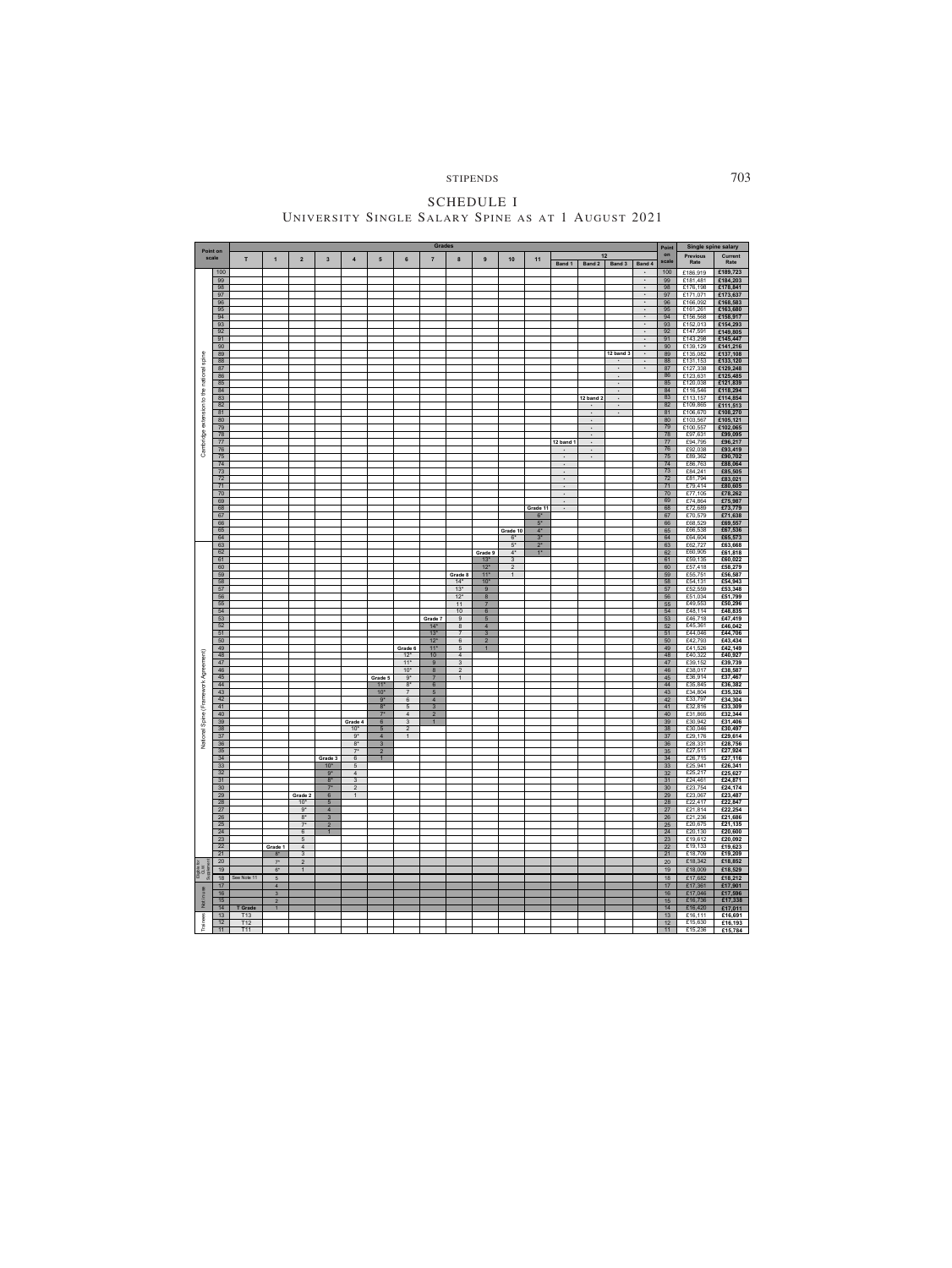#### *Notes to Schedule I*

- Note 1: An asterisk(\*) denotes a contribution point and progress through these is awarded on merit.
- Note 2: Grade T is for staff who are studying for an approved qualification or undergoing 'in-service' training. Points 1–10 of Grade T are no longer in use.
- Note 3: On 1 January 2010 the first contribution points of Grades 2, 3, and 4 became service points, and on 1 January 2015 the first contribution points of Grades 1, 5, and 6 became service points.

Note 4: Associate Professors (Grade 9) and Associate Professors (Grade 10) will be appointed to Grades 9 and 10 respectively. Associate Professors (Grade 9) may progress through service points 1–9 of Grade 9. Associate Professors (Grade 10) may progress through service points 1–3 and contribution points 4–5 of Grade 10. Professors (Grade 11) will only be appointed to point 2 in Grade 11 (point 63). Senior Research Associates will be appointed to Grade 9. Research Associates will be appointed to Grade 7 spine point 40 from 6 April 2017 and to spine point 41 from 1 October 2017.

Research Assistants will be appointed to Grade 5. The contribution points in Grade 9 do not apply to Associate Professors (Grade 9) and likewise the contribution points in Grade 11 do not apply to Professors (Grade 11). They apply to academic-related staff.

The professorial minimum will be point 68 in band 1 of Grade 12.

- Note 5: For academic staff (other than Professors (Grade 11), Associate Professors (Grade 10), Associate Professors (Grade 9)) contribution will be recognized through the promotions procedure as now and not by use of contribution points. Associate Professors (Grade 10) will also have access to the Senior Academic Promotions procedure under which they may also be awarded contribution points 4–5 in Grade 10.
- Note 6: Academic-related professorial-equivalent staff will be appointed on the contribution bands of Grade 12 according to the HERA points boundaries for each level.
- Note 7: Specific arrangements will apply to progression in service-related points on some grades in compliance with the Memorandum of Understanding.
- Note 8: Incremental progression through the service-related points occurs on the incremental date which will normally be on the anniversary of appointment or 1 April, 1 July, or 1 October respectively for staff engaged on terms and conditions for Manual, Clerical/Secretarial, and Technical Division appointments.
- Note 9: Points 32 and 50 were aligned to the National Single Pay Spine for Higher Education Academic and Support Staff, as negotiated by the Universities and Colleges Employers Association on behalf of UK higher education employers, with effect from 1 January 2014.
- Note 10: Spine point 13 was removed from the National Spine and the University's Grade 1 with effect from 1 August 2016.
- Note 11: Direct employees of the University appointed to Grade 1 will not be paid below spine point 18, with effect from 1 August 2017.
- Note 12: Staff on spine points 18–20 are eligible for the Cambridge Living Wage (CLW) supplement.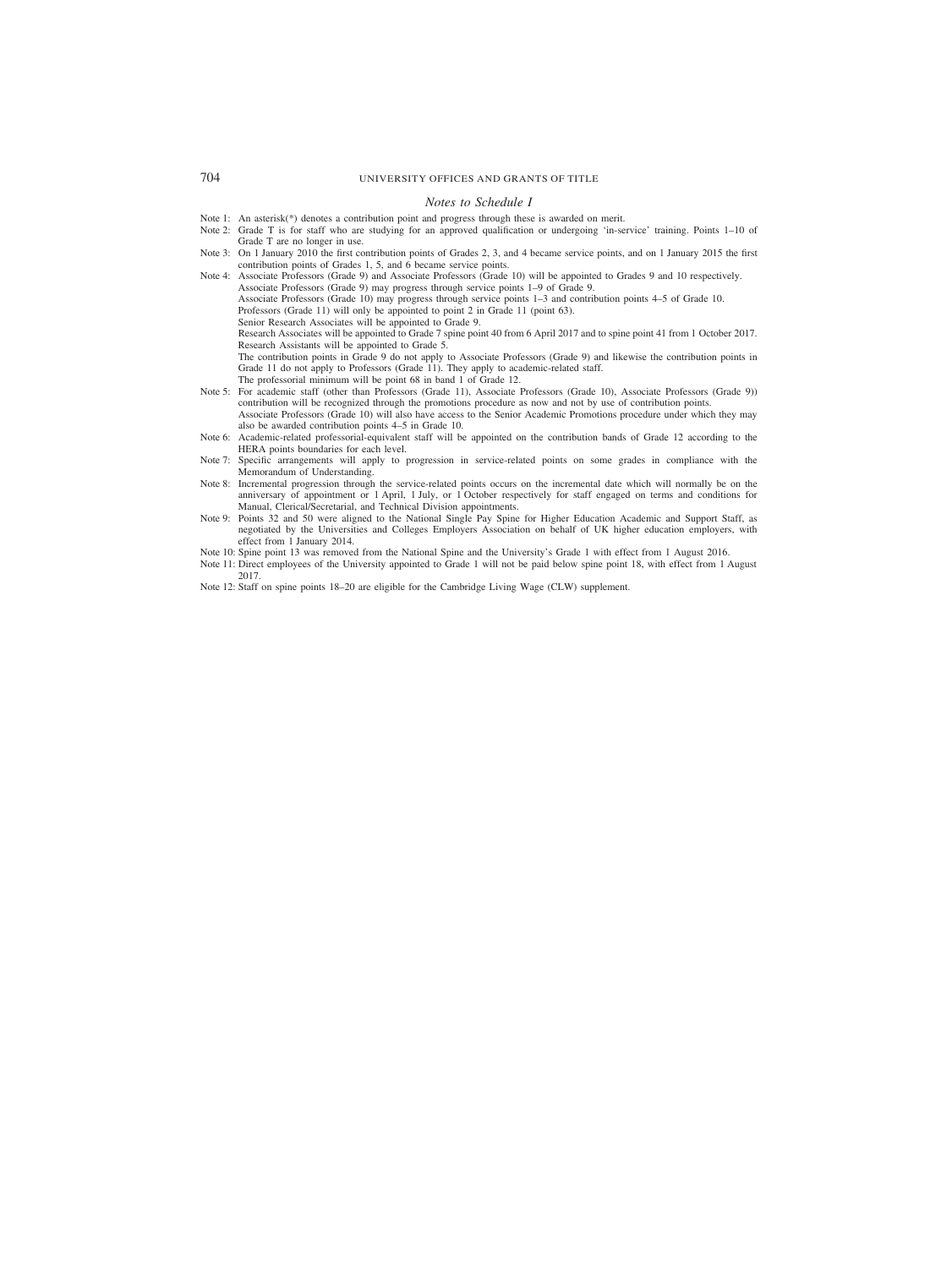# STIPENDS 705

# SCHEDULE II

# STIPENDS AND SCALES OF STIPENDS FOR UNIVERSITY OFFICES IN INSTITUTIONS UNDER THE SUPERVISION OF THE GENERAL BOARD: CLINICAL APPOINTMENTS

*Amended by Notices (*Reporter*, 2020–21, pp. 46 and 495)*

The following stipends and scales of stipends are determined by the General Board:

*For Clinical Lecturers, Clinical Research Associates and Clinical Research Fellows on the equivalent of the NHS Specialist Registrar scales* (*pre-2009*)

1 April 2021 –  $\text{\textsterling}34,563$  by eleven increments to £59,845

*For Clinical Lecturers, Clinical Research Associates and Clinical Research Fellows on the equivalent of the NHS Specialty Registrar scales* (*post-2009*)

1 April 2021 – £35,155 by eleven increments to £62,179

*For Clinical Lecturers, Clinical Research Associates and Clinical Research Fellows on the equivalent of the NHS Specialty Registrar scales* (*post-2009*) — *Senior Lecturer* / *Reader Scale*

1 April 2021 – £55,395 by six increments to £78,360

*For Clinical Lecturers, Clinical Research Associates and Clinical Research Fellows on the equivalent of the NHS* '*new*' *2016 Nodal Pay Structure*

1 April 2021 –  $\text{\pounds}28,808$  by five nodal points to £53,077

The Board has also approved the following basis for calculating rates of payment for clinical responsibility for University officers with honorary NHS contracts as Consultants:

#### *New* (*2003*) *Consultant contract*:

If the integrated job plan and the honorary Consultant contract agreed with the NHS covers not less than ten Programmed Activities a week, the annual pensionable payment for clinical responsibility will amount to the difference between the officer's prime stipend and her or his notional place on the NHS full-time Consultant salary scale.

That scale is:

With effect from 1 April 2020: £82,096, £84,667, £87,238, £89,809, £92,372, £98,477, £104,584, £110,683.

The offices of Clinical Sub-Dean in the Faculty of Clinical Medicine, Director and Assistant Director of Studies in General Practice are part-time and stipends are determined by local agreement, with reference to the appropriate full-time Consultant salary.

### *Pre-2003 Consultant contract*:

If the honorary Consultant contract agreed with the NHS covers not less than six NHS sessions a week, the annual pensionable payment for clinical responsibility will amount to the difference between the officer's prime stipend and her or his notional place on the NHS full-time Consultant salary scale.

### That scale is:

With effect from 1 April 2019: £66,306, £71,051, £75,796, £80,541, £85,951.

# PAYMENTS ADDITIONAL TO STIPEND

### *Amended by Grace 5 of 29 July 2020*

**1.** The competent authority shall have the power to make pensionable additional payments and non- Heads of pensionable lump sum payments to University officers or to other persons approved by that authority <sup>Departments.</sup> as set out in Regulations 2–10 below.

**2.** The Head of each Department included in one of the Schedules 1–6 below shall be entitled, in addition to his or her stipend as a University officer, to a pensionable additional payment for administrative responsibility at an annual rate according to the following scale:

|            | Percentage of step 68 on the  |
|------------|-------------------------------|
|            | Cambridge general stipend and |
|            | salary scale                  |
| Schedule 1 | 30%                           |
| Schedule 2 | 25%                           |
| Schedule 3 | 20%                           |
| Schedule 4 | 10%                           |
| Schedule 5 | 7.5%                          |
| Schedule 6 | 5%                            |

**3.** The General Board shall have power to authorize pensionable payments to Deputy Heads of Departments, appointed in accordance with Regulation 5 of the regulations for Departments and Heads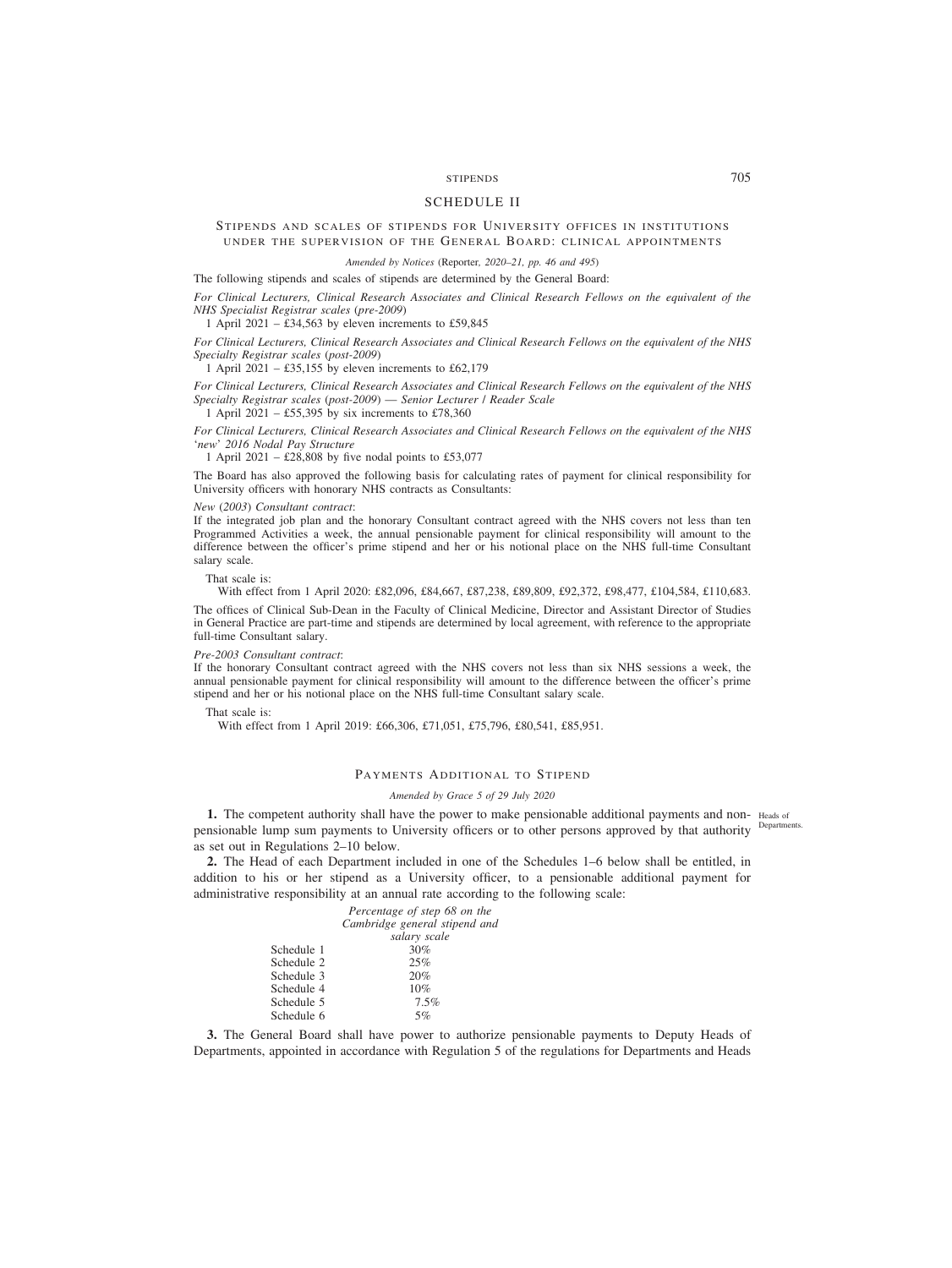of Departments, as a proportion of the appropriate payment made under Regulation 1 to the Head of the Department.

**4.** The General Board shall have power to make alterations in the list of Departments in the Schedules as they may from time to time think fit.

**5.** The General Board shall have power, after consulting the Faculty Board concerned, to authorize a pensionable additional payment to a person who discharges any of the duties associated with the office of Chair or Secretary of the Board of a Faculty included in Schedule X, provided that the aggregate of the sums paid each year under this regulation in respect of any particular Faculty shall not exceed the payment made under Regulation 1 to the Head of a Department included in Schedule 3.

**6.** A University officer who is medically qualified and who holds an honorary contract as a Consultant or a Senior Registrar or a Principal in General Practice in the National Health Service shall for the period of such a contract be entitled to receive, in addition to his or her stipend as a University officer, a pensionable additional payment for clinical responsibility at an annual rate according to a scale of payments determined by the General Board and published by Notice. The place of such an officer on the scale of payments shall be determined by a Joint Committee of the General Board and the Cambridge University Hospitals NHS Foundation Trust in relation to the weight of the officer's clinical responsibility as recognized by the grant of an honorary contract with the National Health Service and assessed not less than once each year by that Committee which shall consist of:

(*a*) the Regius Professor of Physic, as Chair;

(*b*) one person appointed by the Faculty Board of Clinical Medicine;

(*c*) two persons appointed by the General Board;

(*d*) two persons appointed by the Cambridge University Hospitals NHS Foundation Trust.

In addition, the General Board shall have power, on the recommendation of the Faculty Board of Clinical Medicine, to approve a non-pensionable additional payment for extra clinical work which is undertaken, outside his or her normal duties, by the holder of an office of Clinical Lecturer or by some other person approved by the General Board.

**7.** The competent authority shall have power to authorize pensionable payments to officers temporarily carrying out the duties of a more senior post in addition to their appointment.

**8.** The competent authority shall have power, on the recommendation of the Faculty Board or other body concerned, to approve pensionable and non-pensionable additional payments to a University officer or to some other person approved by that authority, as published by Notice.

**9.** The competent authority shall have the power to establish procedures for, and authorize additional pensionable payments as market pay to any member of the University staff in accordance with a policy determined by the University. Market pay is a pensionable payment additional to stipend made for a defined period to reflect the fact that the market rate of pay for the individual concerned is higher than the stipend which would be awarded under the Ordinance relating to Stipends.

**10.** The General Board shall have the power to establish procedures for, and authorize, additional pensionable payments to be paid as Advanced Contribution Supplements to any Professor, Reader, Professor (Grade 11), Associate Professor (Grade 10), University Senior Lecturer, Associate Professor (Grade 9), University Lecturer or Assistant Professor.1 Advanced Contribution Supplements are pensionable payments that proleptically reward an expected future level of achievement.

**11.** The Council shall have the power to authorize pensionable payments additional to stipend to the Pro-Vice-Chancellor on whom the Vice-Chancellor confers the title of Senior Pro-Vice-Chancellor under Regulation 1 of the regulations for Pro-Vice-Chancellors.

**12.** The competent authority shall have the power to establish procedures for, and authorize, with effect from 6 April 2016, the payment of additional non-pensionable payments as salary supplements to any member of the University staff who can demonstrate that they cannot participate in a pension scheme to which the University would otherwise contribute on their behalf without exceeding the lifetime or annual allowance specified by Her Majesty's Revenue and Customs for such participation.

Nonpensionable payments.

Pensionable additional payment.

Pensionable payments for clinical responsibility.

<sup>1</sup> Subject to the approval by Her Majesty in Council of the amendments of Statute approved by Grace 1 of 12 May 2021 the word 'University' will be inserted before the following titles: Associate Professor (Grade 10), Associate Professor (Grade 9), Assistant Professor.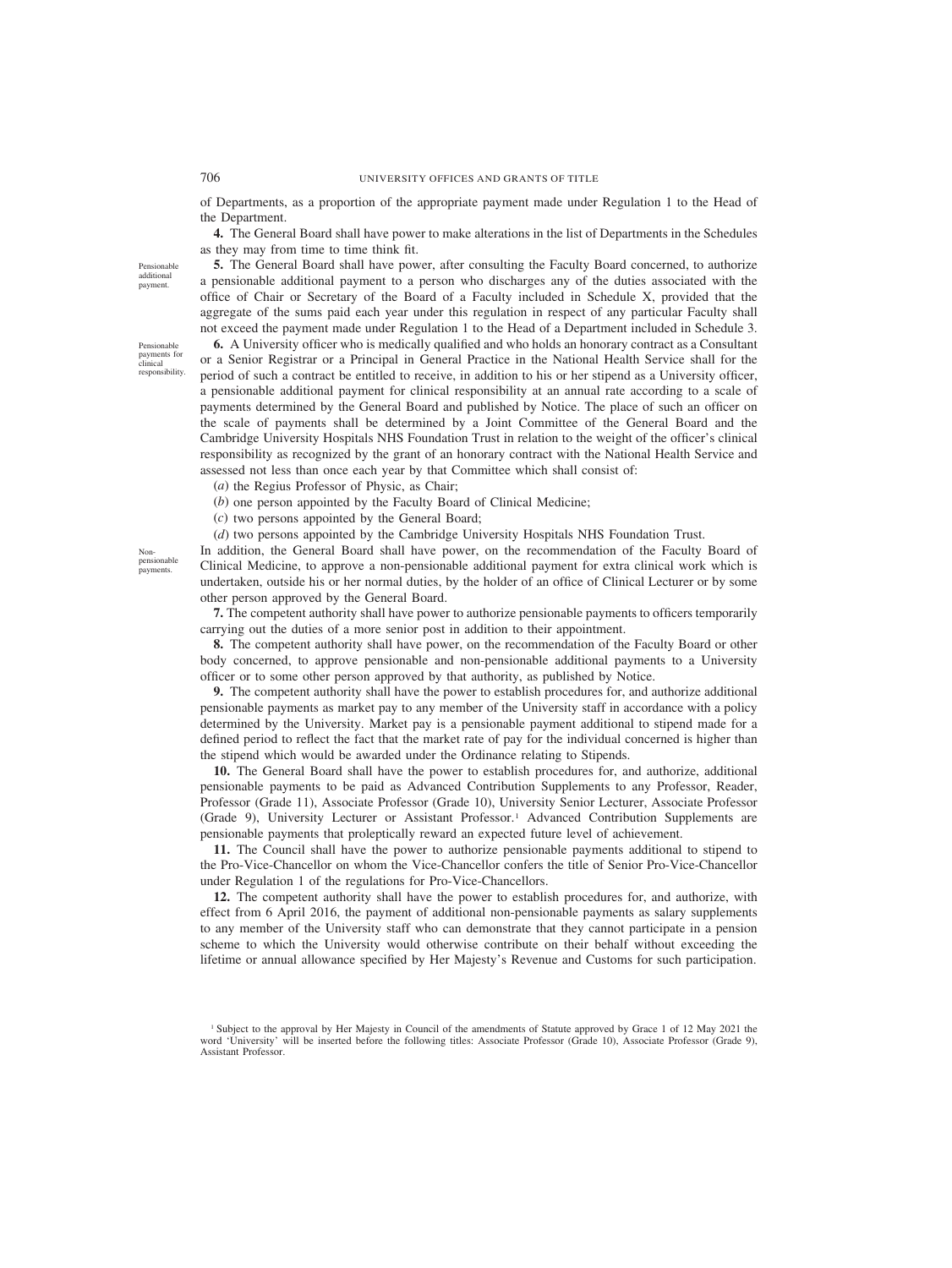# STIPENDS 707

# *SCHEDULE 1* <sup>1</sup>

**Chemistry** Engineering Physics

# *SCHEDULE 2*

Applied Mathematics and Theoretical Physics Materials Science and Metallurgy<br>Biochemistry Medicine Medicine Biochemistry<br>Chemical Engineering and Biotechnology Clinical Neuroscience<br>Computer Science and Technology Computer Science and Technology Physiology, Development and Neuroscience Education Plant Sciences<br>
History Public Health Judge Business School<sup>2</sup><br>Law<sup>3</sup>

Archaeology Haematology Haematology Haematology Haematology Haematology Haematology Clinical Biochemistry<br>Earth Sciences Economics Psychology<br>
English Pure Mathe

Geography

Modern and Medieval Languages and Linguistics<br>Pathology Public Health and Primary Care<br>Veterinary Medicine Zoology

*SCHEDULE 3*

Earth Sciences<br>
Economics<br>
Economics
Psychology
Psychology Pure Mathematics and Mathematical Statistics

# *SCHEDULE 4*

Architecture Music<br>Astronomy Pharm Cambridge Institute for Sustainability Leadership Classics Classics Social Anthropology<br>Divinity Sociology<br>Sociology Divinity Sociology<br>Genetics Surgery Land Economy

Pharmacology<br>Psychiatry Surgery

# *SCHEDULE 5*

East Asian Studies **Charles Containers** Obstetrics and Gynaecology History of Art History of Art Paediatrics<br>
History and Philosophy of Science Philosophy History and Philosophy of Science Medical Genetics

# *SCHEDULE 6*

Anglo-Saxon, Norse, and Celtic Middle Eastern Studies Radiology

# NOTICE BY THE COUNCIL AND THE GENERAL BOARD

# ADDITIONAL PAYMENTS FOR ADMINISTRATIVE RESPONSIBILITY

1. Under the provisions of the regulations for payments additional to stipend for University Officers, as amended by Grace 5 of 12 June 2002, the competent authority shall have power, on the recommendation of the Faculty Board or other body concerned, to approve pensionable and non-pensionable additional administrative payments to a University officer or some other person approved by that authority.

<sup>2</sup> Includes the Centre for Business Research.

<sup>3</sup> Includes the Institute of Criminology and the Lauterpacht Centre for International Law.

<sup>1</sup> Schedules 1–6 amended by Notice (*Reporter*, 6591, 2020–21, p. 50).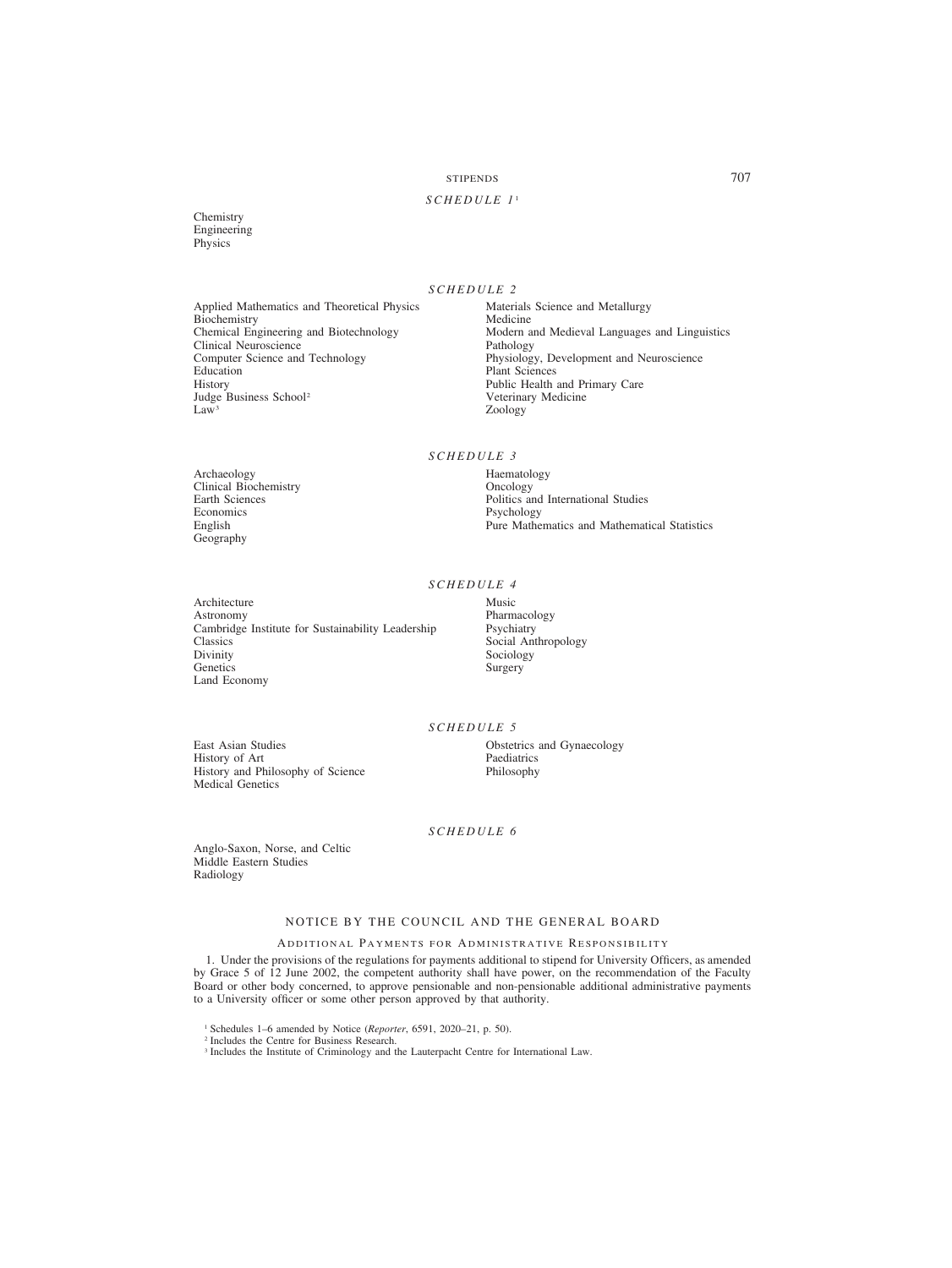#### **Pensionable payments scheme**

2. The competent authority will authorize pensionable additional payments on the recommendation of the administrative head of the institution to individuals carrying out additional roles with substantial responsibility, as specified under the regulations for payments additional to stipend.

3. These roles include formally appointed Heads and Deputy Heads of Departments falling within the scope of Schedules 1–6 to the regulations, Chairs or Secretaries of Faculty Boards not divided into Departments specified in Schedule X of the regulations, and all staff in receipt of an acting-up allowance or payment for temporary additional responsibility.

### *Payment arrangements*

4. Payments to Heads, Deputy Heads, and Chairs or Secretaries of Faculty Boards not divided into Departments are charged against funds allocated to the relevant School. Acting-up allowances and additional responsibility payments made to a member of staff to cover for a vacant post or unpaid leave may be charged to the source of funding of the vacant post. In the case of other temporary cover, for example for paid sickness or maternity leave, the institution should apply for non-recurrent funding if the cost cannot be met from their own funds. All pensionable additional payments are made in monthly instalments with stipend or salary through the payroll.

#### **Non-pensionable payments scheme**

5. The competent authority will authorize non-pensionable additional payments on the recommendation of the administrative head of the institution to individuals temporarily carrying out additional duties or responsibilities on behalf of their Faculty or Department in addition to their usual role, as specified under the regulations for payments additional to stipend.

6. The criteria to be used to determine whether an additional payment is appropriate and will be approved by the competent authority are that:

- (*a*) The work involved could not reasonably be regarded as falling within the member of staff's normal duties; and
- (*b*) The work is of a relatively long-term character or significant to the work of the institution concerned; and
- (*c*) The work involves the member of staff in administrative duties which take up a significant amount of his or her time.

7. Roles for which a non-pensionable payment may be made include those for carrying out additional administrative duties<sup>1</sup> (either on an *ad hoc* basis or throughout the academic year) and those for taking on additional health and safety duties such as Departmental Safety Officer, Department Fire Safety Officer, Radiation Protection Supervisor, Biological Safety Officer, and Laser Safety Officer.

8. The payment to a member of staff should provide recompense for work that is carried out over and above duties that are required under the member of staff's contract of employment and should be commensurate with the weight of responsibility that is undertaken. The appropriate payment to be made should be determined by the institution by reference to and in comparison with the relevant payment made to the administrative head (and deputy head where relevant) of the institution concerned. For example, where the demand on the member of staff in terms of the amount of additional work, time, and responsibility is relatively small, the central bodies recommend that the payment should be no more than 15% of the appropriate headship rate laid down in the Schedules to the regulations; where the demand is moderate, the payment should be no more than 35% of the relevant headship payment and where the demand is high the payment should be no more than 75% of the relevant headship payment.

### *Payment arrangements*

9. Funding for these payments is made through the annual resource allocation either to the Councils of the Schools, who disperse monies appropriately to Faculties and Departments within their scope, or to institutions under the direct supervision of the Council or General Board. Faculties, Departments, and other institutions are given the discretion to decide and recommend additional lump sum payments to their staff under the provisions of this scheme.

10. Applications from Faculties, Departments, and other institutions for additional payments to staff should be made each term using the relevant form, to be received by the Human Resources Division no later than the end of Full Term. On receipt of such forms the Human Resources Division would seek approval from the competent authority and implement the lump sum payments through the payroll, to take effect after the term in which the additional duty is carried out.

11. The Council of the Schools or institutions under the direct supervision of the Council or the General Board may bid for additional funds to meet the cost of payments they consider to be necessary by making a case to the competent authority. In addition to the use of central funds, Faculties, Departments, and other institutions may use their own resources to fund such payments.

12. *Ad hoc* payments for a single, substantial additional administrative duty should be funded through the relevant institution's resources and should be implemented using the relevant procedure recommended by the Finance Division. The payment would be approved by the competent authority and made through the monthly payroll.

13. *Ad hoc* payments for administration in connection with a contract between the University and an authority outside the University, to carry out research in University laboratories in the interest of outside bodies,<sup>2</sup> should

<sup>1</sup> This includes payment to Chairs of Examiners where an annual return is sent to the Registrary.

<sup>2</sup> See p. 169.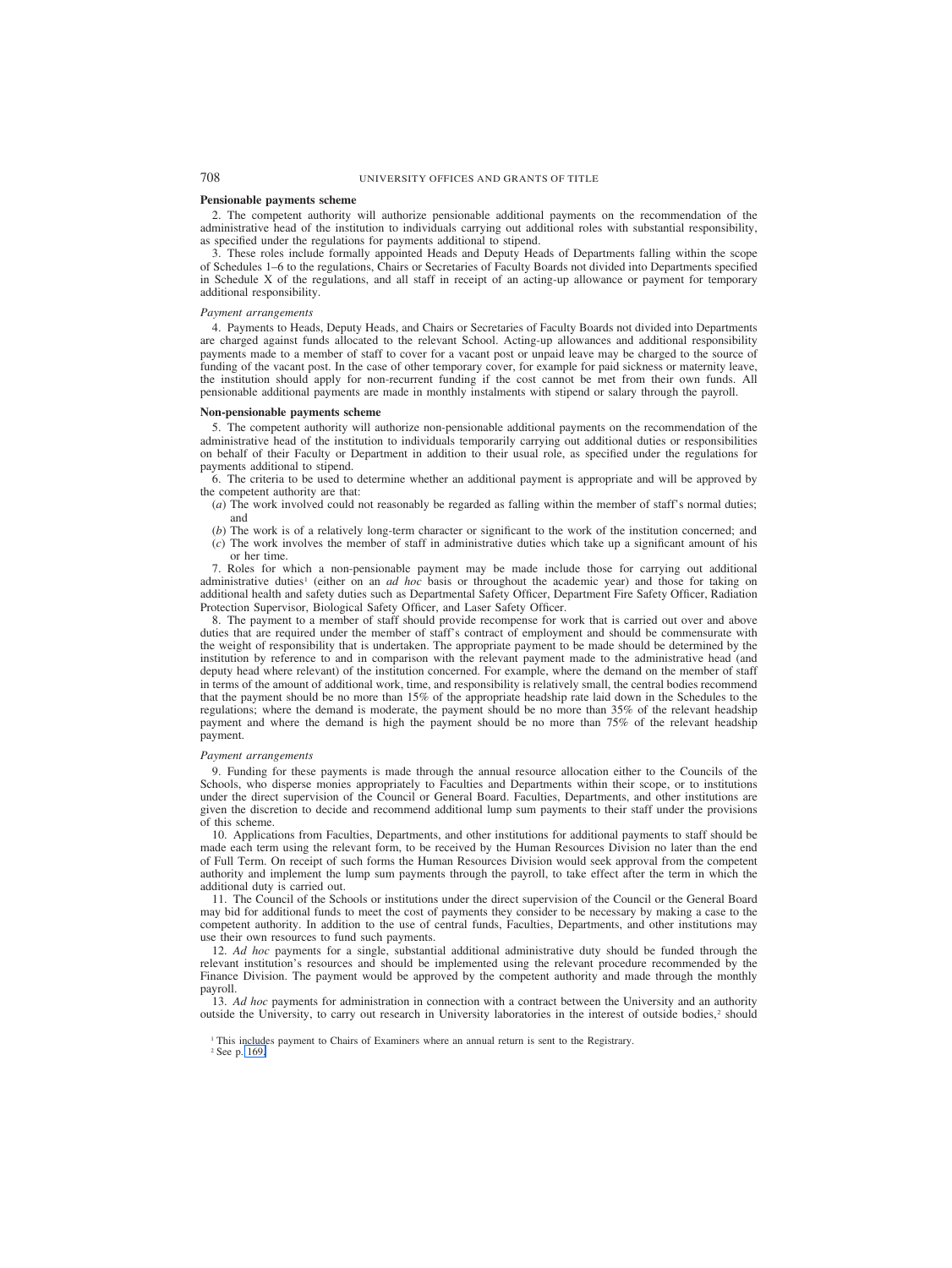be provided for in the contract and implemented using the relevant procedure recommended by the Finance Division. The payment will be approved by the relevant authority on receipt of a recommendation from the Head of the Department concerned and made through the monthly payroll.

# OFFICIAL RESIDENCES

**1.** University officers or assistants who are required to occupy an official residence as a condition Rent and its of their employment shall be liable to pay rent for the accommodation. The amount of the rent shall assessment. be assessed by the Estates Division and shall be subject to revision at three-yearly intervals.

**2.** The rent assessed under Regulation 1 may be reduced by a sum calculated to take account of Rent any duties arising from the occupation of the accommodation; this sum shall be assessed by the reductions. competent authority in the case of University officers and by the Assistant Staff Committee in the case of assistant staff, and shall be reassessed whenever the rent is revised or when there is any change in the duties arising from the occupation of the accommodation.

**3.** After any reduction in rent has been made under Regulation 2, the rent that remains payable shall be deducted from the salary of the person concerned.

**4.** The occupation of an official residence shall be free of Council Tax, and shall be subject to such Council Tax. conditions as may be determined from time to time by the Finance Committee of the Council in consultation with the appropriate University body.

# SPECIAL REGULATIONS FOR UNIVERSITY OFFICERS

### VICE-CHANCELLOR

**1.** Not less than one year before the date on which the period of office of the Vice-Chancellor is Advisory expected to come to an end, or, in the event of a casual vacancy, as soon as possible after certain knowledge of the vacancy, the Council shall appoint an advisory committee to advise them on the choice of a person to be nominated for appointment to the office of Vice-Chancellor. The advisory committee shall consist of not less than eight persons, a majority of whom shall be resident members of the Regent House and at least two of whom shall be persons who are not resident members of the University. The committee shall propose a list of persons for consideration by the Council. The Council Appointment. shall give public notice of the name of the person nominated and shall submit a Grace to the Regent House for the appointment of that person to the office of Vice-Chancellor. Committee.

**2.** A Congregation of the Regent House for the formal admission of the Vice-Chancellor shall be Admission. held, as soon as conveniently may be after the Vice-Chancellor has entered upon office, on a day in term appointed by the Council. The Chancellor or, in the Chancellor's absence, the Proctors shall preside.

**3.** At the Congregation the Senior Proctor shall ask the Vice-Chancellor, *Dabis fidem te bene et* Procedure at *fideliter praestiturum* (*praestituram*) *omnia quae spectent ad officium procancellarii academiae Cantabrigiensis*? The Vice-Chancellor shall reply, *Ita do fidem*. The Senior Proctor shall then admit the Vice-Chancellor by saying, *Auctoritate nobis commissa admittimus te ad officium procancellarii hujus academiae, in nomine Patris, et Filii, et Spiritus Sancti.*<sup>1</sup> The Junior Proctor shall thereupon deliver to the Vice-Chancellor the insignia of the office. If a Grace has been submitted and approved for the admission of the Vice-Chancellor to the degree of Master of Arts under Statute B II 2(*a*) or a degree by incorporation under Statute B II 2(*b*), he or she shall be presented for that degree by the Registrary. Unless the Chancellor is present, the Vice-Chancellor shall then assume the presidency of the Congregation. Congregation.

4. Unless granted leave of absence under Special Ordinance C (i) 2, the Vice-Chancellor shall reside Residence. in the University during term-time and shall not without the consent of the Council be absent for more than eight weeks in each academic year.

**5.** The Vice-Chancellor shall be granted an allowance, of an amount determined by the Council, to Expenses. meet the expenses arising out of the duties of the office. He or she may be granted a further allowance, of an amount determined by the Council, in respect of extraordinary expenses incurred through assumption of office.

<sup>1</sup> The Senior Proctor is authorized, at his or her discretion, to omit the words *in nomine Patris, et Filii, et Spiritus Sancti*.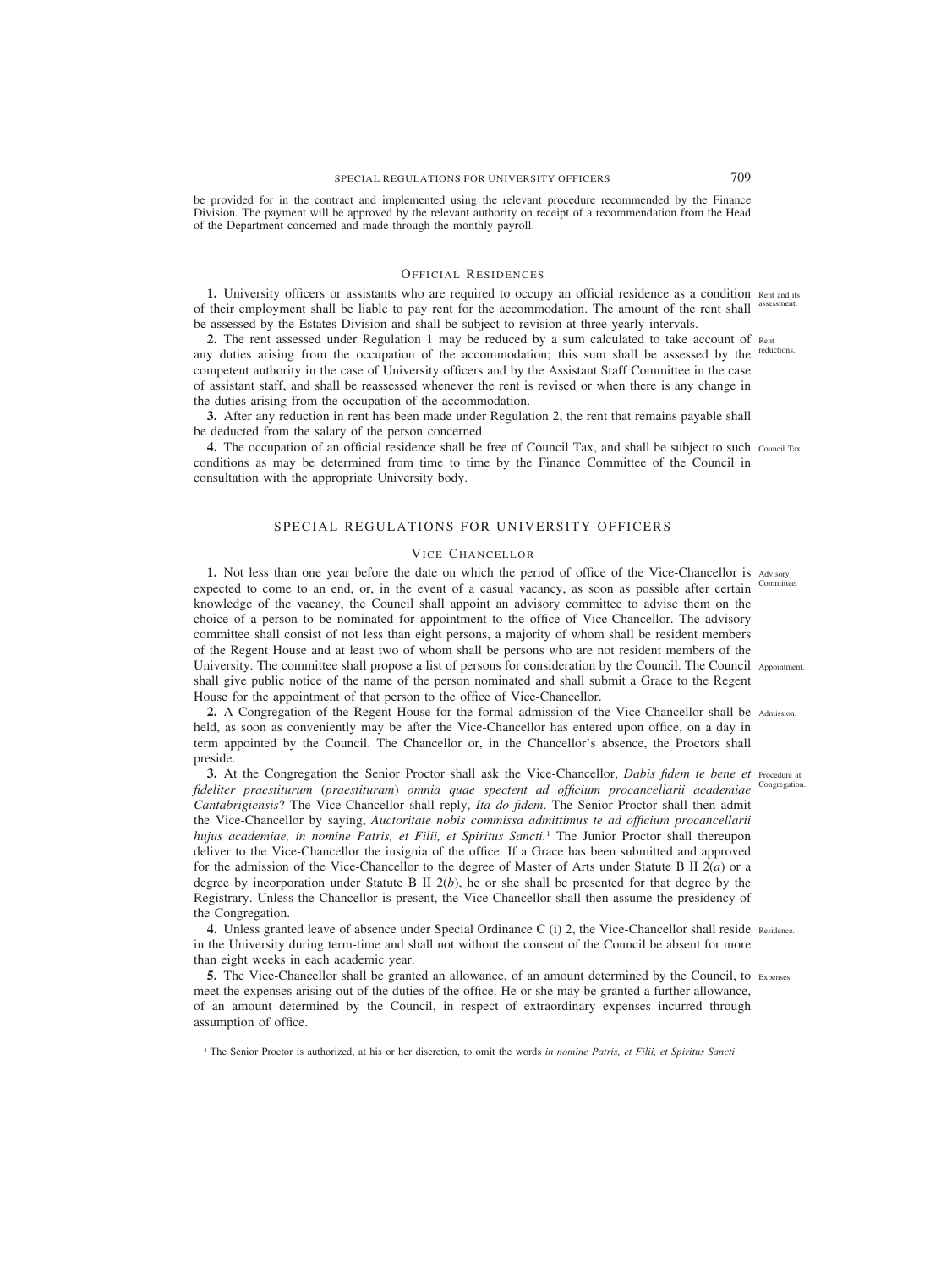Acceptance of benefactions.

Designated officer.

**Constitution** 

**Secretary** 

**6.** The power of the University to accept benefactions is delegated to the Vice-Chancellor, provided that for any particular benefaction the Vice-Chancellor may request the Council to submit a Grace to the Regent House for its acceptance.

**7.** The Vice-Chancellor shall be the designated officer for the University in accordance with the terms of the Financial Memorandum between the Higher Education Funding Council (England) and the University.

**8.** Not more than one year before the end of his or her current term of office, and subject to the provisions of Statute C III 2, the Vice-Chancellor may be reappointed by the Regent House on the nomination of the Council. Reappointment.

### PRO-VICE-CHANCELLORS

**1.** The maximum number of offices of Pro-Vice-Chancellor shall be five. Although there shall not be an office of Senior Pro-Vice-Chancellor, the Vice-Chancellor may, after consultation with all of those appointed to the office of Pro-Vice-Chancellor, confer the title of Senior Pro-Vice-Chancellor on one of those appointed to the office of Pro-Vice-Chancellor, who shall take responsibility for leading and co-ordinating the work of the Pro-Vice-Chancellors.

### *Nominating Committee*

- **2.** The Nominating Committee for the office of Pro-Vice-Chancellor shall consist of:
- (*a*) The Vice-Chancellor (or a duly appointed deputy) in the Chair, and the Vice-Chancellor elect (if any);
- (*b*) a member of the Council in class (*a*);
- (*c*) two other members of the Council;
- (*d*) two members of the General Board in class (*b*), one nominated by the Board from among the members appointed by the Councils of the Schools of Arts and Humanities and the Humanities and Social Sciences, and one from among the members appointed by the other Councils of the Schools.

Members in classes (*b*), (*c*), and (*d*) shall be appointed by the Council in the Michaelmas Term to serve for two years from 1 January following their appointment. A member in any of these classes who ceases to be a member of the Council or the Board (as the case may be) shall cease to be a member of the Nominating Committee.

**3.** The Registrary (or a person appointed by the Registrary) shall act as Secretary of the Nominating Committee.

# *Stipend*

**4.** The stipend for the office of Pro-Vice-Chancellor shall be determined by the Council. A Pro-Vice-Chancellor who is appointed on a part-time basis shall receive a *pro-rata* proportion of the full stipend for that office and shall, if he or she holds another University office concurrently, receive a correspondingly reduced *pro-rata* basic stipend for that other office plus any contribution payment, payment for clinical responsibility, or market supplement in full.

## PROCTORS AND PRO-PROCTORS

**1.** The following form of certificate shall be used for the purpose of Special Ordinance C (iii) 3:

I hereby certify that *A.B.* of College has resided in the University during the major part of the three terms following, viz.

Witness my hand this day of *C.D.*, Master of College.

**2.** Of the two Proctors, one shall be designated Senior and the other Junior. The Proctor who first became a member of the Senate shall be Senior, provided that, if both became members on the same day, their seniority shall be determined in accordance with the regulations for the order of seniority of graduates.

Form of certificate of residence for Proctor nominate.

Seniority.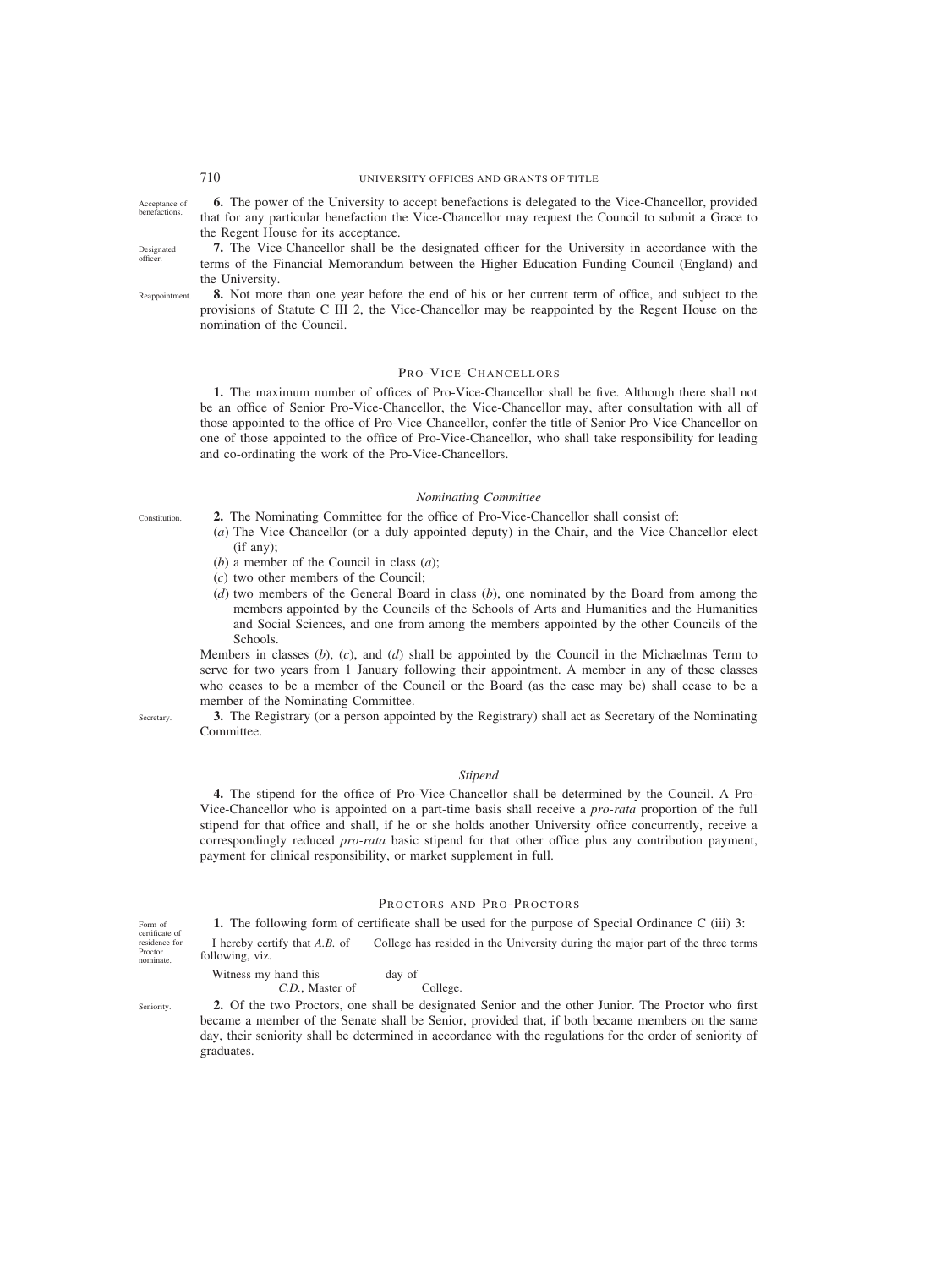**3.** In the Easter Term each year two Pro-Proctors shall be appointed by Grace to hold office for the Pro-Proctors. academic year next following. They shall be nominated for appointment by the Colleges according to the Cycle of Proctors, each College having the right to nominate a Pro-Proctor in the year next before **Sched. to** that in which it has the right to nominate a Proctor. Such nominations shall be submitted in writing to Special the Vice-Chancellor not later than the last day of Full Lent Term each year.

**4.** To assist the Proctors and Pro-Proctors in the maintenance of discipline, two additional Pro-Additional Pro-Proctors, who shall be members of the Senate of not less than three years' standing, shall be appointed by Grace in the Easter Term of each year on the nomination of the Vice-Chancellor and of the Proctors designate and shall hold office for the academic year following their appointment.

**5.** The Vice-Chancellor, on the recommendation of the Proctors, may appoint additional Pro-Proctors to act on particular occasions.

**6.** Every breach by a person *in statu pupillari* of any of the regulations for motor vehicles shall be reported as soon as possible by the Senior Proctor (or a duly appointed person) to the Tutor concerned.

**7.** The payments to be made to the Proctors shall be determined from time to time by Grace as Payments. heretofore. The payments to be made to the Pro-Proctors and additional Pro-Proctors shall be determined from time to time by the Council on the advice of the Finance Committee.

## *Constables*

**8.** The Vice-Chancellor, on the nomination of the Proctors, shall appoint two Constables for each Proctor, Pro-Proctor, and Additional Pro-Proctor. The Vice-Chancellor shall have power to appoint additional Constables on the nomination of the Proctors.

**9.** The conditions of service and the payments to be made to persons appointed under Regulation 8 conditions of shall be determined from time to time by the Finance Committee of the Council on the recommendation service and of the Proctors.

# UNIVERSITY ADVOCATE AND DEPUTY UNIVERSITY ADVOCATES

**1.** The University Advocate shall hold office for four years, and shall be eligible for reappointment Tenure. for a further period not exceeding two years.

**2.** There shall be such number of University offices of Deputy University Advocate as the University shall from time to time determine on the recommendation of the Council. A Deputy University Advocate shall be appointed for two years in the first instance, and shall be eligible for reappointment for periods not exceeding two years at a time, subject to the requirement that he or she shall cease to hold office when a new University Advocate assumes office.

**3.** If the term of office of the University Advocate or of a Deputy University Advocate expires before the completion of any proceedings in which he or she has begun to act, he or she may continue to act for the remainder of those proceedings.

**4.** The University Advocate and any Deputy University Advocate shall have power to seek legal Powers. advice from sources outside the University at the expense of the University, up to a limit approved from time to time by the Council; subject to the provisions of Statute C, they may be represented in any proceedings by a barrister or solicitor or other suitably qualified person.

**5.** The stipend of the University Advocate shall be determined from time to time by Grace. There stipend. shall be no stipend attached to the office of Deputy University Advocate.

**6.** In addition to the stipend attached to the office, the University Advocate shall be entitled to receive, in respect of any day on which he or she discharges the duties of the office, an additional non-pensionable payment at a rate determined from time to time by the Council and, in respect of part of a day, a proportionate amount of such payment. A Deputy University Advocate, and any person acting as University Advocate or Deputy University Advocate under the provisions of Regulation 3, shall be entitled to receive a similar payment in respect of any day or part of a day on which he or she carries out any of the duties of the Advocate.

## ORATOR

The Orator shall keep such residence in the University as is necessary for the due discharge of the duties of the office. Without the permission of the Vice-Chancellor the Orator shall not be absent from any Congregation at which the title of a degree is to be conferred under Statute A II 14. He or she

**C (iii).**

Proctors.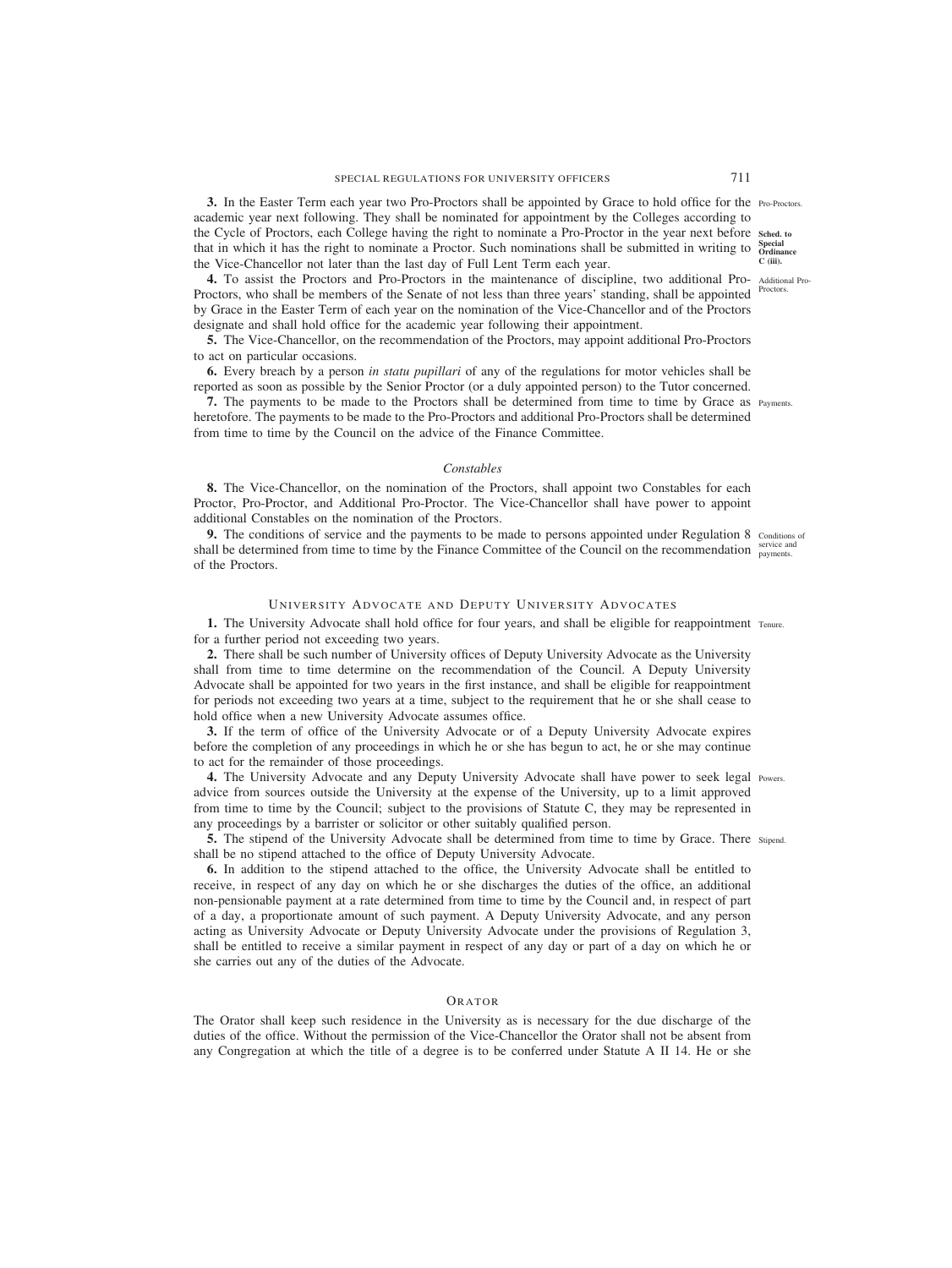<span id="page-21-0"></span>shall not be absent at any time for more than seven days in succession during Full Term without obtaining the permission of the Council beforehand, if possible, or asking their approval upon his or her return.

# UNIFIED ADMINISTRATIVE SERVICE (STAFF OF THE UNIVERSITY OFFICES)

**1.** The staff of the University Offices shall form a Unified Administrative Service which shall be under the supervision of the Council and shall comprise the following Divisions:

Academic Division Estates Division Finance Division Governance and Compliance Division Health, Safety, and Regulated Facilities Division Human Resources Division Legal Services Division

Registrary's duties.

Divisions.

**2.** Under the provisions of Statute C VI, the head of the Unified Administrative Service shall be the Registrary who, as such and under the direction of the Council, shall manage the University Offices and their staff, budgets, space, and other resources provided to the Offices by the Council. It shall be the duty of the Registrary to ensure that arrangements for the quality assurance of the services provided by the Offices are presented to the Council and are implemented as agreed by the Council. The Registrary, or a University officer appointed by the Registrary, shall be the Establishment Licence Holder for facilities regulated by the Animals (Scientific Procedures) Act 1986. The Registrary shall make such reports on the work of the University Offices to the Council as that body may require.

**3.** Within each Division of the Unified Administrative Service there shall be the University office of Director (or such other title as may be determined from time to time by the Council) who shall be head of the Division and whose duties shall include the management of the Division, under the overall responsibility of the Registrary.1

**4.** Within the Unified Administrative Service there shall also be the following University offices, in such numbers as may be approved from time to time by the Council: Deputy Director, Assistant Director, Assistant Registrary and Assistant Treasurer (including the grades of Principal Assistant and Senior Assistant), Administrative Officer (in three grades, I, II, and III), Computer Officer (in six grades, Principal Computer Officer, Senior Computer Officer, and Officer I, II, III, and IV), and Advisory Officer (including the grade of Senior Advisory Officer).

The allocation of offices between the Divisions of the Unified Administrative Service shall be determined by the Council on the recommendation of the Registrary.

**5.** The duties of the various offices and their conditions of service shall be determined by the Council.

**6.** There shall be a Standing Appointments Committee which shall be a Committee of the Council. Membership of the Standing Appointments Committee shall consist of:

- (*a*) the Vice-Chancellor (or a duly appointed deputy) as Chair;
- (*b*) twelve persons appointed by the Council (five on the nomination of the General Board, at least three of whom shall be drawn from among the members of the Board, two on the nomination of the Finance Committee, and five on the Council's own nomination, at least three of whom shall be drawn from among the members of the Council);
- (*c*) the Registrary (or a deputy appointed by the Registrary) and the Director of the Division in which the appointment is to be made (except where it is the Director of the Division who is to be appointed or reappointed);
- (*d*) up to two persons co-opted by the Committee.

A Chair appointed by the Vice-Chancellor may appoint a Deputy Chair from among the members in class (*b*).

Members in classes (*b*) and (*d*) shall be appointed in the Michaelmas Term to serve for two years from 1 January following their appointment. The Registrary, or a University officer designated by the Registrary, shall act as Secretary to the Committee.

<sup>1</sup> The Council has determined that the Director of the Academic Division shall have the title of Academic Secretary.

**Duties** 

University offices.

Standing Appointments Committee.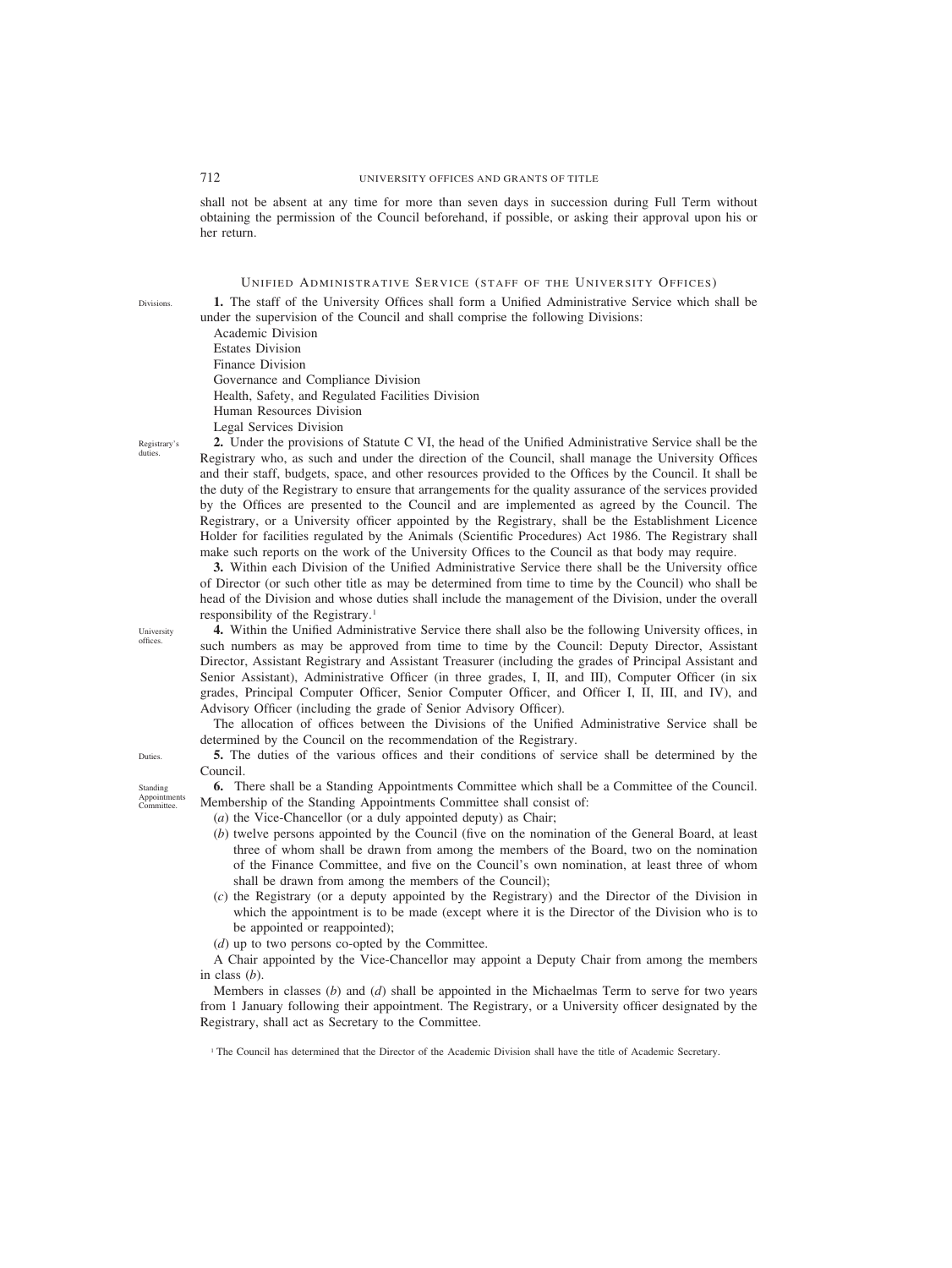<span id="page-22-0"></span>**7.** (*a*) Appointments and reappointments to the offices of Director, Deputy Director, Assistant Appointments Director, Principal Assistant Registrary, Principal Assistant Treasurer, Senior Assistant Registrary, and <sup>and</sup> reappointments Senior Assistant Treasurer shall be made by the Standing Appointments Committee on the recommendation to senior offices. of an Appointing Committee, the membership of which shall be approved by the Chair of the Standing Appointments Committee, which shall consist of the Registrary (or a deputy appointed by the Registrary), the Director of the Division in which the appointment is to be made, an appropriate senior academicrelated officer, a senior academic with experience and interest in what the role of the office entails, and a member of the Standing Appointments Committee in class (*b*).

(*b*) Every appointment or reappointment shall be made with the concurrence of the votes of at least five members of the Standing Appointments Committee. A meeting of the Committee shall be quorate Quorum. if it includes members in classes (*a*) and (*c*) and four members appointed by the Chair of the Standing Appointments Committee after consulting the Registrary from among the members in class (*b*).

(*c*) The Standing Appointments Committee may reach their decision by circulation, in which case paragraph (*b*) above shall apply *mutatis mutandis*.Written reports of such appointments and reappointments shall be minuted at a subsequent meeting of that Committee.

8. Appointments and reappointments to the offices of Assistant Registrary, Assistant Treasurer, Appointments Administrative Officer, Grades I, II, and III, Senior Advisory Officer, and Advisory Officer shall be <sup>and</sup> reappointments made by the Registrary under procedures to be agreed from time to time with the Council.<sup>1</sup> Written <sup>to other offices.</sup> reports of such appointments and reappointments shall be submitted to the Standing Appointments Committee.

**9.** Appointments and reappointments to the offices of Principal Computer Officer, Senior Computer Appointments Officer, Computer Officer, Grade I, within the Unified Administrative Service shall be made in accordance with the general regulations for the appointment of such officers.2

**10.** The grades of the holders of various offices within the Unified Administrative Service shall be Grades. determined in accordance with procedures approved by the University.

**11.** Save as provided in Special Ordinance C (i) 2 the staff of the Unified Administrative Service Residence. shall be resident in the University during term-time, and shall not be absent for more than twelve weeks in the academic year; the Registrary and each Director, or a deputy appointed in his or her place, shall be resident throughout the year except during the periods when the University Offices are closed; and neither the Registrary nor the Directors shall be absent for more than two nights in any week during Full Term without obtaining beforehand, if possible, the permission of the Council or asking their approval on returning.

**12.** The University Offices shall be open throughout the year at such hours as may be approved from time to time by the Council except for such periods of closure at Christmas, Easter, and other public holidays as may be authorized by the Council.

### ESQUIRE BEDELLS

The Esquire Bedells shall be resident in the University during term. They shall so arrange that both of them shall be available at any time in term, and that one at least of them shall be available at any time in vacation, when their attendance on the Chancellor or the Vice-Chancellor is expected to be required.

# UNIVERSITY ORGANIST

**1.** Appointments and reappointments to the University office of University Organist shall be made by the Council.

**2.** The University Organist shall be responsible for the music at such University ceremonies and University services as the Vice-Chancellor may direct.

### UNIVERSITY OFFICER HOLDING A RESIDENTIARY CANONRY OF ELY CATHEDRAL

A University officer who is a member of the Faculty of Divinity and who is in Priest's Orders in the Church of England may hold a residentiary Canonry of Ely Cathedral. Not more than one University officer shall hold such a Canonry at any one time. The income, if any, of the Canonry held by such

<sup>1</sup> See p. [693.](#page-2-0)

<sup>2</sup> See p. [780.](#page-89-0)

and reappointments of Computer Officers.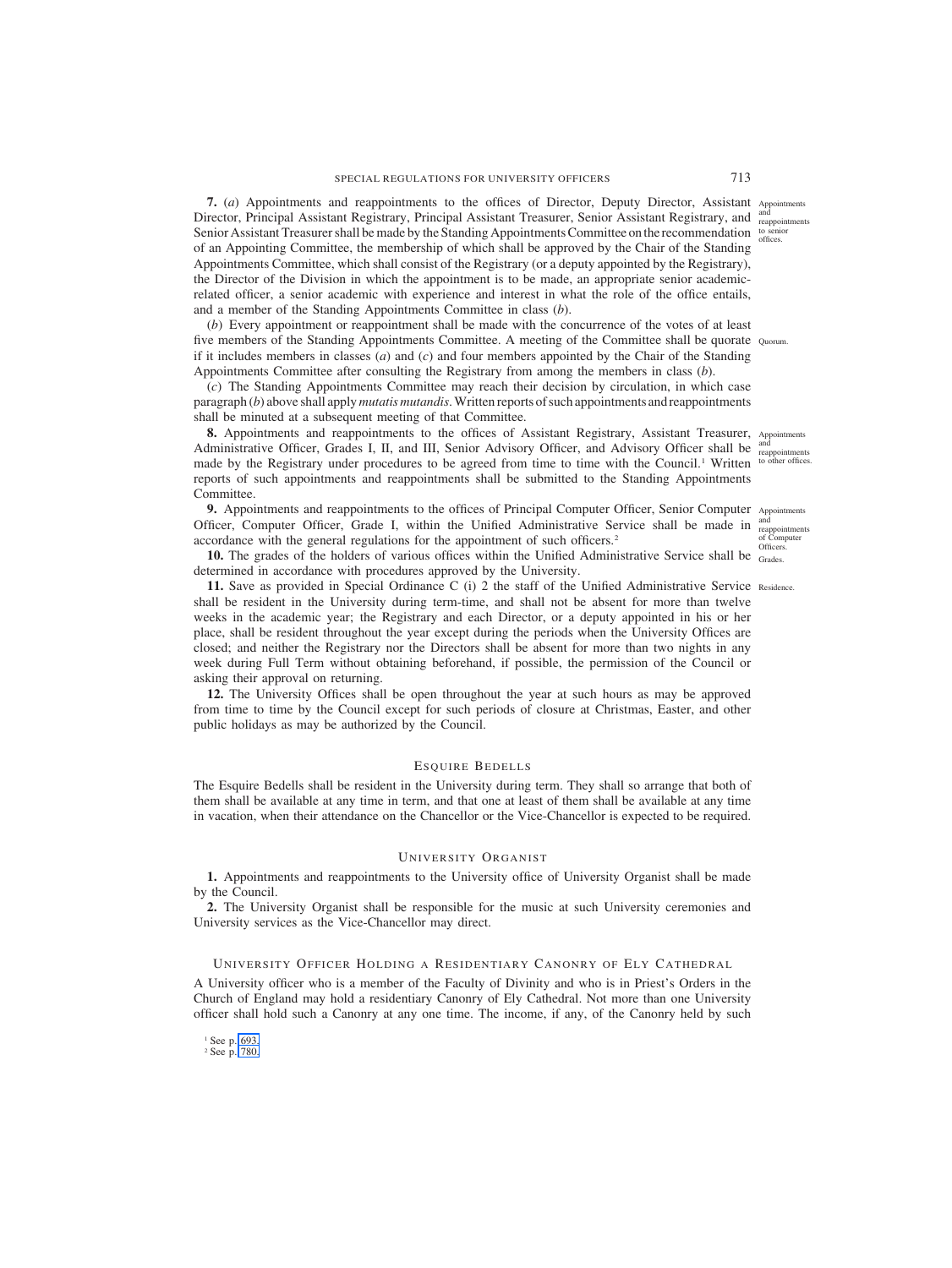an officer, but not the annual value of the official residence of the Canonry, shall be reckoned as forming part of the stipend attached to such a person's University office. The University in making or amending regulations for the residence of University officers shall have regard to the obligations of such an officer to reside at Ely and to carry out other duties as Canon.

### OFFICERS SPECIFIED IN THE SCHEDULE TO SPECIAL ORDINANCE C (*i*) 1

PROFESSORS AND PROFESSORSHIPS ESTABLISHED UNDER STATUTE C XI

*Amended by Grace 5 of 29 July 2020*

A Professor shall not undertake for remuneration during Full Term without the consent of the General Board any teaching other than teaching given on behalf of the University or a College or Colleges or the delivery of occasional lectures. The amount of teaching given by a Professor on behalf of a College or Colleges shall not, except with the consent of the General Board, exceed six hours a week, or if the Professor is also a Tutor or Bursar or an Assistant Tutor or Assistant Bursar or Steward, two hours a week.

In any Statute or Ordinance unless otherwise specified the term 'Professors' shall include Visiting Professors and the term 'Professorships' shall include Visiting Professorships.

After the title of each Professor there is printed the date of foundation of the Professorship and the name of the Faculty or Department to which it is assigned.<sup>1</sup>

*Lady Margaret's Professor of Divinity. 1502. Divinity Endowments, 1904, pp. 57–65*<sup>2</sup> **Stat. E XXXIII.**

- *Regius Professor of Divinity. 1540. Divinity Endowments, 1904, pp. 153–64; for Jeremy Fund, p. 164; and, for Somersham Rectory Act, pp. 50–4* **Stat. E XXXII.**
- *Regius Professor of Civil Law. 1540. Law* **Stat. E XXXII.**

*Endowments, 1904, pp. 153–4*

*Regius Professor of Physic. 1540. Medicine Endowments, 1904, pp. 153–4* **Stat. E XXXII.**

The Regius Professor of Physic shall not engage in private practice.

*Regius Professor of Hebrew. 1540. Middle Eastern Studies Endowments, 1904, pp. 153–65* **Stat. E XXXIII.**

The duties of the Regius Professor of Hebrew shall include the interpretation of the Old Testament.

*Regius Professor of Greek. 1540. Classics* **Stat. E VI.**

*Endowments, 1904, pp. 153–65*

*Sir Thomas Adams's Professor of Arabic. 1632. Middle Eastern Studies Endowments, 1904, p. 172*

*Lucasian Professor of Mathematics. 1663. Applied Mathematics and Theoretical Physics Endowments, 1904, p. 165*

It shall be the duty of the Lucasian Professor to promote the study of some aspect of Applied Mathematics and Theoretical Physics by research and otherwise, and to conduct this work in the Department of Applied Mathematics and Theoretical Physics.

|                    | 1683. Philosophy<br>Knightbridge Professor of Philosophy.<br>Endowments, 1904, p. 178                                   |
|--------------------|-------------------------------------------------------------------------------------------------------------------------|
|                    | <i>Professor of Music.</i> 1684.<br><i>Music</i><br>Endowments, 1904, p. 180                                            |
|                    | Yusuf Hamied Professor of Chemistry. <sup>3</sup> 1702. Chemistry<br>Endowments, 1904, p. 181                           |
| Stat. E<br>XXVIII. | Plumian Professor of Astronomy and Experimental Philosophy. 1704. Institute of Astronomy<br>Endowments, 1904, pp. 79–88 |
|                    | Professor of Anatomy. 1707. Physiology, Development, and Neuroscience                                                   |

*Endowments, 1904, pp. 182–3*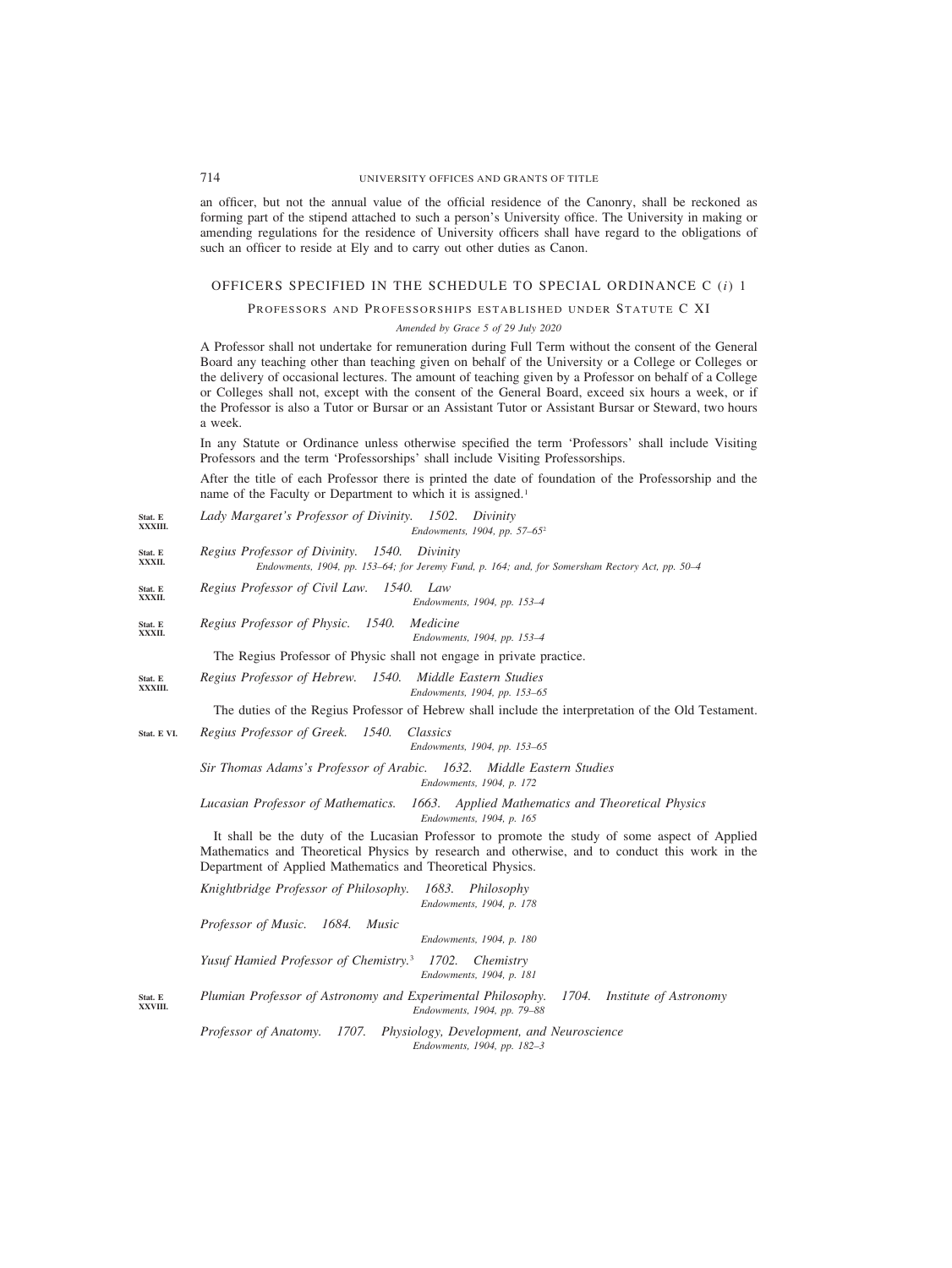**1.** The Professorship of Anatomy is not limited to Human Anatomy, but its scope includes also Vertebrate Anatomy and Embryology.

**2.** Histology, as distinguished from Microscopical Anatomy, shall continue to be taught in connection with Physiology.

*Endowments, 1904, pp. 183–92 Regius Professor of Botany.*<sup>2</sup> *1724. Plant Sciences Endowments, 1904, pp. 194–5*

*Regius Professor of History.*<sup>1</sup> *1724. History*

*Woodwardian Professor of Geology. 1728. Earth Sciences Endowments, 1904, pp. 196–202*

Lowndean Professor of Astronomy and Geometry. 1749. *Statistics* Pure Mathematics and Mathematical stat. E XXXV.

*Endowments, 1904, pp. 202–6*

It shall be the duty of the Lowndean Professor to promote the study of some aspect of Geometry by research and otherwise, and to conduct this work in the Department of Pure Mathematics and Mathematical Statistics.

*Norris-Hulse Professor of Divinity. 1777, 1860. Divinity Endowments, 1904, pp. 104–21* **Stat. E VI, XIX, and XXXIII.**

*Jacksonian Professor of Natural Philosophy.*<sup>3</sup> *1783. Physics Endowments, 1904, pp. 206–16*

It shall be the duty of the Jacksonian Professor to promote the study of some aspects of Physics by research and otherwise, and to conduct this work in the Department of Physics.

*Downing Professor of the Laws of England. 1800. Law Endowments, 1904, p. 217*

*Disney Professor of Archaeology.*<sup>4</sup> *1851. Archaeology Endowments, 1904, pp. 222–5*

*Sadleirian Professor of Pure Mathematics. 1860. Pure Mathematics and Mathematical Statistics Endowments, 1904, pp. 268–9*

*Professor of Political Economy. 1863. Economics Endowments, 1904, pp. 225–6*

*Professor of Zoology. 1866. Zoology*

*Endowments, 1904, p. 226*

*Whewell Professor of International Law. 1867. Law Endowments, 1904, pp. 136–40*

*Kennedy Professor of Latin. 1869. Classics Endowments, 1904, pp. 234–40*

*Slade Professor of Fine Art. 1869. History of Art*

*Endowments, 1904, pp. 240–6*

**1.** The election to the Professorship shall be conducted in accordance with the provisions of Special Ordinance C (vii) B.1; except that the Electors shall be empowered to make an election at any time not later than twelve months before the term or vacation in which a vacancy will occur. The Professor shall be elected for a period not exceeding three years to be determined by the Electors on each occasion.

**2.** Subject to the provisions of Special Ordinance C (vii) A.13 a present or past holder of the Professorship shall be re-eligible.

<sup>1</sup> The title of the Professorship was amended by a Statute approved by Her Majesty in Council on 21 July 2010.

<sup>2</sup> By gracious permission of Her Majesty the Professorship was retitled by Instrument delivered to the University by Her Majesty on 19 November 2009.

<sup>3</sup> Grace 3 of 2 December 2020.

**Stat. E XXXII.**

**Stat. E XX.**

<sup>4</sup> Reassigned by Grace 3 of 19 July 2017.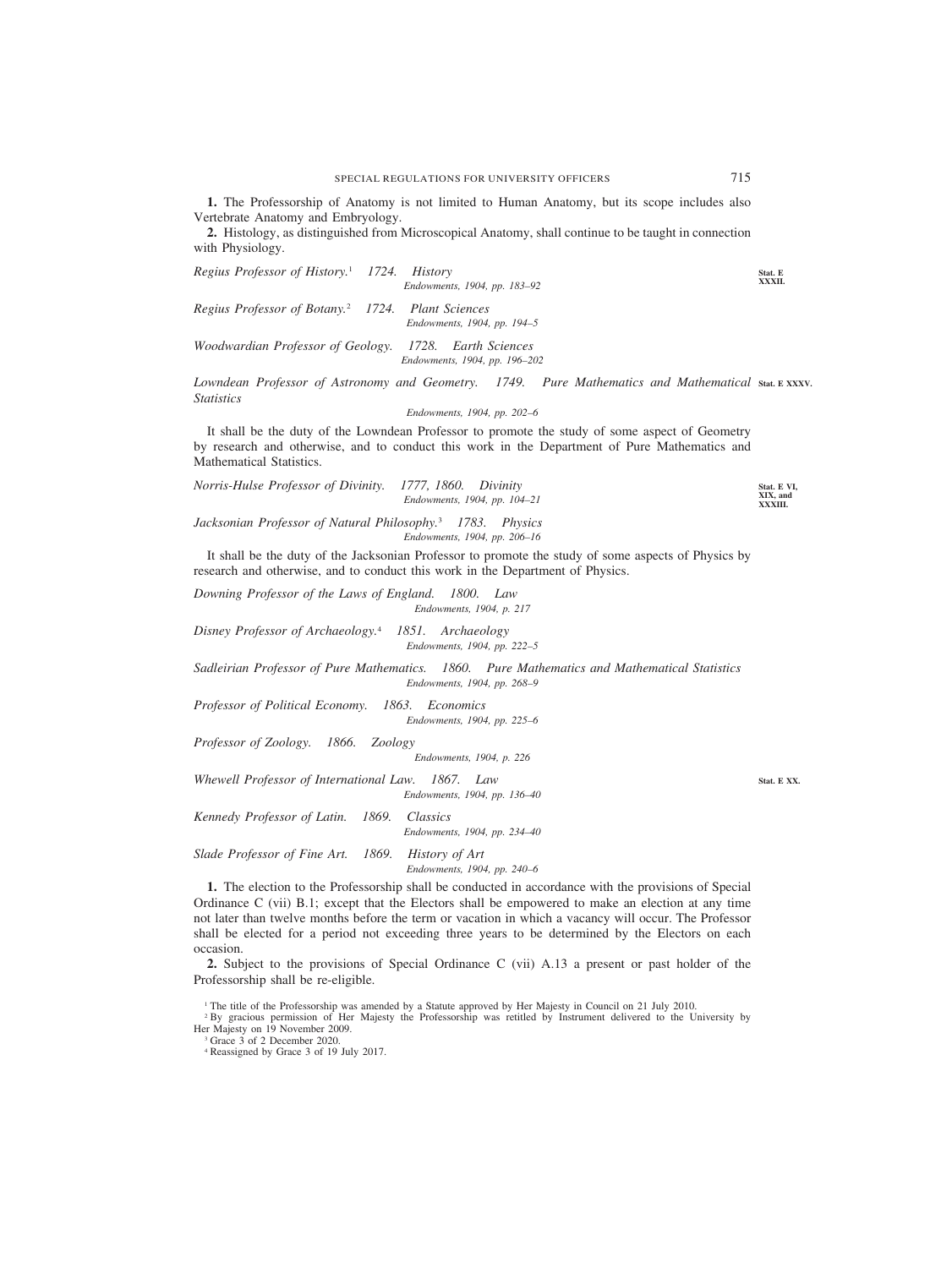**3.** The Professor shall not be required to reside in the University.

**4.** It shall be the duty of the Professor to deliver annually in the University not fewer than twelve lectures on the History, Theory, and Practice of the Fine Arts, or of some section or sections of them; provided that, on the recommendation of the Head of the Department of History of Art and with the approval of the Faculty Board of Architecture and History of Art, the Professor may replace up to four of the lectures by an equivalent amount of teaching in the form of classes on a subject or subjects within that field. The lectures shall be given in Full Term and shall be open free of charge to all members of the University. If the Professor, in addition to delivering the aforementioned lectures, gives instruction at the request and on behalf of a Faculty Board, he or she shall receive such additional remuneration as may be approved by the General Board.

**5.** The Professor shall give at least a fortnight's public notice of the lectures.

**6.** After provision has been made for the payment of the stipend, national insurance, pension contributions, and associated indirect costs of the Professorship, the income of the Fund may be applied to promote the study of the fine arts in the University in such manner as may be recommended by the Faculty Board of Architecture and History of Art and approved by the General Board.

*Cavendish Professor of Physics. 1871. Physics Endowments, 1904, pp. 247–8*

*Professor of Engineering. 1875. Engineering Endowments, 1904, p. 248*

*Elrington and Bosworth Professor of Anglo-Saxon. 1878. English Endowments, 1904, pp. 228–33*

*Dixie Professor of Ecclesiastical History. 1882. History Endowments, 1904, pp. 248–9*

*Professor of Physiology. 1883. Physiology, Development, and Neuroscience Endowments, 1904, p. 250*

*Professor of Pathology. 1883. Pathology*

*Endowments, 1904, pp. 251–2*

*Bertrand Russell Professor of Philosophy. 1896. Philosophy Endowments, 1904, p. 252*

**1.** The sums received towards the endowment of the Bertrand Russell Professorship of Philosophy shall form a fund called the Bertrand Russell Professorship of Philosophy Fund.

**2.** The Managers of the Fund shall be the Faculty Board of Philosophy who may delegate all or any of their functions concerning the Fund to a committee consisting of not less than three members appointed by the Board.

**3.** The first charge on the income of the Fund shall be the stipend, national insurance, pension contributions, and associated indirect costs of the Professor payable by the University.

**4.** After provision has been made in accordance with Regulation 3, the income of the Fund shall be applied by the Managers for the support of teaching or research in philosophy in the University.

**5.** Any unexpended income in a financial year may, at the discretion of the Managers, be either added to the capital of the Fund or accumulated for expenditure in any subsequent year in accordance with Regulation 4.

*Professor of Ancient History. 1898. Classics*

### *Endowments, 1904, p. 254*

*Quick Professor of Biology. 1906. Biochemistry, during the present tenure*

**1.** The Fund shall be called the Frederick James Quick Fund and the income thereof shall be devoted to the promotion of study and research in the sciences of vegetable and animal biology.

**2.** The Fund shall consist of the residuary estate of the late Frederick James Quick (hereinafter called the Founder) bequeathed by him to the University of Cambridge for the purpose hereinbefore described and of any other moneys from time to time invested in accordance with Regulation 16(*e*) below.

**3.** The Chancellor, Masters, and Scholars of the University shall be the persons authorized to hold and administer the principal of the Fund, and the receipt or receipts of the Vice-Chancellor of the

**Stat. E XXXIV.**

Name and objects of Fund. Amount.

Administrators.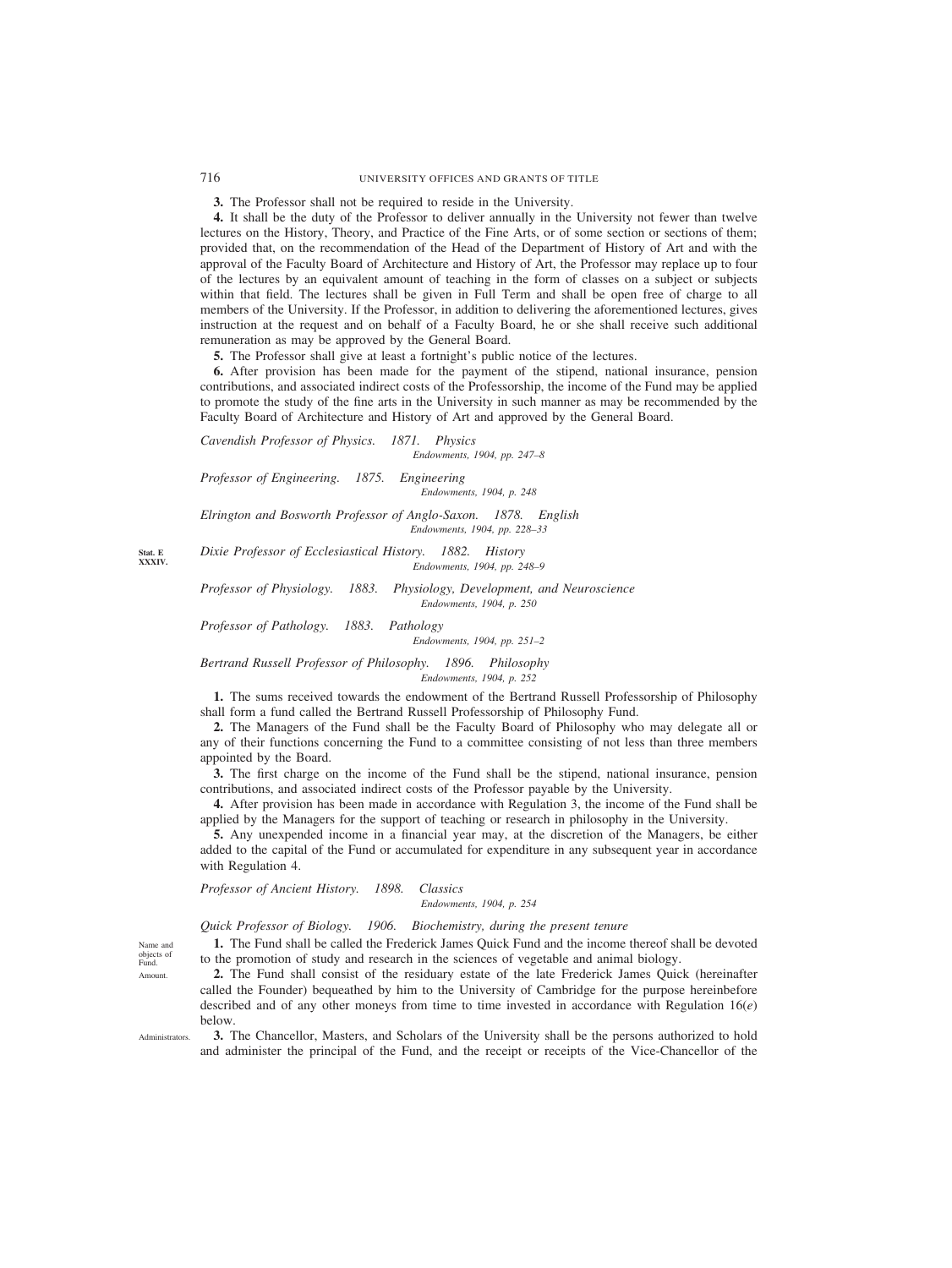University shall be a good discharge to the Trustees of the will of the Founder for all moneys therein acknowledged to be received.

**4.** The administration of the income of the Fund shall be entrusted to a Board of Managers consisting Board of of the Vice-Chancellor and six members of the Senate appointed by the Council, three on the nomination Managers. of the General Board and three on the nomination of the Faculty Board of Biology. Members shall be appointed in the Michaelmas Term to serve for six years from 1 January following their appointment.

**5.** No resolution of the Managers shall be valid unless approved by at least four Managers at a Quorum. meeting to which all the Managers have been summoned, save that a resolution circulated to and signed by all the Managers shall have the same validity as a resolution carried at a meeting.

**6.** The income of the Fund shall from time to time as and when received be placed to a separate Receipts and account. Payments from this account shall be made as hereinafter provided. Statements showing the <sup>payments.</sup> receipts and payments and the securities of which the Fund consists shall be published annually in the University Accounts.

**7.** The Managers shall determine from time to time the sum which the Fund shall provide towards supend of the stipend and pension contribution of the Quick Professor of Biology; such sum not being less than £1,000 nor more than nine-tenths of the income of the Fund. Professor.

**8.** (*a*) It shall be the duty of the Professor to undertake the study of some field of vegetable and Duties. animal biology, and generally to promote that branch of science by research and otherwise. He or she shall lecture in one term in each year on research in this branch of science.

(b) On each appointment of a Professor, the University shall determine to which Faculty or Assignment to Department the Professorship shall be assigned.

Faculty or Department.

(*c*) The Professorship shall not be tenable with any other Professorship, Readership, or Lectureship Restriction. in the University or elsewhere.

**9.** A Quick Professor shall be elected by the General Board under the authority of Special Ordinance C (vii)  $B(1(c)(ii))$  in accordance with the procedure set out in Regulations  $10-15$ .

**10.** (*a*) When a Quick Professor is due under Statutes and Ordinances to retire, the Vice-Chancellor shall report the fact to the Council and to the General Board in the Michaelmas Term, but not later than the division of that term, of the second academic year before the year at the end of which the Professor is due to retire.

(*b*) When the Vice-Chancellor knows that a vacancy has occurred or will occur in the Professorship otherwise than by the holder's becoming due under the Statutes and Ordinances to retire, he or she shall report the fact to the Council and the General Board at their next meetings.

**11.** Not later than the end of the eighteenth month after the Vice-Chancellor's report of a vacancy or of an expected vacancy in the Professorship the General Board shall determine the particular field to which candidature shall be limited or preference shall be given in considering candidates for the Professorship. For this purpose the Board shall consult appropriate Faculty Boards, Heads of Departments, and the Council of the School of the Biological Sciences on available accommodation and possible fields for the Professorship. It shall also consider whether it is prepared to make provision for the development of some aspect of biology for which accommodation is not at the time available.

**12.** Not later than the end of the twelfth month after the General Board has determined the particular field to which candidature will be limited or preference will be given at the next election, the Vice-Chancellor shall publish a Notice inviting applications to fill the vacancy, and the General Board shall appoint a Committee, constituted on the same principles as a Board of Electors to a Professorship, of persons representative of the relevant branches of science to advise it in its choice.

**13.** If a member of the General Board is or becomes a candidate for the Professorship, he or she shall be disqualified from acting thereafter in the matter of that election to the Professorship, and the other members of the Board shall have power to act.

**14.** The General Board shall have power to enquire whether any person or persons other than those who have submitted applications would accept the Professorship if offered, and to offer the office to a person who has not submitted an application.

**15.** If at the end of two years from the date of publication of the Notice inviting applications for the Professorship the General Board has been unable to make an election it shall, after again consulting the appropriate bodies in accordance with Regulation 11,

*either* (*a*) determine that candidature shall be limited or preference shall be given to a different field from the field previously determined, so that the procedure under Regulation 12 may recommence,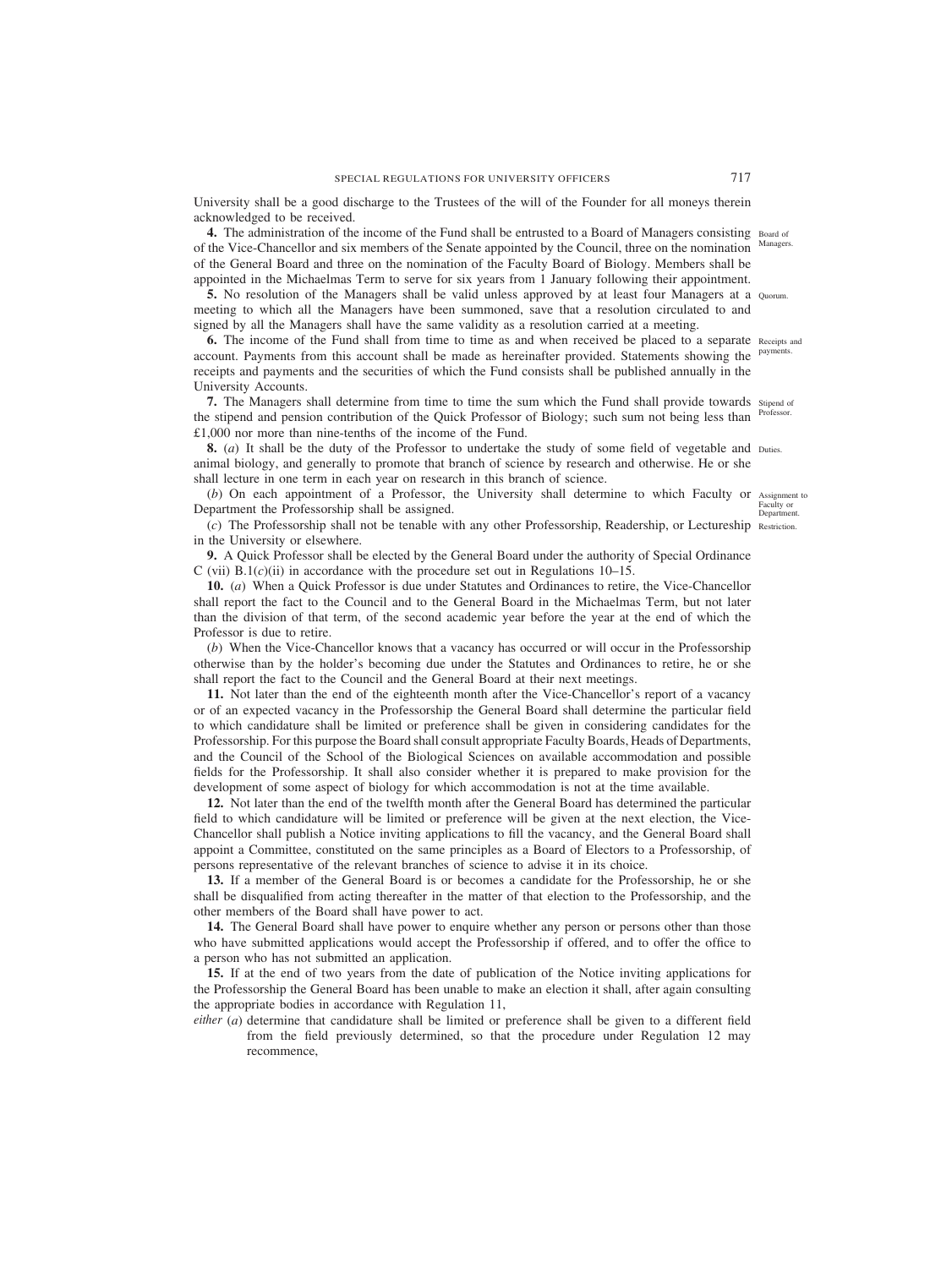- *or* (*b*) publish a Notice discontinuing the Professorship for a specified period which shall neither be less than one year nor extend beyond the end of the seventh academic year following the date of publication under Regulation 12 of the Notice inviting applications.
- **16.** The income of the Fund shall be applied from time to time as follows:
- (*a*) nine-tenths of the income in each year or such smaller sum as may be determined by the Managers shall be applied to the payment of the Quick Professor of Biology;
- (*b*) from the balance of the income in each year a sum determined by the Managers shall be placed at the disposal of the Quick Professor of Biology to be used in providing assistance and in the general maintenance of the Professor's laboratory;
- (*c*) subject to the provisions of the Founder's will the remainder (if any) of the income in each year shall be devoted, as the Managers shall from time to time direct, to the furtherance of original biological investigations conducted under the control of the Managers, and to the support and development of the study of vegetable and animal biology either by contributions towards the stipends of existing teaching posts or by the establishment of new teaching posts;
- (*d*) if in any year any portion of the income be not expended, it shall be carried to a reserve fund, from which grants may be made for the same purposes as is provided by the last preceding regulation or which may be invested as provided in the next following regulation;
	- (*e*) any portion of the Fund, and any such reserve fund or any portion of it, may on the recommendation of the Board of Managers be invested from time to time.

**17.** The foregoing regulations are subject to alteration by Grace; but unless this regulation is rescinded, no alteration in them shall be made except on the recommendation of the Board of Managers.

### *Professor of Astrophysics. 1909. Institute of Astronomy*

The benefaction for the endowment of a Professorship of Astrophysics shall constitute a fund called the Astrophysics Professorship Fund. The stipend of the Professor and the pension contribution payable by the University thereon shall be the first charge on the Fund.

### *Schro¨der Professor of German.*<sup>1</sup> *1909. Modern and Medieval Languages and Linguistics Amended by Grace 4 of 31 March 2021*

1. The sum received from Messrs J. Henry Schröder and Company for the endowment of a Professorship of German in 1909, together with funds received for the same purpose in 2011 from the Schroder Foundation and Trinity College, shall form a fund to be called the Schröder Fund.

- **2.** The Fund shall be administered by four Managers, who shall comprise:
- (*a*) a teaching officer in German in the Faculty of Modern and Medieval Languages and Linguistics appointed by the General Board, who shall be Chair; <sup>2</sup>
- (*b*) the Schröder Professor of German;
- (*c*) the Chair of the Faculty Board of Modern and Medieval Languages and Linguistics;
- (*d*) the Head of the School of Arts and Humanities, or a nominated deputy.

If two or more of these offices are held by the same person or if one or more of the named posts is vacant or its tenure has expired, the General Board shall appoint one or more additional Managers to ensure that there are always four Managers.

**3**. The first charge on the income of the Fund shall be the payment of the stipend, national insurance, pension contributions, and associated indirect costs of the Schröder Professor of German payable by the University.

**4.** After provision has been made in accordance with Regulation 3, income of the Fund may be applied for furtherance of teaching and research in German Studies, by the Schröder Professor, as the Managers may determine.

**5.** Any unexpended income in a financial year shall either be added to the capital of the Fund or accumulated for use as income in any one or more subsequent years, in such a manner as may be recommended by the Managers and approved by the General Board.

### *King Edward VII Professor of English Literature. 1911. English*

**1.** The sum of £20,000 received from Sir Harold Harmsworth, Bart., for the endowment of a Professorship of English Literature shall be called the Harmsworth Fund.

regulations may be altered.

How

Reserve fund.

Application of income. Professor's stipend. Balance.

Surplus.

**Stat. E XXXII.**

<sup>1</sup> Reassigned by Grace 6 of 5 July 2017.

<sup>2</sup> The General Board has agreed that the Director of the German and Dutch Section shall be Chair *ex officio* until further notice, unless the Schröder Professor of German holds that position, in which case the Board shall make another appointment.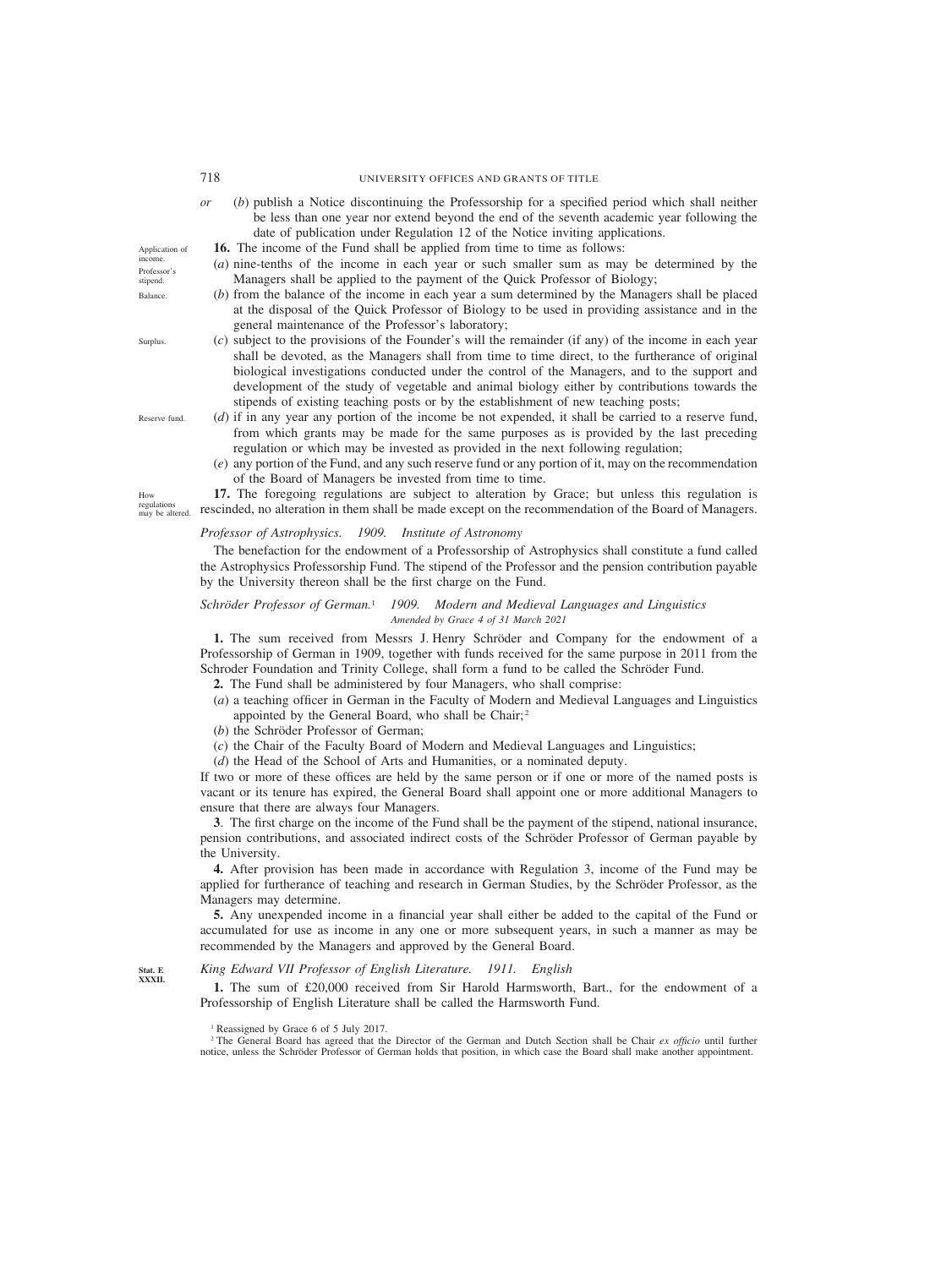**2.** The Professorship shall be called the King Edward VII Professorship of English Literature in memory of his late Majesty, in the year of whose death the endowment of the Professorship by Sir Harold Harmsworth, Bart., was accepted by the University.

**3.** It shall be the duty of the Professor to deliver courses of lectures on English Literature from the age of Chaucer onwards, and otherwise to promote the study in the University of the subject of English Literature. The Professor shall treat this subject on literary and critical rather than on philological and linguistic lines.

- **4.** All appointments to the Professorship shall be made by the Crown.
- **5.** The residence and duties of the Professor shall be governed by Special Ordinance C (vii) A.
- **6.** The Professorship is assigned to the Faculty of English.
- **7.** The income of the Harmsworth Fund, so far as it suffices, shall be applied in the following order:
- (*a*) to the payment of the stipend of the Professor, which shall be not less than £800;
- (*b*) to the pension contributions, if any, payable by the University in respect of the Professor's stipend;
- (*c*) to the furtherance of the study of English Literature in the University in such manner as may be approved by Grace on the recommendation of the General Board.

**8.** With the exception of Regulations 2–5 and 8, these regulations shall be subject to alteration by Grace.

# *Arthur Balfour Professor of Genetics. 1912. Genetics*

It shall be the duty of the Professor to promote by research and teaching the experimental study of heredity and of development by descent.

# *Serena Professor of Italian.*<sup>1</sup> *1919. Modern and Medieval Languages and Linguistics*

**1.** The sum of £10,000 received from Mr Arthur Serena shall be called the Serena Benefaction; it shall form part of an Italian Fund, to which any further sums received for the endowment of the Chair shall be added.

**2.** If and whenever the income of the Italian Fund shall exceed the amount required for the payment of the stipend of the Professor, the excess of the income above that amount shall be employed for the furtherance of the study of Italian in the University in such manner as may be approved by Grace on the recommendation of the General Board after consultation with the Faculty Board of Modern and Medieval Languages and Linguistics.

# *Vere Harmsworth Professor of Imperial and Naval History. 1919. History*

**1.** The sum of £20,000 received from Lord Rothermere for the endowment of a Vere Harmsworth Professorship of Naval2 History shall be called the Vere Harmsworth Fund.

**2.** The Professorship shall be called the Vere Harmsworth Professorship of Imperial and Naval History, in memory of Lord Rothermere's son, Vere Harmsworth, who was killed while serving with the Hawke Battalion in the Royal Naval Division at the battle of the Ancre.

# *Drapers Professor of French.*<sup>1</sup> *1919. Modern and Medieval Languages and Linguistics*

### *Francis Mond Professor of Aeronautical Engineering. 1919. Engineering*

**1.** The sum of £20,000 received from Mr Emile Mond for the endowment of a Francis Mond Professorship of Aeronautical Engineering shall be called the Francis Mond Fund.

**2.** The Professorship shall be called the Francis Mond Professorship of Aeronautical Engineering in memory of Lieutenant Francis Mond of Peterhouse, who was killed in action while serving in the Royal Air Force.

**3.** Any part of the income of the Francis Mond Fund not paid as stipend to the Professor shall be transferred to the Departmental Fund for Engineering.

*Professor of Physical Chemistry. 1920. Chemistry*

*Sir William Dunn Professor of Biochemistry. 1921. Biochemistry*

<sup>1</sup> Reassigned by Grace 6 of 5 July 2017.

<sup>2</sup> The title of the Professorship was enlarged by a Statute approved by His Majesty in Council on 26 June 1933.

**Stat. E XXXVI.**

**Stat. E XL.**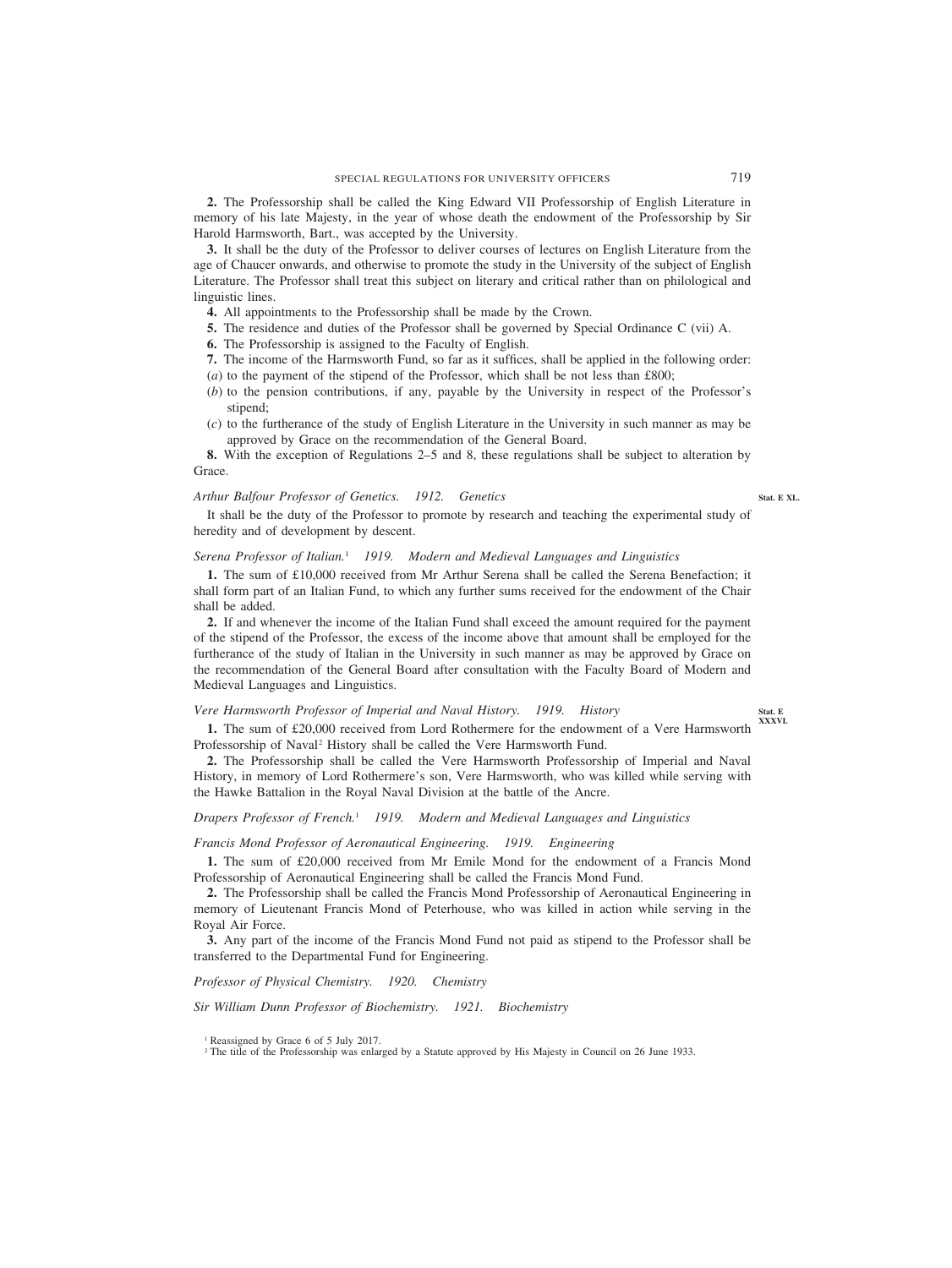# *Professor of the History of Political Thought. 1927. History*

**1.** The sum of 150,000 dollars received from the Laura Spelman Rockefeller Memorial for the establishment of a Professorship of the History of Political Thought shall constitute a fund called the Political Thought Fund.

**2.** The Managers of the Fund shall be the Faculty Board of History who may delegate any or all of their functions under these regulations to a committee of no fewer than three persons not necessarily consisting wholly of members of the Board.

**3.** The first charge on the income of the Fund shall be the payment of the stipend, national insurance, and pension contributions of the Professor payable by the University.

**4.** The second charge on the income of the Fund shall be the payments determined by the Managers under Regulation 4 of the regulations for the John Seeley Lectureship in Political Thought.

**5.** After provision has been made in accordance with Regulations 3 and 4, the excess of the income above that amount may, at the discretion of the Managers, be applied for the furtherance of the study of political thought and its cognate disciplines in the University in such manner as the Managers may determine.

**6.** The Professor shall be a member of the Faculty Board of Human, Social, and Political Science.

**7.** Any part of the income of the Fund not expended in any year, and any income accruing during a vacancy in the Professorship, may in any subsequent year be expended in accordance with Regulations  $3 - 5$ .

# *Rouse Ball Professor of Mathematics. 1927. Pure Mathematics and Mathematical Statistics*

**1.** The sum received from the Trustees of the late Walter William Rouse Ball, Fellow of Trinity College, for the establishment of a Professorship or Readership in some branch or branches of Mathematics, the donor expressing a hope (but not making it in any way a condition) that it might be found practicable for such Professor or Reader to include in his or her lectures and treatment historical and philosophical aspects of the subject, shall constitute a fund called the Rouse Ball Professorship of Mathematics Fund, the income of which shall be applied to the maintenance of the Professorship.

**2.** It shall be the duty of the Rouse Ball Professor to promote the study of some aspect of Pure Mathematics by research and otherwise, and to conduct this work in the Department of Pure Mathematics and Mathematical Statistics.

### *Rouse Ball Professor of English Law. 1927. Law*

The sum received from the Trustees of the late Walter William Rouse Ball, Fellow of Trinity College, for the establishment of a Professorship or Readership in some branch or branches of Modern English Law, the donor expressing a hope (but not making it in any way a condition) that it might be found practicable for such Professor or Reader to include in his or her lectures and treatment historical and philosophical aspects of the subject, shall constitute a fund called the Rouse Ball Professorship of English Law Fund, the income of which shall be applied to the maintenance of the Professorship.

*Professor of Economic History. 1928. History*

The Professor shall be a member of the Faculty Board of Economics.

*Professor of Modern History. 1930. History*

*Laurence Professor of Ancient Philosophy. 1930. Classics*

*Laurence Professor of Classical Archaeology. 1930. Classics*

*Montague Burton Professor of Industrial Relations and Labour Economics.*<sup>1</sup> *1931. Economics*

**1.** The shares transferred to the University by Mr Montague Burton shall constitute a fund called the Montague Burton Fund.

**2.** The income of the Fund shall be applied in the first instance to the maintenance of a Professorship called the Montague Burton Professorship of Industrial Relations and Labour Economics.

**3.** It shall be the duty of the Professor to study and give instruction upon the conditions of employment and the relations between employers and employed, with special reference to the causes of industrial disputes and the methods of promoting industrial peace.

<sup>1</sup> Retitled by Grace 2 of 7 March 2012.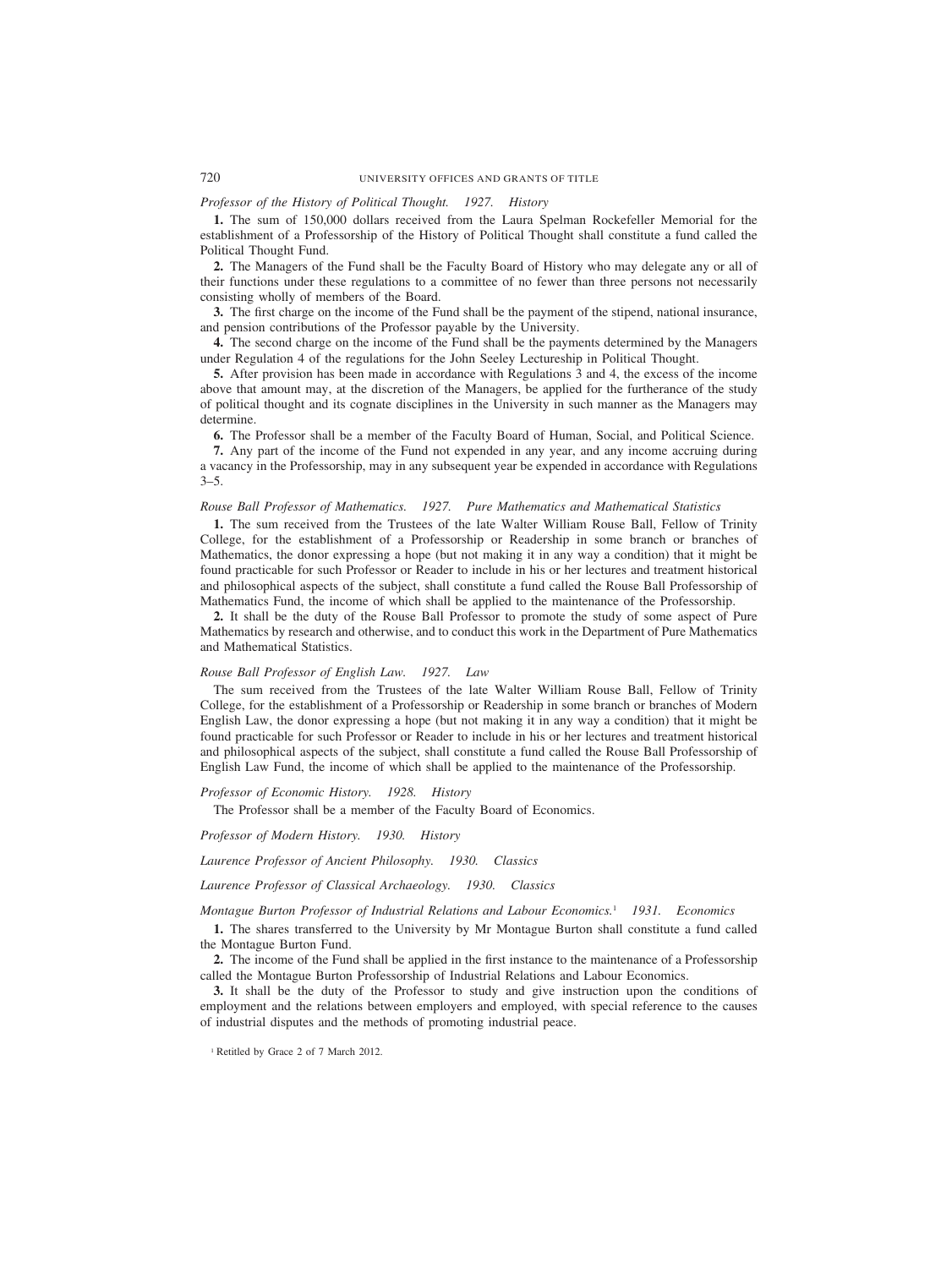**4.** If in any year during the continuance of the Professorship the income of the Fund, because of a vacancy in the Professorship or from any other cause, is more than sufficient to pay the stipend of the Professor and the pension contributions payable by the University thereon, the surplus shall be paid into a separate fund whence shall be defrayed such expenses as the Professor may incur in travelling abroad in order to investigate industrial relations and associated matters, including teaching and research in connection therewith, and in particular in order to keep in touch with the International Labour Organization.

*Professor of Geography. 1931. Geography*

*Professor of Experimental Psychology. 1931. Psychology*

# *Professor of Mineralogy and Petrology. 1931. Earth Sciences*

### *Professorships on the John Humphrey Plummer Foundation: General Regulations*

**1.** A John Humphrey Plummer Professor shall be elected by the General Board under the authority of Special Ordinance C (vii)  $B(1(c)(i))$  in accordance with the procedure set out in the following regulations.

**2.** (*a*) When a John Humphrey Plummer Professor is due under Statutes and Ordinances to retire, the Vice-Chancellor shall report the fact to the General Board in the Michaelmas Term, but not later than the division of that term, of the second academic year before the year at the end of which the Professor is due to retire.

(*b*) When the Vice-Chancellor knows that a vacancy has occurred or will occur in a John Humphrey Plummer Professorship otherwise than by the holder's becoming due under the Statutes and Ordinances to retire, he or she shall report the fact to the General Board at its next meeting.

**3.** When the Vice-Chancellor has reported that a vacancy has occurred or is expected to occur in a John Humphrey Plummer Professorship, the General Board shall consult the Councils of the Schools of the Biological Sciences, Clinical Medicine, the Physical Sciences, and Technology on whether it is desirable that the Professorship be continued, and if so, whether in the same or in a different subject.

**4.** When it has been decided whether the Professorship shall be continued, and if so, what shall be the subject of the Professor who will fill the vacancy, and a Professor is to be elected, the Vice-Chancellor shall publish a Notice inviting applications to fill the vacancy and the General Board shall appoint a Committee, constituted on the same principles as a Board of Electors to a Professorship, of persons representative of the relevant branches of science to advise them in their choice.

**5.** If a member of the General Board is or becomes a candidate for the Professorship, he or she shall be disqualified from acting thereafter in the matter of that election to the Professorship, and the other members of the Committee shall have power to act.

**6.** The General Board shall have power to enquire whether any person or persons other than those who have submitted applications would accept the Professorship if offered, and to offer the office to a person who has not submitted an application.

**7.** If at the end of two years from the date of publication of the Notice inviting applications for the Professorship the General Board has been unable to make an election, it shall, after again consulting the Councils of the relevant Schools,

*either* (*a*) propose that the Professorship be continued in a different subject;

*or* (*b*) publish a Notice temporarily discontinuing the Professorship for a specified period.

If under (*a*) the continuance of the Professorship in a different subject is approved by the University, the procedure for election shall recommence in accordance with Regulation 4. Any period specified in a Notice published under (*b*) shall neither be less than one year nor extend beyond the end of the seventh academic year following the date of publication under Regulation 4 of the Notice inviting applications.

### *Special Regulations*

*John Humphrey Plummer Professor of Machine Learning, Artificial Intelligence, and Medicine.*<sup>1</sup> *2018. Applied Mathematics and Theoretical Physics*

<sup>1</sup> Grace 1 of 10 October 2018.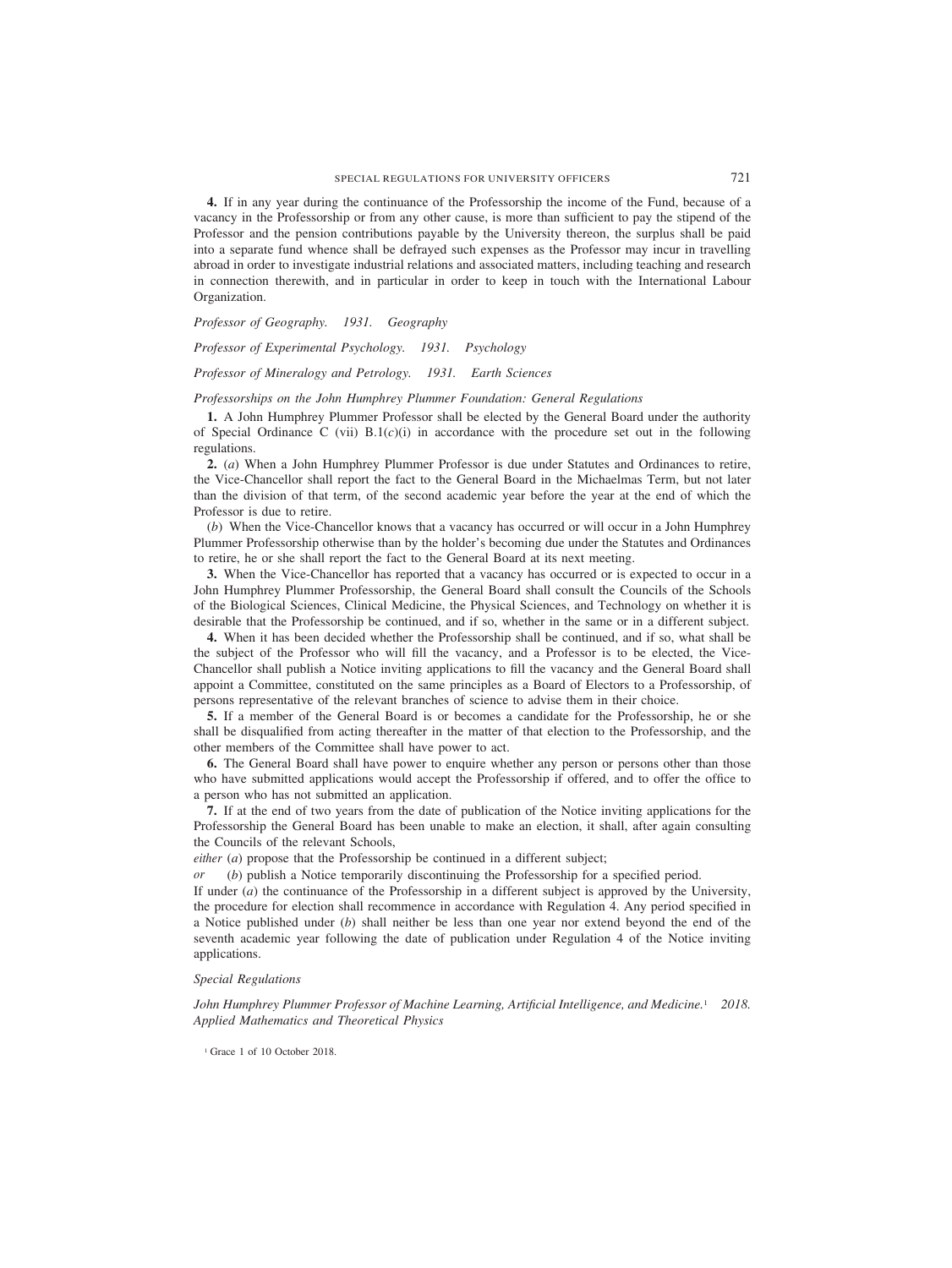# *Scheme for the John Humphrey Plummer Foundation*

In the matter of the charitable trust which is established under the Will and Codicils of the late John Humphrey Plummer proved on 26 February 1929 and which is subject to the Scheme for the John Humphrey Plummer Foundation approved by the Chancery Court of the County Palatine of Lancaster on 23 March 1931 and by Grace 2 of the Regent House of the University of Cambridge of 9 May 1931 ("the Charity")

And in the matter of the Charities Act 1993

The Charity Commissioners for England and Wales under the power given in the Charities Act 1993 hereby order that the following Scheme shall replace the said Will and Codicils and the said Scheme of the regulation of the Charity.

**1.** The trustee of the charity shall be [the body corporate known as] the Chancellor, Masters, and Scholars of the University of Cambridge ('the Trustee') which shall replace the existing trustees who shall retire and be discharged from the trusts of the Charity.

**2.** The property subject to the trusts of the Charity which is described in the schedule hereto [not reproduced] shall constitute a trust fund known as the John Humphrey Plummer Fund ('the Fund').

**3.** The income of the Fund shall be applied to advance education in Chemistry, Biochemistry, Physical Science, or such other allied subjects in the University as the Trustee shall in its discretion think fit, in particular by funding Professorships in those subjects and any excess of the income of the Fund over the amount required to meet this purpose may be applied to support the work of the holders of the said Professorships in such manner as the Trustee may think fit.

**4.** The name 'John Humphrey Plummer' shall be included in the title of each of the Professorships and the Charity and the Professorships shall be subject to the Statutes of the University.

**5.** The Trustee may from time to time make regulations governing the administration and application of the Fund, subject to the provisions of this Scheme and the Statutes of the University.

**6.** The Commissioners may decide any question put to them concerning:

(1) the interpretation of this Scheme; or

(2) the propriety or validity of anything done or intended to be done under it.

(Sealed by the Charity Commissioners on 4 April 2007.)

*Goldsmiths' Professor of Materials Science. 1931. Materials Science and Metallurgy*

**1.** It shall be the duty of the Professor to promote by teaching and research the study of the science and technology of materials.

**2.** The stipend of the Professor shall as far as possible be defrayed from the Goldsmiths' Fund.

*William Wyse Professor of Social Anthropology.*<sup>1</sup> *1932. Social Anthropology*

There shall be established in the University a William Wyse Professorship of Social Anthropology, partly supported by the Master, Fellows, and Scholars of Trinity College from money bequeathed by William Wyse, M.A., formerly Fellow and Honorary Fellow of the College.

*Professor of Spanish.*<sup>2</sup> *1933. Modern and Medieval Languages and Linguistics*

The scope of the Professorship shall include, besides the language, literature, and history of Spain, the relations of the British Isles with Spain and with the Spanish-speaking countries of America.

*Professor of Comparative Philology. 1937. Classics*

*Professor of Medieval History. 1937. History*

*Professor of Education. 1938. Education*

*Pitt Professor of American History and Institutions. 1944.*

**1.** The Professor shall be elected annually by the General Board under the authority of Special Ordinance C (vii) B.1(*c*)(iv).

**2.** The tenure of the Professorship shall be one year.

**3.** The sum of £49,000 transferred from the funds of the University Press to the Chest shall constitute a Pitt Professorship Fund.

**4.** The stipend of the Professor shall be payable from this Fund and the balance of a year's income shall be available, at the discretion of the General Board, towards paying the travelling expenses of the Professor incurred by his or her appointment.

<sup>&</sup>lt;sup>1</sup> Reassigned by Grace 3 of 19 July 2017.

<sup>2</sup> Reassigned by Grace 6 of 5 July 2017.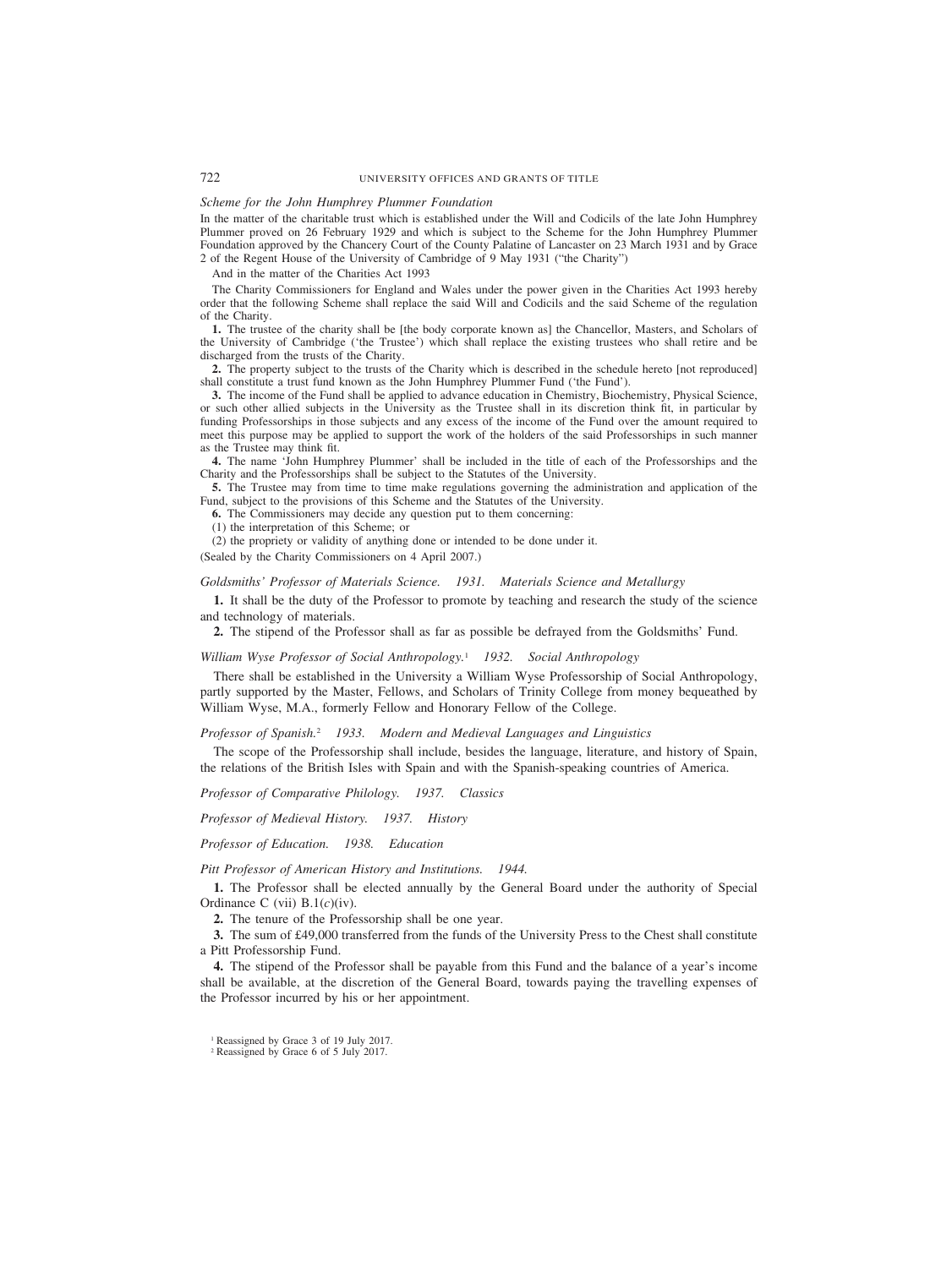# *Professor of Electrical Engineering. 1944. Engineering*

The first charge on the income of the Electrical Engineering Fund shall be the net cost to the University of the stipend and pension contributions of the Professor of Electrical Engineering.

*Shell Professor of Chemical Engineering. 1945. Chemical Engineering and Biotechnology*

# *Hopkinson and Imperial Chemical Industries Professor of Applied Thermodynamics. 1950. Engineering*

**1.** The first charge on the income of the Hopkinson and Imperial Chemical Industries Fund shall be the net cost to the University of the stipend, and employers' contribution on account of superannuation and national insurance, of the Hopkinson and Imperial Chemical Industries Professor of Applied Thermodynamics, with the condition that for the purpose of this regulation the Hopkinson and Imperial Chemical Industries Income Reserve Fund shall not be treated as either income or capital of the Hopkinson and Imperial Chemical Industries Fund.

**2.** After provision has been made in accordance with Regulation 1 the remaining income of the Fund shall be applied from time to time, at the discretion of the Head of the Department of Engineering and subject to such conditions as he or she may think fit, for the purchase of equipment and for other needs associated with the study of heat engines.

*Professor of Small Animal Surgery.*<sup>1</sup> *1950. Veterinary Medicine*

*Smuts Professor of Commonwealth History. 1952. History*

# *Professor of Medieval and Renaissance English. 1954. English*

The Professor of Medieval and Renaissance English shall treat the subject on literary and critical rather than on philological and linguistic lines.

*Wolfson Professor of Criminology. 1959. Institute of Criminology*

**1.** The first charge on the income of the fund established from the benefaction in 1959 of the Isaac Wolfson Foundation shall be the net cost to the University of the stipend and employers' contribution on account of superannuation and national insurance of the Wolfson Professor of Criminology.

**2.** Any balance remaining of the annual income of the fund shall be applied to the support of the work, including the library, of the Institute of Criminology.

*Professor of Manufacturing Engineering. 1960. Engineering*

*Sheild Professor of Pharmacology. 1961. Pharmacology*

*Professor of Mathematical Statistics. 1961. Pure Mathematics and Mathematical Statistics*

*Professor of Medicine. 1962. Medicine*

*Professor of Applied Mathematics. 1964. Applied Mathematics and Theoretical Physics*

*Frank Ramsey Professor of Economics.*<sup>2</sup> *1965. Economics*

*Professor of English. 1966 (Grace 2 of 1 December 1965). English*

*Professor of Engineering. 1966 (Grace 5 of 1 December 1965). Engineering*

*Sir Kirby Laing Professor of Civil Engineering.*<sup>3</sup> *1966. Engineering*

*Professor of Physics. 1966 (Grace 7 of 1 December 1965). Physics*

*Professor of Geophysics. 1966. Earth Sciences*

*Churchill Professor of Mathematics for Operational Research. 1966. Pure Mathematics and Mathematical Statistics*

<sup>3</sup> Previously entitled Professor of Engineering (Grace 6 of 1 December 1965).

<sup>&</sup>lt;sup>1</sup> Retitled by Grace 1 of 12 June 2013. Previously entitled Professor of Comparative Oncology and Genetics and Professor of Veterinary Studies.

<sup>&</sup>lt;sup>2</sup> Retitled by Grace 13 of 27 April 1994 for the tenure of the present holder and permanently retitled by Grace 1 of 12 January 2011.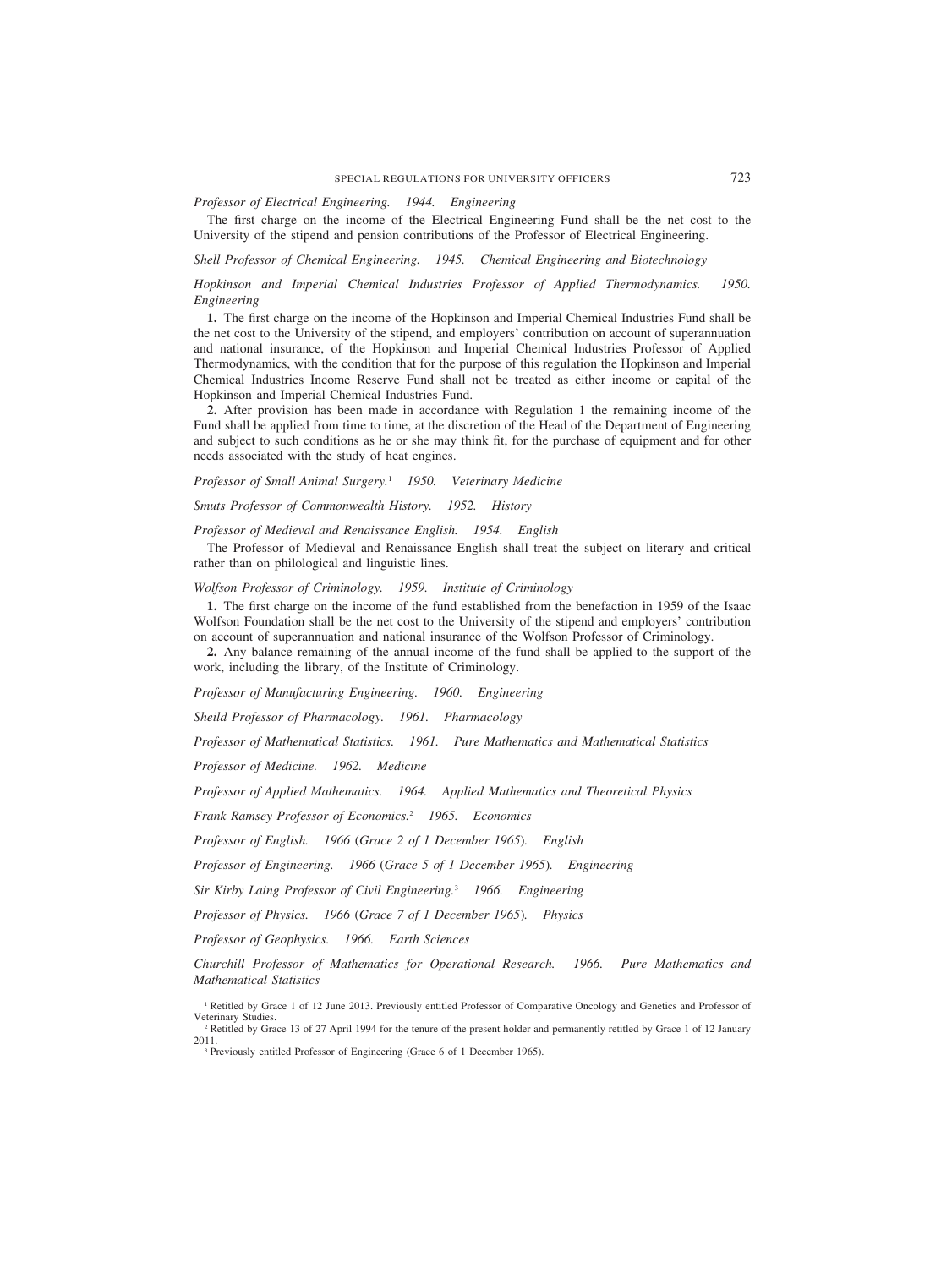# *Joseph Needham Professor of Chinese History, Science, and Civilization.*<sup>1</sup> *1966. East Asian Studies*

**1.** The sums of £1.25m received from The East Asian History of Science Foundation and £750,000 received from Trinity College, together with other sums donated for the same purpose, shall form a fund called the Joseph Needham Fund for Chinese History, Science, and Civilization.

**2.** The Managers of the Fund shall be the Head of the Department of East Asian Studies, the Joseph Needham Professor of Chinese History, Science, and Civilization and one other Manager appointed by the Faculty Board of Asian and Middle Eastern Studies for periods of five years, provided that, if two or more of these posts are held by the same person or if one or more of these posts is vacant or its tenure has expired, the Faculty Board of Asian and Middle Eastern Studies shall appoint one or more additional Managers so as to ensure that there are three Managers.

**3.** The income of the Fund shall be available for the payment of the stipend, national insurance, pension contributions, and associated indirect costs of the Joseph Needham Professor of Chinese History, Science, and Civilization.

**4.** After provision has been made in accordance with Regulation 3, the income of the Fund shall be applied for the support of teaching or research in some aspect of Chinese History, Science, and Civilization in such a manner as shall be approved by the General Board on the recommendation of the Managers.

**5.** Any unexpended income in a financial year may in any one or more subsequent years be expended in accordance with Regulations 3 and 4.

*Mary Marshall and Arthur Walton Professor of the Physiology of Reproduction. 1967. Physiology, Development, and Neuroscience*

*Professor of Mathematical Physics. 1967. Applied Mathematics and Theoretical Physics*

*Professor of Slavonic Studies.*<sup>2</sup> *1968. Modern and Medieval Languages and Linguistics*

### *Simo´n Bolı´var Professor of Latin-American Studies. 1968.*

**1.** The gift of 1,280,000 bolivares from the Venezuelan Government shall form a fund called the Simón Bolívar Professorship Fund.

**2.** The stipend of the Professor and charges associated therewith shall be payable from this Fund and any balance of the income shall be available, at the discretion of the General Board, towards paying the travelling expenses of the Professor incurred by his or her appointment and other expenses incurred in support of the Professor's work.

**3.** The Professor shall be elected by the General Board under the authority of Special Ordinance C (vii) B.1(*c*)(iv).

**4.** The tenure of the Professorship shall be one year, save that the General Board shall have power to make an election or elections for a shorter period if it so determines at the time of the election.

**5.** Any unexpended income in a financial year may in any one or more subsequent years be added to the capital of the Fund or applied in support of research or teaching in the field of Latin-American studies in such manner as may be approved by the General Board on the recommendation of the Committee of Management of the Centre of Latin-American Studies.

# *Professor of Chemistry. 1968. Physics and Chemistry*

### *Geoffrey Moorhouse Gibson Professor of Chemistry. 1970. Chemistry*

**1.** The sum of £2m received from Trinity College, trustees of the Geoffrey Moorhouse Gibson Fund which was created by Mrs Marjorie Gibson in memory of her husband, for research in Chemistry, shall form a fund called the Geoffrey Moorhouse Gibson Professorship of Chemistry Fund.

**2.** The Fund shall be administered by three Managers appointed by the Faculty Board of Physics and Chemistry, who shall include the Head of the Yusuf Hamied Department of Chemistry (or the Deputy Head of the Yusuf Hamied Department of Chemistry if the Head of the Department is the Geoffrey Moorhouse Gibson Professor), who shall be the Chair, the Geoffrey Moorhouse Gibson Professor of Chemistry, and one person appointed on the nomination of Trinity College.

**3.** If and whenever the income of the Fund shall exceed the amount required for the payment of the stipend, national insurance, pension contributions, and associated indirect costs of the Professor

<sup>1</sup> Previously entitled Professor of Chinese.

<sup>2</sup> Reassigned by Grace 6 of 5 July 2017.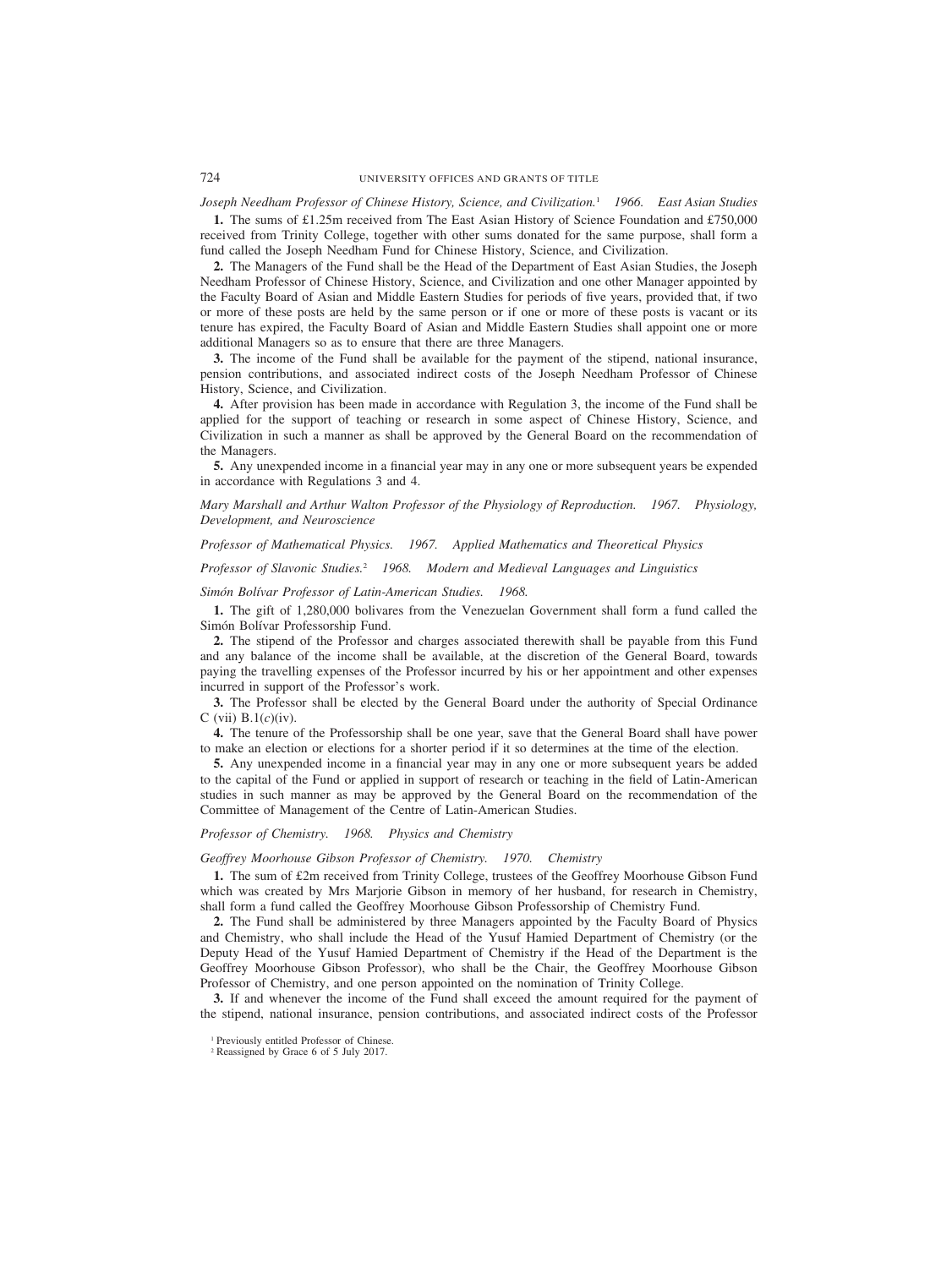payable by the University, the excess of the income over that amount may be applied for the support of the work of the Professor in such manner as may be approved by the General Board on the recommendation of the Managers.

**4.** Any unexpended income in a financial year may in any subsequent year be expended in accordance with Regulation 3.

# *Professor of Architecture. 1970. Architecture*

*Professor of Economics. 1970. Economics*

### *Rank Professor of Engineering. 1971. Engineering*

**1.** The gift of £75,000 from the Rank Organization shall form a fund called the Rank Professorship Fund.

**2.** The first charge on the income of the Fund shall be the stipend of the Rank Professor.

**3.** In addition to his or her statutory duties under Special Ordinance C (vii) A, it shall be the duty of the Professor to undertake the study of acoustics in the University by teaching and research.

**4.** When a vacancy occurs in the Professorship the General Board shall consult the Rank Organization before it determines under Special Ordinance C (vii) A.2 whether to recommend that candidature at the next election shall be limited or preference given by the Electors to candidates whose work is connected with some particular subject or subjects falling within the scope of the title of the Professorship.

### *Arthur Goodhart Visiting Professor in Legal Science. 1971. Law*

**1.** The benefaction from the Overbrook Foundation which was made to mark the eightieth birthday of Professor Arthur Lehman Goodhart shall form a fund called the Arthur Goodhart Fund.

**2.** The first charge on the income of the Fund shall be the cost of the stipend, national insurance, pension contributions, and family allowances, if any, of the Arthur Goodhart Visiting Professor in Legal Science.

**3.** After provision has been made in accordance with Regulation 2 the balance of the income of the Fund shall be applied to meet costs associated with the Professorship, including travel and the maintenance of the Professor's residence.

**4.** The Professor shall be elected by the General Board in accordance with Special Ordinance C (vii) B.1(*c*)(iv), on the advice of a Committee constituted on the same principles as a Board of Electors to a Professorship.

**5.** The Professor shall be elected for one year. In exceptional circumstances he or she shall be eligible for further election, provided that the tenure of the Chair by any one person shall not exceed two years in all.

### *Alexander Todd Visiting Professor of Chemistry. 1972. Physics and Chemistry*

**1.** The sums donated to mark the retirement of Professor Alexander Todd in 1971 from the Professorship of Organic Chemistry shall constitute a fund called the Alexander Todd Visiting Professorship of Chemistry Fund.

**2.** The Managers of the Fund shall be the holder of the Professorship of Chemistry (1968), the holder of the Professorship of Chemistry (1970), the holder of the Unilever Professorship of Molecular Sciences Informatics (1999), the holder of the Yusuf Hamied 1702 Professorship of Chemistry, the holder of the Herchel Smith Professorship of Organic Chemistry (1988), the holder of the Professorship of Physical Chemistry (1920), the Director of the Melville Laboratory for Polymer Synthesis, and the Head of the Yusuf Hamied Department of Chemistry.

**3.** An Alexander Todd Visiting Professor of Chemistry shall from time to time be elected under the authority of Special Ordinance C (vii) B.1(*c*)(iv) by the General Board, on the advice of the Managers of the Fund. The tenure of the Visiting Professor, during which he or she shall be in residence in Cambridge unless granted leave of absence by the General Board, shall not exceed three months and shall be determined by the General Board on the recommendation of the Managers.

**4.** If and whenever the income of the Fund shall exceed the amount required for the payment of the travelling expenses incurred by the Visiting Professor on his or her appointment and such emoluments as the General Board, on the recommendation of the Managers, shall determine at the time of the election, the excess of income over that amount may be applied in support of research or teaching in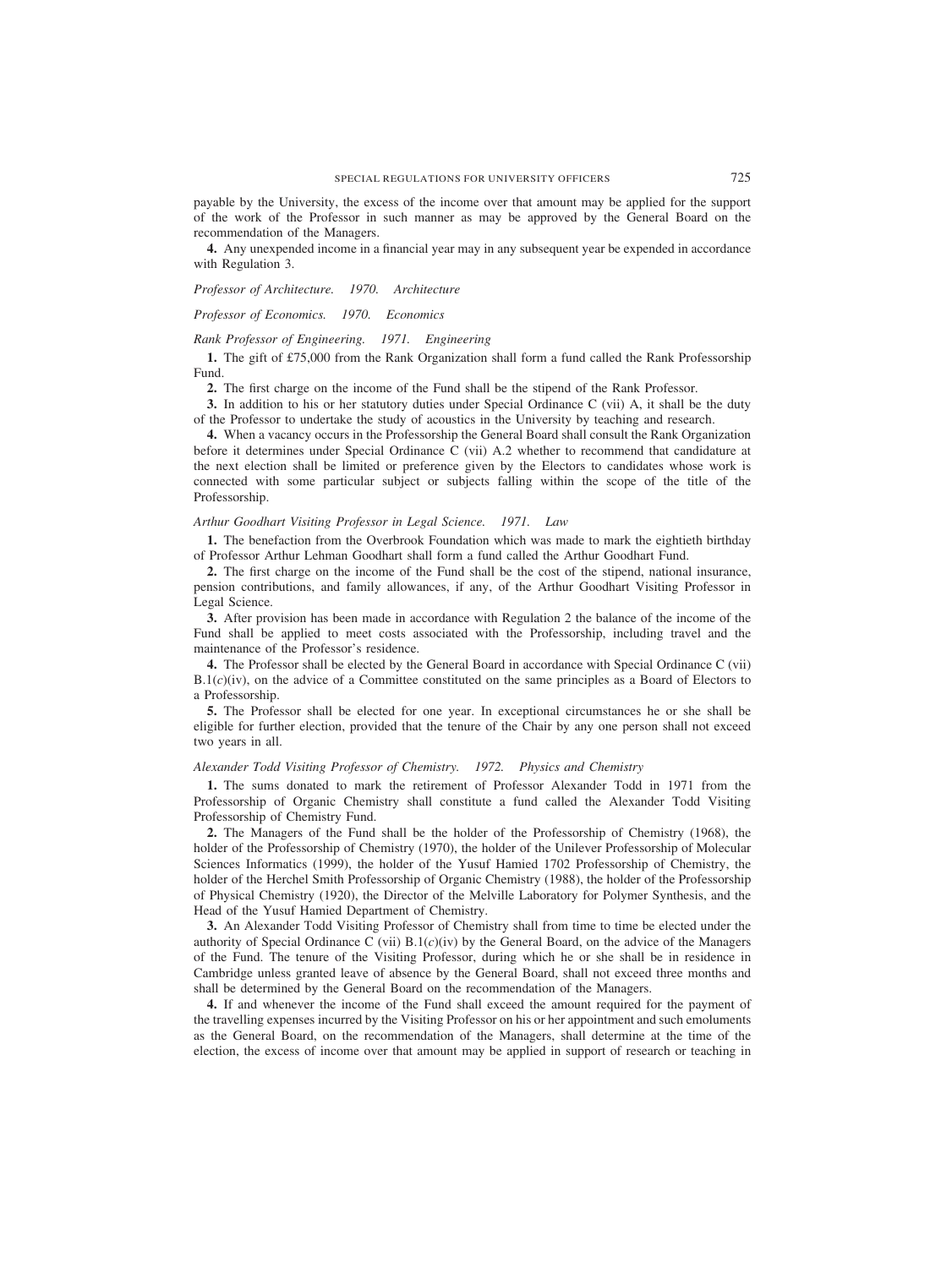the field of organic chemistry in such manner as may be approved by the General Board on the recommendation of the Head of the Yusuf Hamied Department of Chemistry.

**5.** Any unexpended income in a financial year may in any subsequent year be expended in accordance with Regulation 4.

*Professor of Law. 1973. Law*

*Professor of Epidemiology and Medicine. 1975. Public Health and Primary Care*

*Professor of Obstetrics and Gynaecology.*<sup>1</sup> *1975. Obstetrics and Gynaecology*

*Professor of Clinical Biochemistry and Medicine. 1977. Clinical Biochemistry*

*Professor of Radiology. 1977. Radiology*

*Sheila Joan Smith Professor of Immunology.*2,3 *1977. Clinical Medicine*

*Professor of Paediatrics. 1978. Paediatrics*

*Professor of Mathematical Physics.*<sup>4</sup> *1978. Applied Mathematics and Theoretical Physics*

*Paul Mellon Professor of American History. 1980. History*

**1.** A sum of US\$1,000,000 received from the Andrew W. Mellon Foundation for the endowment of the Paul Mellon Professorship of American History shall constitute a fund to be called the Mellon Professorship Fund. For this purpose American history shall be defined as the history of the United States of America from its colonial beginnings.

**2.** If and whenever the income of the Fund shall exceed the amount required for the payment of the stipend, national insurance, and pension contributions of the Professor payable by the University, the excess of the income above that amount may be applied to meet the cost of the administrative, secretarial, research, and travelling expenses of the Professor in such manner as may be approved by the General Board on the recommendation of the Faculty Board of History.

**3.** Any unexpended income in a financial year shall be added to the capital of the Fund.

# *Herchel Smith Professor of Medicinal Chemistry. 1982. Clinical Medicine*

**1.** A sum of US\$1,000,000 received from the American Friends of Cambridge University for the endowment of a Herchel Smith Professorship of Medicinal Chemistry shall constitute a fund to be called the Herchel Smith Professorship of Medicinal Chemistry Fund.

**2.** If and whenever the income of the Fund shall exceed the amount required for the payment of the stipend, national insurance, and pension contributions of the Professor payable by the University, the excess of the income above that amount may be applied to meet the cost of the work of the Professor in such manner as may be approved by the General Board.

**3.** Any unexpended income in a financial year shall be added to the capital of the Fund.

# *Charles Darwin Professor of Animal Embryology.*<sup>5</sup> *1982. School of the Biological Sciences*

The Charles Darwin Professorship of Animal Embryology shall be limited to one tenure.

### *Jawaharlal Nehru Visiting Professor. 1983.*

**1.** Grants received for the establishment of a Jawaharlal Nehru Visiting Professorship shall form a fund to be called the Jawaharlal Nehru Fund.

**2.** The stipend of a Jawaharlal Nehru Visiting Professor and the charges associated therewith shall be payable from this Fund, together with such contribution towards the cost of the work of the Professor as may be approved by the General Board.

**3.** A Jawaharlal Nehru Visiting Professor shall be elected by the General Board under the authority of Special Ordinance C (vii) B.1(*c*)(iv). The field and title of a particular Professorship shall be determined by the Board on the occasion of each election. The Board shall appoint a special Committee to advise them on these questions and on the choice of the Professor.

<sup>1</sup> Discontinued by Grace 6 of 17 May 2006 until such date as the Professorship of Obstetrics and Gynaecology (2000) becomes vacant.

<sup>2</sup> Re-established for one tenure by Grace 12 of 13 July 2011.

<sup>3</sup> See p. 1000.

<sup>4</sup> Discontinued from 1 October 2014 until 30 September 2019 by Grace 7 of 17 July 2013.

<sup>5</sup> Re-established for one tenure by Grace 3 of 19 October 2011.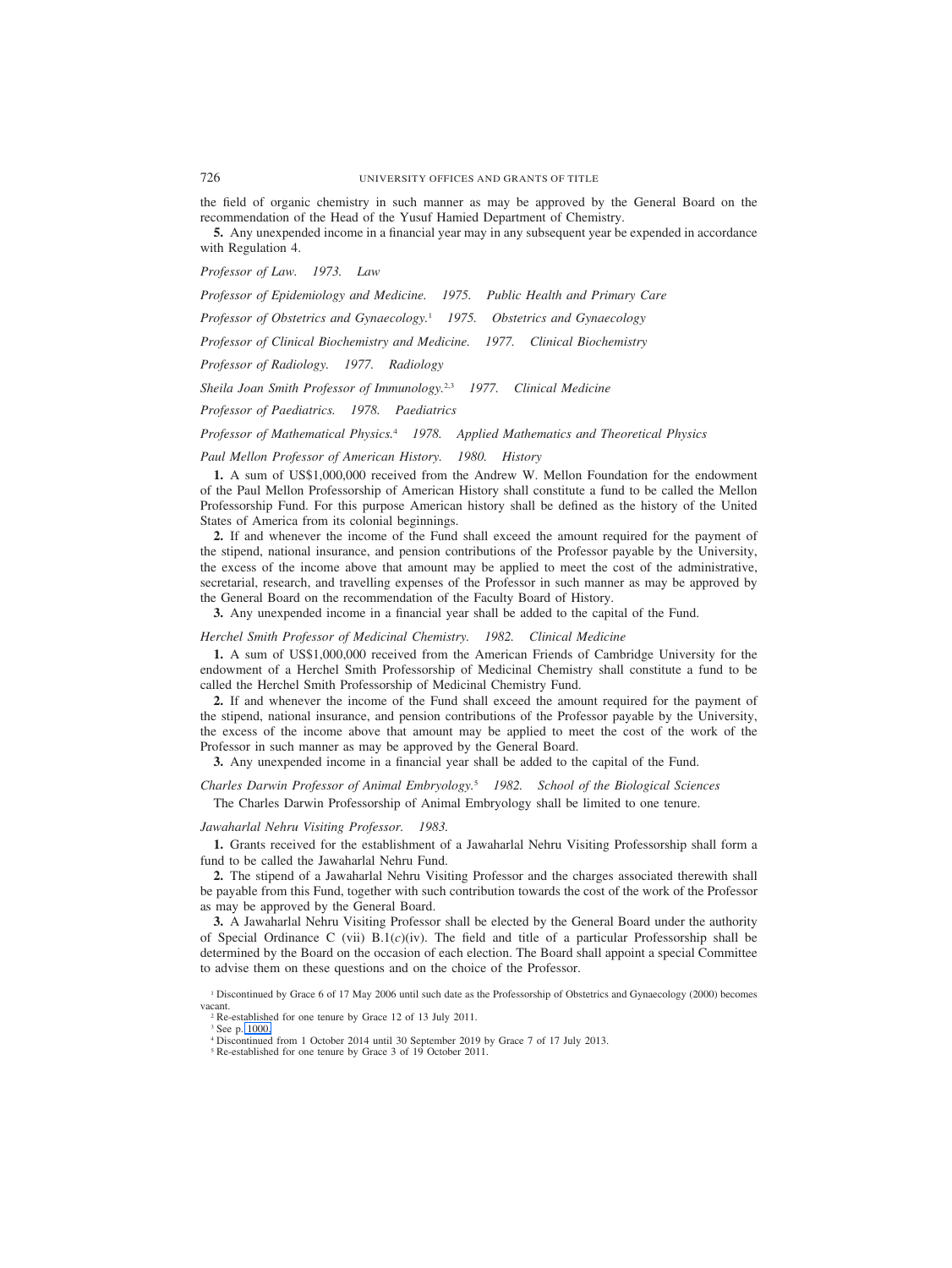# SPECIAL REGULATIONS FOR UNIVERSITY OFFICERS 727

**4.** The tenure of a Professorship shall be one year, except that, in exceptional cases, the tenure may be for a period not exceeding two years, provided that there is not more than one Professor in office at any time.

### *Professor of Japanese Studies. 1984. East Asian Studies*

**1.** The sum of ¥217,500,000 received from Keidanren for the endowment of a Professorship of Japanese Studies shall form a fund to be called the Keidanren Fund.

**2.** If and whenever the income of the Fund shall exceed the amount required for the payment of the stipend, national insurance, and pension contributions of the Professor payable by the University, the excess of the income over that amount may be applied to meet the cost of the furtherance of Japanese Studies generally in the University, in such manner as may be approved by the General Board on the recommendation of the Professor of Japanese Studies in consultation with and with the agreement of the teaching officers in Japanese in the Department of East Asian Studies.

**3.** Any unexpended income of the Fund in a financial year may in any subsequent year be expended in accordance with Regulation 2.

#### *Professor of Sociology. 1985. Sociology*

# *Professor of Haematology. 1986. Haematology*

*KPMG Professor of Management Studies. 1986. Judge Business School*

**1.** The sums received from Peat, Marwick, and Mitchell & Co. and their successors for the endowment of a Professorship of Management Studies shall form a fund called the KPMG Management Studies Fund.

**2.** The capital and the income of the Fund shall be available for the payment of the stipend, national insurance, and pension contributions of the Professor payable by the University.

**3.** After provision has been made in accordance with Regulation 2, the capital and income of the Fund may be applied in support of teaching or research in the general field of Management Studies in such manner as may be approved by the General Board on the recommendation of the Director of Judge Business School.

**4**. Any unexpended income of the Fund in a financial year may in any subsequent year be expended in accordance with Regulation 3.

#### *Professor of Cardiovascular Ageing.*<sup>1</sup> *1987. Public Health and Primary Care*

**1.** The sums received for the endowment of a Professorship shall form a fund called the Clinical Gerontology Fund to support the study of clinical gerontology, to be interpreted in its widest sense, ranging from the fundamental biological aspects to the sociological aspects of ageing, and enabling recruitment of a medical, biological, or behavioural scientist to the Professorship.

**2.** If and whenever the income of the Fund shall exceed the amount required for the payment of the stipend, national insurance, pension contributions, and associated indirect costs of the Professor payable by the University, the excess of income above that amount may be applied in support of the work of the Professor in such manner as may be approved by the General Board on the recommendation of the Faculty Board of Clinical Medicine.

**3.** Any unexpended income in a financial year may be accumulated and may be expended in any subsequent year in accordance with Regulation 2.

### *Professor of Medicine. 1987. Medicine*

#### *Herchel Smith Professor of Organic Chemistry. 1988. Chemistry*

**1.** A sum of US\$1,050,000 received from the American Friends of Cambridge University for the endowment of a Herchel Smith Professorship of Organic Chemistry shall constitute a fund to be called the Herchel Smith Professorship of Organic Chemistry Fund.

**2.** If and whenever the income of the Fund shall exceed the amount required for the payment of the stipend, national insurance, and pension contributions of the Professor payable by the University, the excess of the income above that amount may be applied to meet the cost of the work of the Professor in such manner as may be approved by the General Board.

**3.** Any unexpended income in a financial year shall be added to the capital of the Fund.

<sup>&</sup>lt;sup>1</sup> Retitled by Grace 6 of 9 May 2019.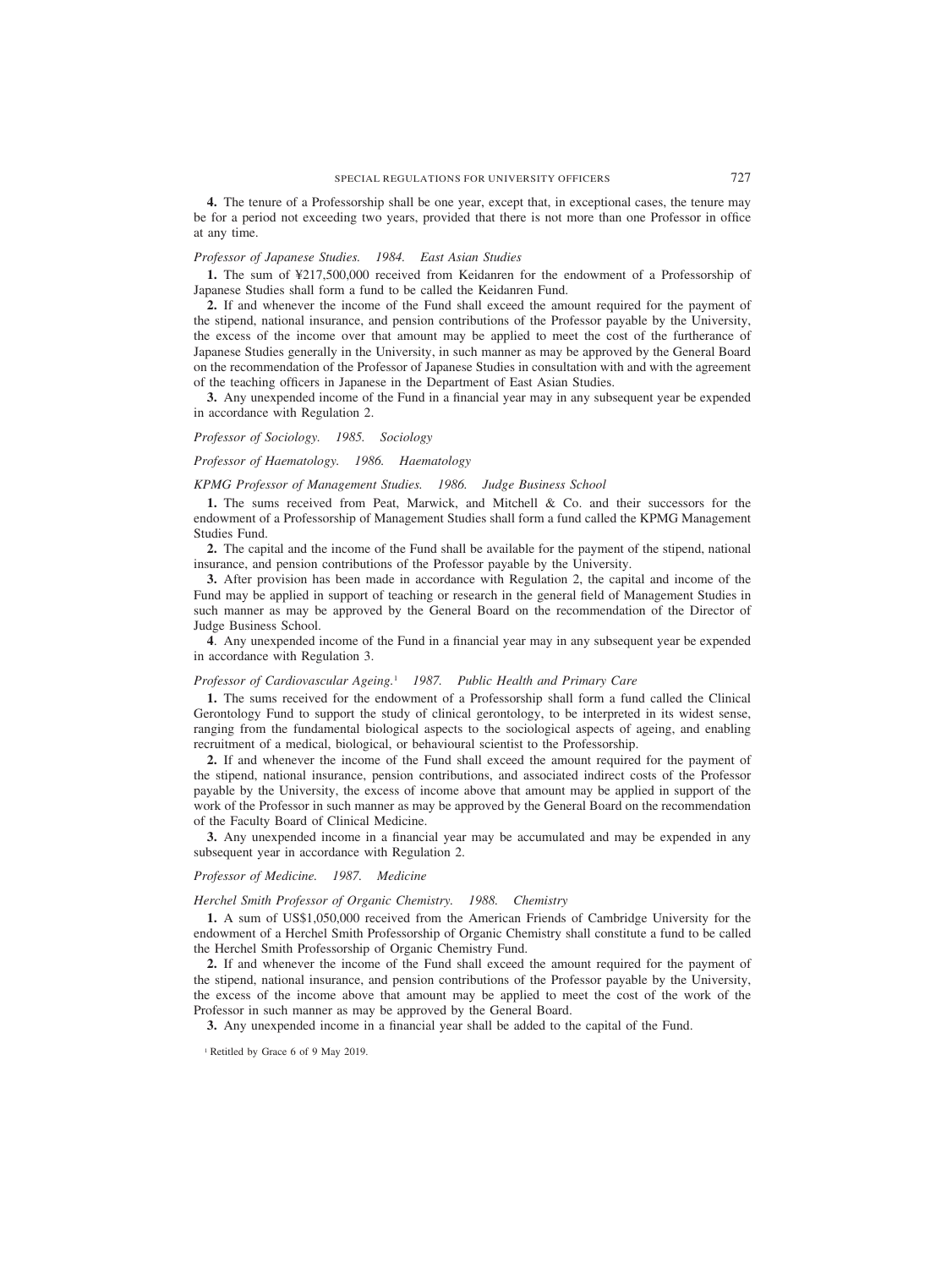*Professor of Neurology.*<sup>1</sup> *1988. Clinical Neurosciences*

The Professorship of Neurology shall be limited to one tenure.

# *Professor of English and Applied Linguistics.*<sup>2</sup> *1988. Modern and Medieval Languages and Linguistics*

*Sir Alan Cottrell Professor of Materials Science.*<sup>3</sup> *1988. Materials Science and Metallurgy*

It shall be the duty of the Professor to promote by teaching and research the study of the science and technology of materials.

*Professor of Theoretical Geophysics. 1989. Applied Mathematics and Theoretical Physics*

*Professor of Aerothermal Technology.*<sup>4</sup> *1989. Engineering*

The Professorship of Aerothermal Technology shall be limited to one tenure.

# *George Pitt-Rivers Professor of Archaeological Science.*<sup>5</sup> *1990. Archaeology*

**1.** The sum of £1,100,000 received for the endowment of a Professorship of Archaeological Science shall form a fund called the George Pitt-Rivers Professorship of Archaeological Science Fund.

**2.** If and whenever the income of the Fund shall exceed the amount required for the payment of the stipend, national insurance, and pension contributions of the Professor payable by the University, the excess of the income over that amount may be applied in support of the work of the Professor in such manner as may be approved by the General Board on the recommendation of the Head of the Department of Archaeology.

**3.** Any unexpended income in a financial year may in any subsequent year be expended in accordance with Regulation 2.

# *Professor of Neurosurgery.*<sup>6</sup> *1990. Clinical Neurosciences*

The Professorship of Neurosurgery shall be limited to one tenure.

#### *Diageo Professor of Management Studies.*<sup>7</sup> *1990. Judge Institute of Management*

**1.** The sums received from Guinness plc, and subsequently from Diageo plc, for the endowment of a Professorship of Management Studies shall form a fund called the Guinness Management Studies Fund.

**2.** If and whenever the income of the Fund shall exceed the amount required for the payment of the stipend, national insurance, and pension contributions of the Professor payable by the University, the excess of the income over that amount may be applied in support of the work of the Professor in such manner as may be approved by the General Board on the recommendation of the Director of the Judge Institute of Management. In the event of a vacancy in the Professorship the income may be applied in support of Management Studies in such manner as may be approved by the General Board on the recommendation of the Director of the Judge Institute of Management.

**3.** Any unexpended income of the Fund in a financial year may in any subsequent year be expended in accordance with Regulation 2.

# *Professor of Molecular Endocrinology.*<sup>8</sup> *1990. Clinical Biochemistry*

The Professorship of Molecular Endocrinology shall be limited to one tenure.

*Professor of Land Economy. 1991. Land Economy*

The stipend, national insurance, and pension contributions of the Professor payable by the University shall be the first charge on the income of the Estate Management Development Fund.

*Professor of Virology. 1991. Pathology*

- <sup>1</sup> Re-established for one tenure by Grace 4 of 22 October 2014.
- <sup>2</sup> Reassigned by Grace 6 of 5 July 2017.
- <sup>3</sup> Retitled by Grace 5 of 18 July 2012.
- <sup>4</sup> Re-established for one tenure by Grace 3 of 30 January 2013.
- <sup>5</sup> Reassigned by Grace 3 of 19 July 2017.
- <sup>6</sup> Re-established for one tenure by Grace 1 of 20 March 2013.
- <sup>7</sup> Discontinued from 1 August 2013 by Grace 3 of 17 July 2013.
- <sup>8</sup> Re-established for one tenure by Grace 1 of 3 December 2014.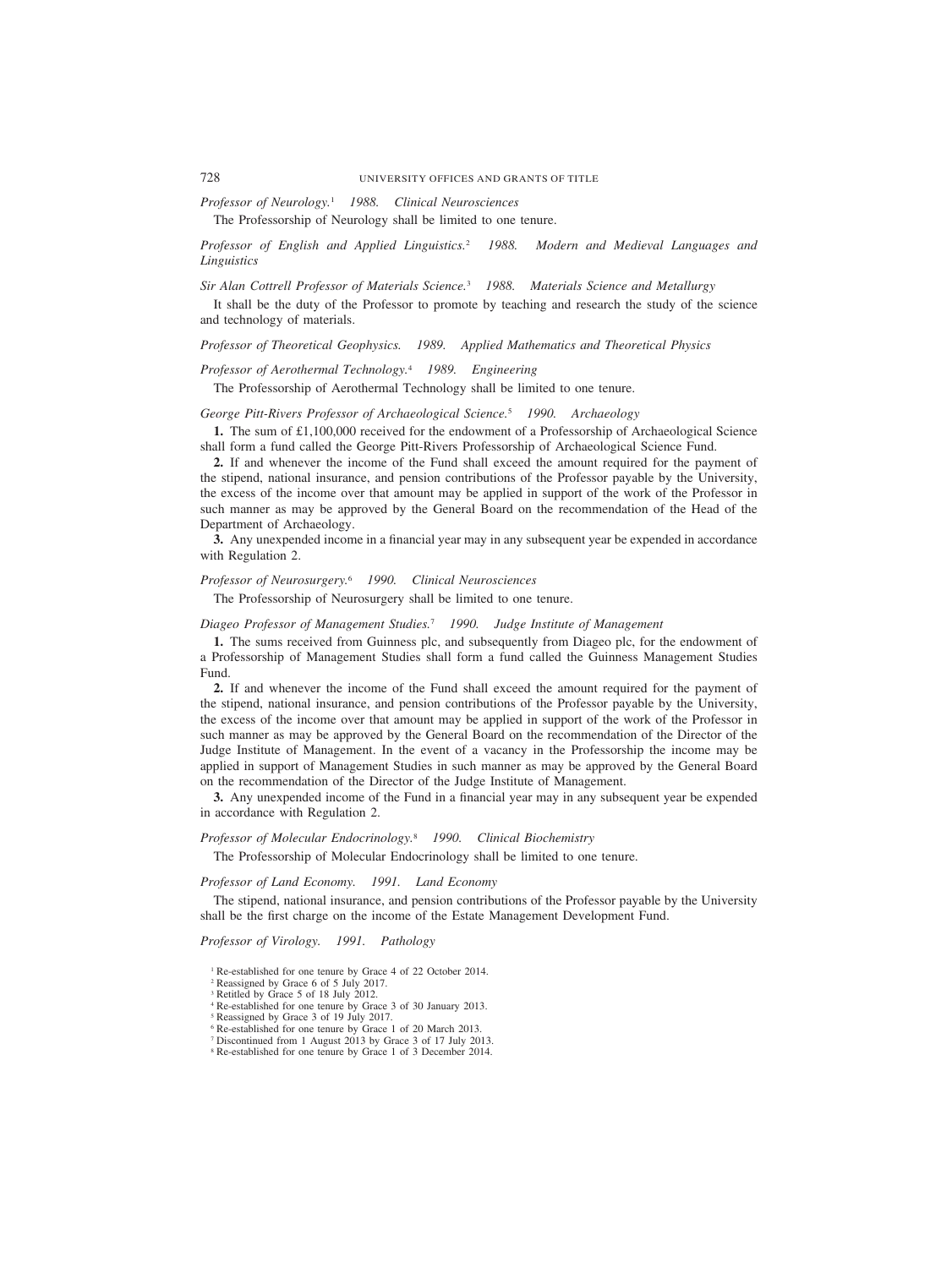# *S. J. Berwin Professor of Corporate Law. 1991. Law*

**1.** The sums received from S. J. Berwin and Co. in support of the endowment of an S. J. Berwin Professorship of Corporate Law shall form a fund called the S. J. Berwin Fund.

**2.** The first charge on the income of the Fund shall be the difference between the full cost of a University Lectureship and the amount required for the payment of the stipend, national insurance, and pension contributions of the S. J. Berwin Professor payable by the University.

**3.** After provision has been made in accordance with Regulation 2, the Fund may be used for such purposes as may be approved by the General Board on the recommendation of the Faculty Board of Law.

**4.** Any unexpended income of the Fund in a financial year may be either added to the capital of the Fund or accumulated for expenditure in accordance with Regulation 2 in future years, as the General Board shall determine.

#### *GlaxoSmithKline Professor of Microbial Pathogenesis.*<sup>1</sup> *1991. Medicine*

**1.** The sums received from Glaxo Holdings plc for the endowment of a GlaxoSmithKline Professorship of Microbial Pathogenesis shall form a fund called the Glaxo Fund.

**2.** If and whenever the income of the Fund shall exceed the amount required for the payment of the stipend, national insurance, and pension contributions of the Professor payable by the University, the excess of the income over that amount may be applied in support of the work of the Professor in such manner as may be approved by the General Board on the recommendation of the Head of the Department to which the Professorship is assigned.

**3.** Any unexpended income of the Fund in a financial year may in any subsequent year be expended in accordance with Regulation 2.

#### *Professor of Histopathology. 1992. Pathology*

#### *G. I. Taylor Professor of Fluid Mechanics. 1992. Applied Mathematics and Theoretical Physics*

**1.** The sums given to the University in memory of Sir Geoffrey Ingram Taylor, formerly Royal Society Research Professor and Fellow of Trinity College, including the sum of £200,000 received under the will of Miss Gladys Davies, shall constitute a fund called the G. I. Taylor Memorial Fund.

**2.** If and whenever the income of the Fund shall exceed the amount required for the payment of the stipend, national insurance, and pension contributions of the Professor payable by the University, the excess of the income over that amount may be applied in support of the work of the Professor in such manner as may be approved by the General Board on the recommendation of the Head of the Department of Applied Mathematics and Theoretical Physics.

**3.** The Professor shall also be the G. I. Taylor Research Fellow in Fluid Mechanics during his or her tenure.

**4.** Any unexpended income in a financial year shall be added to the capital of the Fund.

*BBV Foundation Visiting Professor.*<sup>2</sup> *1992.*

*Professor of Health Research and Development. 1992. Public Health and Primary Care*

The Professorship of Health Research and Development shall be limited to one tenure.

*Professor of Mechanical Engineering. 1993. Engineering*

The Professorship of Mechanical Engineering shall be limited to one tenure.

*John Wilfrid Linnett Visiting Professor of Chemistry. 1993. Chemistry*

**1.** The sums donated in memory of Professor Jack Linnett, Vice-Chancellor from 1973 to 1975 and Professor of Physical Chemistry from 1965 to 1975, shall constitute a fund called the John Wilfrid Linnett Visiting Professorship of Chemistry Fund.

**2.** The Managers of the Fund shall be the holder of the Professorship of Chemistry (1968), the holder of the Professorship of Physical Chemistry (1920), the Head of the Yusuf Hamied Department of Chemistry (if not the holder of one of those Professorships), the Master of Sidney Sussex College, and a representative appointed by the College.

<sup>2</sup> See p. 797.

<sup>1</sup> Retitled by Grace 5 of 18 January 2012.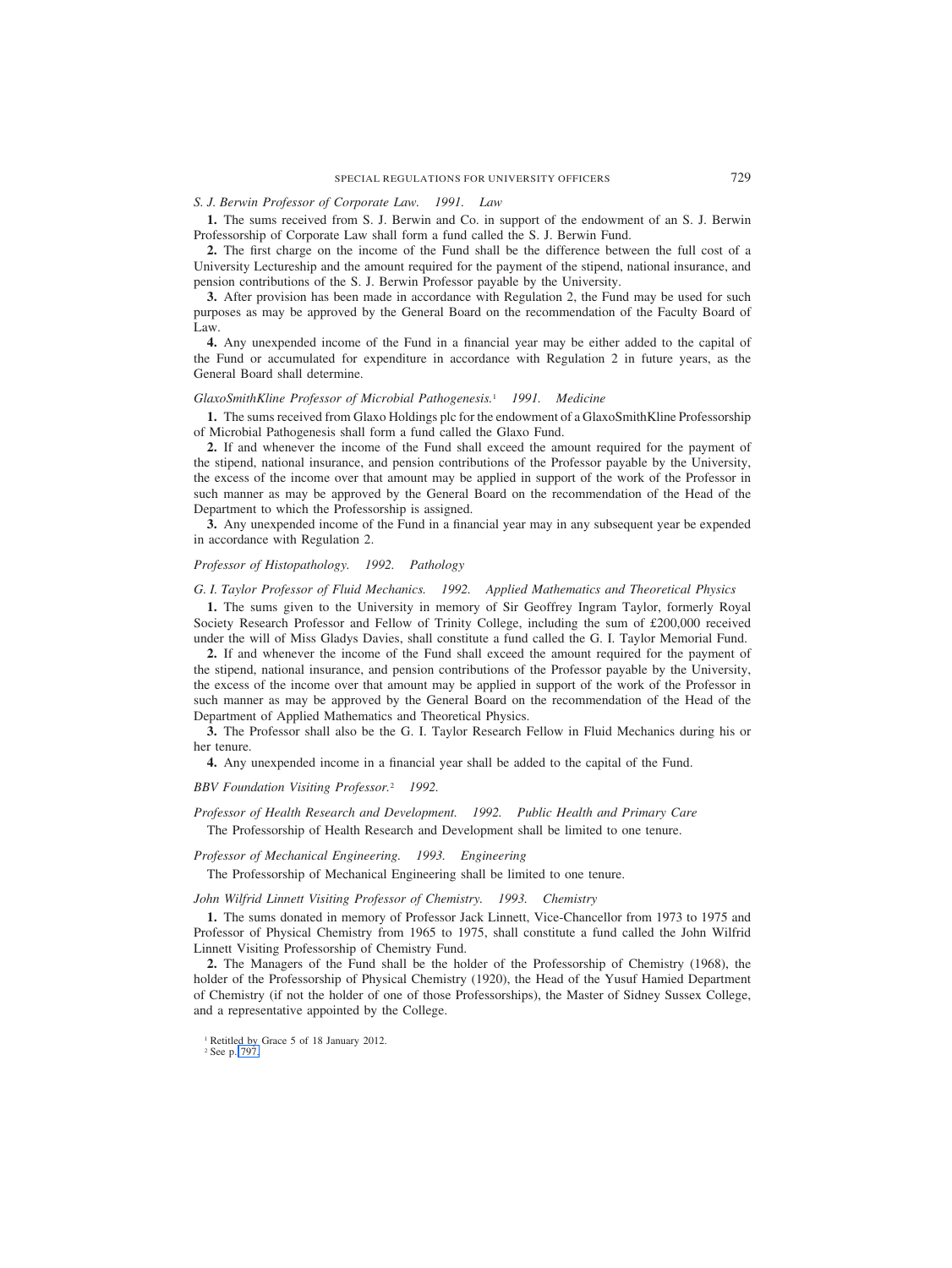**3.** A John Wilfrid Linnett Visiting Professor shall from time to time be elected by the General Board under the authority of Special Ordinance C (vii) B.1(*c*)(iv), on the advice of the Managers. The tenure of the Visiting Professor, during which he or she shall be in residence in Cambridge unless granted leave of absence by the General Board, shall not exceed three months and shall be determined by the General Board on the recommendation of the Managers.

**4.** If and whenever the income of the Fund shall exceed the amount required for the payment of the travelling expenses incurred by the Visiting Professor on his or her appointment and such emoluments as the General Board, on the recommendation of the Managers, shall determine at the time of the election, the excess of income over that amount may be applied in support of research or teaching in the fields of physical or theoretical chemistry in such manner as may be approved by the General Board on the recommendation of the Head of the Yusuf Hamied Department of Chemistry.

**5.** Any unexpended income in a financial year may in any subsequent year be expended in accordance with Regulation 4.

# *Professor of Geography. 1993. Geography*

*Herchel Smith Professor of Intellectual Property Law. 1993. Law*

**1.** The sum of US\$2m received from the American Friends of Cambridge University for the endowment of a Herchel Smith Professorship of Intellectual Property Law shall constitute a fund called the Herchel Smith Professorship of Intellectual Property Law Fund.

**2.** If and whenever the income of the Fund shall exceed the amount required for the payment of the stipend, national insurance, pension contributions, and associated indirect costs of the Professor payable by the University, the excess of the income above that amount may be applied to meet the cost of the work of the Professor and to further the study of Intellectual Property Law in the University in such manner as may be approved by the General Board on the recommendation of the Faculty Board of Law.

**3.** Any unexpended income of the Fund in a financial year may in any subsequent year be expended in accordance with Regulation 2.

*Professor of Statistical Science. 1994. Pure Mathematics and Mathematical Statistics*

*Professor of Computer Science. 1994. Computer Science and Technology*

*Professor of European Law. 1994. Law*

*Professor of Information Engineering.*<sup>1</sup> *1994. Engineering*

*Professor of Immunology. 1995. Pathology*

*Professor of Behavioural Ecology. 1995. Zoology*

The Professorship of Behavioural Ecology shall be limited to one tenure.

*Marks & Spencer Professor of Farm Animal Health, Food Science, and Food Safety. 1996. Veterinary Medicine*

**1.** The sums received from Marks and Spencer plc and a consortium of their suppliers for the endowment of a Professorship of Farm Animal Health, Food Science, and Food Safety shall constitute a fund called the Marks & Spencer Farm Animal Health Fund.

**2.** The income of the Fund shall be used for the payment of the stipend, national insurance, pension contributions, and associated indirect costs of the Professor payable by the University.

**3.** Any unexpected income in a financial year shall be added to the capital of the Fund.

*Professor of Molecular Microbiology. 1996. Biochemistry*

The Professorship of Molecular Microbiology shall be limited to one tenure.

*Professor of Surgery. 1996. Surgery*

*Beckwith Professor of Management Studies. 1996. Judge Institute of Management*

**1.** The sum of £1,000,000 received from Mr Peter Beckwith for the support of a Professorship of Management Studies shall form a fund called the Beckwith Management Studies Fund.

**2.** If and whenever the income of the Fund shall exceed the amount required for the payment of the stipend, national insurance, and pension contributions of the Professor payable by the University,

<sup>&</sup>lt;sup>1</sup> Discontinued from 1 October 2018 until further notice by Grace 5 of 14 June 2017.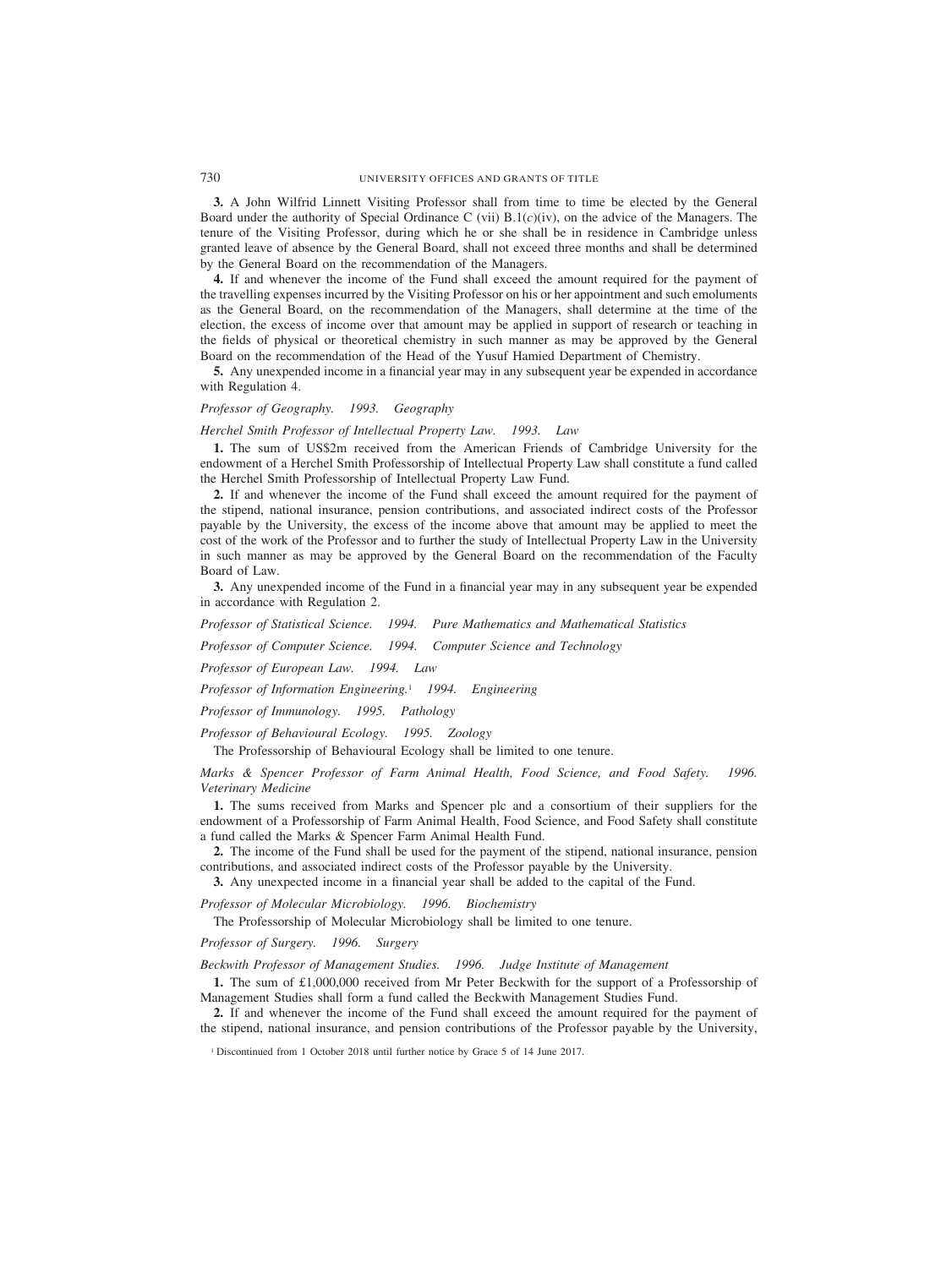the excess of the income over that amount may be applied to meet the cost of the work of the Professor in such manner as may be approved by the General Board on the recommendation of the Director of the Judge Institute of Management.

**3.** Any unexpended income in a financial year may be expended in accordance with Regulation 2.

# *Sir Patrick Sheehy Professor of International Relations. 1996. Politics and International Studies*

**1.** The sums received from B.A.T. Industries plc for the endowment of a Professorship of International Relations shall constitute a fund called the Sir Patrick Sheehy International Relations Fund.

**2.** If and whenever the income of the Fund shall exceed the amount required for the payment of the stipend, national insurance, pension contributions, and associated indirect costs of the Professor payable by the University, the excess of the income over that amount may be applied in support of the work of the Professor in such manner as may be approved by the General Board on the recommendation of the Head of the Department of Politics and International Studies.

**3.** Any unexpended income in a financial year may in any subsequent year be expended in accordance with Regulation 2.

#### *Professor of Medical Genetics. 1997. Medical Genetics*

*Hans Rausing Professor of History and Philosophy of Science. 1997. History and Philosophy of Science*

# *Ursula Zoe¨llner Professor of Cancer Research. 1997. Oncology*

1. The sums received from Dr F. A. Zoëllner for the endowment of a Professorship of Cancer Research shall constitute a fund called the Ursula Zoëllner Cancer Research Fund.

**2.** If and whenever the income of the Fund shall exceed the amount required for the payment of the stipend, national insurance, pension contributions, and associated indirect costs of the Professor payable by the University, the excess of the income over that amount may be applied in furtherance of work in clinical oncology in the Faculty of Clinical Medicine in such manner as may be approved by the General Board on the recommendation of the Faculty Board of Clinical Medicine.

**3.** Any unexpended income in a financial year may in any subsequent year be expended in accordance with Regulation 2.

#### *Professor of Mechanical Engineering. 1997. Engineering*

*Professor of Computer Technology 1997. Computer Science and Technology*

#### *Sinyi Professor of Chinese Management. 1997. Judge Institute of Management*

**1.** The sum of £1,500,000 received from the Sinyi Foundation for the endowment of a Professorship of Chinese Management shall form a fund called the Sinyi Management Studies Fund.

**2.** If and whenever the income of the Fund shall exceed the amount required for the payment of the stipend, national insurance, pension contributions, and associated indirect costs of the Professor payable by the University, the excess of the income over that amount may be applied in support of the work of the Professor in such manner as may be approved by the General Board on the recommendation of the Director of the Judge Institute of Management.

**3.** Any unexpended income in a financial year may in any subsequent year be expended in accordance with Regulation 2.

# *Professor of Mechanics of Materials. 1997. Engineering*

The Professorship of Mechanics of Materials shall be limited to one tenure.

*Robert Sansom Professor of Computer Science. 1998. Computer Science and Technology*

**1.** The sums received from Dr Robert Sansom, of Emmanuel College, towards the endowment of a Professorship of Computer Science shall form a fund called the Robert Sansom Computer Science Fund.

**2.** If and whenever the income of the Fund shall exceed the amount required for the payment of the stipend, national insurance, pension contributions, and associated indirect costs of the Professor payable by the University, the excess of the income over that amount may be applied in support of the work of the Professor in such manner as may be approved by the General Board on the recommendation of the Faculty Board of Computer Science and Technology.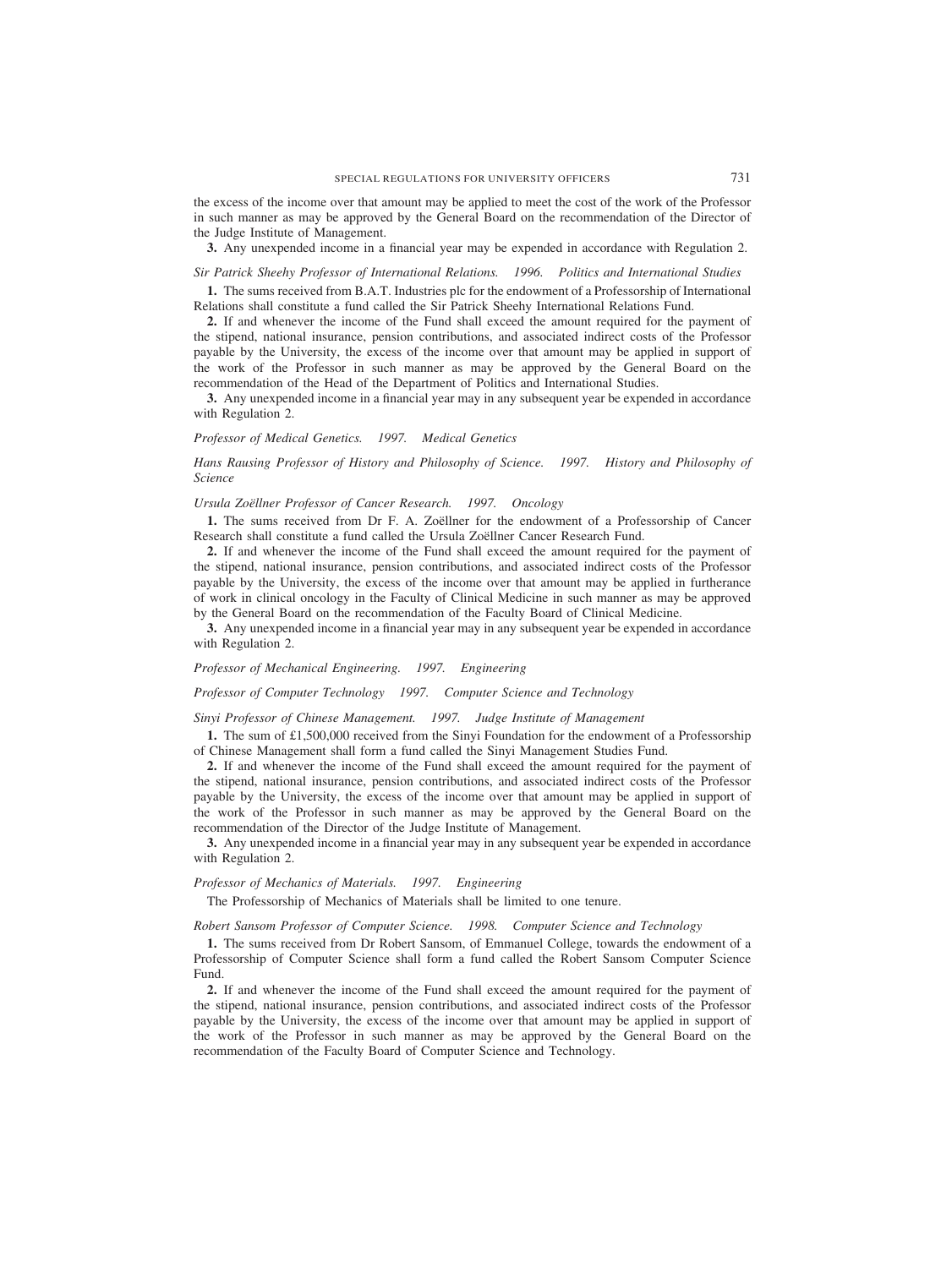# 732 UNIVERSITY OFFICES AND GRANTS OF TITLE

**3.** Any unexpended income in a financial year may in any subsequent year be expended in accordance with Regulation 2.

# *Professor of Endocrinology. 1998. Medicine*

#### *Dennis Gillings Professor of Health Management. 1998. Judge Institute of Management*

**1.** The sum of £2,000,000 received from the Cambridge University Development Office in the United States for the endowment of a Dennis Gillings Professorship of Health Management shall form a fund called the Quintiles Health Management Fund.

**2.** If and whenever the income of the Fund shall exceed the amount required for the payment of the stipend, national insurance, pension contributions, and associated indirect costs of the Professor payable by the University, the excess of the income over that amount may be applied in support of the work of the Professor in such manner as may be approved by the General Board on the recommendation of the Director of the Judge Institute of Management.

**3.** Any unexpended income in a financial year may in any subsequent year be expended in accordance with Regulation 2.

*Margaret Thatcher Professor of Enterprise Studies. 1998. Judge Institute of Management*

**1.** The sum of £2,000,000 received from the Margaret Thatcher Foundation for the endowment of a Professorship of Enterprise Studies shall form a fund called the Margaret Thatcher Management Studies Fund.

**2.** If and whenever the income of the Fund shall exceed the amount required for the payment of the stipend, national insurance, pension contributions, and associated indirect costs of the Professor payable by the University, the excess of the income over that amount may be applied in support of the work of the Professor in such manner as may be approved by the General Board on the recommendation of the Director of Judge Institute of Management.

**3.** Any unexpended income in a financial year may in a subsequent year be expended in accordance with Regulation 2.

# *Professor of Mathematical Physics. 1998. Applied Mathematics and Theoretical Physics* The Professorship of Mathematical Physics shall be limited to one tenure.

*Professor of Experimental Physics. 1998. Physics*

The Professorship of Experimental Physics shall be limited to one tenure.

# *Professor of Psychiatry. 1998. Psychiatry*

The Professorship of Psychiatry shall be limited to one tenure.

*Unilever Professor of Molecular Sciences Informatics. 1999. Chemistry*

**1.** The sum of £1,715,000 received from Unilever plc for the endowment of a Professorship of Molecular Sciences Informatics shall form a fund called the Unilever Molecular Sciences Informatics Fund.

**2.** If and whenever the income of the Fund shall exceed the amount required for the payment of the stipend, national insurance, pension contributions, and associated indirect costs of the Professor payable by the University, the excess of income over that amount may be applied in support of the work of the Professor in such manner as may be approved by the General Board on the recommendation of the Head of the Yusuf Hamied Department of Chemistry.

**3.** Any unexpended income in a financial year may in any subsequent year be expended in accordance with Regulation 2.

*Professor of Respiratory Biology.*<sup>1</sup> *1999. Medicine*

The Professorship of Respiratory Biology shall be limited to one tenure.

*BP Professor of Petroleum Science. 1999. Earth Sciences*

*Grosvenor Professor of Real Estate Finance. 1999. Land Economy*

<sup>1</sup> Re-established for one tenure by Grace 5 of 22 January 2014.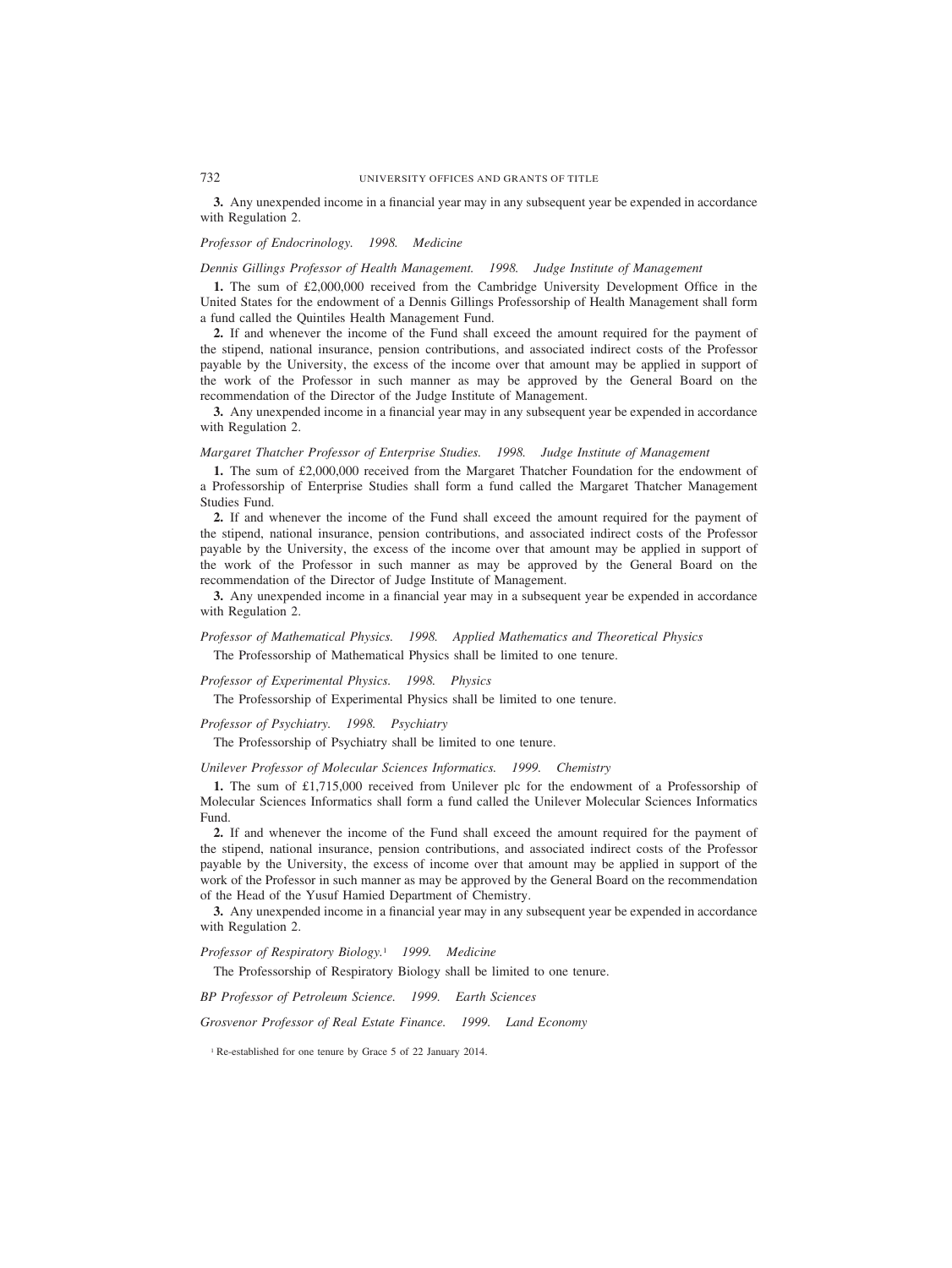*Schlumberger Professor of Complex Physical Systems. 1999. Applied Mathematics and Theoretical Physics*

*Professor of Haemato-oncology. 1999. Haematology*

The Professorship of Haemato-oncology shall be limited to one tenure.

*Professor of Chemical Engineering. 1999. Chemical Engineering and Biotechnology*

*Professor of Anaesthesia. 1999. Clinical Medicine*

The Professorship of Anaesthesia shall be limited to one tenure.

*Professor of Mathematical Biology. 1999. Plant Sciences* The Professorship of Mathematical Biology shall be limited to one tenure.

*Professor of Physical Metallurgy. 1999. Materials Science and Metallurgy* The Professorship of Physical Metallurgy shall be limited to one tenure.

*Professor of the Mechanics of Materials. 1999. Materials Science and Metallurgy* The Professorship of Mechanics of Materials shall be limited to one tenure.

*Professor of Nanotechnology. 1999. Engineering* The Professorship of Nanotechnology shall be limited to one tenure.

*Professor of Chemical Physics. 1999. Chemistry* The Professorship of Chemical Physics shall be limited to one tenure

*Kuwait Professor of Number Theory and Algebra. 2000. Pure Mathematics and Mathematical Statistics*

The Kuwait Professorship of Number Theory and Algebra shall be limited to one tenure.

*Professor of Education. 2000. Education*

*Professor of Education.*<sup>1</sup> *2000. Education*

*Professor of Stroke Medicine.*<sup>2</sup> *2000. Clinical Neurosciences* The Professorship of Stroke Medicine shall be limited to one tenure.

*Professor of Linguistics.*<sup>3</sup> *2000. Modern and Medieval Languages and Linguistics*

*Professor of Psychology in the Social Sciences. 2000. Psychology*

*Professor of Plant Ecology. 2000. Plant Sciences*

*Professor of Physical Geography. 2000. Geography*

*Professor of Human Geography. 2000. Geography*

*Professor of Public Health Medicine.*<sup>4</sup> *2000. Psychiatry*

The Professorship of Public Health Medicine shall be limited to one tenure.

*Professor of Nonlinear Mathematical Science. 2000. Applied Mathematics and Theoretical Physics* The Professorship of Nonlinear Mathematical Science shall be limited to one tenure.

*Professor of Behavioural Science. 2000. Public Health and Primary Care* The Professorship of Behavioural Science shall be limited to one tenure.

*Professor of Obstetrics and Gynaecology. 2000. Obstetrics and Gynaecology* The Professorship of Obstetrics and Gynaecology shall be limited to one tenure.

*Professor of Psychiatry. 2000. Psychiatry*

<sup>1</sup> Previously entitled Professor of Educational Leadership.

<sup>2</sup> Re-established for one tenure by Grace 5 of 17 October 2012.

<sup>3</sup> Reassigned by Grace 6 of 5 July 2017.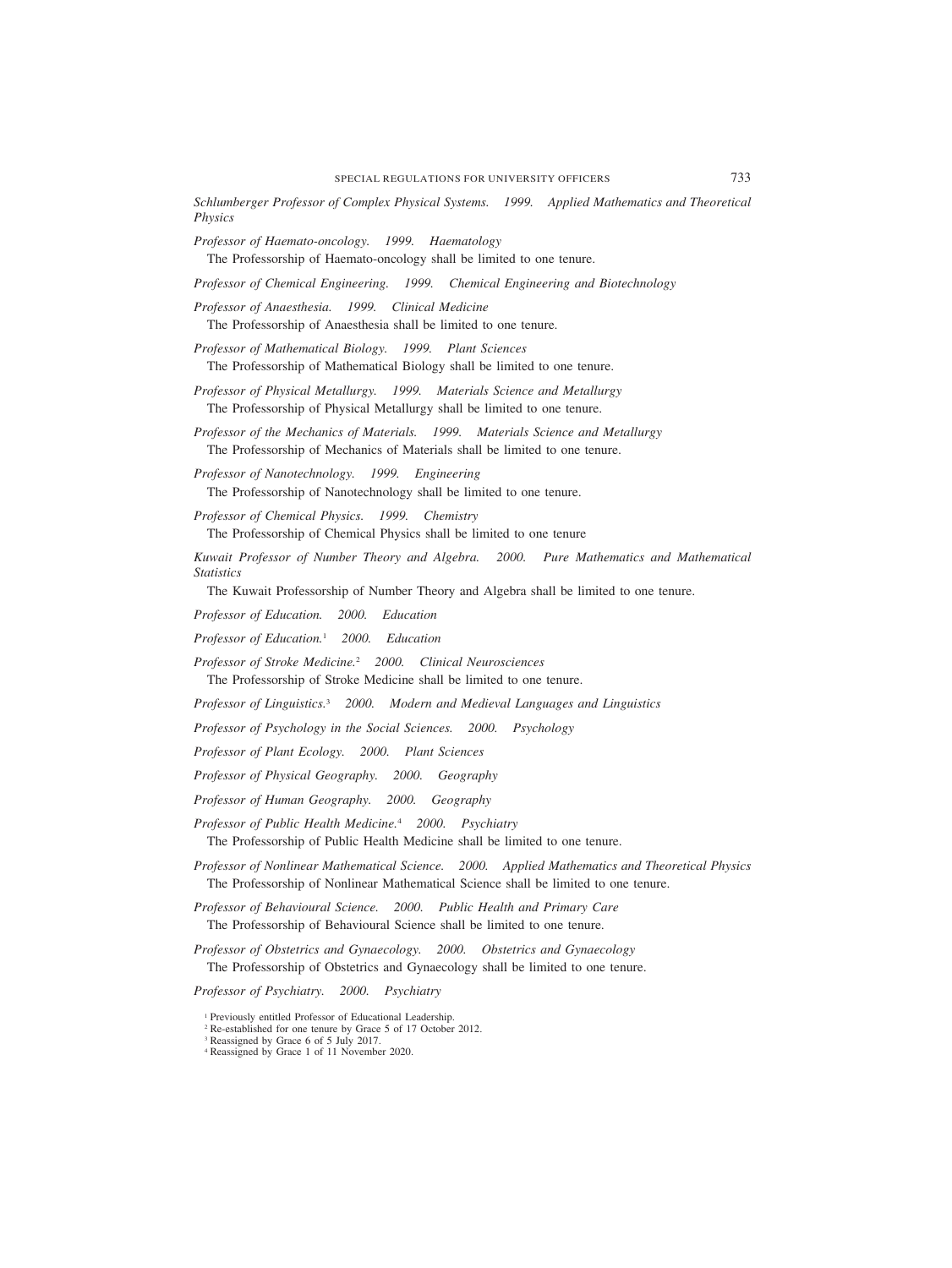*Professor of Clinical Oncology. 2000. Oncology*

The Professorship of Clinical Oncology shall be limited to one tenure.

*British Heart Foundation Professor of Cardiovascular Sciences. 2000. Medicine* The British Heart Foundation Professorship of Cardiovascular Sciences shall be limited to one tenure.

*Professor of Structural Biology. 2000. Biochemistry*

The Professorship of Structural Biology shall be limited to one tenure.

*Professor of Infectious Diseases. 2000. Medicine*

The Professorship of Infectious Diseases shall be limited to one tenure.

*Professor of Experimental Philosophy. 2000. Institute of Astronomy*

The Professorship of Experimental Philosophy shall be limited to one tenure.

*Professor of Astrophysics and Cosmology. 2000. Physics*

The Professorship of Astrophysics and Cosmology shall be limited to one tenure.

*Professor of Computational Physics. 2000. Physics*

The Professorship of Computational Physics shall be limited to one tenure.

*Professor of Information Engineering. 2000. Engineering*

The Professorship of Information Engineering shall be limited to one tenure.

*N. M. Rothschild & Sons Professor of Mathematical Sciences. 2001.*

**1.** The sums received from N. M. Rothschild & Sons for the endowment of a Professorship of Mathematical Sciences shall form a fund called the Rothschild Mathematical Sciences Fund.

**2.** The Professor shall be appointed for a period of five years with the possibility of reappointment for one further term of no more than three years. The General Board shall exercise its power of appointment under Special Ordinance C (vii) B.1(*c*)(iv), on the advice of a specially constituted Advisory Committee. The holder of the Professorship shall be Director of the Isaac Newton Institute for Mathematical Sciences, and shall vacate the Professorship on ceasing to hold the office of Director.

**3.** If and whenever the income of the Fund shall exceed the amount required for the payment of the stipend, national insurance, pension contributions, and associated indirect costs of the Professor payable by the University, the excess of the income over that amount may be applied in support of the work of the Professor in such manner as may be approved by the General Board on the recommendation of the Management Committee of the Isaac Newton Institute.

**4.** Any unexpended income in a financial year may be either added to the capital of the Fund or accumulated for expenditure in future years in accordance with Regulation 3, as the General Board shall determine.

#### *Marconi Professor of Communications Systems. 2001. Computer Science and Technology*

**1.** The sum of £950,000 received from Marconi plc for the endowment of a Professorship of Communications Systems shall form a fund called the Marconi Communications Systems Fund.

**2.** The capital and the income of the Fund shall be available for the payment of the stipend, national insurance, pension contributions, and associated indirect costs of the Professor payable by the University.

**3.** After provision has been made in accordance with Regulation 2, the capital and income of the Fund may be applied in support of the work of the Professor in such manner as may be approved by the General Board on the recommendation of the Faculty Board of Computer Science and Technology.

**4.** Any unexpended income of the Fund in a financial year may be either added to the capital of the Fund or accumulated for expenditure in accordance with Regulation 3 in one or more subsequent years, as the General Board shall determine.

#### *Professor of Oncological Pathology. 2001. Pathology*

*Professor of Cancer Research. 2001. Oncology*

The Professorship of Cancer Research shall be limited to one tenure.

*Professor of Surgical Oncology.*<sup>1</sup> *2001. Clinical Medicine*

The Professorship of Surgical Oncology shall be limited to one tenure.

<sup>1</sup> Retitled and re-established for one tenure by Grace 5 of 22 October 2014.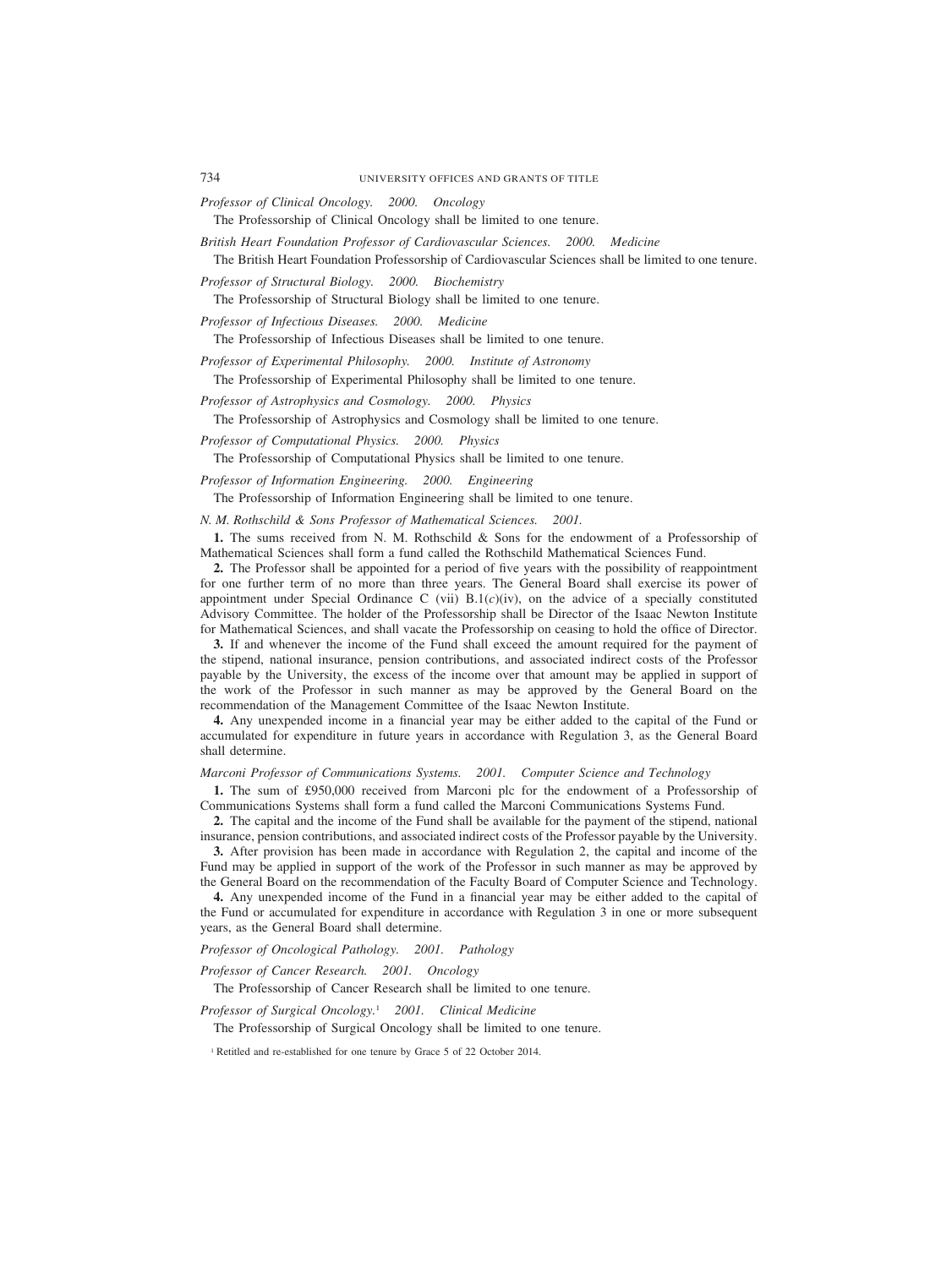# *Professor of Cardiothoracic Surgery. 2001. Surgery*

#### *Adam Smith Professor of Corporate Governance.*<sup>1</sup> *2001. Judge Institute of Management*

**1.** The sum of US\$4m received from Mr D. Kozlowski and the Tyco Corporation for the endowment of a Professorship of Corporate Governance shall form a fund called the Adam Smith Corporate Governance Fund.

**2.** If and whenever the income of the Fund shall exceed the amount required for the payment of the stipend, national insurance, pension contributions, and associated indirect costs of the Professor payable by the University, the excess of the income over that amount may be applied in support of the work of the Professor in such manner as may be approved by the General Board on the recommendation of the Director of the Judge Institute of Management.

**3.** Any unexpended income in a financial year may in any subsequent year be expended in accordance with Regulation 2.

# *Professor of English. 2001. English*

#### *Van Eck Professor of Engineering. 2001. Engineering*

**1.** The sum of US\$3.5m received from the will of Mr Fred van Eck for the endowment of a Professorship in the field of advanced science and technology, with an emphasis on high-speed communications, shall form a fund called the van Eck Fund.

**2.** If and whenever the income of the Fund shall exceed the amount required for the payment of the stipend, national insurance, pension contributions, and associated indirect costs of the Professor payable by the University, the excess of the income over that amount may be applied to support the work of the Professor in such manner as may be approved by the General Board on the recommendation of the Head of the Department of Engineering.

**3.** Any unexpended income of the Fund in a financial year may in any subsequent year be expended in accordance with Regulation 2.

#### *Prince Philip Professor of Technology. 2001. Engineering*

**1.** The Prince Philip Professorship of Technology shall be tenable by any person whose work falls within the scope of the disciplines represented within the School of Technology. The duties of the Professor shall be to undertake teaching and research in his or her subject and to promote the interests of technological disciplines in the University.

**2.** On the occasion of a vacancy in the Professorship the General Board shall consult the Council of the School of Technology, and the Faculty Boards or comparable authorities of institutions in the School, in accordance with Special Ordinance C (vii) B.17, about whether the Professorship should be filled and the questions relating to candidature for the Professorship specified therein.

**3.** The Professor shall be elected by a specially constituted Board of Electors under the provisions of Special Ordinance C (vii) B.5.

# *Professor of Mathematical Sciences. 2001. Applied Mathematics and Theoretical Physics*

The Professorship of Mathematical Sciences shall be limited to one tenure.

*Professor of Protein Crystallography. 2001. Haematology*

The Professorship of Protein Crystallography shall be limited to one tenure.

*Royal Society Napier Research Professor of Cancer Biology. 2001. Pathology*

The Royal Society Napier Research Professorship of Cancer Biology shall be limited to one tenure for the period from 1 October 2001 to 30 September 2013.

*Professor of Developmental Psychopathology. 2001. Psychiatry*

The Professorship of Developmental Psychopathology shall be limited to one tenure.

*Professor of Cellular Pharmacology. 2001. Pharmacology*

The Professorship of Cellular Pharmacology shall be limited to one tenure.

*Professor of Ecological and Developmental Criminology. 2001. Institute of Criminology* The Professorship of Ecological and Developmental Criminology shall be limited to one tenure.

<sup>1</sup> Retitled by Grace 3 of 12 October 2011.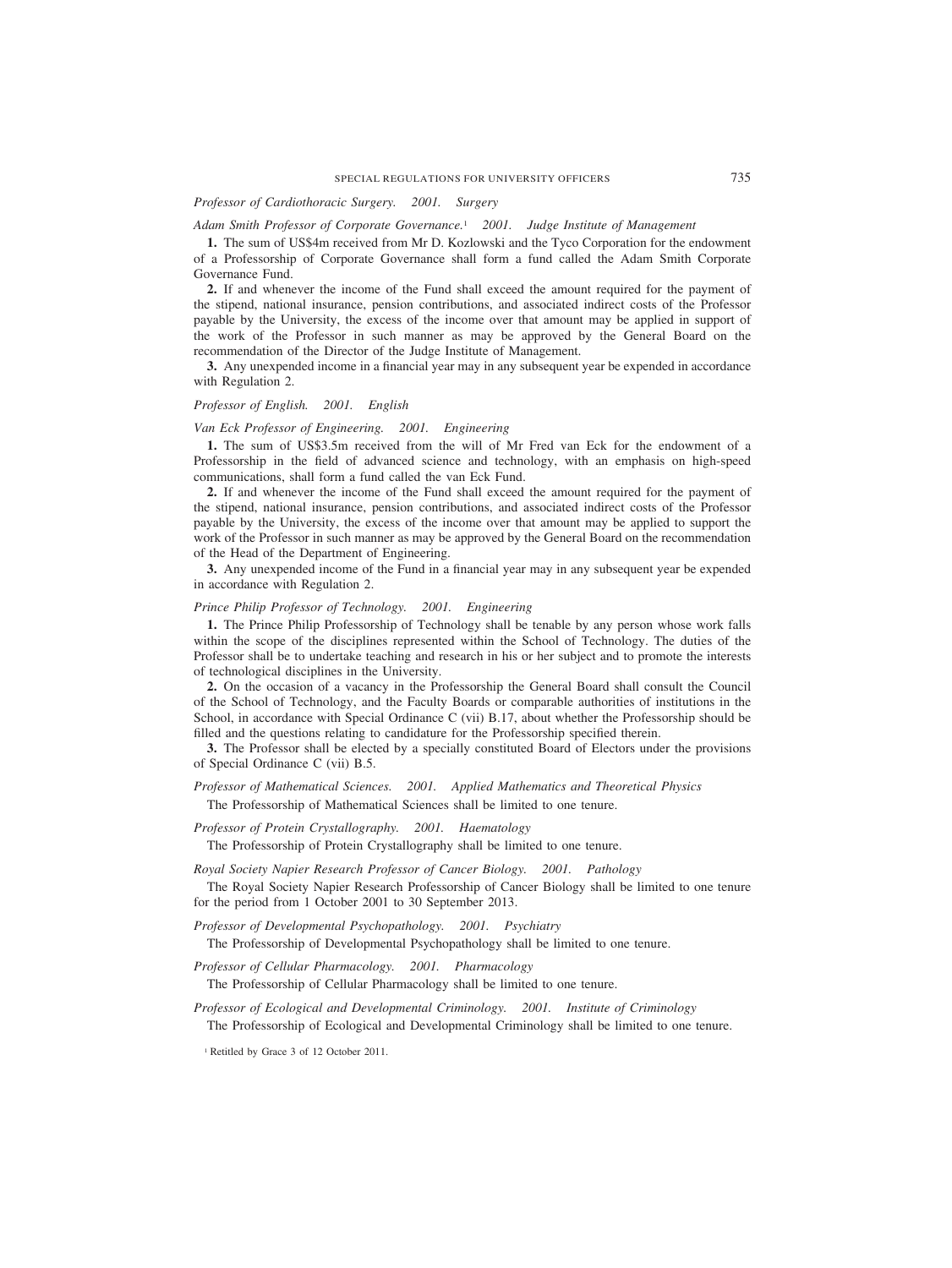- *Professor of Mineralogy and Mineral Physics. 2001. Earth Sciences* The Professorship of Mineralogy and Mineral Physics shall be limited to one tenure.
- *Professor of Materials Science. 2001. Materials Science and Metallurgy* The Professorship of Materials Science shall be limited to one tenure.
- *Professor of Organic Chemistry. 2001. Chemistry* The Professorship of Organic Chemistry shall be limited to one tenure.
- *Professor of Theoretical Physics. 2001. Physics* The Professorship of Theoretical Physics shall be limited to one tenure.
- *Professor of Algebraic Geometry. 2001. Pure Mathematics and Mathematical Statistics* The Professorship of Algebraic Geometry shall be limited to one tenure.
- *Professor of Theoretical Computer Science. 2001. Computer Science and Technology* The Professorship of Theoretical Computer Science shall be limited to one tenure.

*Professor of Engineering Design. 2001. Engineering*

The Professorship of Engineering Design shall be limited to one tenure.

#### *Hitachi Professor of Electron Device Physics. 2002. Physics*

**1.** The funds received from Hitachi Ltd towards the establishment of a Professorship of Electron Device Physics shall form a fund called the Hitachi Electron Device Physics Fund.

**2.** If and whenever the income of the Fund shall exceed the amount required for the payment of the stipend, national insurance, pension contributions, and associated indirect costs of the Professor payable by the University, the excess of the income over that amount may be applied in support of the work of the Professor and the Microelectronics Research Centre in such manner as may be approved by the General Board on the recommendation of the Head of the Department of Physics.

**3.** Any unexpended income in a financial year may in any subsequent year be expended in accordance with Regulation 2.

#### *Professor of Experimental Combustion. 2002. Engineering*

The Professorship of Experimental Combustion shall be limited to one tenure.

#### *Leigh Trapnell Professor of Quantum Physics. 2002. Applied Mathematics and Theoretical Physics*

**1.** The sums received from Mrs Hazel N. Trapnell in memory of her husband, Mr Roger Leigh Trapnell, formerly of King's College, towards the endowment of the Leigh Trapnell Professorship of Quantum Physics, shall form a fund called the Leigh Trapnell Professorship of Quantum Physics Fund.

**2.** The first charge on the Fund shall be the payment of the stipend, national insurance, pension contributions, and associated indirect costs of the Professor payable by the University.

**3.** After provision has been made in accordance with Regulation 2, the income of the Fund may be applied for the support of teaching or research in Quantum Physics in such manner as shall be approved by the General Board, on the recommendation of the Faculty Board of Mathematics.

**4.** Any unexpended income in a financial year may either be added to the capital of the Fund or accumulated for use as income in one or more subsequent years in accordance with Regulations 2 and 3, as the General Board, on the recommendation of the Faculty Board of Mathematics, may determine.

# *Professor of Accounting. 2002. Judge Institute of Management*

# *Sandra Dawson Visiting Professor of Marketing, Strategy, and Innovation.*<sup>1</sup> *2002. Judge Institute of Management*

**1.** The sum of £1m donated by Gianni and Joan Montezemolo shall constitute a fund called the Sandra Dawson Visiting Professorship of Marketing, Strategy, and Innovation Fund.

**2.** The Managers of the Fund shall be the Director of Judge Business School, *ex officio*, and three persons appointed by the Faculty Board of Business and Management, for periods of five years.

<sup>1</sup> Retitled by Grace 5 of 9 May 2013.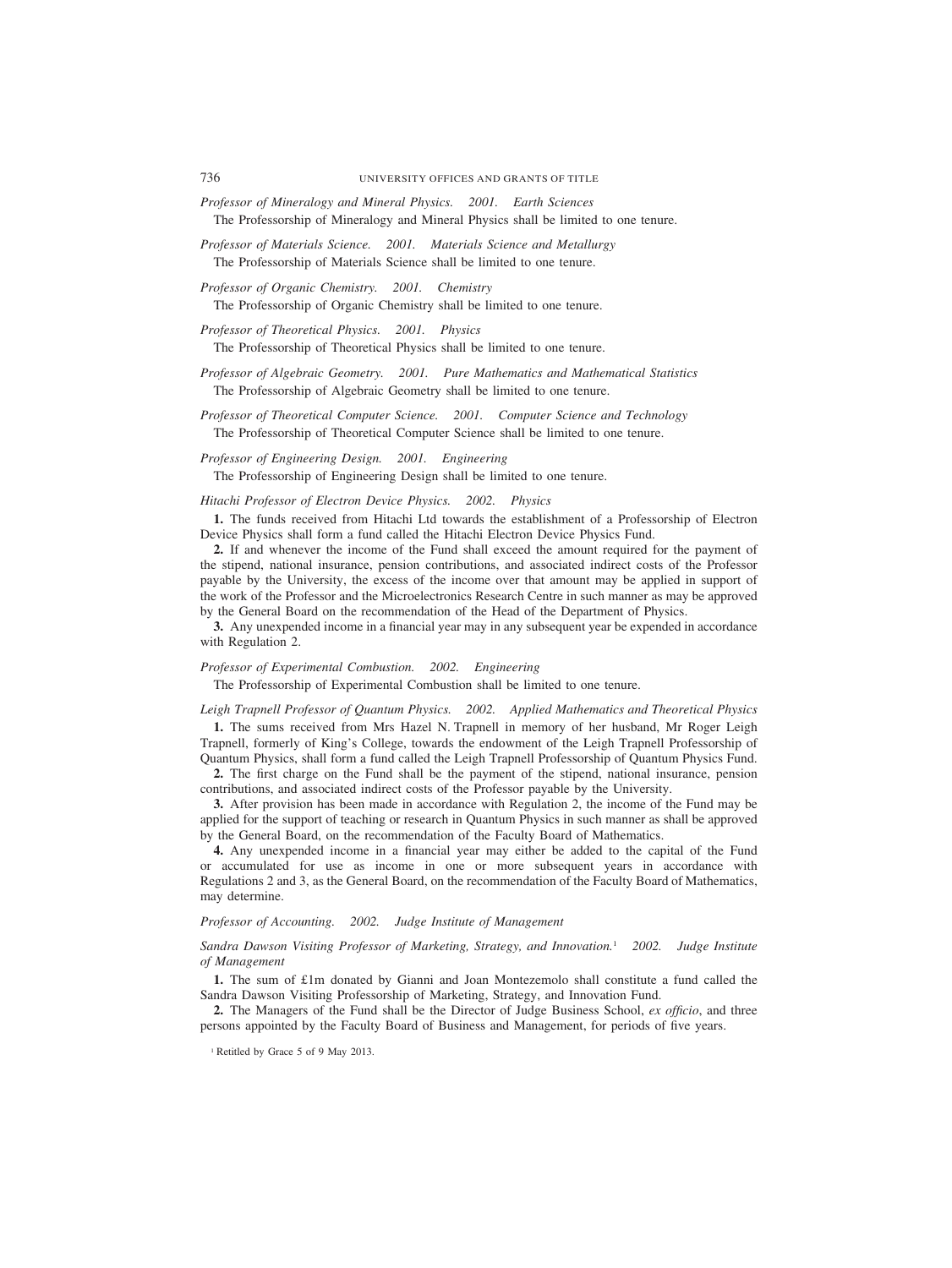**3.** A Visiting Professor shall from time to time be elected by the General Board under the authority of Special Ordinance C (vii)  $B(1(c)(iv))$ , on the advice of the Managers. The tenure of the Visiting Professor, during which he or she shall be in residence in Cambridge unless granted leave of absence by the General Board, shall not exceed three months and shall be determined by the General Board on the recommendation of the Managers.

**4.** If and whenever the income of the Fund shall exceed the amount required for the payment of the travelling expenses incurred by the Visiting Professor on his or her appointment, such emoluments as the General Board, on the recommendation of the Managers, shall determine at the time of the election, and the indirect costs to the University of the appointment, the excess of income over that amount may be applied in support of research or teaching in the fields of marketing, strategy, and innovation in such manner as may be approved by the General Board on the recommendations of the Director of the Judge Institute of Management.

**5.** Any unexpended income in a financial year may in any subsequent year be expended in accordance with Regulation 4.

*Professor of Developmental Genetics. 2002. Genetics*

The Professorship of Developmental Genetics shall be limited to one tenure.

*Professor of Molecular Cell Biology. 2002. Clinical Biochemistry* The Professorship of Molecular Cell Biology shall be limited to one tenure.

*Professor of Greek. 2002. Classics*

The Professorship of Greek shall be limited to one tenure.

- *Professor of Perinatal Physiology. 2002. Physiology, Development, and Neuroscience* The Professorship of Perinatal Physiology shall be limited to one tenure.
- *Professor of Cell Physiology. 2002. Physiology, Development, and Neuroscience* The Professorship of Cell Physiology shall be limited to one tenure.
- *Professor of Clinical Neuropsychology. 2002. Psychiatry* The Professorship of Clinical Neuropsychology shall be limited to one tenure.

*Professor of International History. 2002. History* The Professorship of International History shall be limited to one tenure.

- *Professor of History and Philosophy of Science. 2002. History and Philosophy of Science* The Professorship of History and Philosophy of Science shall be limited to one tenure.
- *Professor of Legal and Political Philosophy. 2002. Law* The Professorship of Legal and Political Philosophy shall be limited to one tenure.

*Professor of Active Tectonics. 2002. Earth Sciences* The Professorship of Active Tectonics shall be limited to one tenure.

*Professor of Biological Chemistry. 2002. Chemistry* The Professorship of Biological Chemistry shall be limited to one tenure.

- *Professor of Experimental Physics. 2002. Physics* The Professorship of Experimental Physics shall be limited to one tenure.
- *Professor of Computational Logic. 2002. Computer Science and Technology* The Professorship of Computational Logic shall be limited to one tenure.

*Professor of Photonics. 2002. Engineering*

The Professorship of Photonics shall be limited to one tenure.

*Professor of Control Engineering. 2002. Engineering* The Professorship of Control Engineering shall be limited to one tenure.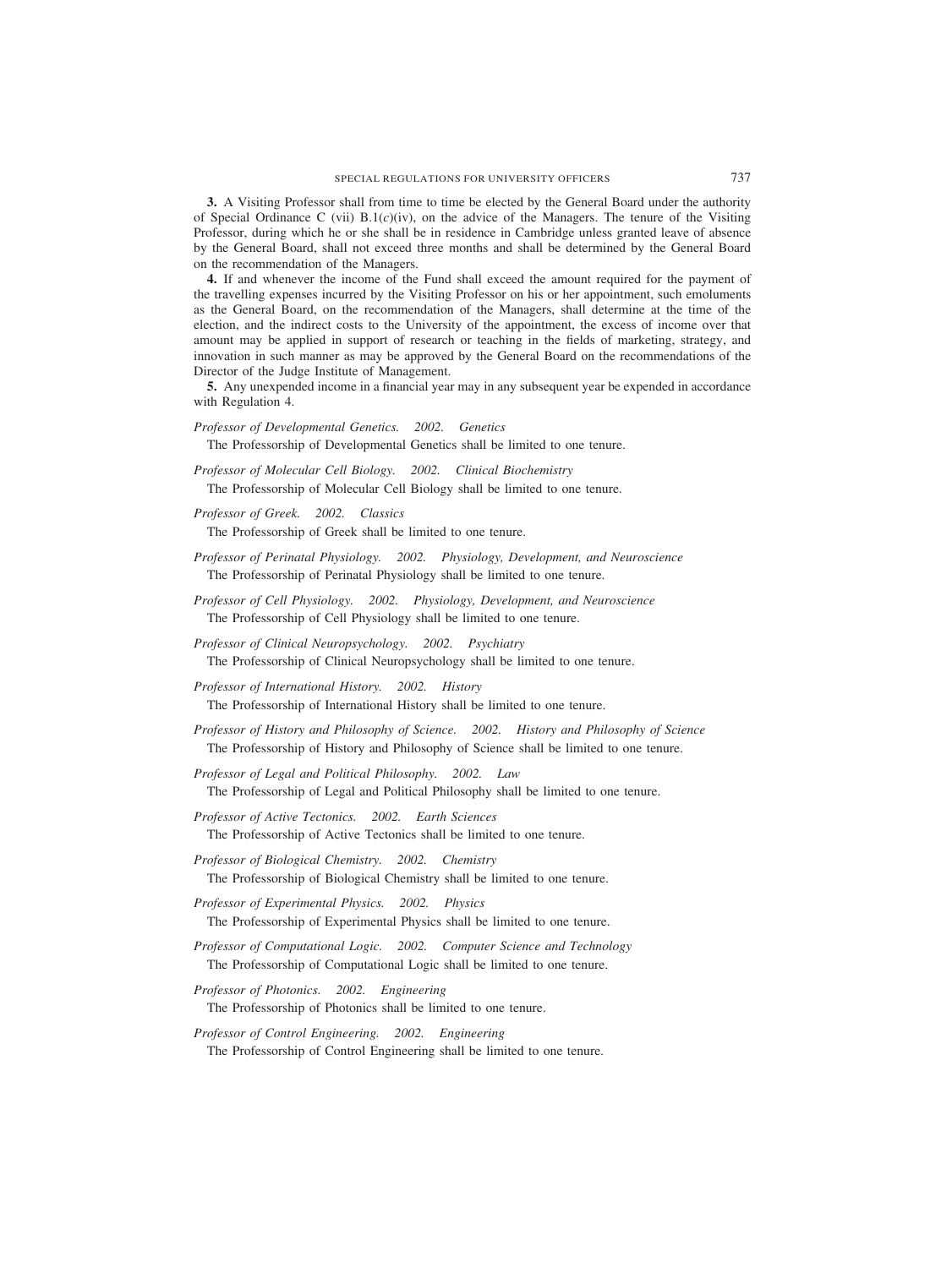*Professor of Information Engineering. 2002. Engineering* The Professorship of Information Engineering shall be limited to one tenure.

*Professor of Environmental Systems Analysis. 2003. Geography*

*Professor of Plant Systematics and Evolution. 2003. Plant Sciences*

*Professor of Gastroenterology. 2003. Medicine*

*Professor of Metabolic Medicine. 2003. Medicine* The Professorship of Metabolic Medicine shall be limited to one tenure.

- *Professor of Developmental Mechanick. 2003. Genetics* The Professorship of Developmental Mechanick shall be limited to one tenure.
- *Professor of Genetic Epidemiology. 2003. Public Health and Primary Care* The Professorship of Genetic Epidemiology shall be limited to one tenure.
- *Leverhulme Professor of Human Evolution.*<sup>1</sup> *2003. Archaeology* The Leverhulme Professorship of Human Evolution shall be limited to one tenure.
- *Professor of History of Science. 2003. History and Philosophy of Science* The Professorship of History of Science shall be limited to one tenure.
- *Professor of Public Law and Jurisprudence. 2003. Law* The Professorship of Public Law and Jurisprudence shall be limited to one tenure.
- *Professor of Applied Mathematics. 2003. Applied Mathematics and Theoretical Physics* The Professorship of Applied Mathematics shall be limited to one tenure.
- *Professor of Theoretical Physics. 2003. Applied Mathematics and Theoretical Physics* The Professorship of Theoretical Physics shall be limited to one tenure.
- *Professor of Theoretical and Computational Physics. 2003. Physics* The Professorship of Theoretical and Computational Physics shall be limited to one tenure.
- *Professor of High Energy Physics. 2003. Physics* The Professorship of High Energy Physics shall be limited to one tenure.
- *Professor of Analytical Biotechnology. 2003. Chemical Engineering and Biotechnology* The Professorship of Analytical Biotechnology shall be limited to one tenure.
- *Professor of Security Engineering. 2003. Computer Science and Technology* The Professorship of Security Engineering shall be limited to one tenure.
- *Professor of Superconducting Engineering. 2003. Engineering* The Professorship of Superconducting Engineering shall be limited to one tenure.

*Herchel Smith Professor of Pure Mathematics. 2004. Pure Mathematics and Mathematical Statistics*

**1.** The sum received from the Trustees of the late Dr Herchel Smith for the establishment of a Professorship in some field or fields in Pure Mathematics shall form a fund called the Herchel Smith Pure Mathematics Fund.

**2.** The Fund shall be administered by three Managers appointed by the Faculty Board of Mathematics, who shall include the Head of the Department of Pure Mathematics and Mathematical Statistics, who shall be the Chair, the Herchel Smith Professor of Pure Mathematics, and the Chair of the Council of the School of the Physical Sciences.

**3.** The first charge on the income of the Fund shall be the stipend, national insurance, pension contributions, and associated indirect costs of the Professor payable by the University.

<sup>&</sup>lt;sup>1</sup> Reassigned by Grace 3 of 19 July 2017.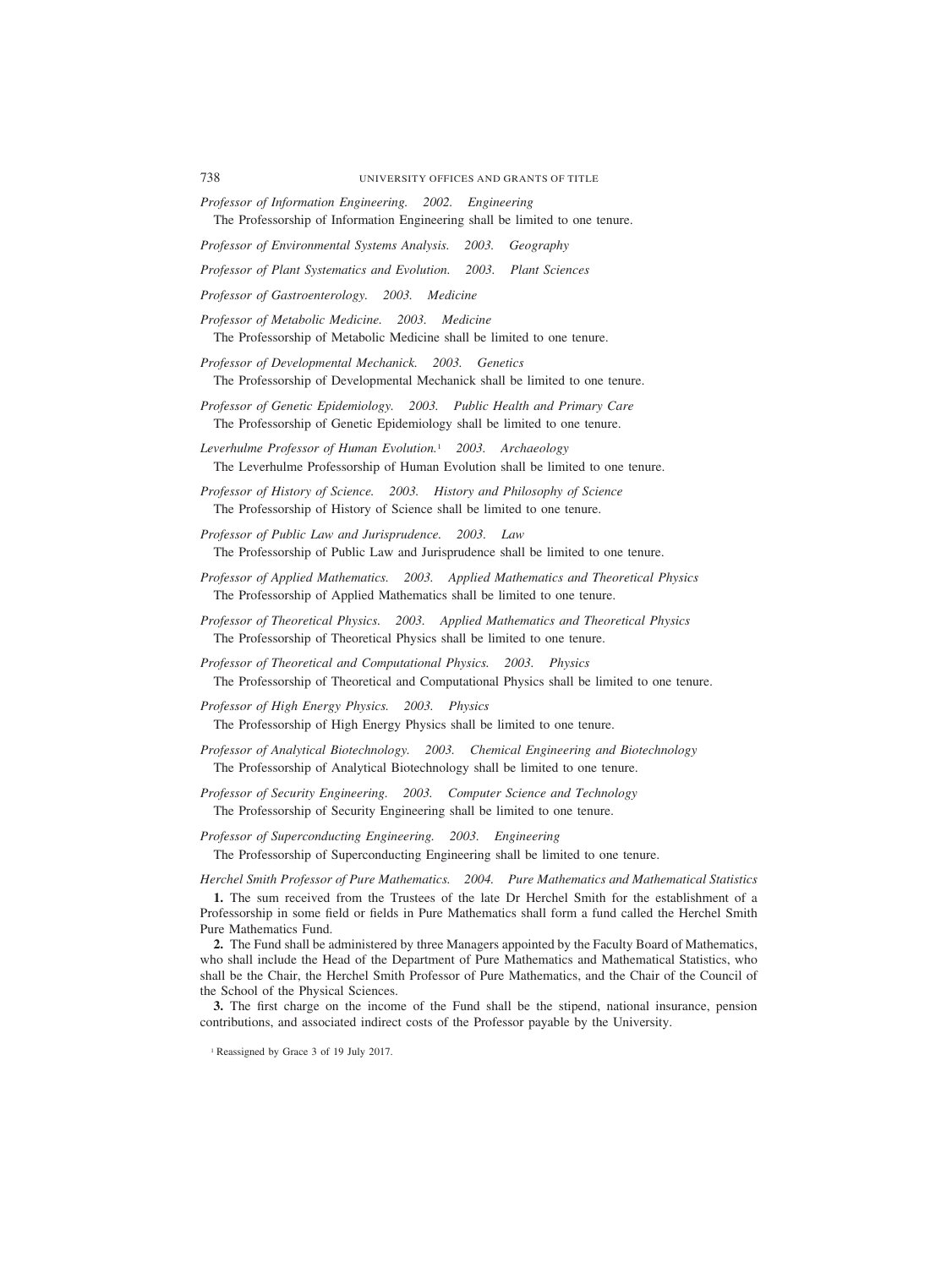**4.** After provision has been made in accordance with Regulation 3, the Fund shall be applied for the support of teaching or research in Pure Mathematics in such manner as shall be approved by the General Board on the recommendation of the Managers.

**5.** Any unexpended income in a financial year may in any subsequent year be expended in accordance with Regulation 4.

# *Herchel Smith Professor of Molecular Genetics. 2004. Genetics*

**1.** The sum received from the Trustees of the late Dr Herchel Smith for the establishment of a Professorship in some field or fields in Molecular Genetics shall form a fund called the Herchel Smith Molecular Genetics Fund.

**2.** The Managers of the Fund shall be three members appointed by the General Board on the recommendation of the Council of the School of the Biological Sciences, including the Herchel Smith Professor of Molecular Genetics and the Chair of the Council of the School of the Biological Sciences.

**3.** The first charge on the income of the Fund shall be the stipend, national insurance, pension contributions, and associated indirect costs of the Professor payable by the University.

**4.** After provision has been made in accordance with Regulation 3, the Fund shall be applied for the support of teaching or research in some aspect of Molecular Genetics in such manner as shall be approved by the General Board on the recommendation of the Managers.

**5.** Any unexpended income in a financial year may in any subsequent year be expended in accordance with Regulation 4.

*Professor of Education. 2004. Education*

*Professor of Education.*<sup>1</sup> *2004. Education*

*Bernard Wolfe Professor of Health Neuroscience. 2004. Psychiatry*<sup>2</sup>

*Professor of Information Engineering. 2004. Engineering*

*Professor of Medical Physics. 2004. Physics*

The Professorship of Medical Physics shall be limited to one tenure.

*Herchel Smith Professor of Physics. 2004. Physics*

**1.** The sum received from the Trustees of the late Dr Herchel Smith for the establishment of a Professorship in some field or fields in Physics shall form a fund called the Herchel Smith Physics Fund.

**2.** The Fund shall be administered by three Managers appointed by the Faculty Board of Physics and Chemistry, who shall include the Head of the Department of Physics, who shall be the Chair, the Herchel Smith Professor of Physics, and the Chair of the Council of the School of the Physical Sciences.

**3.** The first charge on the income of the Fund shall be the stipend, national insurance, pension contributions, and associated indirect costs of the Professor payable by the University.

**4.** After provision has been made in accordance with Regulation 3, the Fund shall be applied for the support of teaching or research in Physics in such manner as shall be approved by the General Board on the recommendation of the Managers.

**5.** Any unexpended income in a financial year may in any subsequent year be expended in accordance with Regulation 4.

*Professor of Classics. 2004. Classics*

The Professorship of Classics shall be limited to one tenure.

*Professor of Phonetics.*<sup>3</sup> *2004. Modern and Medieval Languages and Linguistics*

The Professorship of Phonetics shall be limited to one tenure.

*Professor of Modern Chinese History. 2004. East Asian Studies*

The Professorship of Modern Chinese History shall be limited to one tenure.

<sup>3</sup> Reassigned by Grace 6 of 5 July 2017.

<sup>1</sup> Discontinued from 1 October 2017 by Grace 3 of 22 March 2017.

<sup>&</sup>lt;sup>2</sup> Assigned to the Department of Psychiatry for the tenure of the present holder.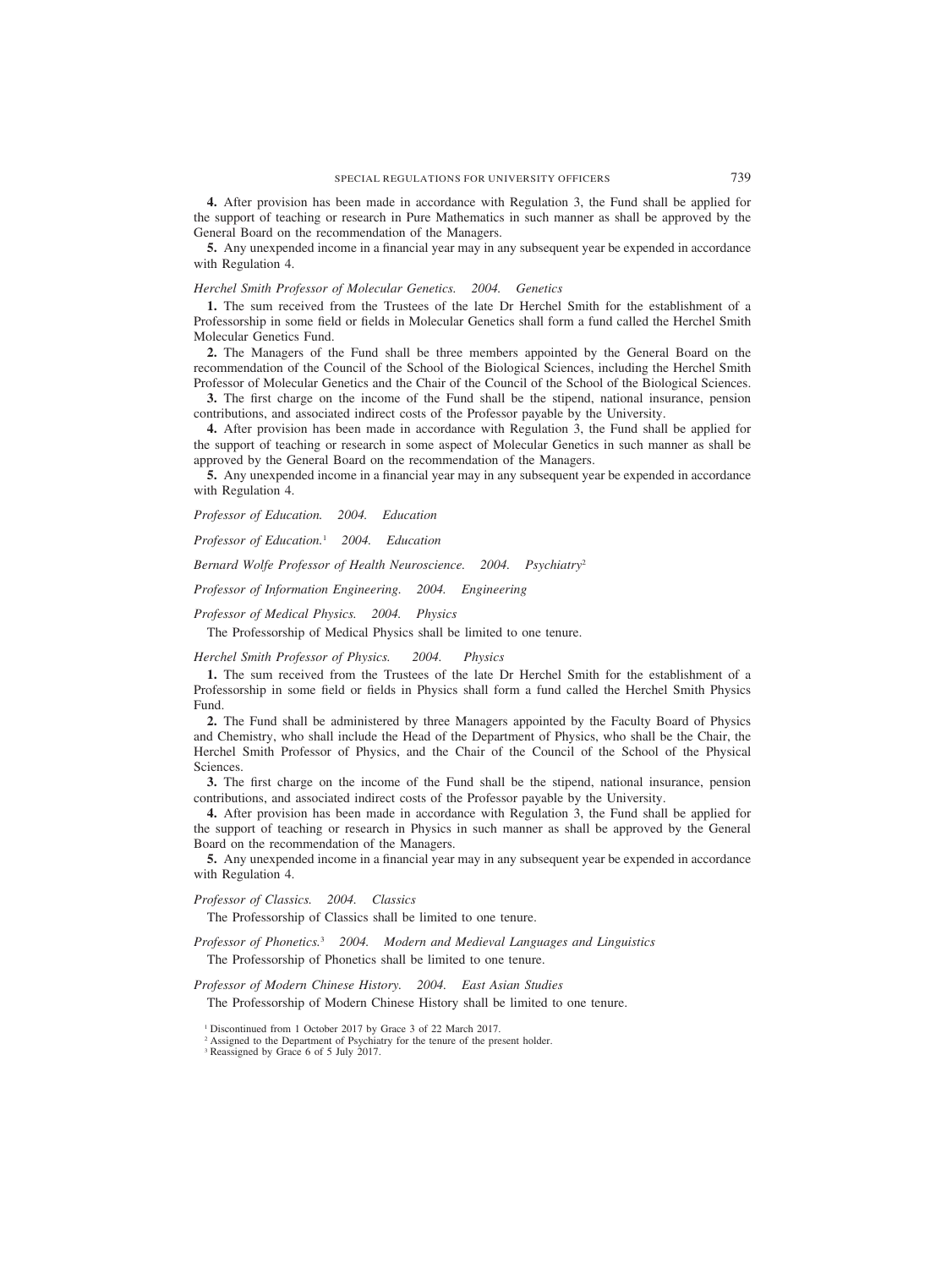- *Professor of Molecular Biology. 2004. Physiology, Development, and Neuroscience* The Professorship of Molecular Biology shall be limited to one tenure.
- *Professor of Economic History. 2004. Economics* The Professorship of Economic History shall be limited to one tenure.

*Professor of Fluid Dynamics. 2004. Applied Mathematics and Theoretical Physics* The Professorship of Fluid Dynamics shall be limited to one tenure.

*Professor of Theoretical Chemistry. 2004. Chemistry* The Professorship of Theoretical Chemistry shall be limited to one tenure.

*Professor of Device Materials. 2004. Materials Science and Metallurgy* The Professorship of Device Materials shall be limited to one tenure.

*Professor of Combinatorial Mathematics. 2004. Pure Mathematics and Mathematical Statistics* The Professorship of Combinatorial Mathematics shall be limited to one tenure.

*Professor of Computational Linguistics. 2004. Computer Science and Technology* The Professorship of Computational Linguistics shall be limited to one tenure.

*Professor of Computing. 2004. Computer Science and Technology* The Professorship of Computing shall be limited to one tenure.

*Professor of Engineering Design. 2004. Engineering* The Professorship of Engineering Design shall be limited to one tenure.

*Herchel Smith Professor of Biochemistry. 2005. Biochemistry*

**1.** The sum received from the Trustees of the late Dr Herchel Smith for the establishment of a Professorship in some field or fields in Biochemistry shall form a fund called the Herchel Smith Biochemistry Fund.

**2.** The Fund shall be administered by three Managers appointed by the Council of the School of the Biological Sciences, who shall include the Head of the Department of Biochemistry, who shall be the Chair, the Herchel Smith Professor of Biochemistry, and the Chair of the Council of the School of the Biological Sciences.

**3.** The first charge on the income of the Fund shall be the stipend, national insurance, pension contributions, and associated indirect costs of the Professor payable by the University.

**4.** After provision has been made in accordance with Regulation 3, the Fund shall be applied for the support of teaching or research in Biochemistry in such manner as shall be approved by the General Board on the recommendation of the Managers.

**5.** Any unexpended income in a financial year may in any subsequent year be expended in accordance with Regulation 4.

*Professor of Family Research. 2005. Psychology*

*Professor of Sustainable Design. 2005. Architecture*

The Professorship of Sustainable Design shall be limited to one tenure.

*French Government Visiting Professor.*<sup>1</sup> *2005. Modern and Medieval Languages and Linguistics*

**1.** A French Government Visiting Professor shall be elected annually under the authority of Special Ordinance C (vii)  $B.1(c)(iv)$  by the General Board, on the recommendation of an Advisory Committee, comprising the Chair of the Faculty Board of Modern and Medieval Languages and Linguistics, the Head of the Department of French, the Drapers Professor of French (if not one of the above), and two members appointed by the General Board.

**2.** The tenure of a French Government Visiting Professorship shall be for a period of not more than two terms, during which time he or she shall be in residence in Cambridge unless granted leave of absence by the General Board.

<sup>&</sup>lt;sup>1</sup> Reassigned by Grace 6 of 5 July 2017.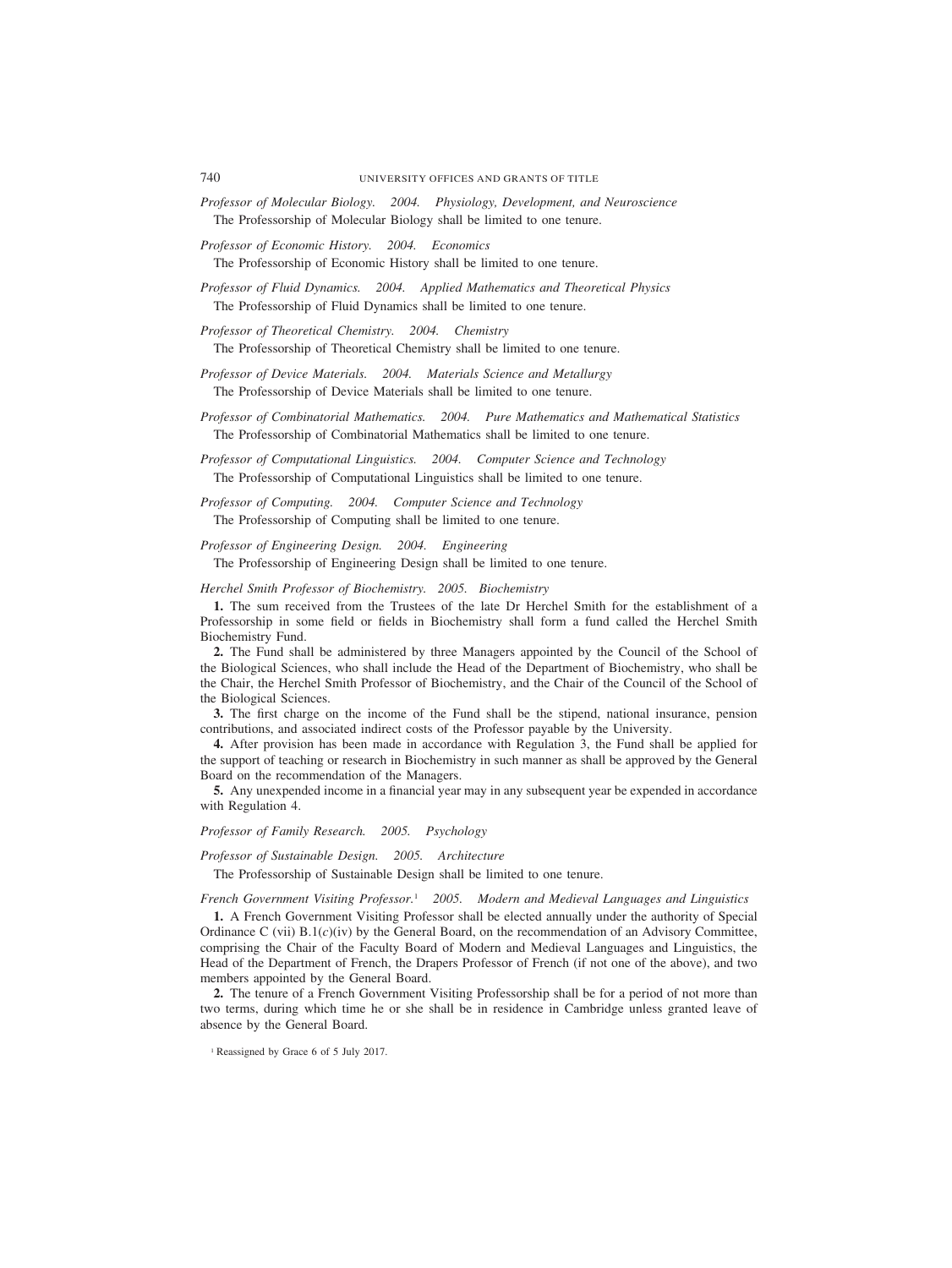**3.** It shall be the duty of the French Government Visiting Professor to participate in the teaching programme of the Department of French.

*Professor of Medical Oncology. 2005. Oncology*

The Professorship of Medical Oncology shall be limited to one tenure.

*Professor of Education 2005. Education*

*Professor of French Philology and Linguistics.*<sup>1</sup> *2005. Modern and Medieval Languages and Linguistics*

The Professorship of French Philology and Linguistics shall be limited to one tenure.

*Professor of Medieval Music. 2005. Music*

The Professorship of Medieval Music shall be limited to one tenure.

*Professor of Biomedical Magnetic Resonance. 2005. Biochemistry* The Professorship of Biomedical Magnetic Resonance shall be limited to one tenure.

*Professor of Plant and Microbial Biochemistry. 2005. Biochemistry* The Professorship of Plant and Microbial Biochemistry shall be limited to one tenure.

*Professor of Comparative Cognition. 2005. Psychology* The Professorship of Comparative Cognition shall be limited to one tenure.

- *Professor of Nephrology. 2005. Medical Genetics* The Professorship of Nephrology shall be limited to one tenure.
- *Professor of Molecular Neurogenetics. 2005. Medical Genetics* The Professorship of Molecular Neurogenetics shall be limited to one tenure.
- *Professor of Immunology and Medicine. 2005. Medicine* The Professorship of Immunology and Medicine shall be limited to one tenure.

*Professor of Molecular Virology. 2005. Medicine* The Professorship of Molecular Virology shall be limited to one tenure.

*Professor of Economics and Game Theory. 2005. Economics* The Professorship of Economics and Game Theory shall be limited to one tenure.

*Professor of Urban and Regional Economics. 2005. Land Economy* The Professorship of Urban and Regional Economics shall be limited to one tenure.

*Professor of Company and Securities Law. 2005. Law* The Professorship of Company and Securities Law shall be limited to one tenure.

*Professor of Theoretical Physics. 2005. Applied Mathematics and Theoretical Physics* The Professorship of Theoretical Physics shall be limited to one tenure.

*Professor of Atmospheric Science. 2005. Chemistry*

The Professorship of Atmospheric Science shall be limited to one tenure.

*Professor of Mineral Physics. 2005. Earth Sciences* The Professorship of Mineral Physics shall be limited to one tenure.

*Professor of Physics. 2005. Physics*

The Professorship of Physics shall be limited to one tenure.

*Professor of Quantum Physics. 2005. Physics* The Professorship of Quantum Physics shall be limited to one tenure.

<sup>1</sup> Reassigned by Grace 6 of 5 July 2017.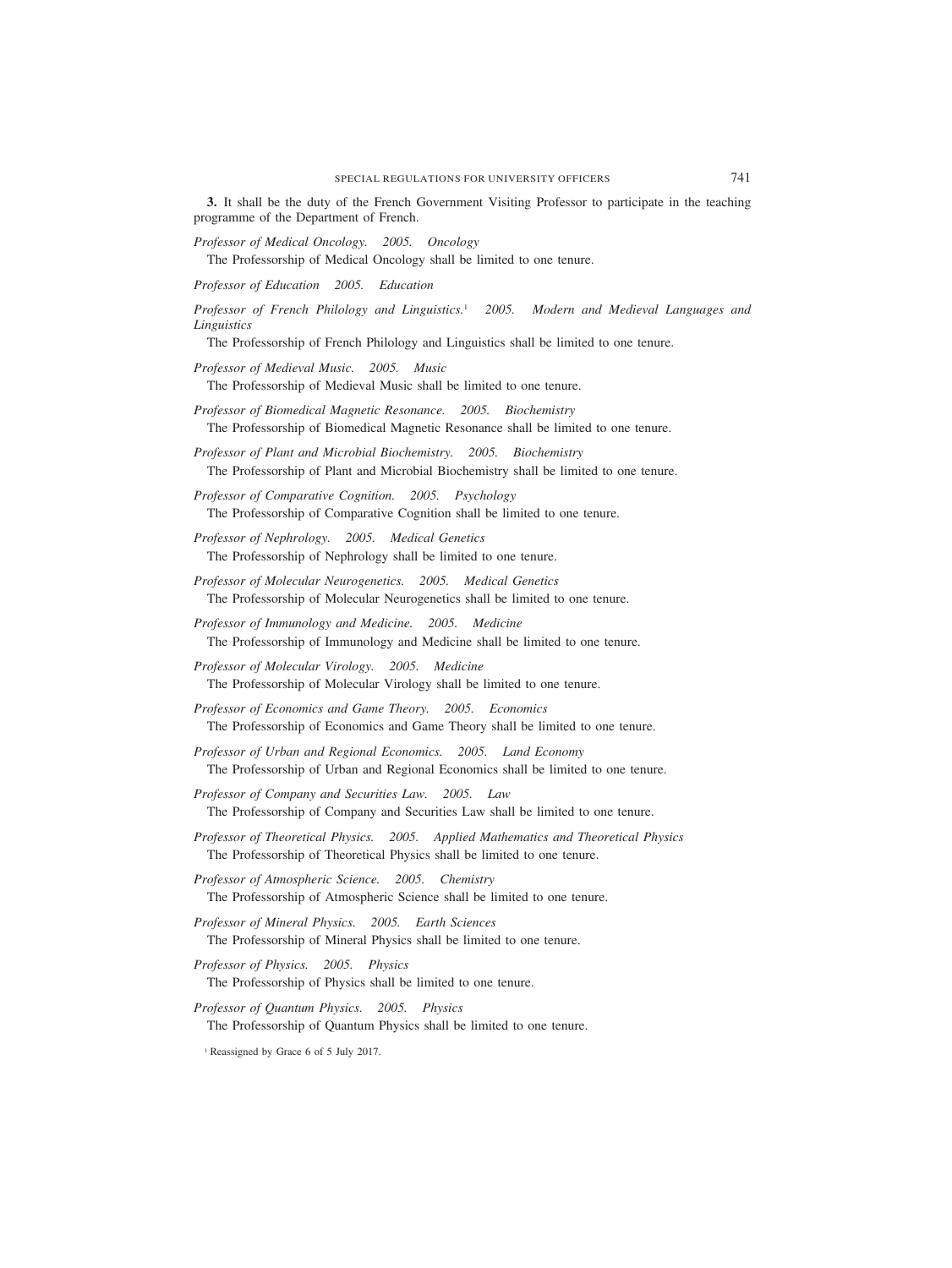- *Professor of Experimental Quantum Physics. 2005. Physics* The Professorship of Experimental Quantum Physics shall be limited to one tenure.
- *Professor of Polymer Physics. 2005. Physics*

The Professorship of Polymer Physics shall be limited to one tenure.

*Professor of Analytical Physics. 2005. Physics*

The Professorship of Analytical Physics shall be limited to one tenure.

*Professor of Pure Mathematics. 2005. Pure Mathematics and Mathematical Statistics* The Professorship of Pure Mathematics shall be limited to one tenure.

*Professor of Computer Technology. 2005. Computer Science and Technology* The Professorship of Computer Technology shall be limited to one tenure.

#### *Professor of Rural Economy. 2005. Land Economy*

The Professorship of Rural Economy shall be limited to one tenure.

*Herchel Smith Professor of Molecular Biology. 2006. Physiology, Development, and Neuroscience* **1.** The sum received from the Trustees of the late Dr Herchel Smith for the establishment of a Professorship in some field or fields in Molecular Biology shall form a fund called the Herchel Smith Molecular Biology Fund.

**2.** The Fund shall be administered by three Managers appointed by the Council of the School of the Biological Sciences, who shall include the Head of the Department of Physiology, Development, and Neuroscience, who shall be the Chair, the Herchel Smith Professor of Molecular Biology, and the Chair of the Council of the School of the Biological Sciences.

**3.** The first charge on the income of the Fund shall be the stipend, national insurance, pension contributions, and associated indirect costs of the Professor payable by the University.

**4.** After provision has been made in accordance with Regulation 3, the Fund shall be applied for the support of teaching or research in Molecular Biology in such manner as shall be approved by the General Board on the recommendation of the Managers.

**5.** Any unexpended income in a financial year may in any subsequent year be expended in accordance with Regulation 4.

#### *Sigrid Rausing Professor of Social Anthropology.*1,2 *2006. Social Anthropology*

**1.** The sum received from Dr Sigrid M. Rausing towards the endowment of the Sigrid Rausing Professorship of Social Anthropology shall form a fund called the Sigrid Rausing Fund.

**2.** If and whenever the income of the Fund exceeds the amount required for the payment of the stipend, national insurance, pension contributions, and associated indirect costs of the Professor payable by the University, the excess of the income over that amount shall be applied to support the work of the Professor in such a manner as may be approved by the General Board on the recommendation of the Head of the Department of Social Anthropology.

**3.** Any unexpended income in a financial year shall, in any subsequent year, be expended in accordance with Regulation 2.

# *Miriam Rothschild Professor of Conservation Biology. 2006. Zoology*

**1.** The sum received from the Lisbet Rausing Charitable Fund for the endowment of a Professorship of Conservation Biology shall form a fund called the Miriam Rothschild Fund for Conservation Biology.

**2.** If and whenever the income of the Fund exceeds the amount required for the payment of the stipend, national insurance, pension contributions, and associated indirect costs of the Professor payable by the University, the excess of the income over that amount shall be applied to support the work of the Professor in such a manner as may be approved by the General Board on the recommendation of the Head of the Department of Zoology or that of any other Department or Faculty in which the Professorship is then held.

**3.** Any unexpended income in a financial year shall, in any subsequent year, be expended in accordance with Regulation 2.

<sup>&</sup>lt;sup>1</sup> Previously entitled Sigrid Rausing Professor of Collaborative Anthropology.

<sup>2</sup> Reassigned by Grace 3 of 19 July 2017.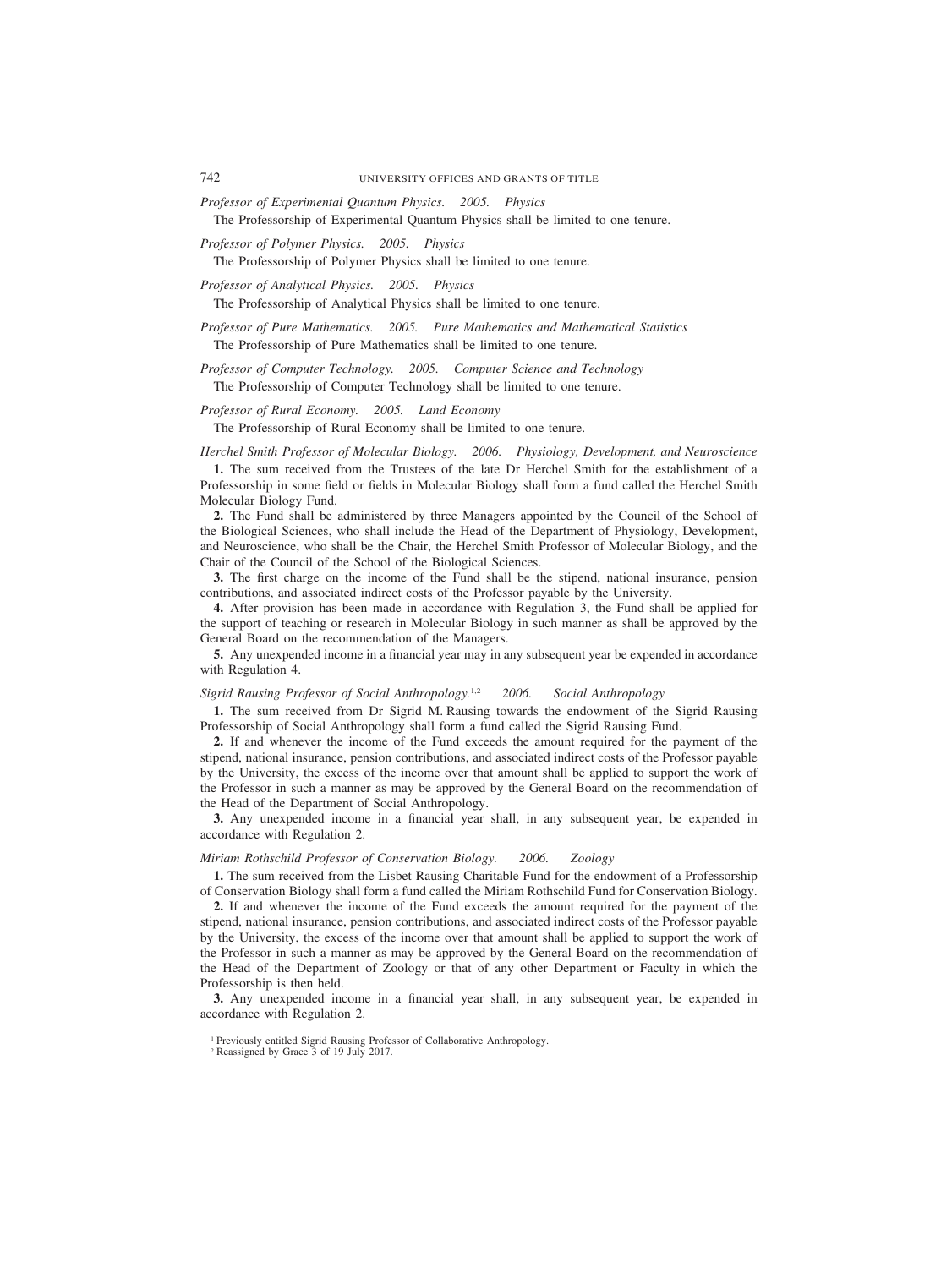**4.** On the occasion of a vacancy in the Professorship, the General Board shall consult the Council of the School of the Biological Sciences in accordance with Special Ordinance C (vii) B.17, as to whether the assignment or its field should be reviewed for the next tenure.

*His Majesty Sultan Qaboos Bin Said Professor of Modern Arabic Studies. 2006. Middle Eastern Studies*

**1.** The sum received from His Majesty Sultan Qaboos Bin Said for the endowment of a Professorship of Modern Arabic Studies shall form a fund called the His Majesty Sultan Qaboos Bin Said Fund.

**2.** If and whenever the income of the Fund shall exceed the amount required for the payment of the stipend, national insurance, pension contributions, and associated indirect costs of the Professor payable by the University, the excess of the income over that amount shall be applied to support the work of the Professor in such a manner as may be approved by the General Board on the recommendation of the Faculty Board of Asian and Middle Eastern Studies.

**3.** Any unexpended income in a financial year may in any subsequent year be expended in accordance with Regulation 2.

*Professor of Stem Cell Biology. 2006. Biochemistry*

The Professorship of Stem Cell Biology shall be limited to one tenure.

*Professor of Applied Mathematics. 2006. Applied Mathematics and Theoretical Physics*

#### *Professor of Physics. 2006. Physics*

#### *Professor of Comparative Pathology.*<sup>1</sup> *2006. Veterinary Medicine*

**1.** The sums accepted from the Ministry of Agriculture and Fisheries in accordance with Grace 3 of 16 February 1923 shall be separately invested and shall constitute a fund called the Professorship of Comparative Pathology Fund.

**2.** If and whenever the income of the Fund shall exceed the amount required for the payment of this stipend, national insurance, pension contributions, and associated indirect costs of the Professor payable by the University, the excess of the income over that amount may be supplied in support of the work of the Professor in such manner as may be approved by the General Board on the recommendation of the Faculty Board of Veterinary Medicine.

**3.** Any unexpended income in a financial year may in any subsequent year be expended in accordance with Regulation 2.

#### *Genzyme Professor of Experimental Medicine.*<sup>2</sup> *2006. Medicine*

**1.** The sums received from the Board of Cambridge in America representing a donation from the Genzyme Corporation for the support of the Genzyme Professorship of Experimental Medicine shall form a fund called The Genzyme Experimental Medicine Fund.

**2.** If and whenever the income of the Fund exceeds the amount required for the payment of the stipend, national insurance, pension contributions, and associated indirect costs of the Professor payable by the University, the excess of the income over that amount shall be applied to support the work of the Professor in such a manner as may be approved by the Faculty Board of Clinical Medicine on the recommendation of the Head of the Department of Medicine.

**3.** Any unexpended income in a financial year shall, in any subsequent year, be expended in accordance with Regulation 2.

#### *Professor of Historical Anthropology. 2006. Human, Social, and Political Science*

**1.** The Professorship of Historical Anthropology shall be established for a single tenure with effect from 1 October 2006.

**2.** The Professor shall also hold the office of Director of the Museum of Archaeology and Anthropology during his tenure, and shall vacate the Professorship if he ceases to hold the latter office.

<sup>1</sup> Previously entitled Professor of Veterinary Science.

<sup>&</sup>lt;sup>2</sup> Re-established for one tenure from 1 October 2018 by Grace 2 of 14 March 2018 (previously re-established for one tenure by Grace 12 of 13 July 2011). When funding from the Genzyme Experimental Medicine Fund is exhausted the Professorship will be supported by income from the Sheila Joan Smith Professorship Fund (p. 1000), whereupon the title of the office will be revised to the Sheila Joan Smith Professorship of Experimental Medicine to reflect the change in funding.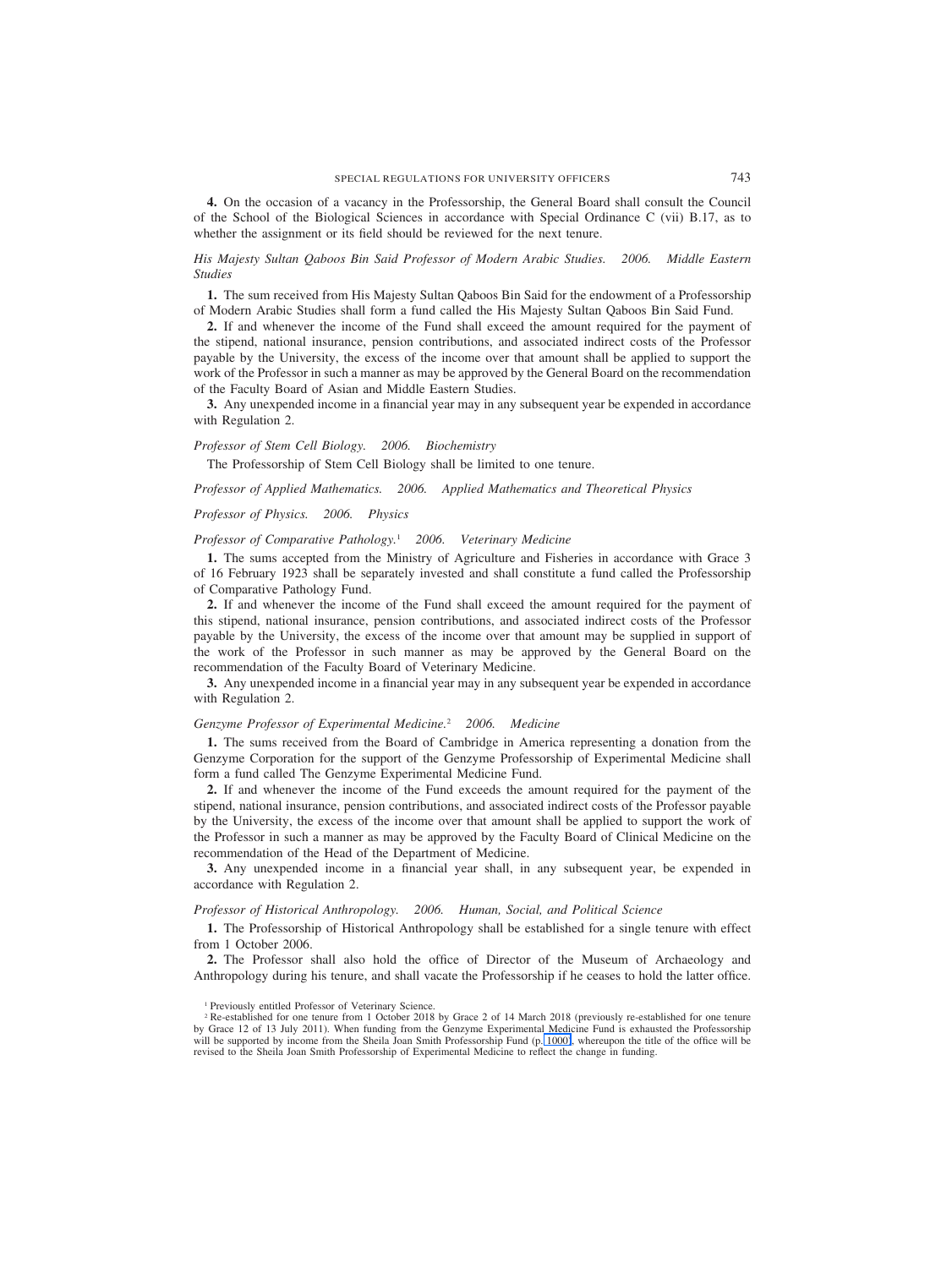- *Professor of History of Medieval Art. 2006. History of Art* The Professorship of History of Medieval Art shall be limited to one tenure.
- *Professor of RNA Molecular Biology. 2006. Biochemistry* The Professorship of RNA Molecular Biology shall be limited to one tenure.
- *Professor of Cellular Neuroscience. 2006. Physiology, Development, and Neuroscience* The Professorship of Cellular Neuroscience shall be limited to one tenure.
- *Professor of Criminology and Criminal Justice. 2006. Institute of Criminology* The Professorship of Criminology and Criminal Justice shall be limited to one tenure.
- *Professor of Fluid Mechanics. 2006. Applied Mathematics and Theoretical Physics* The Professorship of Fluid Mechanics shall be limited to one tenure.
- *Professor of Theoretical Mineral Physics. 2006. Physics* The Professorship of Theoretical Mineral Physics shall be limited to one tenure.
- *Professor of Representation Theory. 2006. Pure Mathematics and Mathematical Statistics* The Professorship of Representation Theory shall be limited to one tenure.
- *Professor of Stochastic Analysis. 2006. Pure Mathematics and Mathematical Statistics* The Professorship of Stochastic Analysis shall be limited to one tenure.
- *Professor of Mechanical Engineering. 2006. Engineering* The Professorship of Mechanical Engineering shall be limited to one tenure.
- *Professor of Fluid Mechanics. 2006. Engineering* The Professorship of Fluid Mechanics shall be limited to one tenure.
- *Professor of Statistical Signal Processing. 2006. Engineering* The Professorship of Statistical Signal Processing shall be limited to one tenure.
- *Professor of Law. 2006. Law* The Professorship of Law shall be limited to one tenure.
- *Professor of Comparative Immunogenetics. 2006. Pathology*
	- The Professorship of Comparative Immunogenetics shall be limited to one tenure.

# *Moran Professor of Conservation and Development. 2006. Geography*

**1.** The sums received from the Board of Cambridge in America representing a donation from James and Jane Wilson for the support of the Moran Professorship of Conservation and Development shall form a fund called the Moran Conservation and Development Fund.

**2.** If and whenever the income of the Fund exceeds the amount required for the payment of the stipend, national insurance, pension contributions, and associated indirect costs of the Professor payable by the University, the excess of the income over that amount shall be applied to support the work of the Professor in such a manner as may be approved by the General Board on the recommendation of the Head of the Department of Geography or that of any other Department or Faculty in which the Professorship is then held.

**3.** Any unexpended income in a financial year shall, in any subsequent year, be expended in accordance with Regulation 2.

**4.** On the occasion of a vacancy in the Professorship, the General Board, in accordance with Special Ordinance C (vii) B.17, shall decide whether the assignment to a Faculty, Department or other institution, or its field, should be reviewed for the next tenure.

*Harding Professor of Statistics in Public Life.*1,2 *2006. Pure Mathematics and Mathematical Statistics*

<sup>1</sup> See p. 1051.

<sup>2</sup> Retitled by Grace 2 of 23 January 2020.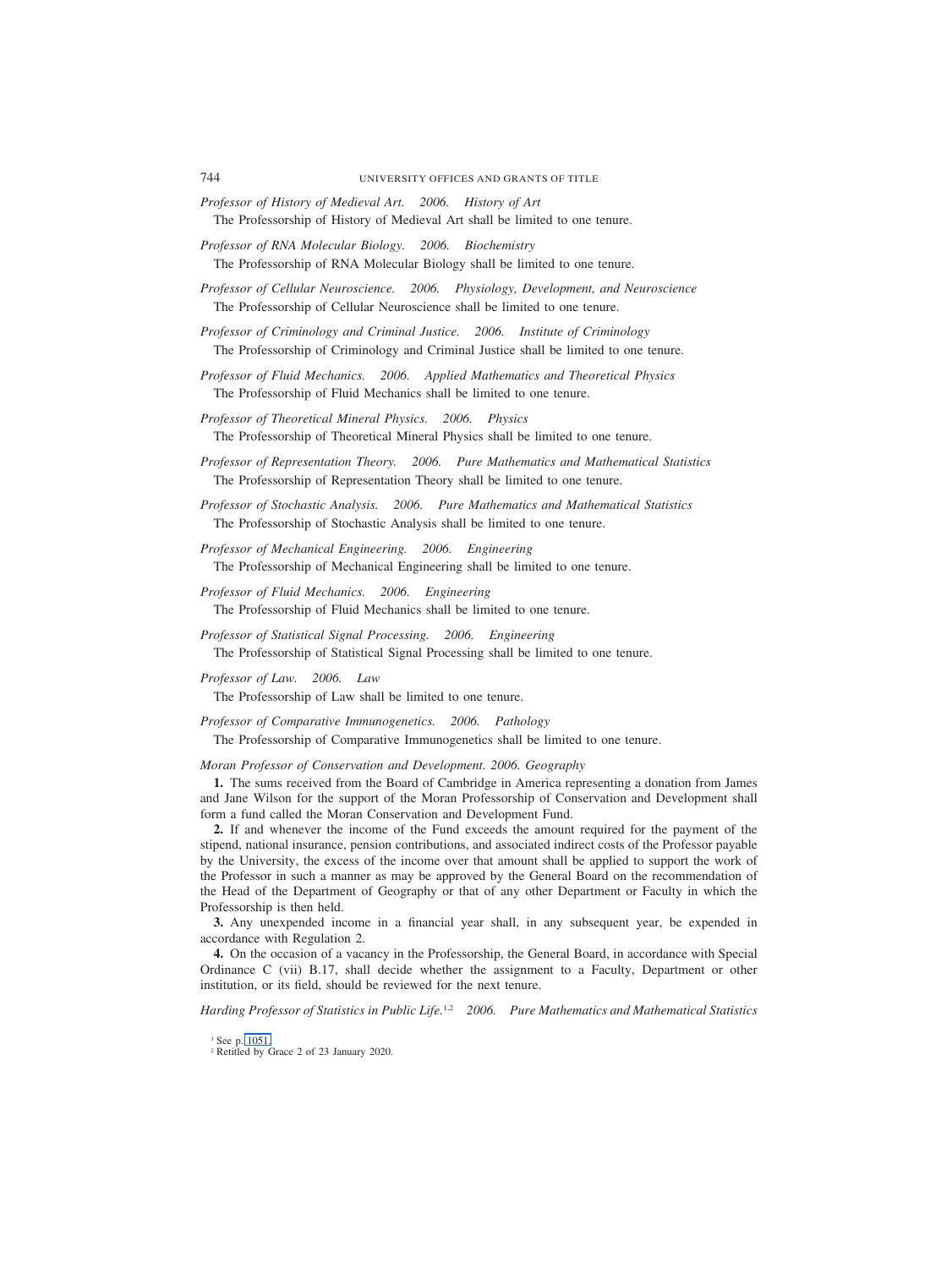# *Professor of Infectious Disease Informatics. 2007. Zoology*

The Professorship of Infectious Disease Informatics shall be limited to one tenure.

#### *Jawaharlal Nehru Professor of Indian Business and Enterprise. 2007. Judge Business School*

**1.** The sum received from the High Commission of India for the endowment of a Jawaharlal Nehru Professorship of Indian Business and Enterprise shall form a fund called the Jawaharlal Nehru Fund for Indian Business and Enterprise.

**2.** If and whenever the income of the Fund shall exceed the amount required for the payment of the stipend, national insurance, pension contributions, and associated indirect costs of the Jawaharlal Nehru Professor of Indian Business and Enterprise payable by the University, the excess of the income above that amount may be applied to support the activities of the Professorship and for the study of Indian business and enterprise, in such a manner as shall be approved by the General Board on the recommendation of the Director of Judge Business School and after consultation with the donor.

**3.** Any unexpended income in any financial year may be accumulated as capital or expended in accordance with Regulation 2 in any one or more subsequent years as shall be determined by the General Board on the recommendation of the Director of Judge Business School.

# *Professor of Medical Genetics. 2007. Medical Genetics*

The Professorship of Medical Genetics shall be limited to one tenure.

#### *Li Ka Shing Professor of Oncology. 2007. Oncology*

**1.** The sums received towards the endowment of the Li Ka Shing Professorship of Oncology shall form a fund called the Li Ka Shing Fund for Oncology.

**2.** If and whenever the income of the Fund exceeds the amount required for the payment of the stipend, national insurance, pension contributions, and associated indirect costs of the Professor payable by the University, the excess of the income over that amount shall be applied to support the research activities of the Professor in such a manner as may be approved by the General Board on the recommendation of the Chair of the Council of the School of Clinical Medicine.

**3.** Any unexpended income in a financial year shall, in any subsequent year, be expended in accordance with Regulation 2.

#### *Prince Philip Professor of Ecology and Evolutionary Biology. 2007. Zoology*

**1.** The sum set aside from the Chest to support the Prince Philip Professorship of Ecology and Evolutionary Biology shall form a fund designated the Prince Philip Fund for Ecology and Evolutionary Biology.

**2.** If and whenever the income of the Fund exceeds the amount required for the payment of the stipend, national insurance, pension contributions, and associated indirect costs of the Professor payable by the University, the excess of the income over that amount shall be applied to support the work of the Professor in such a manner as may be approved by the General Board on the recommendation of the Head of the Department of Zoology.

**3.** Any unexpended income in a financial year shall, in any subsequent year, be expended in accordance with Regulation 2.

# *Professor of Primary Care Research. 2007. Public Health and Primary Care*

The Professorship of Primary Care Research shall be limited to one tenure.

*Professor of Experimental Astrophysics. 2007. Physics*

*Sir Evelyn de Rothschild Professor of Finance.*1,2 *2007. Judge Business School*

The Sir Evelyn de Rothschild Professorship of Finance shall be limited to ten years from 1 October 2007.

*Professor of Medieval French Literature.*<sup>3</sup> *2007. Modern and Medieval Languages and Linguistics* The Professorship of Medieval French Literature shall be limited to one tenure.

<sup>&</sup>lt;sup>1</sup> Re-established for one tenure from 1 October 2017 by Grace 5 of 5 July 2017.

<sup>2</sup> See p. 844.

<sup>&</sup>lt;sup>3</sup> Reassigned by Grace 6 of 5 July 2017.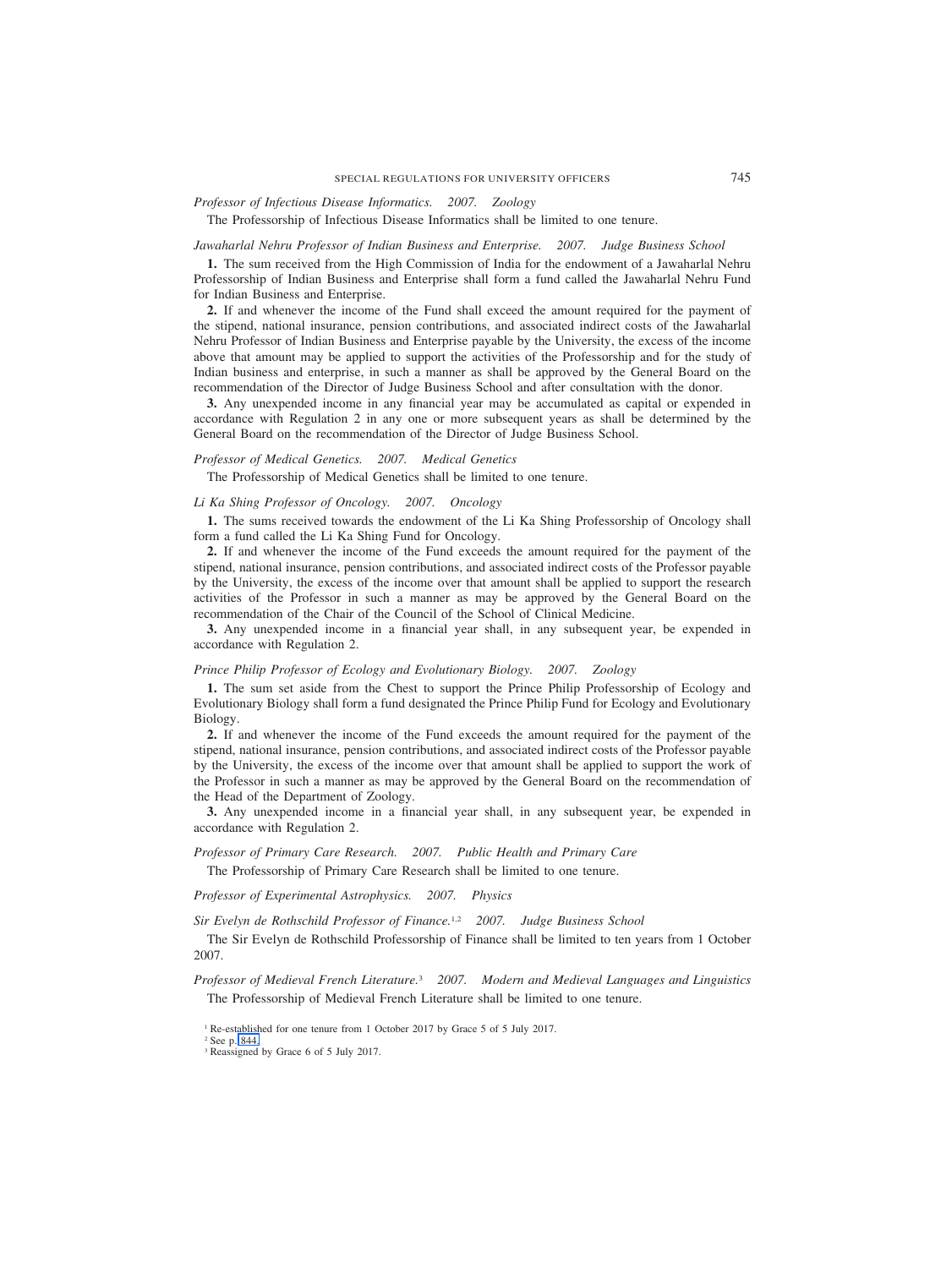- *Professor of Plant Biochemistry. 2007. Plant Sciences* The Professor of Plant Biochemistry shall be limited to one tenure.
- *Professor of Conservation Science. 2007. Zoology* The Professorship of Conservation Science shall be limited to one tenure.
- *Professor of Molecular Neurology. 2007. Clinical Neurosciences* The Professorship of Molecular Neurology shall be limited to one tenure.
- *Professorship of Cardiopulmonary Medicine. 2007. Medicine* The Professorship of Cardiopulmonary Medicine shall be limited to one tenure.
- *Professor of Economics. 2007. Economics* The Professorship of Economics shall be limited to one tenure.
- *Professor of English Private Law. 2007. Law* The Professorship of English Private Law shall be limited to one tenure.
- *Professor of Psychology. 2007. Psychology* The Professorship of Psychology shall be limited to one tenure.
- *Professor of Theoretical Physics. 2007. Applied Mathematics and Theoretical Physics* The Professorship of Theoretical Physics shall be limited to one tenure.
- *Professor of Observational Cosmology and Astrophysics. 2007. Institute of Astronomy* The Professorship of Observational Cosmology and Astrophysics shall be limited to one tenure.
- *Professor of Materials Science. 2007. Materials Science and Metallurgy* The Professorship of Materials Science shall be limited to one tenure.
- *Professor of Theoretical Physics. 2007. Physics* The Professorship of Theoretical Physics shall be limited to one tenure.
- *Professor of Operations Research. 2007. Judge Business School* The Professorship of Operations Research shall be limited to one tenure.
- *Professor of Cancer Therapeutics. 2007. Oncology* The Professorship of Cancer Therapeutics shall be limited to one tenure.
- *Professor of Immunology and Cell Biology. 2007. Medicine* The Professorship of Immunology and Cell Biology shall be limited to one tenure.
- *Professor of Experimental Neuroscience. 2007. Clinical Neurosciences* The Professorship of Experimental Neuroscience shall be limited to one tenure.

*Professor of Education. 2008. Education*

*Professor of Macroeconomics. 2008. Economics*

The Professorship of Macroeconomics shall be limited to one tenure.

*Alborada Professor of Equine and Farm Animal Science.*<sup>1</sup> *2008. Veterinary Medicine*

**1.** The sums received from The Alborada Trust to support a Professorship of Equine and Farm Animal Science and for other purposes shall form a fund called the Alborada Fund for Equine and Farm Animal Science.

**2.** The capital and the income of the Fund shall be available for the payment of the stipend, national insurance, and pension contributions of the Alborada Professor of Equine and Farm Animal Science, together with associated costs within the Department of Veterinary Medicine, payable by the University during the tenure of the Professorship.

**3.** After provision has been made in accordance with Regulation 2, the capital and the income of the Fund may be applied for the support of teaching or research in some aspect of Equine and Farm

<sup>&</sup>lt;sup>1</sup> The title of this Professorship shall be current to 30 September 2028.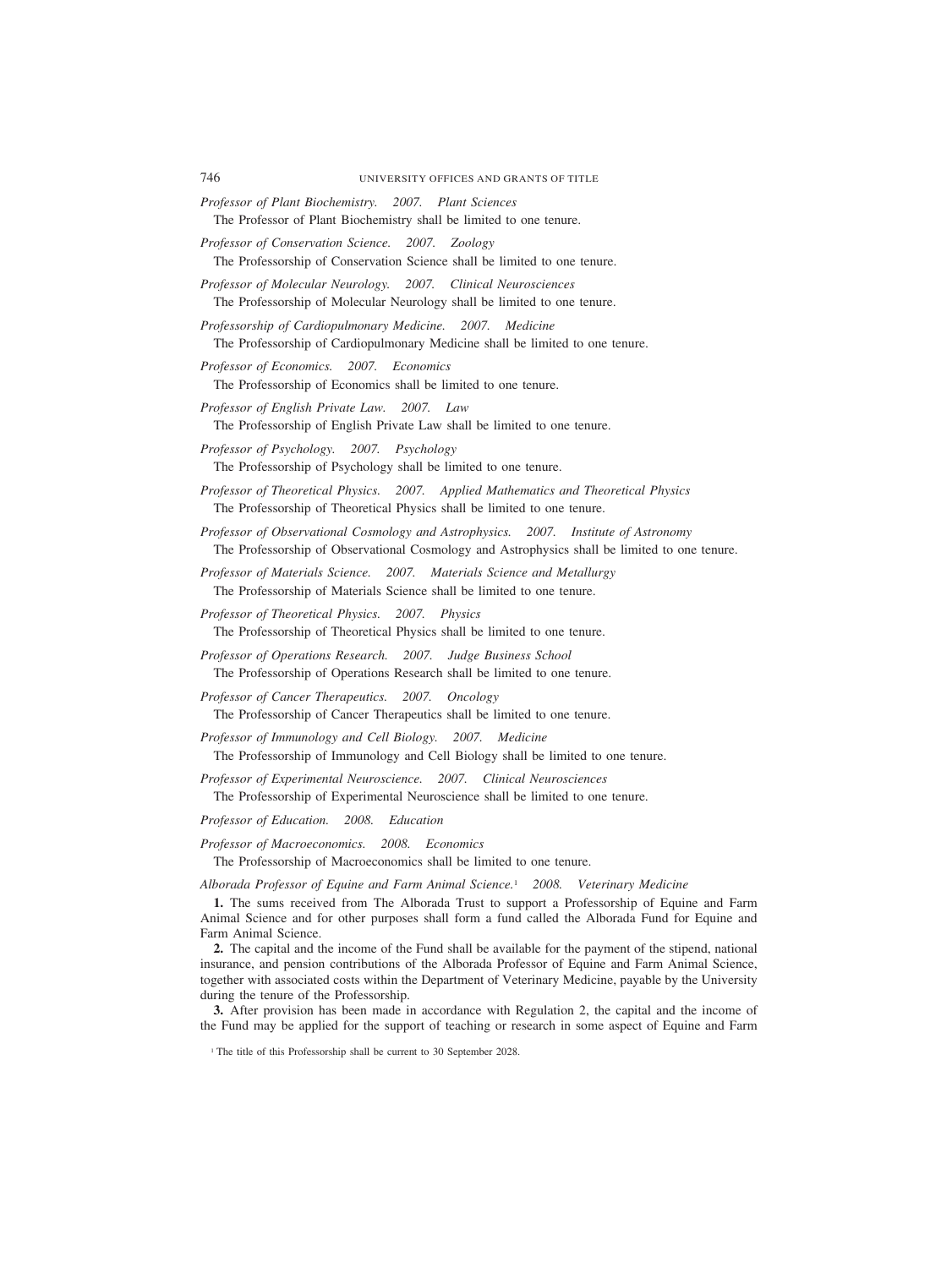Animal Science in such a manner as shall be approved by the General Board on the recommendation of the Faculty Board of Veterinary Medicine.

**4.** As far as possible and except as permitted by The Alborada Trust, equal weight will be given to the areas of equine science and farm animal science in all aspects of the Professorship and in the use of the capital and income of the Fund for teaching and research.

**5.** Any unexpended income in a financial year may be expended in any one or more subsequent years in accordance with Regulations 2 and 3.

**6.** If at the end of the term of the Professorship any part of the capital or income of the Fund remains unspent, such unspent part shall be returned to The Alborada Trust for its general charitable purposes.

*RAND Professor of Health Services Research.*<sup>1</sup> *2008. Public Health and Primary Care* The RAND Professorship of Health Services Research shall be limited to one tenure.

*Professor of Nuclear Medicine. 2008. Radiology*

The Professorship of Nuclear Medicine shall be limited to one tenure.

*A. G. Leventis Professor of Greek Culture. 2008. Classics*

**1.** The sum of £2.361m received from the A. G. Leventis Foundation for the endowment of an A. G. Leventis Professorship of Greek Culture, concerned with the study of Greek Culture before the Byzantine era, shall constitute a fund to be called the A. G. Leventis Fund for Greek Culture.

**2.** The Managers of the Fund shall be the Chair of the Faculty Board of Classics, the A. G. Leventis Professor of Greek Culture, and one other Manager appointed by the Faculty Board of Classics for periods of five years, provided that, if two or more of these posts are held by the same person or if one or more of these posts is vacant or its tenure has expired, the Faculty Board of Classics shall appoint one or more additional Managers so as to ensure that there are three Managers.

**3.** The first charge on the income and expendable capital of the Fund shall be the payment of the stipend, national insurance, pension contributions, and associated indirect costs of the A. G. Leventis Professorship of Greek Culture payable by the University.

**4.** After provision has been made in accordance with Regulation 3, the income of the Fund shall be applied for the support of teaching or research into periods of Greek culture before the Byzantine era in such a manner as shall be approved by the General Board on the recommendation of the Managers.

**5.** Any unexpended income in a financial year may, in any one or more subsequent years, be expended in accordance with Regulation 4.

*Professor of Developmental Biology. 2008. Physiology, Development, and Neuroscience* The Professorship of Developmental Biology shall be limited to one tenure.

*Professorship of Evolutionary Genetics. 2008. Zoology*

The Professorship of Evolutionary Genetics shall be limited to one tenure.

*Professor of the History of European International Relations. 2008. Politics and International Studies*

The Professorship of the History of European International Relations shall be limited to one tenure.

*Professor of European Union and Employment Law. 2008. Law*

The Professorship of European Union and Employment Law shall be limited to one tenure.

*Professor of Cosmology. 2008. Applied Mathematics and Theoretical Physics* The Professorship of Cosmology shall be limited to one tenure.

*Professor of Theoretical Astrophysics. 2008. Institute of Astronomy* The Professorship of Theoretical Astrophysics shall be limited to one tenure.

*Professor of Chemical Physics. 2008. Chemistry*

The Professorship of Chemical Physics shall be limited to one tenure.

<sup>1</sup> Re-established for one tenure from 1 August 2018 by Grace 3 of 4 July 2018 (previously re-established for one tenure by Grace 2 of 10 February 2016).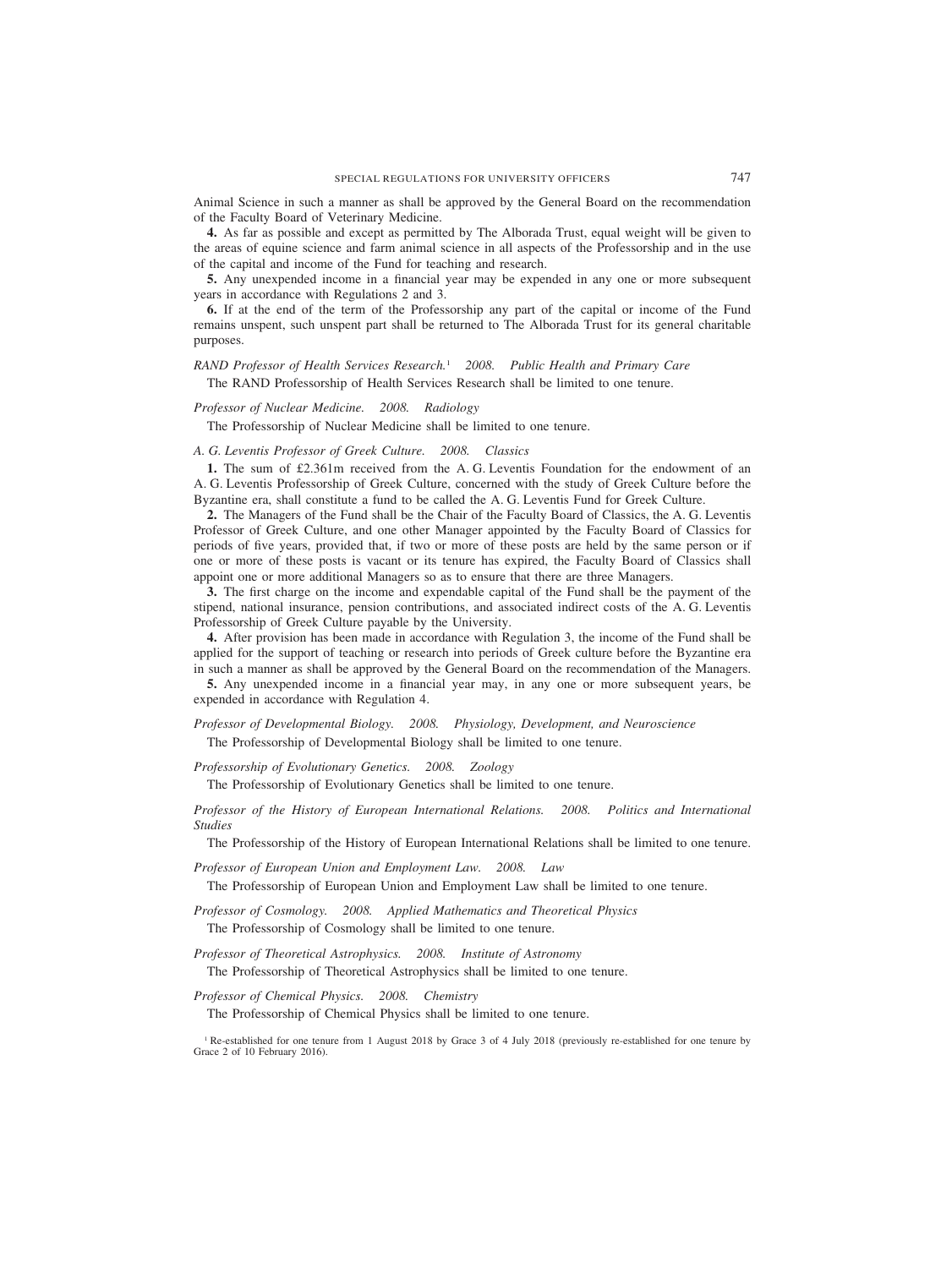*Professor of Materials Science. 2008. Materials Science and Metallurgy* The Professorship of Materials Science shall be limited to one tenure.

*Professor of Experimental Particle Physics. 2008. Physics*

The Professorship of Experimental Particle Physics shall be limited to one tenure.

*Professor of Mathematics. 2008. Pure Mathematics and Mathematical Statistics* The Professorship of Mathematics shall be limited to one tenure.

*Professor of Computational Engineering. 2008. Engineering*

The Professorship of Computational Engineering shall be limited to one tenure.

*Professor of Engineering. 2008. Engineering*

The Professorship of Engineering shall be limited to one tenure.

*Professor of Statistics in Biomedicine. 2008. Medical Genetics*

The Professorship of Statistics in Biomedicine shall be limited to one tenure.

*Tata Steel Professor of Metallurgy. 2008. Materials Science and Metallurgy*

**1.** The sum of £2.084m received from Tata Steel UK Limited for the endowment of a Tata Steel Professorship of Metallurgy shall constitute a fund to be called the Tata Steel Fund for Metallurgy.

**2.** The Tata Steel Professorship of Metallurgy shall be concerned with the study of ferrous metallurgy.

**3.** Whenever the Tata Steel Professorship of Metallurgy is due to fall vacant for any reason, the

General Board, following consultation with the Council of the School of the Physical Sciences, the Head of the Department of Materials Science and Metallurgy, and the donor, may recommend to the University that the particular field of the Professorship be concerned with the study of materials science and metallurgy in general.

**4.** The Managers of the Fund shall be the Head of the Department of Materials Science and Metallurgy, the Tata Steel Professor of Metallurgy, and one other Manager appointed by the Faculty Board of Physics and Chemistry for periods of five years, provided that, if two or more of these posts are held by the same person or if one or more of these posts is vacant or its tenure has expired, the Faculty Board of Physics and Chemistry shall appoint one or more additional Managers so as to ensure that there are three Managers.

**5.** The first charge on the income and expendable capital of the Fund shall be the payment of the stipend, national insurance, pension contributions, and associated indirect costs of the Tata Steel Professor of Metallurgy payable by the University.

**6.** After provision has been made in accordance with Regulation 5, the income of the Fund shall be applied for the support of teaching or research into ferrous metallurgy or, if (following a recommendation of the type referred to in Regulation 3) the subject matter of the Professorship has been changed, for the support of teaching or research in materials science and metallurgy generally, in each case in such a manner as shall be approved by the General Board on the recommendation of the Managers.

**7.** Any unexpended income in a financial year may in any one or more subsequent years be expended in accordance with Regulation 6.

*Professor of Veterinary Diagnostic Pathology. 2009. Veterinary Medicine*

*Professor of Molecular Pathology. 2009. Pathology*

The Professorship of Molecular Pathology shall be limited to one tenure.

*Professor of Clinical Microbiology.*<sup>1</sup> *2009. Medicine*

The Professorship of Clinical Microbiology shall be limited to one tenure.

*Professor of Musical Performance Studies. 2009. Music*

The Professorship of Musical Performance Studies shall be for the tenure of the current holder.

*Professor of Cultural History and Aesthetics. 2009. English*

The Professorship of Cultural History and Aesthetics shall be limited to one tenure.

*Professor of Portuguese Literature and Culture.*<sup>2</sup> *2009. Modern and Medieval Languages and Linguistics*

The Professorship of Portuguese Literature and Culture shall be limited to one tenure.

<sup>1</sup> Re-established for one tenure by Grace 1 of 30 November 2016.

<sup>2</sup> Reassigned by Grace 6 of 5 July 2017.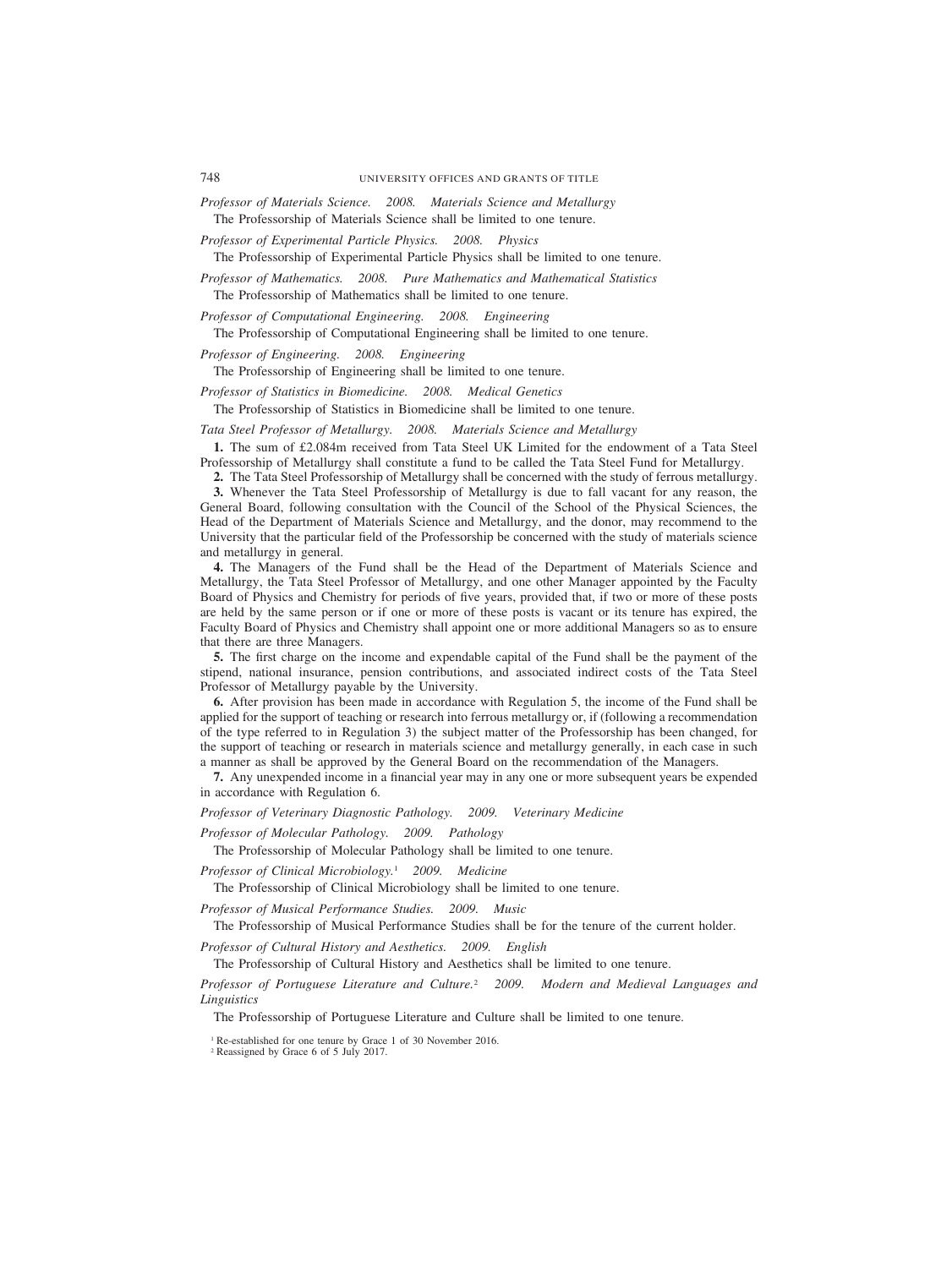- *Professor of Molecular and Cellular Biochemistry. 2009. Biochemistry* The Professorship of Molecular and Cellular Biochemistry shall be limited to one tenure.
- *Professor of Neurobiology. 2009. Physiology, Development, and Neuroscience* The Professorship of Neurobiology shall be limited to one tenure.
- *Professor of Reproductive Physiology. 2009. Physiology, Development, and Neuroscience* The Professorship of Reproductive Physiology shall be limited to one tenure.
- *Professor of Behavioural Neuroscience. 2009. Physiology, Development, and Neuroscience* The Professorship of Behavioural Neuroscience shall be limited to one tenure.
- *Professor of Structural and Molecular Biology. 2009. Clinical Biochemistry* The Professorship of Structural and Molecular Biology shall be limited to one tenure.
- *Professor of Molecular Nutrition and Metabolism. 2009. Clinical Biochemistry* The Professorship of Molecular Nutrition and Metabolism shall be limited to one tenure.
- *Professor of Modern Cultural History. 2009. History* The Professorship of Modern Cultural History shall be limited to one tenure.
- *Professor of Modern British History. 2009. History*

The Professorship of Modern British History shall be limited to one tenure.

*Professor of Astrophysics. 2009. Institute of Astronomy*

The Professorship of Astrophysics shall be limited to one tenure.

- *Professor of Materials Science. 2009. Materials Science and Metallurgy* The Professorship of Materials Science shall be limited to one tenure.
- *Professor of Materials Science. 2009. Materials Science and Metallurgy* The Professorship of Materials Science shall be limited to one tenure.
- *Professor of High Energy Physics. 2009. Physics* The Professorship of High Energy Physics shall be limited to one tenure.

*Professor of Physics. 2009. Physics*

The Professorship of Physics shall be limited to one tenure.

- *Professor of Computer Vision and Pattern Recognition. 2009. Computer Science and Technology* The Professorship of Computer Vision and Pattern Recognition shall be limited to one tenure.
- *Professor of Logic and Algorithms. 2009. Computer Science and Technology* The Professorship of Logic and Algorithms shall be limited to one tenure.
- *Professor of Semiconductor Engineering. 2009. Engineering* The Professorship of Semiconductor Engineering shall be limited to one tenure.
- *Professor of Chemical Engineering. 2009. Chemical Engineering and Biotechnology* The Professorship of Chemical Engineering shall be limited to one tenure.
- *Professor of Transfusion Medicine. 2009. Haematology* The Professorship of Transfusion Medicine shall be limited to one tenure.

*Diane Middlebrook and Carl Djerassi Visiting Professor of Gender Studies.*<sup>1</sup> *2009. Politics and International Studies*

**1.** The Funding Sums identified in the Agreement between the University and Professor Carl Djerassi, together with any other monies received for the purpose, shall constitute a fund called the Diane Middlebrook and Carl Djerassi Fund of which the capital and the income shall be used to support the Diane Middlebrook and Carl Djerassi Visiting Professorship of Gender Studies.

<sup>&</sup>lt;sup>1</sup> Reassigned by Grace 6 of 30 July 2014.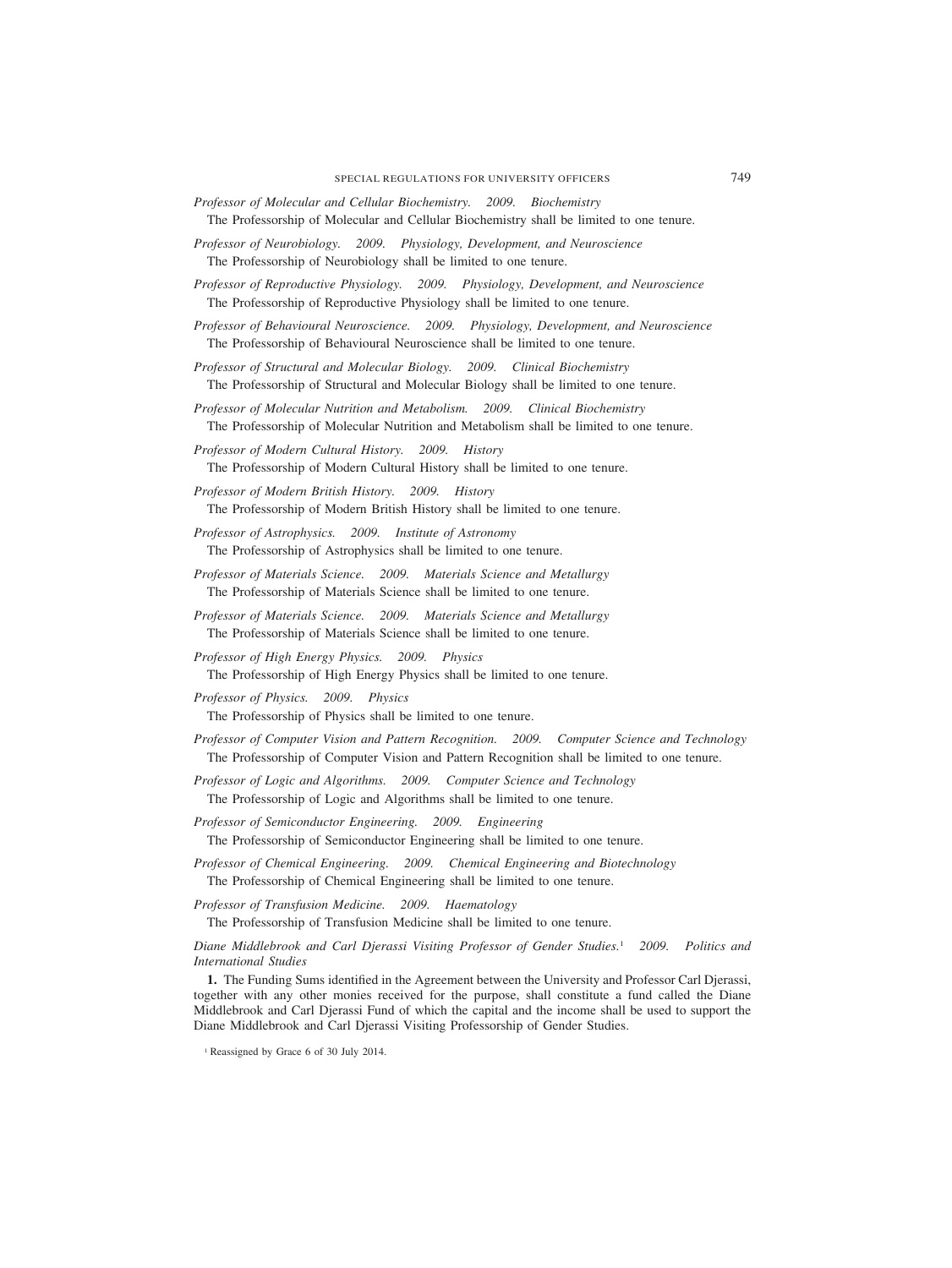**2.** The Managers of the Fund shall be the Committee of Management of the Gender Studies Fund.

**3.** A Visiting Professor shall from time to time be elected by the General Board under the authority of Special Ordinance C (vii)  $B(1(c)(iv))$ , on the advice of the Managers. The tenure of the Visiting Professor, during which he or she shall be in residence in Cambridge, unless granted leave of absence by the General Board, shall not exceed two terms in one academic year and shall be determined by the General Board on the recommendation of the Managers.

**4.** The income and (if the Managers think fit) the capital of the Fund shall be used to support no more than two Visiting Professors in any one academic year (which shall include payment of approved travelling expenses incurred by the Visiting Professor on her or his appointment, such emoluments as the General Board, on the recommendation of the Managers, shall determine at the time of the election, and the indirect costs to the University of the appointment). If and whenever the income and capital of the Fund shall exceed the amount required for these purposes, the excess of income and capital over that amount may be applied in support of research or teaching in the fields of Gender Studies in such manner as may be approved by the General Board on the recommendation of the Managers.

**5.** Any unexpended sums in a financial year may in any subsequent year be expended in accordance with Regulation 4.

*Professor of Pure Mathematics.*<sup>1</sup> *2009. Pure Mathematics and Mathematical Statistics* The Professorship of Pure Mathematics shall be limited to one tenure.

#### *British Heart Foundation Professor of Cardiovascular Medicine. 2010. Medicine*

The British Heart Foundation Professorship of Cardiovascular Medicine shall be limited to one tenure.

# *Sir Arthur Marshall Visiting Professor of Urban Design.*<sup>2</sup> *2010. Architecture*

**1.** The sum of £900,000 donated by the D. G. Marshall of Cambridge Trust shall constitute a fund called the Sir Arthur Marshall Visiting Professorship of Urban Design Fund.

**2.** The Managers of the Fund shall be the Head of the Department of Architecture, three persons appointed by the Faculty Board of Architecture and History of Art for periods of five years at a time, one of whom shall be on the nomination of the D. G. Marshall of Cambridge Trust, and one person appointed by Jesus College for periods of five years at a time.

**3.** A Visiting Professor shall from time to time be elected by the General Board under the authority of Special Ordinance C (vii)  $B(1(c)(iv))$ , on the advice of the Managers. The tenure of the Visiting Professor, during which he or she shall be in residence in Cambridge unless granted leave of absence by the General Board, shall be determined by the General Board on the recommendation of the Managers.

**4.** If and whenever the income of the Fund shall exceed the amount required for the payment of the accommodation and travelling expenses incurred by the Visiting Professor on her or his appointment, such emoluments as the General Board, on the recommendation of the Managers, shall determine at the time of the election, and the indirect costs to the University of the appointment, the excess of income over that amount may be applied in support of research or teaching in the field of urban design in such manner as may be approved by the General Board on the recommendation of the Managers.

**5.** Any unexpended income in a financial year may in any subsequent year or years be expended in accordance with Regulation 4.

#### *Visiting Professor of Architecture. 2010. Architecture*

**1.** Grants and other funds made available from time to time to support one or more Visiting Professorships of Architecture shall constitute a fund called the Visiting Professorships of Architecture Fund.

**2.** The Managers of the Fund shall be the Head of the Department of Architecture, the Head of the School of Arts and Humanities, and three persons appointed by the Faculty Board of Architecture and History of Art to serve for periods of five years.

**3.** One or more Visiting Professors of Architecture shall from time to time be elected under the authority of Special Ordinance C (vii) B.1(*c*)(iv) by the General Board on the recommendation of the Managers of the Fund. In each case, the tenure of the Visiting Professor, during which he or she shall

<sup>&</sup>lt;sup>1</sup> Re-established for one tenure by Grace 2 of 13 February 2013.

<sup>2</sup> Retitled by Grace 4 of 3 June 2015.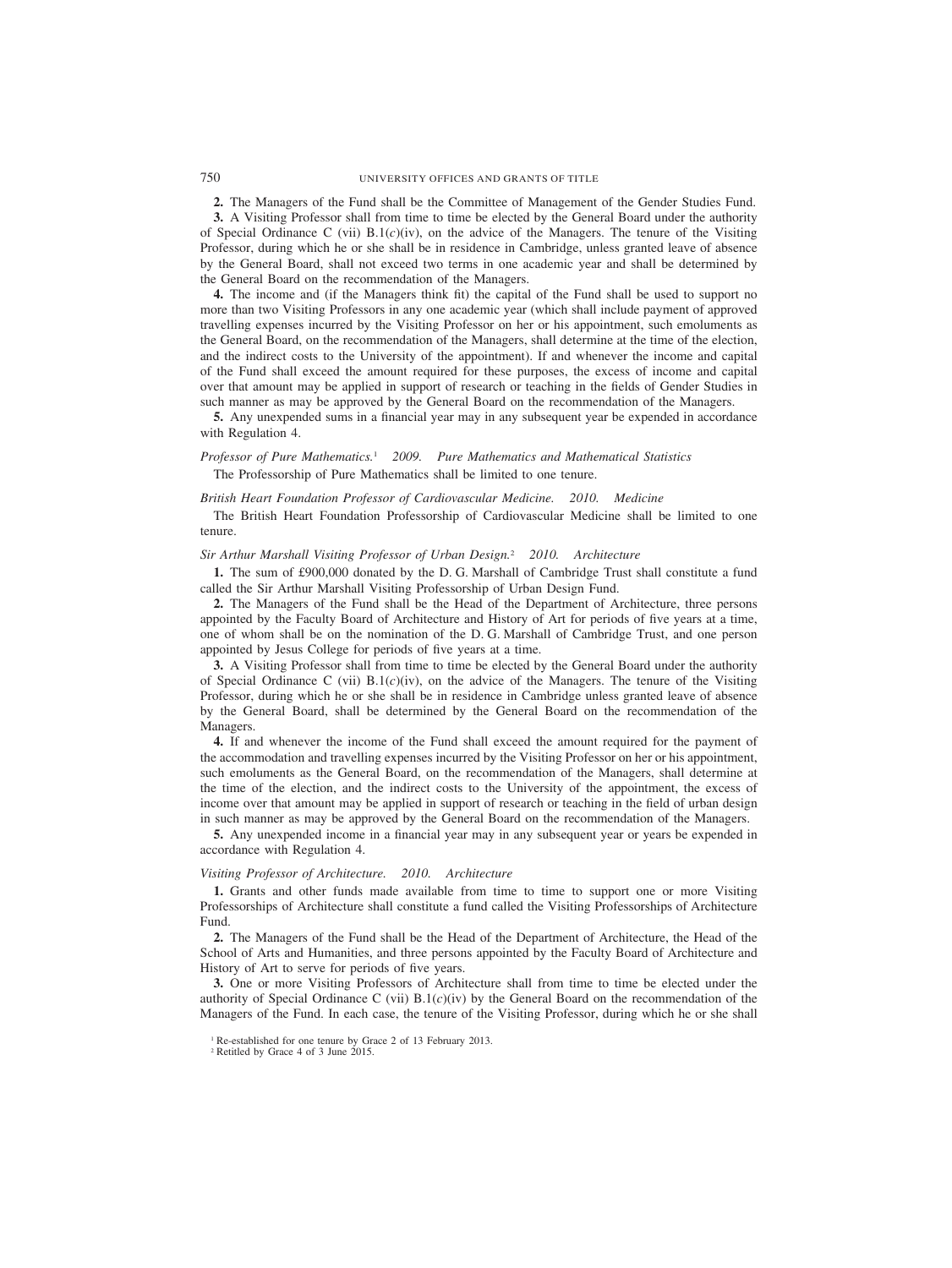be in residence in Cambridge, shall be determined by the General Board on the recommendation of the Managers.

**4.** The capital and income of the Fund shall be applied to meet the emoluments of the Visiting Professors, as determined by the General Board at the time of election, the Professors' travelling expenses, and the indirect costs to the University of their appointment.

**5.** Any unexpended income in a financial year may in any subsequent year or years be expended in accordance with Regulation 4.

*Professor of Old Age Psychiatry. 2010. Psychiatry*

The Professorship of Old Age Psychiatry shall be limited to one tenure.

*Professor of Photonic Systems and Displays. 2010. Engineering*

*Pembroke Visiting Professor of International Finance.*<sup>1</sup> *2010. Judge Business School*

*Professor of Zoology. 2010. Zoology*

**1.** The Professorship of Zoology shall be limited to one tenure.

**2.** The Professor shall be *ex officio* Director of the Museum of Zoology during his tenure of the Professorship.

*BP Foundation McKenzie Professor of Earth Sciences.*<sup>2</sup> *2010. Earth Sciences*

*Humanitas Visiting Professors.*<sup>3</sup> *2010.*

*Professor of Medicine. 2010. Medicine*

The Professorship of Medicine shall be limited to one tenure for the period from 1 October 2010 to 30 September 2017.

*Professor of Cellular Pathophysiology and Clinical Biochemistry. 2010. Clinical Biochemistry*

The Professorship of Cellular Pathophysiology and Clinical Biochemistry shall be limited to one tenure.

*Professor of Orthopaedic Surgery. 2010. Surgery*

The Professorship of Orthopaedic Surgery shall be limited to one tenure.

*Professor of French Literature and the Visual Arts.*<sup>4</sup> *2010. Modern and Medieval Languages and Linguistics*

The Professorship of French Literature and the Visual Arts shall be limited to one tenure.

*Professor of Modern German and Comparative Culture.*<sup>4</sup> *2010. Modern and Medieval Languages and Linguistics*

The Professorship of Modern German and Comparative Culture shall be limited to one tenure

*Professor of Linguistics and Philosophy of Language.*<sup>4</sup> *2010. Modern and Medieval Languages and Linguistics*

The Professorship of Linguistics and Philosophy of Language shall be limited to one tenure.

*Professor of Plant Biochemistry and Cell Biology. 2010. Biochemistry*

The Professorship of Plant Biochemistry and Cell Biology shall be limited to one tenure.

*Professor of Structural Biology. 2010. Biochemistry*

The Professorship of Structural Biology shall be limited to one tenure.

*Professor of Cell and Cancer Biology. 2010. Pathology*

The Professorship of Cell and Cancer Biology shall be limited to one tenure.

<sup>&</sup>lt;sup>1</sup> See p. 953.

<sup>2</sup> See p. 798.

<sup>3</sup> See p. 893.

<sup>4</sup> Reassigned by Grace 6 of 5 July 2017.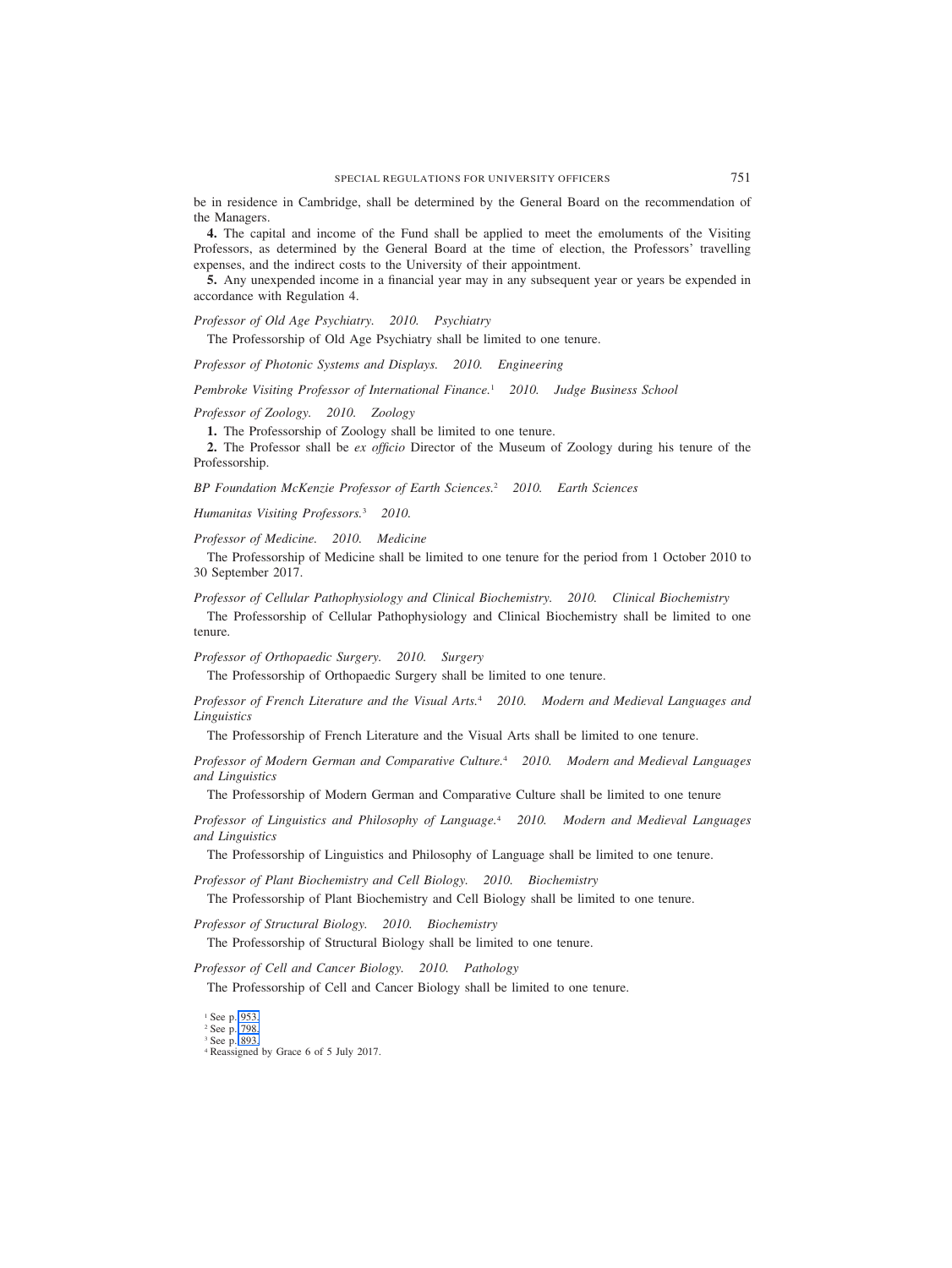752 UNIVERSITY OFFICES AND GRANTS OF TITLE

*Professor of Mammalian Development and Stem Cell Biology. 2010. Physiology, Development, and Neuroscience*

The Professorship of Mammalian Development and Stem Cell Biology shall be limited to one tenure.

*Professor of Experimental Haematology. 2010. Haematology*

The Professorship of Experimental Haematology shall be limited to one tenure.

*Professor of History and Public Policy. 2010. History*

The Professorship of History and Public Policy shall be limited to one tenure.

*Professor of Criminology and Criminal Justice. 2010. Institute of Criminology* The Professorship of Criminology and Criminal Justice shall be limited to one tenure.

*Professor of International Law and International Constitutional Studies. 2010. Politics and International Studies*

The Professorship of International Law and International Constitutional Studies shall be limited to one tenure.

*Professor of History and Philosophy of Science. 2010. History and Philosophy of Science*

The Professorship of History and Philosophy of Science shall be limited to one tenure which shall be coterminous with the holding of the office of Curator and Director of the Whipple Museum of the History of Science.

*Professor of Theoretical Physics. 2010. Applied Mathematics and Theoretical Physics* The Professorship of Theoretical Physics shall be limited to one tenure.

*Professor of Biophysics. 2010. Chemistry*

The Professorship of Biophysics shall be limited to one tenure.

- *Professor of Inorganic Chemistry. 2010. Chemistry* The Professorship of Inorganic Chemistry shall be limited to one tenure.
- *Professor of Materials Science and Metallurgy. 2010. Materials Science and Metallurgy* The Professorship of Materials Science and Metallurgy shall be limited to one tenure.
- *Professor of Radio Astronomy. 2010. Physics* The Professorship of Radio Astronomy shall be limited to one tenure.
- *Professor of Aerodynamics. 2010. Engineering* The Professorship of Aerodynamics shall be limited to one tenure.
- *Professor of Materials Engineering. 2010. Engineering* The Professorship of Materials Engineering shall be limited to one tenure.

*Professor of Industrial Information Engineering. 2010. Engineering* The Professorship of Industrial Information Engineering shall be limited to one tenure.

*Professor of Cognitive Developmental Neuroscience. 2010. Psychology* The Professorship of Cognitive Developmental Neuroscience shall be limited to one tenure.

- *MRC Research Professor of Cognitive Psychology. 2010. Clinical Medicine* The MRC Research Professorship of Cognitive Psychology shall be limited to one tenure.
- *Professor of Plant Development. 2011. Sainsbury Laboratory* The Professorship of Plant Development shall be limited to one tenure.
- *Professor of Plant Development.*<sup>1</sup> *2011. Sainsbury Laboratory* The Professorship of Plant Development shall be limited to one tenure.

<sup>&</sup>lt;sup>1</sup> Retitled and re-established for one tenure by Grace 2 of 1 May 2013.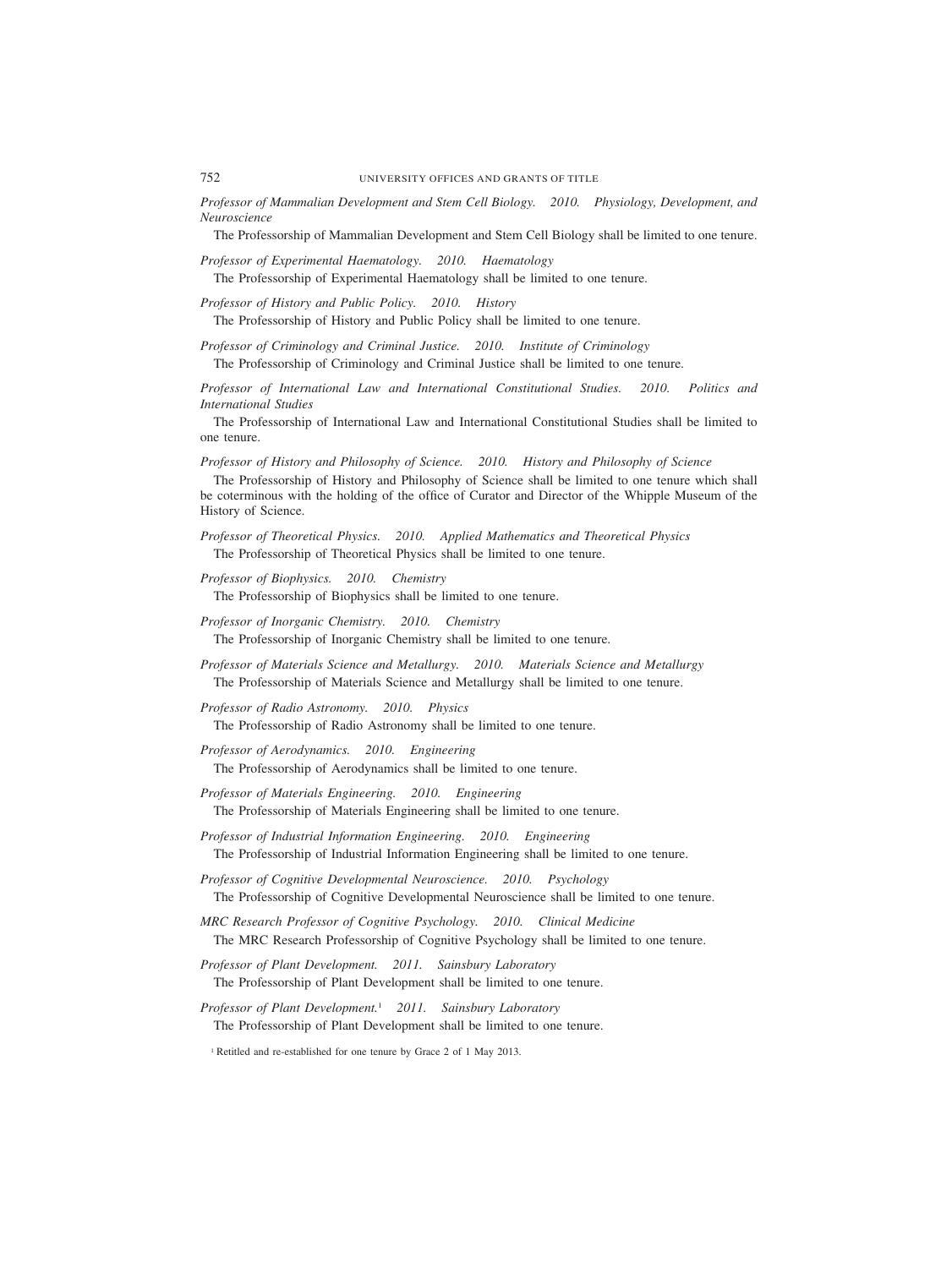*Professor of Computational Morphodynamics.*<sup>1</sup> *2011. Sainsbury Laboratory*

The Professorship of Computational Morphodynamics shall be limited to one tenure.

*Professor of Historical and Cultural Geography.*<sup>2</sup> *2011. Geography*

*Laing O'Rourke Professor of Construction Engineering. 2011. Engineering*

The Laing O'Rourke Professorship of Construction Engineering shall be limited to one tenure.

*Professor of Stem Cell Medicine. 2011. Clinical Neurosciences*

The Professorship of Stem Cell Medicine shall be limited to one tenure.

*Sultan Qaboos Professor of Abrahamic Faiths and Shared Values. 2011. Divinity*

**1.** The sum of £4.22m received from His Majesty Sultan Qaboos Bin Said to endow a Sultan Qaboos Professorship of Abrahamic Faiths and Shared Values shall form a fund called the Sultan Qaboos Fund for Abrahamic Faiths and Shared Values. The Managers of the Fund shall be:

(*a*) the Chair of the Faculty Board of Divinity, who shall be Chair;

- (*b*) the Sultan Qaboos Professor of Abrahamic Faiths and Shared Values;
- (*c*) one person appointed by the Council of the School of Arts and Humanities;
- (*d*) one person appointed by the Faculty Board of Divinity on the nomination of His Majesty Sultan Qaboos Bin Said;
- (*e*) at the discretion of the Board, one further person appointed by the Faculty Board of Divinity.

**2.** The Sultan Qaboos Professor of Abrahamic Faiths and Shared Values shall serve as Academic Director of the Cambridge Inter-Faith Programme in the Faculty of Divinity, and shall promote the study of the relationships between Judaism, Christianity, and Islam, and their relationship to other traditions and to the modern world.

**3.** The first charge on the income of the Fund shall be the stipend, national insurance, pension contributions, and associated indirect costs of the Sultan Qaboos Professor of Abrahamic Faiths and Shared Values payable by the University.

**4.** After provision has been made in accordance with Regulation 3, the income of the Fund shall be applied to support the activities of the Professorship and for the study of Abrahamic Faiths and Shared Values within the Faculty of Divinity in such manner as shall be approved by the General Board on the recommendation of the Managers.

**5.** Any unexpended income of the Fund in a financial year shall be either added to the capital of the Fund or retained for use as income in future years, as the Managers may determine.

*Professor of Management Studies. 2011. Judge Business School*

**1.** The Professorship of Management Studies shall be limited to one tenure.

**2.** The Professor shall be Director of Judge Business School for an initial period of six years in the first instance and shall be eligible for reappointment by the General Board for a further period of up to four years.

# *Professor of Molecular Physiology and Pathology. 2011. Physiology, Development, and Neuroscience* The Professorship of Molecular Physiology and Pathology shall be limited to one tenure.

*Professor of Education. 2011. Education*

# *Dyson Professor of Fluid Mechanics. 2011. Engineering*

**1.** The sum of £1.4m received from Dyson Technology Limited to support a Dyson Professorship of Fluid Mechanics shall form a fund called the Dyson Fund for Fluid Mechanics.

**2.** The first charge on the capital and income of the Fund shall be the stipend, national insurance, pension contributions, and associated indirect costs of the Dyson Professor of Fluid Mechanics payable by the University.

**3.** The Fund shall be administered by four Managers, who shall comprise:

(*a*) the Head of the Department of Engineering, who shall be Chair;

- (*b*) the Dyson Professor of Fluid Mechanics;
- (*c*) the Head of the School of Technology;

<sup>1</sup> Title announced by Notice (*Reporter*, 6389, 2014–15, p. 610).

<sup>2</sup> Retitled by Grace 8 of 22 October 2014.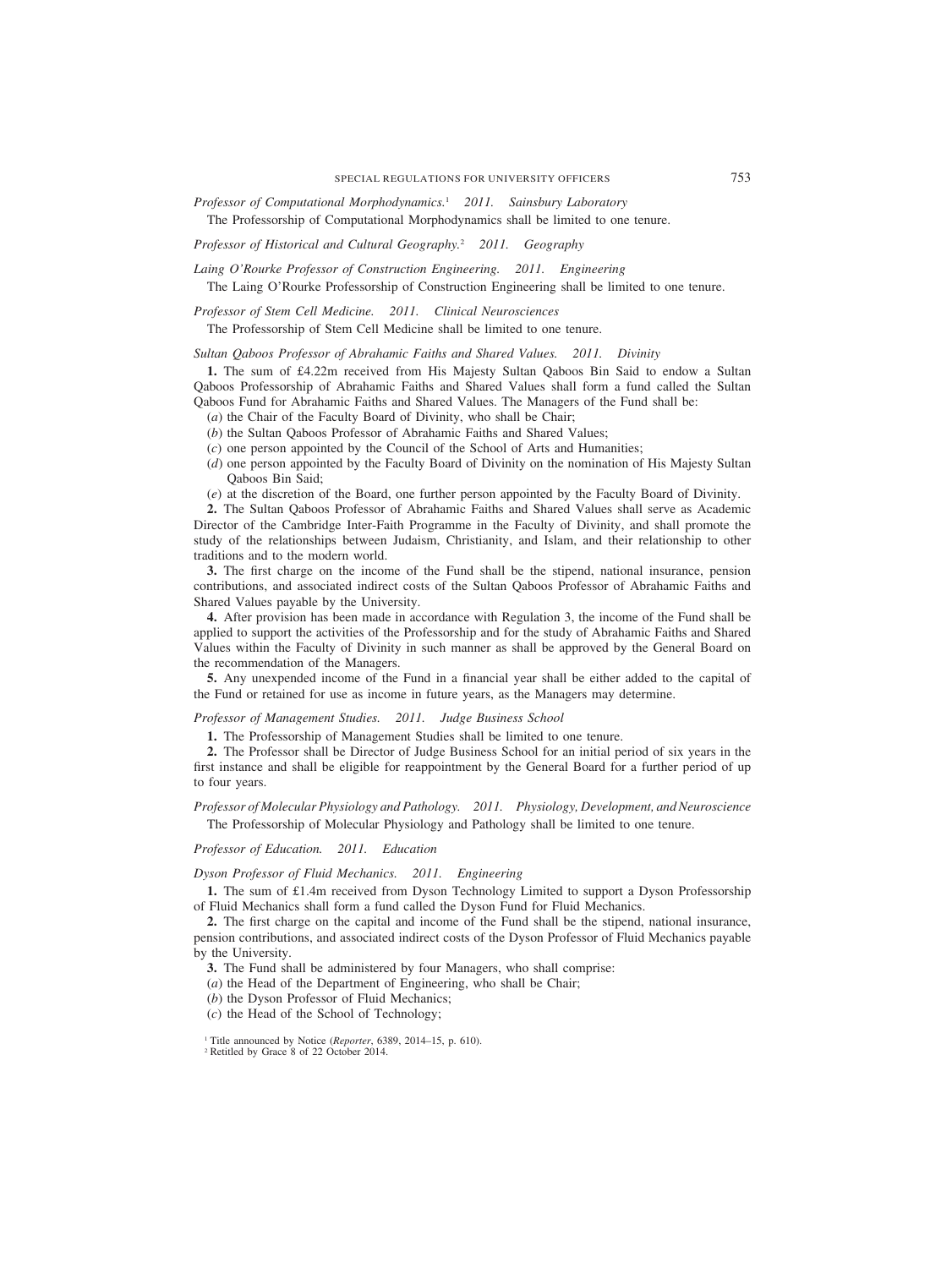754 UNIVERSITY OFFICES AND GRANTS OF TITLE

(*d*) a person appointed by the Faculty Board of Engineering.

**4.** After provision has been made in accordance with Regulation 2, the capital and the income of the Fund may be applied for the support of teaching or research in some aspect of Fluid Mechanics in such a manner as shall be approved by the General Board on the recommendation of the Faculty Board of Engineering.

*Professor of Polymeric Materials Chemistry and Physics. 2011. Chemistry*

The Professorship of Polymeric Materials Chemistry and Physics shall be limited to one tenure.

*Professor of Medieval Music and Literature. 2011. English* The Professorship of Medieval Music and Literature shall be limited to one tenure.

*Professor of Music and Science. 2011. Music*

The Professorship of Music and Science shall be limited to one tenure.

*Professor of Logic. 2011. Philosophy*

The Professorship of Logic shall be limited to one tenure.

*Professor of Molecular Biology. 2011. Biochemistry* The Professorship of Molecular Biology shall be limited to one tenure.

*Professor in Developmental Cardiovascular Physiology and Medicine. 2011. Physiology, Development, and Neuroscience*

The Professorship in Developmental Cardiovascular Physiology and Medicine shall be limited to one tenure.

*Professorship of Metabolism and Medicine. 2011. Clinical Biochemistry* The Professorship of Metabolism and Medicine shall be limited to one tenure.

*Professor of Clinical Neuroscience. 2011. Clinical Neurosciences* The Professorship of Clinical Neuroscience shall be limited to one tenure.

*Professor of Molecular Haematology. 2011. Haematology* The Professorship of Molecular Haematology shall be limited to one tenure.

*Professor of Molecular Haemostasis. 2011. Haematology* The Professorship of Molecular Haemostasis shall be limited to one tenure.

*Professor of Human Genetics. 2011. Medical Genetics* The Professorship of Human Genetics shall be limited to one tenure.

*Professor of Transplantation. 2011. Surgery* The Professorship of Transplantation shall be limited to one tenure.

*Professor of Modern and Contemporary History. 2011. History* The Professorship of Modern and Contemporary History shall be limited to one tenure.

*Professor of Civil Justice and Private Law. 2011. Law* The Professorship of Civil Justice and Private Law shall be limited to one tenure.

*Professor of Private International Law. 2011. Law* The Professorship of Private International Law shall be limited to one tenure.

- *Professor of Theoretical Physics. 2011. Applied Mathematics and Theoretical Physics* The Professorship of Theoretical Physics shall be limited to one tenure.
- *Professor of Cosmology and Astrophysics. 2011. Institute of Astronomy* The Professorship of Cosmology and Astrophysics shall be limited to one tenure.

*Professor of Theoretical Chemistry. 2011. Chemistry* The Professorship of Theoretical Chemistry shall be limited to one tenure.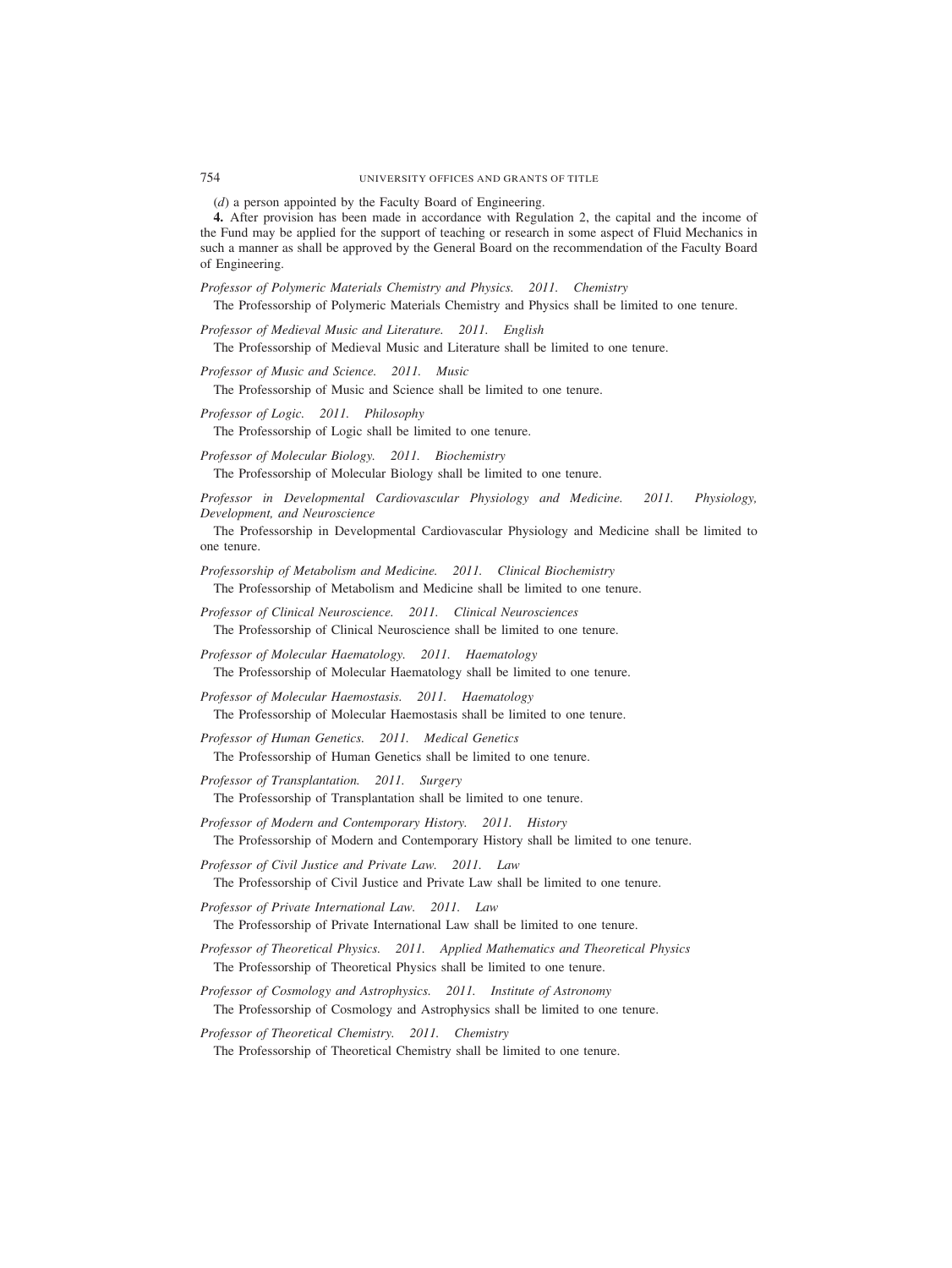*Professor of Astrophysics. 2011. Physics*

The Professorship of Astrophysics shall be limited to one tenure.

- *Professor of Information Systems and Innovation Studies. 2011. Judge Business School* The Professorship of Information Systems and Innovation Studies shall be limited to one tenure.
- *Professor of Computational Linguistics (2011). 2011. Computer Science and Technology* The Professorship of Computational Linguistics (2011) shall be limited to one tenure.

*Professor of Mathematical Foundations of Computer Science. 2011. Computer Science and Technology*

The Professorship of Mathematical Foundations of Computer Science shall be limited to one tenure.

*Professor of Nanotechnology. 2011. Engineering*

The Professorship of Nanotechnology shall be limited to one tenure.

*Professor of Chemical Physics. 2011. Chemical Engineering and Biotechnology* The Professorship of Chemical Physics shall be limited to one tenure.

*Regius Professor of Engineering.*<sup>1</sup> *2011. Engineering*

*Professor of Medical Genetics and Genomic Medicine. 2011. Medical Genetics*

The Professorship of Medical Genetics and Genomic Medicine shall be limited to one tenure.

*Professor of Finance. 2012. Judge Business School*

**1.** The Professorship of Finance shall be established for a single tenure from 1 October 2012.

**2.** The Professor shall also hold the office of Director of the Cambridge Endowment for Research in Finance during his or her tenure, and shall vacate the Professorship if he or she ceases to hold the latter office.

*Chong Hua Professor of Chinese Development. 2012. Politics and International Studies*

**1.** The sum received from Chong Hua Educational Foundation for the endowment of a Chong Hua Professorship of Chinese Development shall form a fund called The Chong Hua Fund for Chinese Development.

**2.** The Managers of the Fund shall be:

- (*a*) The Chair of the Faculty Board of Human, Social, and Political Science who shall be Chair;
- (*b*) the Chong Hua Professor of Chinese Development;
- (*c*) the Head of the Department of Politics and International Studies;
- (*d*) the Head of the School of the Humanities and Social Sciences;
- (*e*) such person as the Chong Hua Educational Foundation may nominate from time to time. If any of these offices are held by the same person or if one or more of these posts is vacant or its tenure has expired, the Faculty of Human, Social, and Political Science shall appoint one or more additional Managers so as to ensure that there are always five Managers.

**3.** The first charge on the income of the Fund shall be the stipend, national insurance, pension contributions, and associated indirect costs of the Chong Hua Professor of Chinese Development payable by the University.

**4.** After provision has been made in accordance with Regulation 3, the income of the Fund may be applied for the support of the Professor or for the support of teaching or research in Chinese development as shall be approved by the General Board on the recommendation of the Managers.

**5.** Any unexpended income in a financial year shall be accumulated in accordance with the University's Statutes and Ordinances and may, in any subsequent year or years, be expended in accordance with Regulations 3 and 4, as the Managers shall determine, subject to the approval of the General Board.

*Professor of Nursing.*<sup>2</sup> *2012. Public Health and Primary Care*

The Professorship of Nursing shall be limited to one tenure.

<sup>1</sup> The title of the Professorship was amended by a Statute approved by Her Majesty in Council on 11 April 2012.

<sup>&</sup>lt;sup>2</sup> Reassigned by Grace 2 of 12 March 2014; retitled by Grace 1 of 6 May 2021.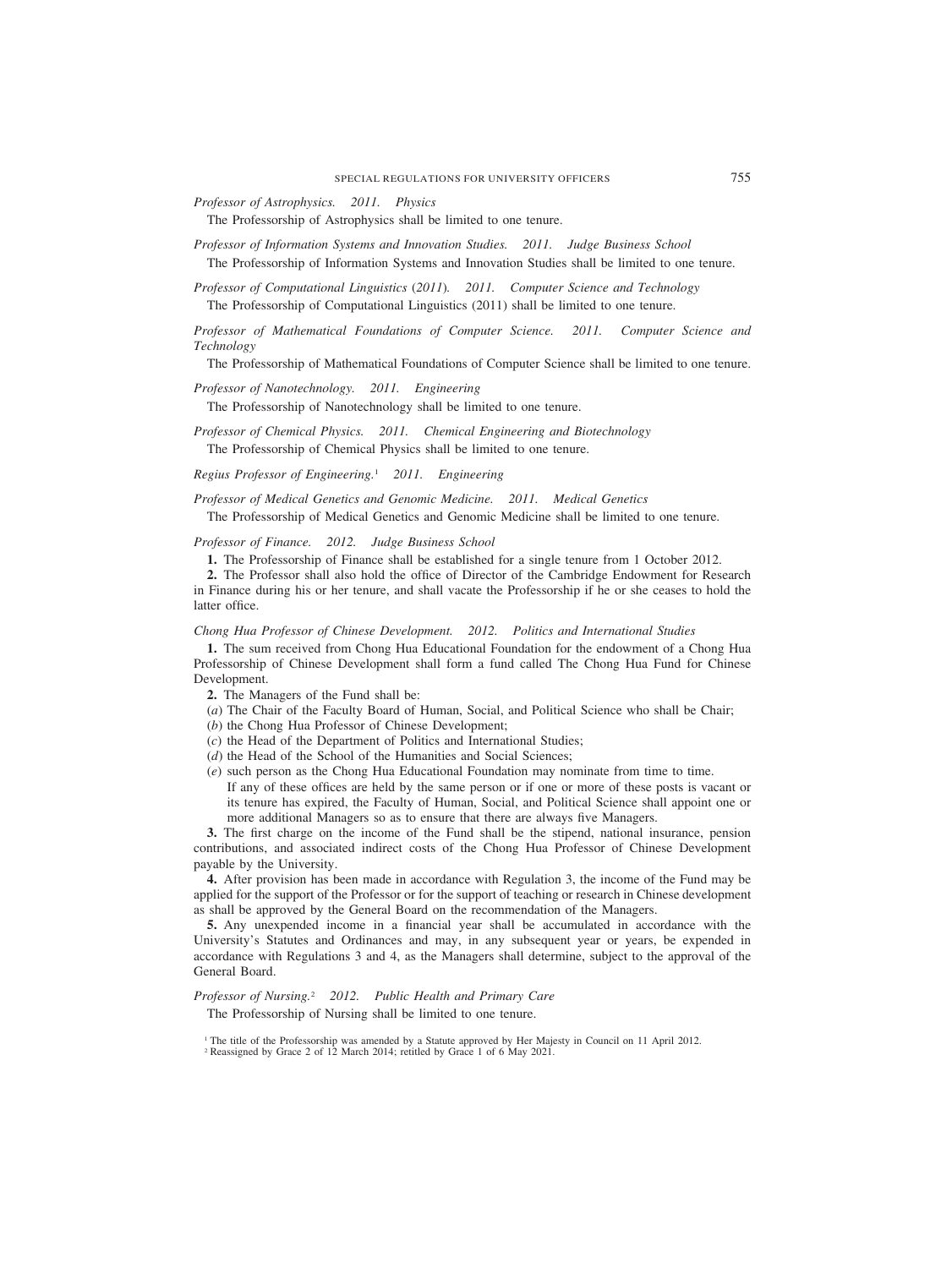- *Professor of Statistics. 2012. Pure Mathematics and Mathematical Statistics* The Professorship of Statistics shall be limited to one tenure.
- *MRC Research Professor of Biostatistics. 2012. Clinical Medicine* The MRC Research Professorship of Biostatistics shall be limited to one tenure.
- *Professor of Sustainable Reaction Engineering. 2012. Chemical Engineering and Biotechnology*
- *Professor of Politics. 2012. Politics and International Studies*
- *Professor of Engineering. 2012. Engineering*
- *Professor of General Practice. 2012. Public Health and Primary Care* The Professorship of General Practice shall be limited to one tenure.
- *Professor of Architecture and the Moving Image. 2012. Architecture* The Professorship of Architecture and the Moving Image shall be limited to one tenure.
- *Professor of Celtic. 2012. Anglo-Saxon, Norse, and Celtic* The Professorship of Celtic shall be limited to one tenure.
- *Professor of Modern and Medieval German Studies.*<sup>1</sup> *2012. Modern and Medieval Languages and Linguistics*

The Professorship of Modern and Medieval German Studies shall be limited to one tenure.

- *Professor of Philosophy. 2012. Philosophy*
	- The Professorship of Philosophy shall be limited to one tenure.
- *Professor of Cellular Biochemistry. 2012. Biochemistry* The Professorship of Cellular Biochemistry shall be limited to one tenure.
- *Professor of Cellular Dynamics. 2012. Biochemistry* The Professorship of Cellular Dynamics shall be limited to one tenure.
- *Professor of Molecular Neurobiology. 2012. Biochemistry* The Professorship of Molecular Neurobiology shall be limited to one tenure.
- *Professor of Endocrine Physiology. 2012. Clinical Biochemistry* The Professorship of Endocrine Physiology shall be limited to one tenure.
- *Professor of Neurological Genetics. 2012. Clinical Neurosciences* The Professorship of Neurological Genetics shall be limited to one tenure.
- *Professor of Reproductive Biology. 2012. Obstetrics and Gynaecology* The Professorship of Reproductive Biology shall be limited to one tenure.
- *Professor of Cancer Epidemiology. 2012. Public Health and Primary Care* The Professorship of Cancer Epidemiology shall be limited to one tenure.
- *Professor of Geoarchaeology.*<sup>2</sup> *2012. Archaeology* The Professorship of Geoarchaeology shall be limited to one tenure.
- *Professor of Developmental Psychology. 2012. Sociology* The Professorship of Developmental Psychology shall be limited to one tenure.
- *Professor of Sociology and Political Economy. 2012. Sociology* The Professorship of Sociology and Political Economy shall be limited to one tenure.
- *Professor of Law and Legal History. 2012. Land Economy* The Professorship of Law and Legal History shall be limited to one tenure.
	- <sup>1</sup> Reassigned by Grace 6 of 5 July 2017.
	- <sup>2</sup> Reassigned by Grace 3 of 19 July 2017.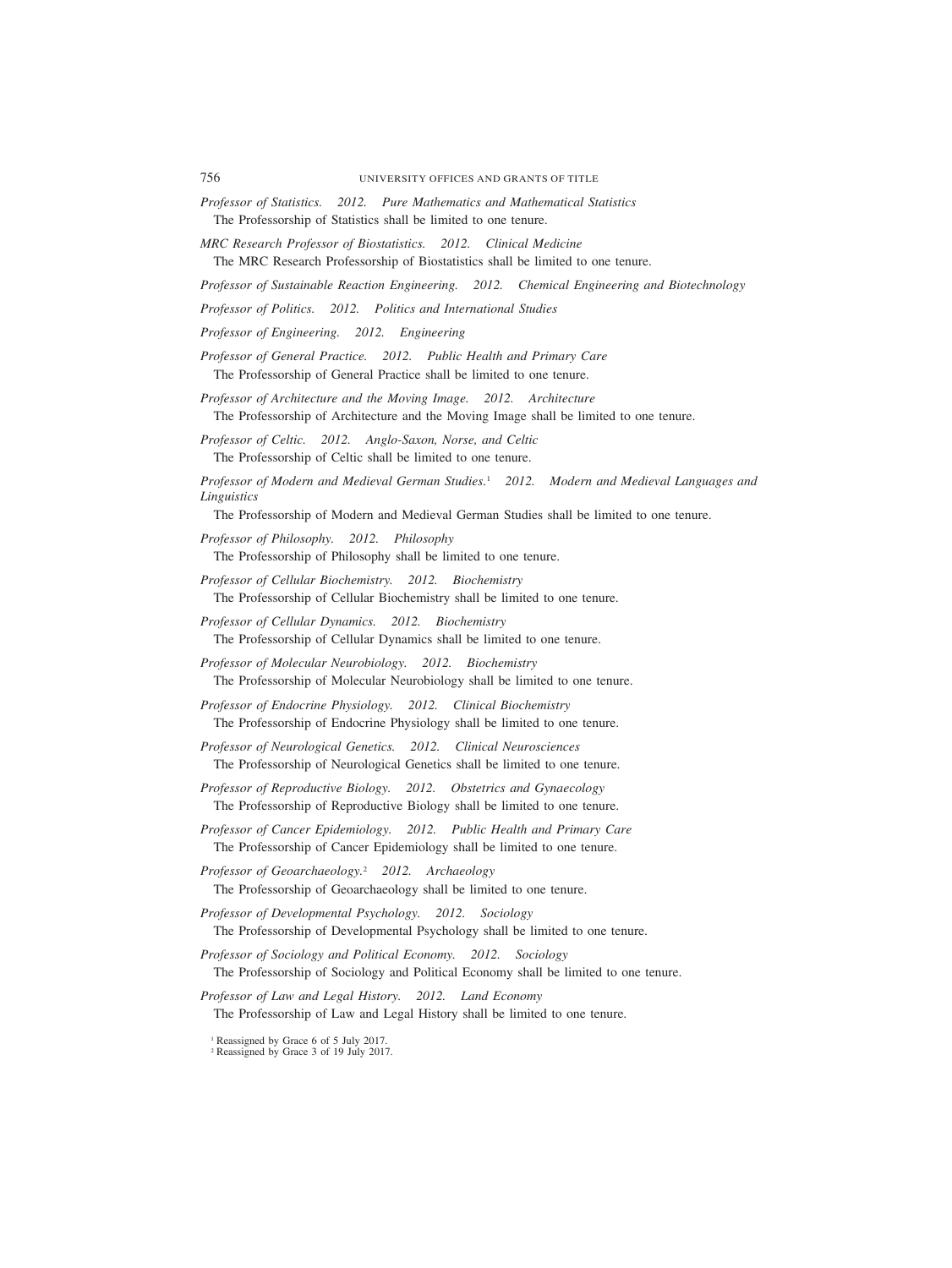- *Professor of Volcanology. 2012. Geography* The Professorship of Volcanology shall be limited to one tenure.
- *Professor of Latin American Geography. 2012. Geography* The Professorship of Latin American Geography shall be limited to one tenure.
- *Professor of Geometry. 2012. Pure Mathematics and Mathematical Statistics* The Professorship of Geometry shall be limited to one tenure.

*Professor of Astronomy. 2012. Institute of Astronomy* The Professorship of Astronomy shall be limited to one tenure.

- *Professor of Chemistry and Chemical Biology. 2012. Chemistry* The Professorship of Chemistry and Chemical Biology shall be limited to one tenure.
- *Professor of Economics and Organization. 2012. Judge Business School* The Professorship of Economics and Organization shall be limited to one tenure.

*Professor of Computer Science. 2012. Computer Science and Technology* The Professorship of Computer Science shall be limited to one tenure.

*Professor of Information Engineering. 2012. Engineering* The Professorship of Information Engineering shall be limited to one tenure.

- *Professor of Laser Engineering. 2012. Engineering* The Professorship of Laser Engineering shall be limited to one tenure.
- *Professor of Chemical Reaction Engineering. 2012. Chemical Engineering and Biotechnology* The Professorship of Chemical Reaction Engineering shall be limited to one tenure.
- *MRC Research Professor of Mitochondrial Medicine. 2012. Clinical Medicine* The MRC Research Professorship of Mitochondrial Medicine shall be limited to one tenure.
- *Harold Samuel Professor of Law and Environmental Policy. 2012. Land Economy* The Harold Samuel Professorship of Law and Environmental Policy shall be limited to one tenure.
- *Professor of Hypoxia Signalling and Cell Biology. 2012. Medicine* The Professorship of Hypoxia Signalling and Cell Biology shall be limited to one tenure.
- *Professor of Empirical Macroeconomics. 2013. Economics* The Professorship of Empirical Macroeconomics shall be limited to one tenure.
- *Professor of Experimental Psychology. 2013. Psychology* The Professorship of Experimental Psychology shall be limited to one tenure.
- *Professor of Philosophy. 2013. Philosophy* The Professorship of Philosophy shall be limited to one tenure.
- *Professor of Neurorehabilitation. 2013. Clinical Neurosciences* The Professorship of Neurorehabilitation shall be limited to one tenure.
- *MRC Research Professor of Epidemiology. 2013. Clinical Medicine* The MRC Research Professorship of Epidemiology shall be limited to one tenure.
- *Royal Society Research Professor of Earth Sciences. 2013. Earth Sciences* The Royal Society Research Professorship of Earth Sciences shall be limited to one tenure.

*Professor of International Education. 2013. Education*

The Professorship of International Education shall be limited to one tenure.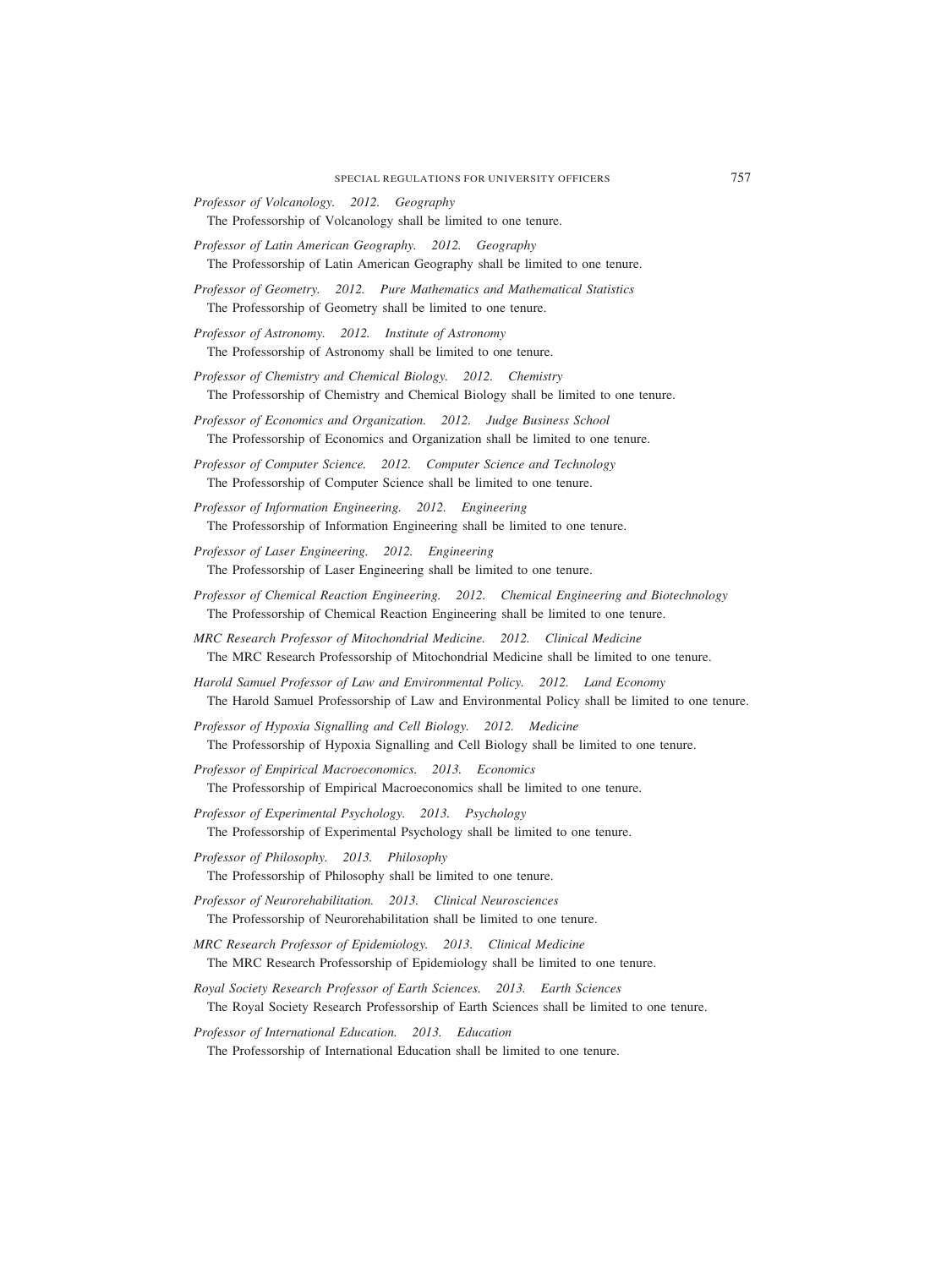*John Harvard Professor in the Arts, Humanities, and Social Sciences. 2013. School of Arts and Humanities and School of the Humanities and Social Sciences*

**1.** The sums received from the Board of Cambridge in America, representing donations from Mr Robert C. 'Peter' Milton and others, including a bequest from Dr Timothy Joyce, and Trinity College, to support a John Harvard Professorship in the Arts, Humanities, and Social Sciences, shall form a fund called the John Harvard Professorship Fund. The Fund may include other sums received from other bodies or persons for the same purpose.

**2.** The John Harvard Professorship in the Arts, Humanities, and Social Sciences shall be tenable concurrently with a Professorship in an institution in either the School of Arts and Humanities or the School of the Humanities and Social Sciences.

**3.** Each John Harvard Professor shall be elected for a tenure of up to five years under the authority of Special Ordinance C (vii) B.1(*c*)(iv) by the General Board, on the recommendation of an Advisory Committee including representatives of each of the Schools of Arts and Humanities and the Humanities and Social Sciences.

**4.** When a John Harvard Professor is to be elected, the Vice-Chancellor shall publish a Notice inviting applications from any Professor whose Professorship is established in an institution in the School of Arts and Humanities or the School of the Humanities and Social Sciences alternately.

**5.** In addition to her or his statutory duties under Statute C I and Special Ordinance C (vii) A, it shall be the duty of the Professor to undertake and promote research in the arts, humanities, or social sciences relevant to the present day.

**6.** The Managers of the John Harvard Professorship Fund shall be the Heads of the Schools of Arts and Humanities and the Humanities and Social Sciences.

**7.** The income of the Fund shall be applied for the following purposes:

(*a*) such contributions towards the stipend, national insurance, pension contributions, and associated indirect costs of the Professor payable by the University, during her or his period of tenure, as may be approved by the Managers;

(*b*) such payments in support of the research of the Professor as may be approved by the Managers.

**8.** Any unexpended income in any financial year may, at the discretion of the Managers, be accumulated and added to the capital of the Fund or be held as an income reserve and expended in any one or more subsequent years in accordance with Regulation 7 above.

*Professor of Early Modern French Literature and Culture.*<sup>1</sup> *2013. Modern and Medieval Languages and Linguistics*

The Professorship of Early Modern French Literature and Culture shall be limited to one tenure.

*Professor of German History and Thought.*<sup>1</sup> *2013. Modern and Medieval Languages and Linguistics* The Professorship of German History and Thought shall be limited to one tenure.

*Professor of Italian and Romance Linguistics.*<sup>1</sup> *2013. Modern and Medieval Languages and Linguistics*

The Professorship of Italian and Romance Linguistics shall be limited to one tenure.

*Professor of Genome Biology. 2013. Genetics*

The Professorship of Genome Biology shall be limited to one tenure.

*Professor of Evolution and Behaviour. 2013. Zoology*

The Professorship of Evolution and Behaviour shall be limited to one tenure.

*Professor of Evolutionary Biology. 2013. Zoology*

The Professorship of Evolutionary Biology shall be limited to one tenure.

*Professor of Innate Immunity. 2013. Veterinary Medicine* The Professorship of Innate Immunity shall be limited to one tenure.

*Professor of Brain Physics. 2013. Clinical Neurosciences*

The Professorship of Brain Physics shall be limited to one tenure.

<sup>1</sup> Reassigned by Grace 6 of 5 July 2017.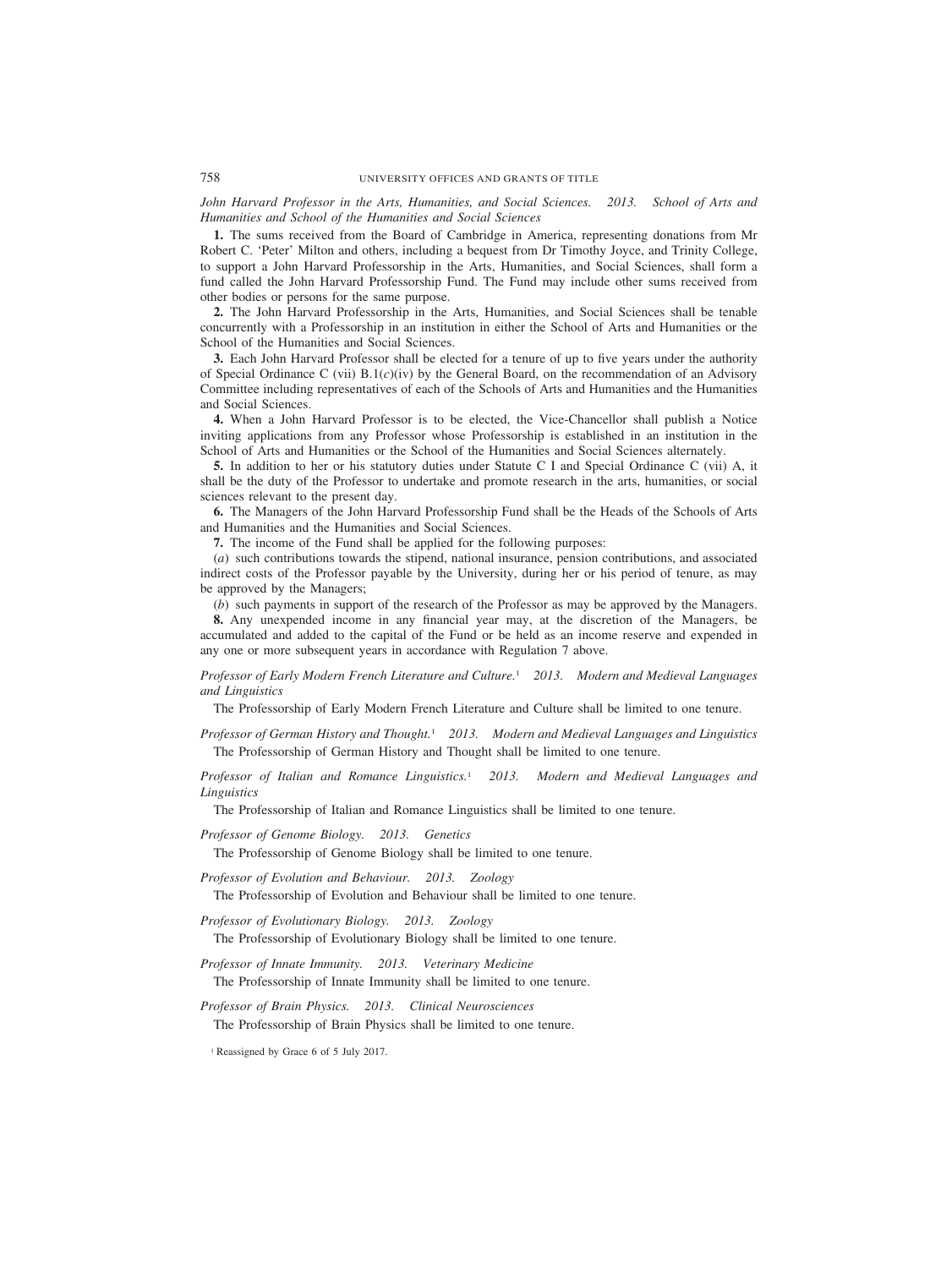*Professor of Therapeutics. 2013. Medicine*

The Professorship of Therapeutics shall be limited to one tenure.

*Professor of Economic Theory. 2013. Economics*

The Professorship of Economic Theory shall be limited to one tenure.

- *Professor of Early Modern European History. 2013. History* The Professorship of Early Modern European History shall be limited to one tenure.
- *Professor of Social Theory. 2013. Sociology* The Professorship of Social Theory shall be limited to one tenure.
- *Professor of Philosophy of Science. 2013. History and Philosophy of Science* The Professorship of Philosophy of Science shall be limited to one tenure.
- *Professor of Petrology. 2013. Earth Sciences* The Professorship of Petrology shall be limited to one tenure.
- *Professor of Cymatogeny. 2013. Earth Sciences* The Professorship of Cymatogeny shall be limited to one tenure.
- *Professor of Applied Mathematics. 2013. Applied Mathematics and Theoretical Physics* The Professorship of Applied Mathematics shall be limited to one tenure.
- *Professor of Mathematical Astrophysics. 2013. Applied Mathematics and Theoretical Physics* The Professorship of Mathematical Astrophysics shall be limited to one tenure.
- *Professor of Theoretical Physics. 2013. Applied Mathematics and Theoretical Physics* The Professorship of Theoretical Physics shall be limited to one tenure.
- *Professor of Mathematical Sciences. 2013. Pure Mathematics and Mathematical Statistics* The Professorship of Mathematical Sciences shall be limited to one tenure.
- *Professor of Theoretical Chemistry. 2013. Chemistry* The Professorship of Theoretical Chemistry shall be limited to one tenure.
- *Professor of Chemistry and Chemical Biology. 2013. Chemistry* The Professorship of Chemistry and Chemical Biology shall be limited to one tenure.
- *Professor of Materials Physics. 2013. Materials Science and Metallurgy* The Professorship of Materials Physics shall be limited to one tenure.
- *Professor of Quantum Electronics. 2013. Physics* The Professorship of Quantum Electronics shall be limited to one tenure.
- *Professor of Innovation and Organization. 2013. Judge Business School* The Professorship of Innovation and Organization shall be limited to one tenure.
- *Professor of Information Engineering. 2013. Engineering* The Professorship of Information Engineering shall be limited to one tenure.
- *Professor of Civil Engineering. 2013. Engineering* The Professorship of Civil Engineering shall be limited to one tenure.
- *Professor of Mechanical Engineering. 2013. Engineering* The Professorship of Mechanical Engineering shall be limited to one tenure.
- *Professor of Photonic Engineering. 2013. Engineering*

The Professorship of Photonic Engineering shall be limited to one tenure.

*Professor of Neurotechnology. 2013. Chemical Engineering and Biotechnology* The Professorship of Neurotechnology shall be limited to one tenure.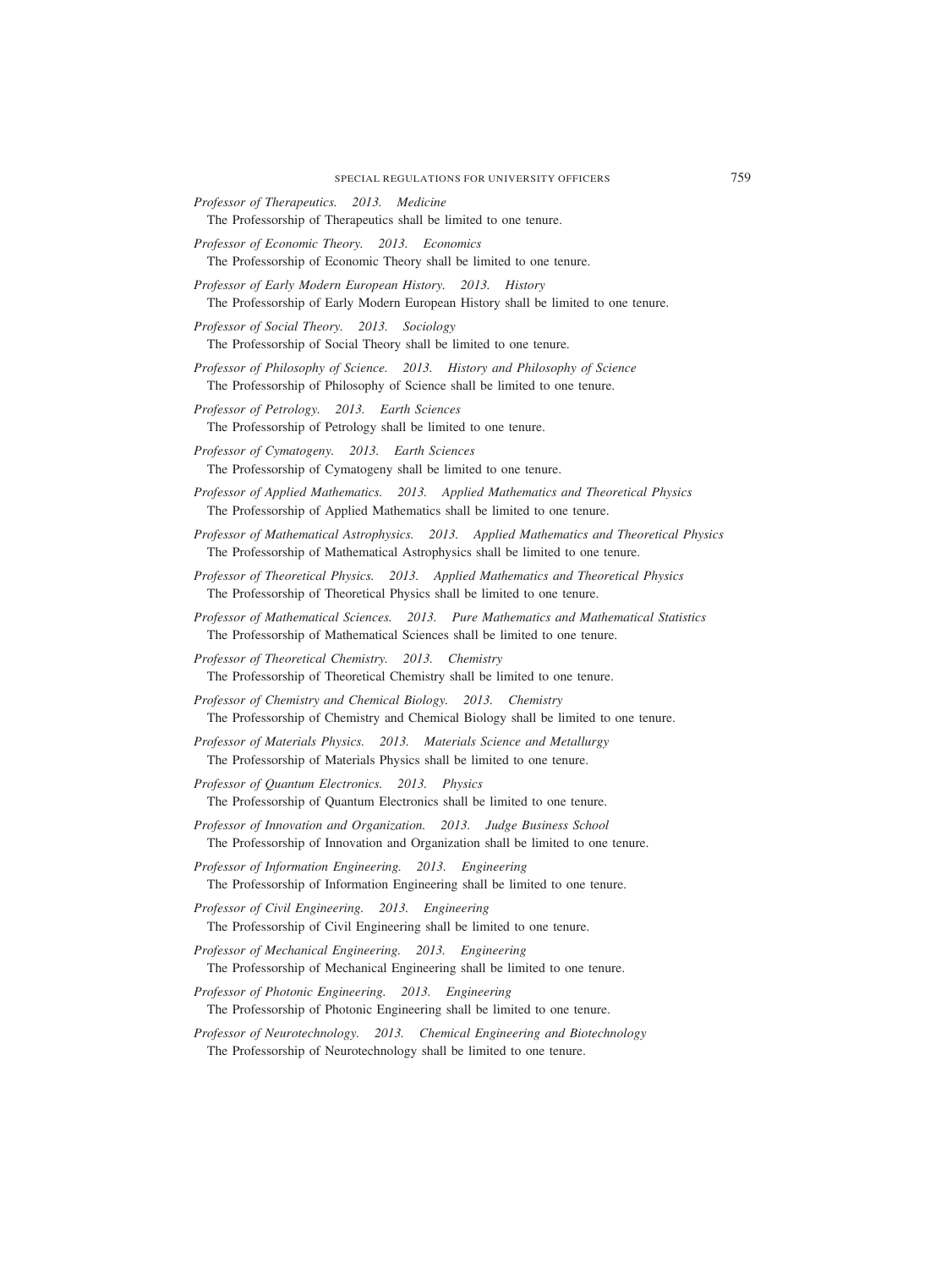760 UNIVERSITY OFFICES AND GRANTS OF TITLE

*Van Geest Professorship.*<sup>1</sup> *2013. Clinical Neurosciences*

The Van Geest Professorship shall be limited to one tenure.

*Professorship.*<sup>1</sup> *2013. Clinical Neurosciences*

The Professorship shall be limited to one tenure.

*Stephen W. Hawking Professor of Cosmology. 2014. Applied Mathematics and Theoretical Physics*

**1.** The gift of \$2m from the Avery-Tsui Foundation to commemorate the scientific work of Professor S. W. Hawking, Emeritus Lucasian Professor of Mathematics, shall be used to establish the Stephen W. Hawking Professorship. The Professorship is assigned to the Department of Applied Mathematics and Theoretical Physics and the Professor shall be concerned with the study of cosmology which, for this purpose, shall include analysis as to the origins of matter and of the universe, theoretical cosmology and gravitation, and all other fields of academic scholarship as may from time to time be generally considered cosmology and theoretical physics.

**2.** The sums received from the Avery-Tsui Foundation for the endowment of the Stephen W. Hawking Professorship shall constitute a fund called the Avery Tsui Fund.

**3.** The income of the Fund shall be used for the payment of the stipend, national insurance, pension contributions, and associated indirect costs of the Professor (or of the post of Director of Research during such period as Emeritus Professor Stephen W. Hawking holds such post) payable by the University.

**4.** Any income not spent in a financial year may be added to the capital of the fund for a period of 21 years from receipt of the gift from the Avery-Tsui Foundation.

**5.** A Professor shall be elected in accordance with Special Ordinance C (vii) B.1(*c*)(iv) by the General Board on the advice of a committee which shall be established as if it were a Board of Electors constituted under Special Ordinance C (vii) B.4, but including the Master of Trinity Hall as an additional member. A Professor so elected shall hold the title of Stephen Hawking Professor for seven years in the first instance. The General Board, on the recommendation of a committee constituted for the purpose, shall have the power to extend that period for five years and, in an exceptional case, for a further five years.

**6.** A person who has held the Professorship for over eleven and a half years and who remains an employee of the University or who has retired under the Statutes or Ordinances may use the title of 'Stephen W. Hawking Professor Laureate' or 'Hawking Professor Laureate' and this title may be used in conjunction with any other title or titles.

*Professor of Climate Change Policy.*<sup>2</sup> *2014. Land Economy*

The Professorship of Climate Change Policy shall be limited to one tenure.

*Professor of Immunology and Infectious Diseases. 2014. Medicine*

The Professorship of Immunology and Infectious Diseases shall be limited to one tenure.

*Royal Society Research Professor of Molecular Cancer Biology. 2014. Oncology*

The Royal Society Research Professorship of Molecular Cancer Biology shall be limited to one tenure.

*Professor of Catalan Studies.*<sup>3</sup> *2014. Modern and Medieval Languages and Linguistics* The Professorship of Catalan Studies shall be limited to one tenure.

*Professor of Music History. 2014. Music*

The Professorship of Music History shall be limited to one tenure.

*Professor of Genetics and Genomics. 2014. Genetics*

The Professorship of Genetics and Genomics shall be limited to one tenure.

*Professor of Cell Biology. 2014. Physiology, Development, and Neuroscience* The Professorship of Cell Biology shall be limited to one tenure.

<sup>1</sup> The title of the Professorship will be announced once the research interests of the person elected to the Professorship are known.

<sup>2</sup> Retitled by Grace 2 of 21 September 2016. <sup>3</sup> Reassigned by Grace 6 of 5 July 2017.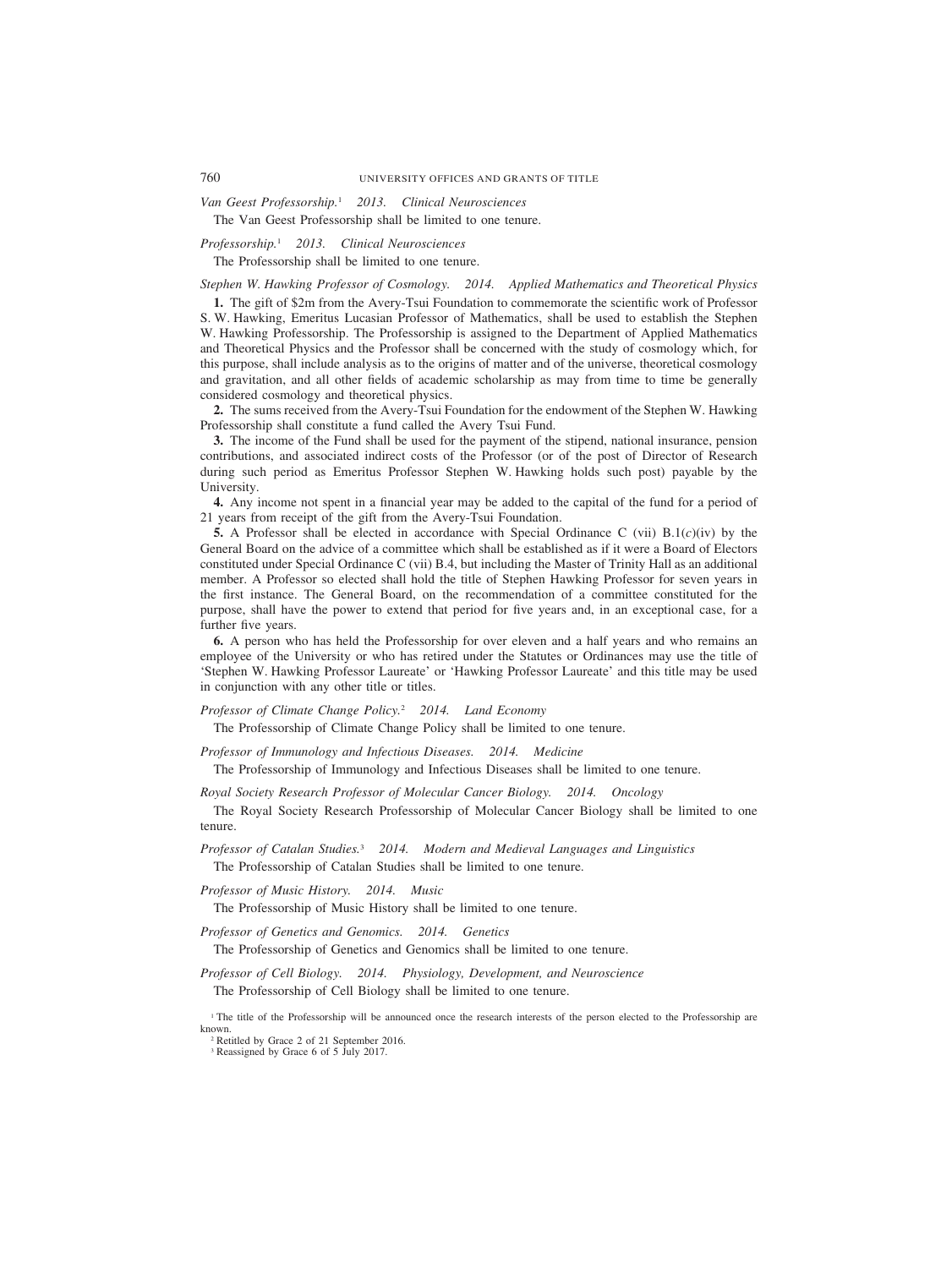- *Professor in Photosynthesis. 2014. Plant Sciences* The Professorship in Photosynthesis shall be limited to one tenure.
- *Professor of Cell Signalling. 2014. Plant Sciences* The Professorship of Cell Signalling shall be limited to one tenure.
- *Professor of Evolutionary Biology. 2014. Zoology* The Professorship of Evolutionary Biology shall be limited to one tenure.
- *Professor of Developmental Endocrinology. 2014. Clinical Biochemistry* The Professorship of Developmental Endocrinology shall be limited to one tenure.
- *Professor of Molecular Imaging Chemistry. 2014. Clinical Neurosciences* The Professorship of Molecular Imaging Chemistry shall be limited to one tenure.
- *Professor of Cancer Prevention. 2014. Oncology* The Professorship of Cancer Prevention shall be limited to one tenure.
- *Professor of South Asian History. 2014. History* The Professorship of South Asian History shall be limited to one tenure.
- *Professor of Intellectual History. 2014. History* The Professorship of Intellectual History shall be limited to one tenure.
- *Professor of Social Anthropology.*<sup>1</sup> *2014. Social Anthropology* The Professorship of Social Anthropology shall be limited to one tenure.
- *Professor of Tax Law. 2014. Law* The Professorship of Tax Law shall be limited to one tenure.
- *Professor of the Law of Real Property. 2014. Land Economy* The Professorship of the Law of Real Property shall be limited to one tenure.
- *Professor of Evolutionary Palaeobiology. 2014. Earth Sciences* The Professorship of Evolutionary Palaeobiology shall be limited to one tenure.
- *Professor of Quantum Physics. 2014. Applied Mathematics and Theoretical Physics* The Professorship of Quantum Physics shall be limited to one tenure.
- *Professor of Mathematics. 2014. Pure Mathematics and Mathematical Statistics* The Professorship of Mathematics shall be limited to one tenure.
- *Professor of Chemistry. 2014. Chemistry* The Professorship of Chemistry shall be limited to one tenure.
- *Professor of Chemistry. 2014. Chemistry* The Professorship of Chemistry shall be limited to one tenure.
- *Professor of Quantum Physics. 2014. Physics* The Professorship of Quantum Physics shall be limited to one tenure.
- *Professor of Experimental Physics. 2014. Physics* The Professorship of Experimental Physics shall be limited to one tenure.
- *Professor of Physics. 2014. Physics*
	- The Professorship of Physics shall be limited to one tenure.
- *Professor of Business Economics. 2014. Judge Business School* The Professorship of Business Economics shall be limited to one tenure.
	- <sup>1</sup> Reassigned by Grace 3 of 19 July 2017.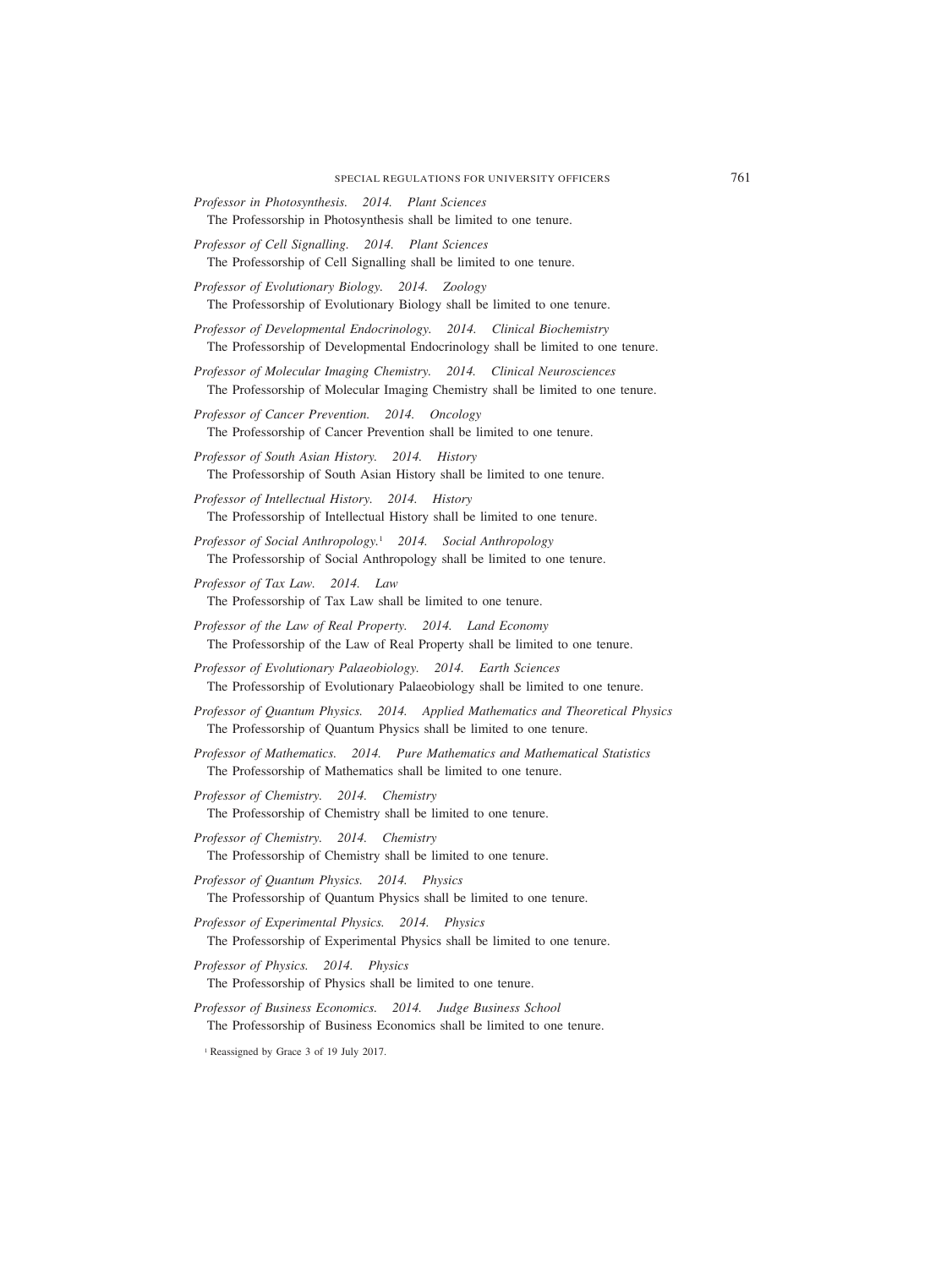- *Professor of Mobile Systems. 2014. Computer Science and Technology* The Professorship of Mobile Systems shall be limited to one tenure.
- *Professor of Computer Engineering. 2014. Computer Science and Technology* The Professorship of Computer Engineering shall be limited to one tenure.
- *Professor of Engineering and the Environment. 2014. Engineering* The Professorship of Engineering and the Environment shall be limited to one tenure.
- *Professor of Civil and Environmental Engineering. 2014. Engineering* The Professorship of Civil and Environmental Engineering shall be limited to one tenure.

*Professor of Machine Learning. 2014. Engineering* The Professorship of Machine Learning shall be limited to one tenure.

*Genzyme Professor of Neuroimmunology. 2014. Clinical Neurosciences* The Genzyme Professorship of Neuroimmunology shall be limited to one tenure.

*Professor of History of Art. 2015. History of Art*

*Professor of Finance.*<sup>1</sup> *2015. Judge Business School*

The Professorship of Finance shall be limited to one tenure.

*LEGO Professor of Play in Education, Development, and Learning. 2015. Education*

**1.** The benefaction received from the LEGO Foundation as permanent endowment to be held on trust by the University, together with other sums allocated for the same purpose, to advance research in the role of play in education, development, and learning especially in early childhood, by supporting a Professorship of Play in Education, Development, and Learning shall form a fund called the LEGO Professorship of Play in Education, Development, and Learning Endowment Fund.

**2.** The Managers shall be responsible for the administration of the Fund and the application of its income and shall comprise the Head of the Faculty of Education, who shall be Chair, the Head of the School of the Humanities and Social Sciences, and up to three persons appointed by the Faculty Board of Education for such period as the Board shall determine.

**3.** The first charge on the income of the Fund shall be the payment of the stipend, national insurance, pension contributions, and associated indirect costs of the Professor payable by the University.

**4.** Any unexpended income, including income accrued during a vacancy in the Professorship, may, at the discretion of the Managers:

- (*a*) with the approval of the Faculty Board of Education, be applied to support the work of the Professor in such manner as may be recommended by the Managers;
- (*b*) with the approval of the General Board, be applied to support research in the field of play in education, development, and learning in the University in such manner as may be recommended by the Managers;
- (*c*) be accumulated for use as income in accordance with Regulations 3 and 4(*a*) and (*b*) in any one or more subsequent years.

*Janeway Professor of Financial Economics.*<sup>2</sup> *2015. Economics*

*Professor of Respiratory Science. 2015. Medicine*

The Professorship of Respiratory Science shall be limited to one tenure.

*Professor of Celtic and Medieval Studies. 2015. Anglo-Saxon, Norse, and Celtic* The Professorship of Celtic and Medieval Studies shall be limited to one tenure.

*Professor of Music Theory and Analysis. 2015. Music*

The Professorship of Music Theory and Analysis shall be limited to one tenure.

*Professor of Synthetic Biology. 2015. Plant Sciences*

The Professorship of Synthetic Biology shall be limited to one tenure.

<sup>1</sup> Notice (*Reporter*, 6499, 2017–18, p. 450).

<sup>2</sup> See p. 895.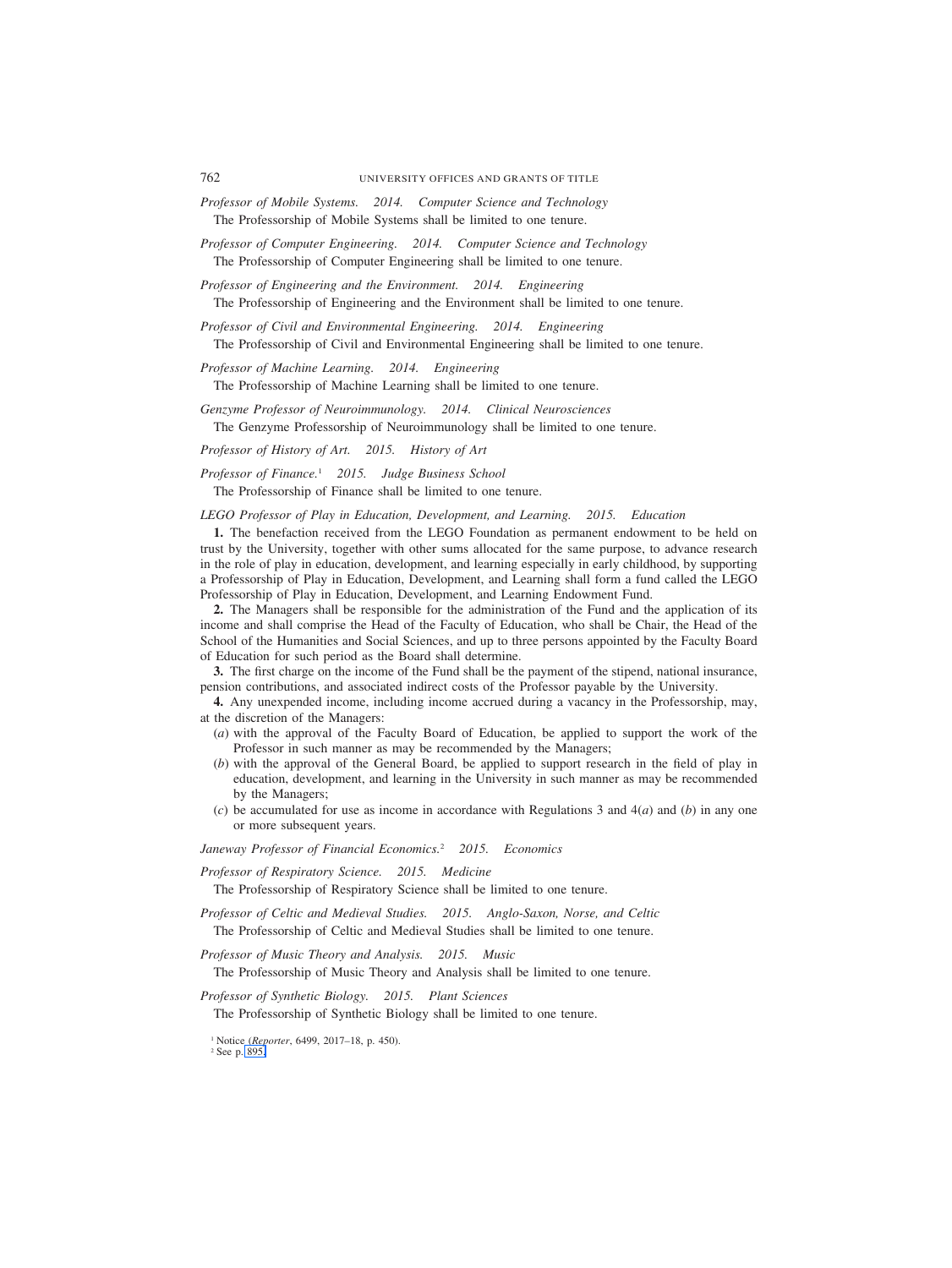- *Professor of Cell and Membrane Biology. 2015. Clinical Biochemistry* The Professorship of Cell and Membrane Biology shall be limited to one tenure.
- *Professor of Cognitive Neurology. 2015. Clinical Neurosciences* The Professorship of Cognitive Neurology shall be limited to one tenure.

*Professor of Human Genetics. 2015. Haematology* The Professorship of Human Genetics shall be limited to one tenure.

- *Professor of Medical Genetics and Neurodevelopment. 2015. Medical Genetics* The Professorship of Medical Genetics and Neurodevelopment shall be limited to one tenure.
- *Professor of Cancer and Developmental Biology. 2015. Oncology* The Professorship of Cancer and Developmental Biology shall be limited to one tenure.
- *Professor of Regenerative Medicine. 2015. Surgery* The Professorship of Regenerative Medicine shall be limited to one tenure.
- *Professor of Arts, Creativities, and Education. 2015. Education* The Professorship of Arts, Creativities, and Education shall be limited to one tenure.
- *Professor of Science Education. 2015. Education* The Professorship of Science Education shall be limited to one tenure.
- *Professor of American History. 2015. History*

The Professorship of American History shall be limited to one tenure.

- *Professor of Historical Anthropology.*<sup>1</sup> *2015. Social Anthropology* The Professorship of Historical Anthropology shall be limited to one tenure.
- *Professor of European Prehistory.*<sup>1</sup> *2015. Archaeology* The Professorship of European Prehistory shall be limited to one tenure.
- *Professor of Prehistoric Europe and Heritage Studies.*<sup>1</sup> *2015. Archaeology* The Professorship of Prehistoric Europe and Heritage Studies shall be limited to one tenure.
- *Professor of Public Law. 2015. Law* The Professorship of Public Law shall be limited to one tenure.
- *Professor of Law and Public Policy. 2015. Land Economy* The Professorship of Law and Public Policy shall be limited to one tenure.
- *Professor of Environmental Economics and Public Policy. 2015. Land Economy* The Professorship of Environmental Economics and Public Policy shall be limited to one tenure.
- *Professor of Metamorphic Petrology. 2015. Earth Sciences* The Professorship of Metamorphic Petrology shall be limited to one tenure.
- *Professor of Environmental and Industrial Fluid Dynamics. 2015. Applied Mathematics and Theoretical Physics*

The Professorship of Environmental and Industrial Fluid Dynamics shall be limited to one tenure.

- *Professor of Probability. 2015. Pure Mathematics and Mathematical Statistics* The Professorship of Probability shall be limited to one tenure.
- *Professor of Mathematics. 2015. Pure Mathematics and Mathematical Statistics* The Professorship of Mathematics shall be limited to one tenure.
- *Professor of Biological and Biomedical Chemistry. 2015. Chemistry* The Professorship of Biological and Biomedical Chemistry shall be limited to one tenure.
	- <sup>1</sup> Reassigned by Grace 3 of 19 July 2017.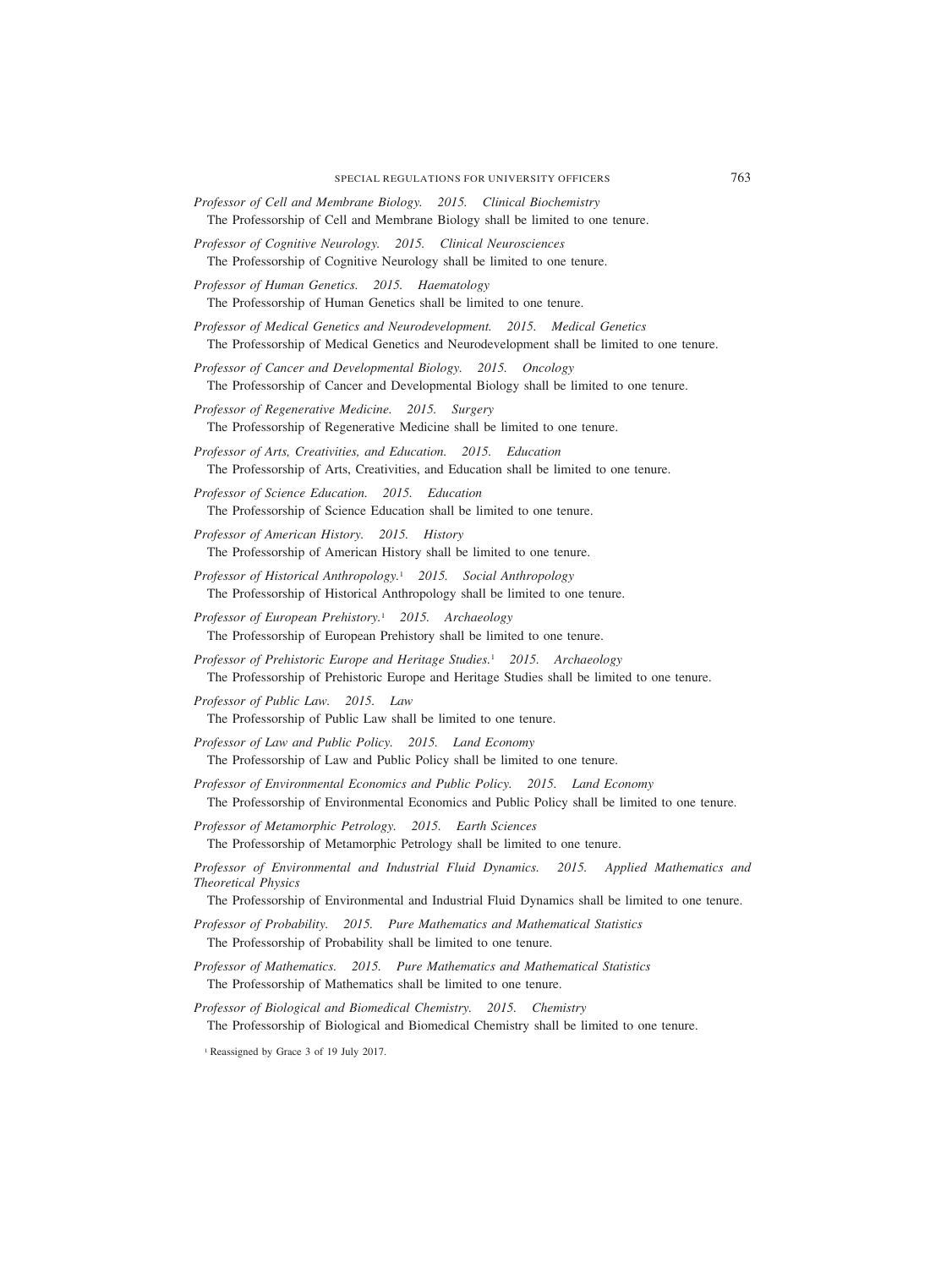- *Professor of Physical Chemistry and Biophysics. 2015. Chemistry* The Professorship of Physical Chemistry and Biophysics shall be limited to one tenure.
- *Professor of Supramolecular and Polymer Chemistry. 2015. Chemistry* The Professorship of Supramolecular and Polymer Chemistry shall be limited to one tenure.
- *Professor of Superalloys. 2015. Materials Science and Metallurgy* The Professorship of Superalloys shall be limited to one tenure.
- *Professor of Physics. 2015. Physics* The Professorship of Physics shall be limited to one tenure.
- *Professor of Physics. 2015. Physics* The Professorship of Physics shall be limited to one tenure.
- *Professor of Strategy and Innovation. 2015. Judge Business School* The Professorship of Strategy and Innovation shall be limited to one tenure.
- *Professor of Interdisciplinary Design. 2015. Computer Science and Technology* The Professorship of Interdisciplinary Design shall be limited to one tenure.

*Professor of Electronic Engineering. 2015. Engineering* The Professorship of Electronic Engineering shall be limited to one tenure.

- *Professor of Thermofluid Dynamics. 2015. Engineering* The Professorship of Thermofluid Dynamics shall be limited to one tenure.
- *Professor of Soft Solids and Surfaces. 2015. Chemical Engineering and Biotechnology* The Professorship of Soft Solids and Surfaces shall be limited to one tenure.
- *Professor of Astronomy. 2015. Institute of Astronomy* The Professorship of Astronomy shall be limited to one tenure.
- *Professor of Infrastructure Geotechnics. 2015. Engineering*

*Professor of Otology and Skull Base Surgery. 2016. Clinical Neurosciences* The Professorship of Otology and Skull Base Surgery shall be limited to one tenure.

*El-Erian Professor of Behavioural Economics and Policy.*<sup>1</sup> *2016. Politics and International Studies Sir David Williams Professor of Public Law.*<sup>2</sup> *2016. Law*

- *Professor of Public Policy. 2016. Politics and International Studies*
- *Russell R. Geiger Professor of Crop Science.*<sup>3</sup> *2016. Plant Sciences*
- *Professor of Information and Communications. 2016. Engineering*

*Professor of Computer Science. 2016. Computer Science and Technology*

*Professor of Latin Literature. 2016. Classics*

The Professorship of Latin Literature shall be limited to one tenure.

*Professor of Classics and Ancient History. 2016. Classics* The Professorship of Classics and Ancient History shall be limited to one tenure.

*Professor of Reformation History. 2016. Divinity*

The Professorship of Reformation History shall be limited to one tenure.

*Professor of Metabolism and Nutrition. 2016. Biochemistry* The Professorship of Metabolism and Nutrition shall be limited to one tenure.

<sup>2</sup> See p. 1043. <sup>3</sup> See p. 865.

<sup>&</sup>lt;sup>1</sup> Retitled by Grace 8 of 24 July 2019; reassigned by Grace 2 of 21 October 2020. See p. 850.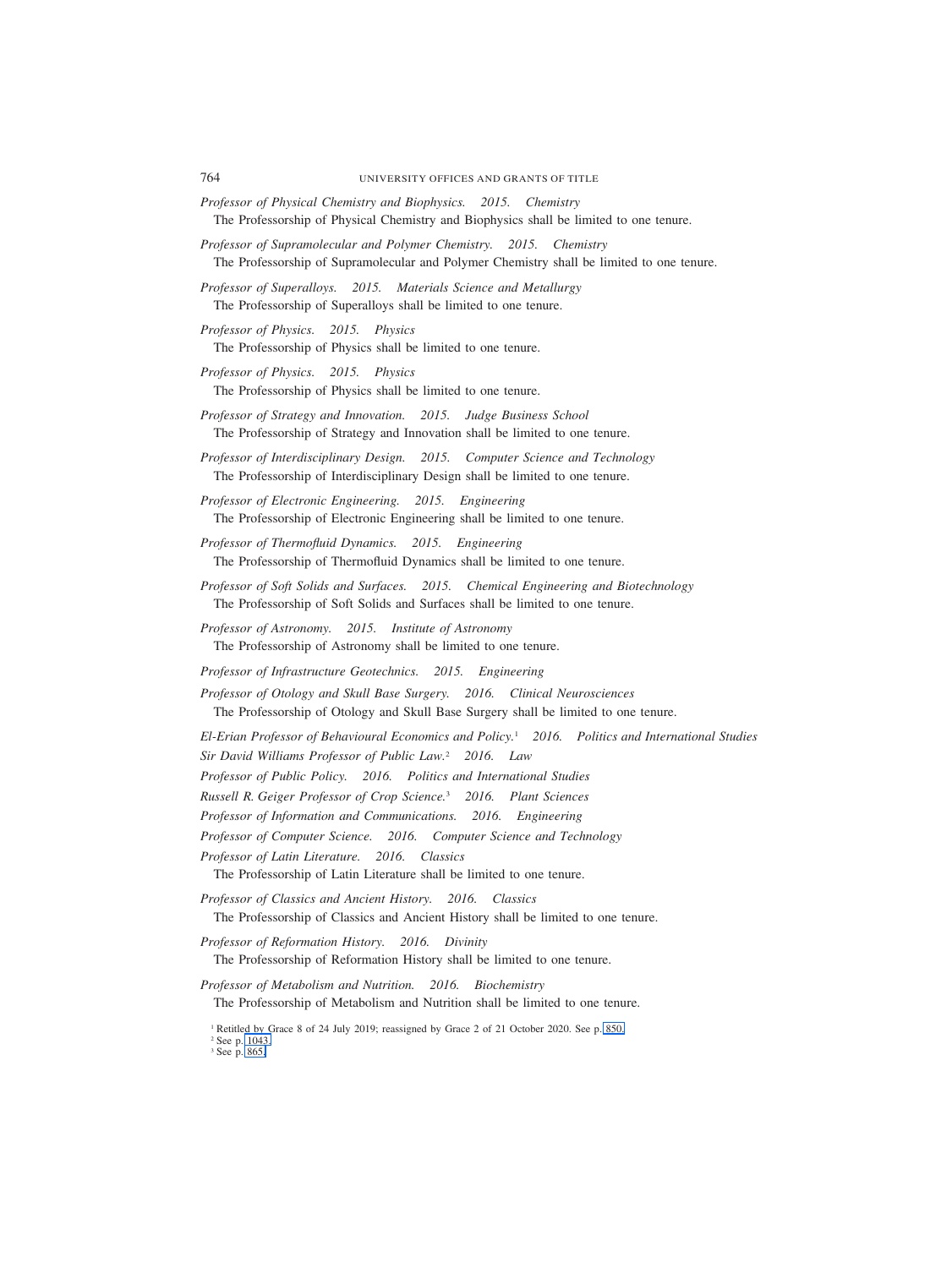- *Professor of Synthetic and Chemical Biology. 2016. Biochemistry* The Professorship of Synthetic and Chemical Biology shall be limited to one tenure.
- *Professor of Viral Pathogenesis. 2016. Pathology* The Professorship of Viral Pathogenesis shall be limited to one tenure.
- *Professor of Forest Ecology and Conservation. 2016. Plant Sciences* The Professorship of Forest Ecology and Conservation shall be limited to one tenure.

*Professor of Behavioural Neuroscience. 2016. Psychology* The Professorship of Behavioural Neuroscience shall be limited to one tenure.

- *Professor of Leukaemia Stem Cell Biology. 2016. Haematology* The Professorship of Leukaemia Stem Cell Biology shall be limited to one tenure.
- *Professor of Cancer Development. 2016. Oncology* The Professorship of Cancer Development shall be limited to one tenure.
- *Professor of Econometrics. 2016. Economics* The Professorship of Econometrics shall be limited to one tenure.
- *Professor of the History of Southeast Asia. 2016. History* The Professorship of the History of Southeast Asia shall be limited to one tenure.
- *Professor of Economic and Social History. 2016. History* The Professorship of Economic and Social History shall be limited to one tenure.
- *Professor of Political Economy. 2016. Politics and International Studies* The Professorship of Political Economy shall be limited to one tenure.
- *Professor of History of Science and Medicine. 2016. History and Philosophy of Science* The Professorship of History of Science and Medicine shall be limited to one tenure.
- *Professor of Coastal Dynamics. 2016. Geography* The Professorship of Coastal Dynamics shall be limited to one tenure.
- *Professor of Fluid Mechanics. 2016. Applied Mathematics and Theoretical Physics* The Professorship of Fluid Mechanics shall be limited to one tenure.
- *Professor of Mathematical Statistics. 2016. Pure Mathematics and Mathematical Statistics* The Professorship of Mathematical Statistics shall be limited to one tenure.
- *Professor of Stellar Evolution. 2016. Institute of Astronomy* The Professorship of Stellar Evolution shall be limited to one tenure.
- *Professor of Astrophysics. 2016. Institute of Astronomy* The Professorship of Astrophysics shall be limited to one tenure.
- *Professor of Materials Science. 2016. Materials Science and Metallurgy* The Professorship of Materials Science shall be limited to one tenure.
- *Professor of Biological Physics. 2016. Physics* The Professorship of Biological Physics shall be limited to one tenure.
- *Professor of Applied Physics. 2016. Physics* The Professorship of Applied Physics shall be limited to one tenure.
- *Professor of Organizational Ethnography. 2016. Judge Business School* The Professorship of Organizational Ethnography shall be limited to one tenure.
- *Professor of Molecular Modelling. 2016. Engineering*

The Professorship of Molecular Modelling shall be limited to one tenure.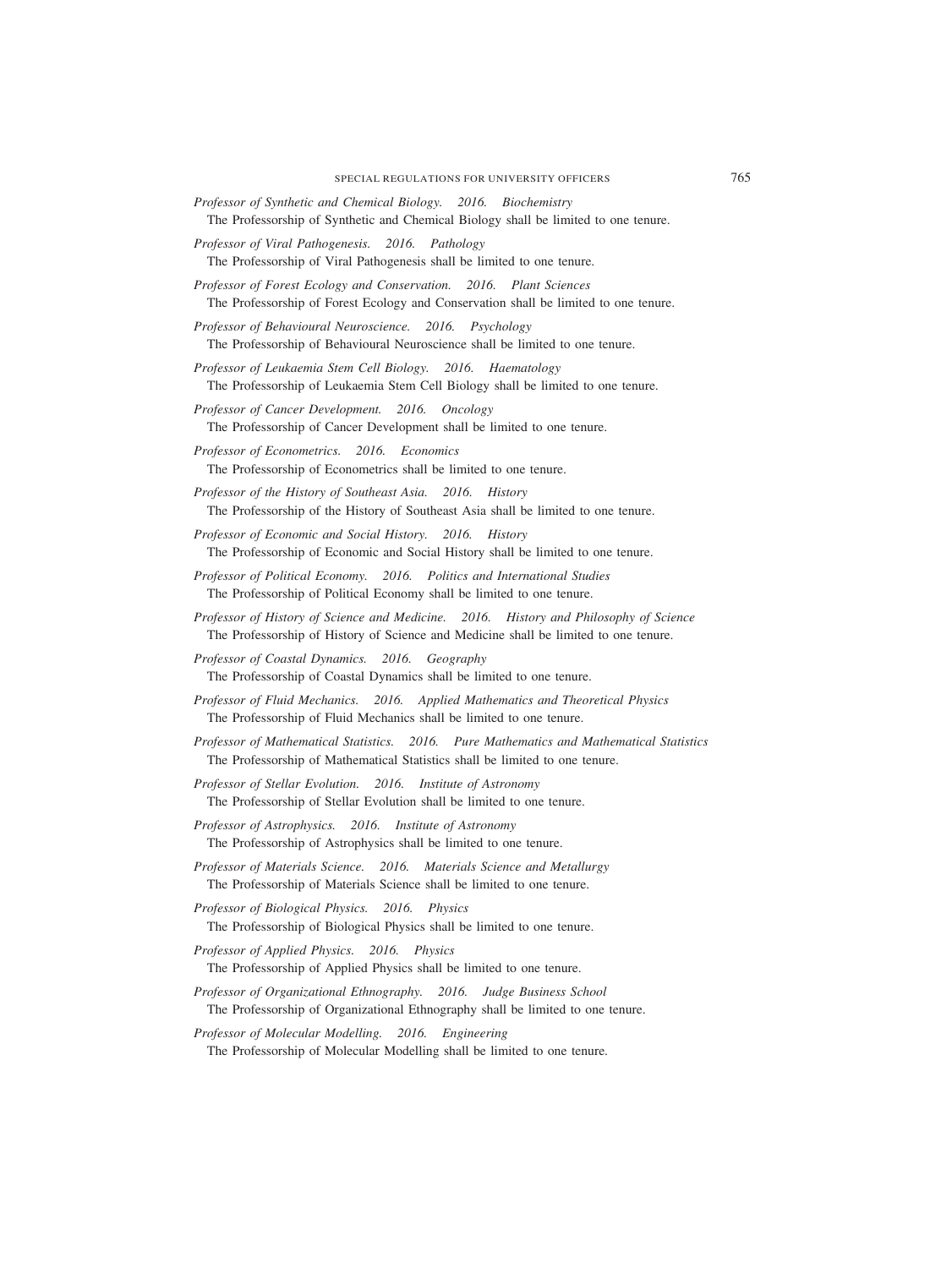- *Professor of Structural Mechanics. 2016. Engineering* The Professorship of Structural Mechanics shall be limited to one tenure.
- *Professor of Nanotechnology. 2016. Engineering* The Professorship of Nanotechnology shall be limited to one tenure.
- *Professor of Microsystems Technology. 2016. Engineering* The Professorship of Microsystems Technology shall be limited to one tenure.
- *Professor of Chemical Engineering Science. 2016. Chemical Engineering and Biotechnology* The Professorship of Chemical Engineering Science shall be limited to one tenure.
- *Al-Kindi Professorship.*<sup>1</sup> *2017. Genetics*
- *Professor of Nonlinear Mathematical Science. 2017. Applied Mathematics and Theoretical Physics* The Professorship of Nonlinear Mathematical Science shall be limited to one tenure.
- *Professor of Cell Biology. 2017. Clinical Biochemistry* The Professorship of Cell Biology shall be limited to one tenure.
- *Professor of Oncological Imaging. 2017. Radiology* The Professorship of Oncological Imaging shall be limited to one tenure.
- *Bennett Professor of Public Policy.*<sup>2</sup> *2017. Politics and International Studies*
- *Dr John C. Taylor Professor of Public Innovation.*<sup>3</sup> *2017. Engineering*
- *Professor of International Law. 2017. Law*

The Professorship of International Law shall be limited to one tenure for the period from 1 October 2017 to 30 September 2024.

*Jennifer Ward Oppenheimer Professor of the Deep History and Archaeology of Africa.*4,5 *2017. Archaeology*

*Professor of Organic Chemistry. 2017. Chemistry* The Professorship of Organic Chemistry shall be limited to one tenure.

*Professor of the History and Culture of the Maghrib. 2017. Middle Eastern Studies* The Professorship of the History and Culture of the Maghrib shall be limited to one tenure.

*Professor of Ancient Philosophy. 2017. Classics*

The Professorship of Ancient Philosophy shall be limited to one tenure.

- *Professor of the Philosophy of Religion. 2017. Divinity* The Professorship of the Philosophy of Religion shall be limited to one tenure.
- *Professor of French Linguistics and Language Change. 2017. Modern and Medieval Languages and Linguistics*

The Professorship of French Linguistics and Language Change shall be limited to one tenure.

*Professor of Computational Linguistics. 2017. Modern and Medieval Languages and Linguistics* The Professorship of Computational Linguistics shall be limited to one tenure.

*Professor of Structural Biology. 2017. Biochemistry*

The Professorship of Structural Biology shall be limited to one tenure.

*Professor of Evolutionary Genetics. 2017. Genetics*

The Professorship of Evolutionary Genetics shall be limited to one tenure.

<sup>1</sup> See p. 900.

<sup>2</sup> See p. 806.

<sup>3</sup> See p. 1013.

<sup>4</sup> See p. 1035.

<sup>5</sup> Reassigned by Grace 3 of 19 July 2017.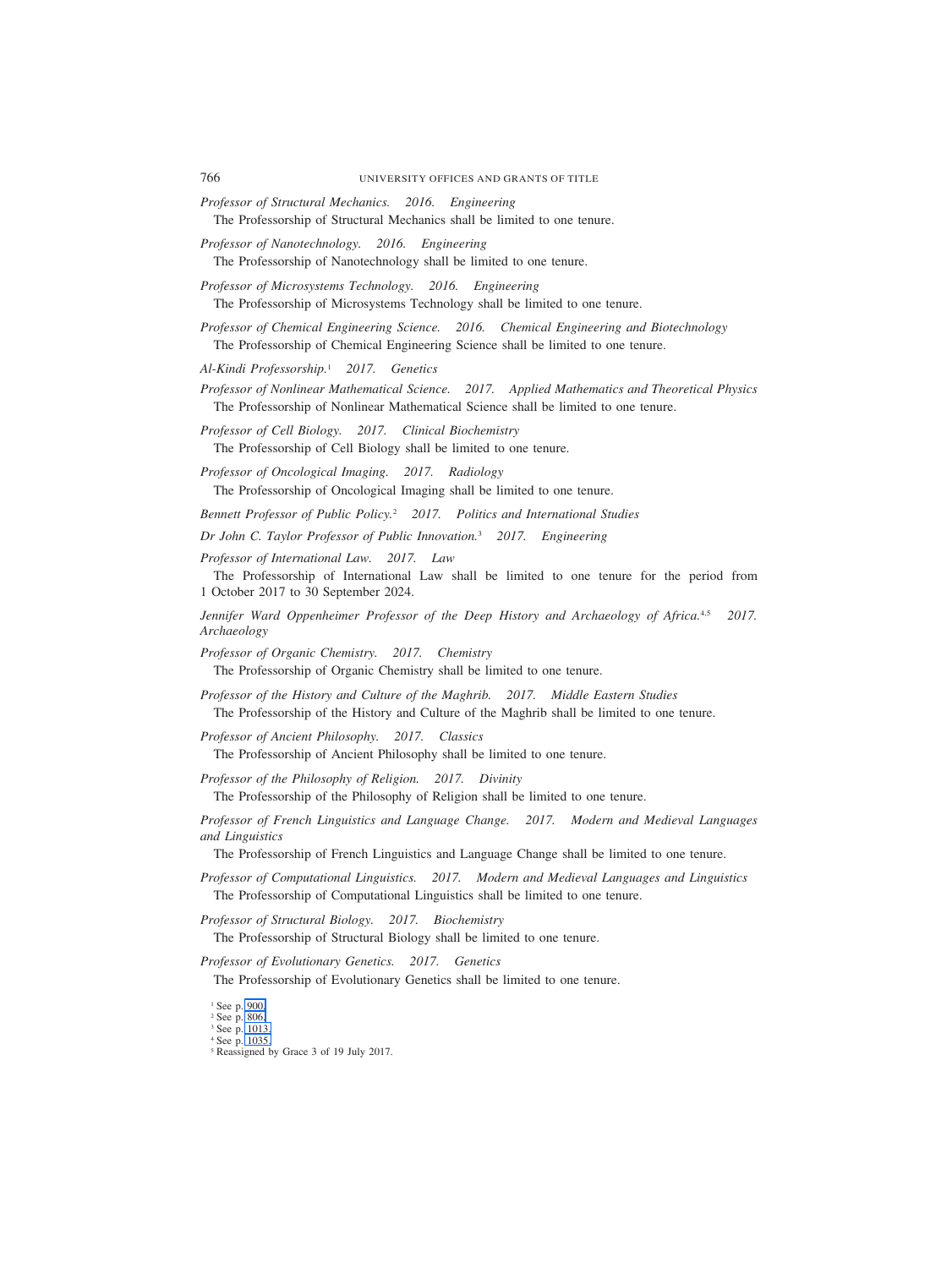- *Professor of RNA Virology. 2017. Pathology*
- The Professorship of RNA Virology shall be limited to one tenure.
- *Professor of Structural Pharmacology. 2017. Pharmacology* The Professorship of Structural Pharmacology shall be limited to one tenure.
- *Professor of Embryonic Pluripotency. 2017. Physiology, Development, and Neuroscience* The Professorship of Embryonic Pluripotency shall be limited to one tenure.

*Professor of Pathophysiology. 2017. Veterinary Medicine* The Professorship of Pathophysiology shall be limited to one tenure.

- *Professor of Molecular Metabolism. 2017. Clinical Biochemistry* The Professorship of Molecular Metabolism shall be limited to one tenure.
- *Professor of Clinical Autoimmunity. 2017. Medicine* The Professorship of Clinical Autoimmunity shall be limited to one tenure.
- *Professor of Molecular Medicine and Stem Cell Genomics. 2017. Medicine* The Professorship of Molecular Medicine and Stem Cell Genomics shall be limited to one tenure.
- *Professor of Paediatric Epidemiology. 2017. Paediatrics* The Professorship of Paediatric Epidemiology shall be limited to one tenure.
- *Professor of Cancer Risk Prediction. 2017. Public Health and Primary Care* The Professorship of Cancer Risk Prediction shall be limited to one tenure.
- *Professor of Population Health and Nutrition. 2017. Public Health and Primary Care* The Professorship of Population Health and Nutrition shall be limited to one tenure.
- *Professor of Transplant Surgery. 2017. Surgery* The Professorship of Transplant Surgery shall be limited to one tenure.
- *Professor of Macroeconomics. 2017. Economics* The Professorship of Macroeconomics shall be limited to one tenure.
- *Professor of Early Modern History. 2017. History* The Professorship of Early Modern History shall be limited to one tenure.
- *Professor of Human Evolutionary Biology and Prehistory. 2017. Archaeology* The Professorship of Human Evolutionary Biology and Prehistory shall be limited to one tenure.
- *Professor of Criminal and Penal Justice. 2017. Law* The Professorship of Criminal and Penal Justice shall be limited to one tenure.
- *Professor of Earth and Planetary Materials. 2017. Earth Sciences* The Professorship of Earth and Planetary Materials shall be limited to one tenure.
- *Professor of Political Economy. 2017. Geography*

The Professorship of Political Economy shall be limited to one tenure.

- *Professor of Mathematical Biology. 2017. Applied Mathematics and Theoretical Physics* The Professorship of Mathematical Biology shall be limited to one tenure.
- *Professor of Applied Mathematics. 2017. Applied Mathematics and Theoretical Physics* The Professorship of Applied Mathematics shall be limited to one tenure.
- *Professor of Cosmology and Astrophysics. 2017. Institute of Astronomy* The Professorship of Cosmology and Astrophysics shall be limited to one tenure.

*Professor of Surface Science. 2017. Chemistry*

The Professorship of Surface Science shall be limited to one tenure.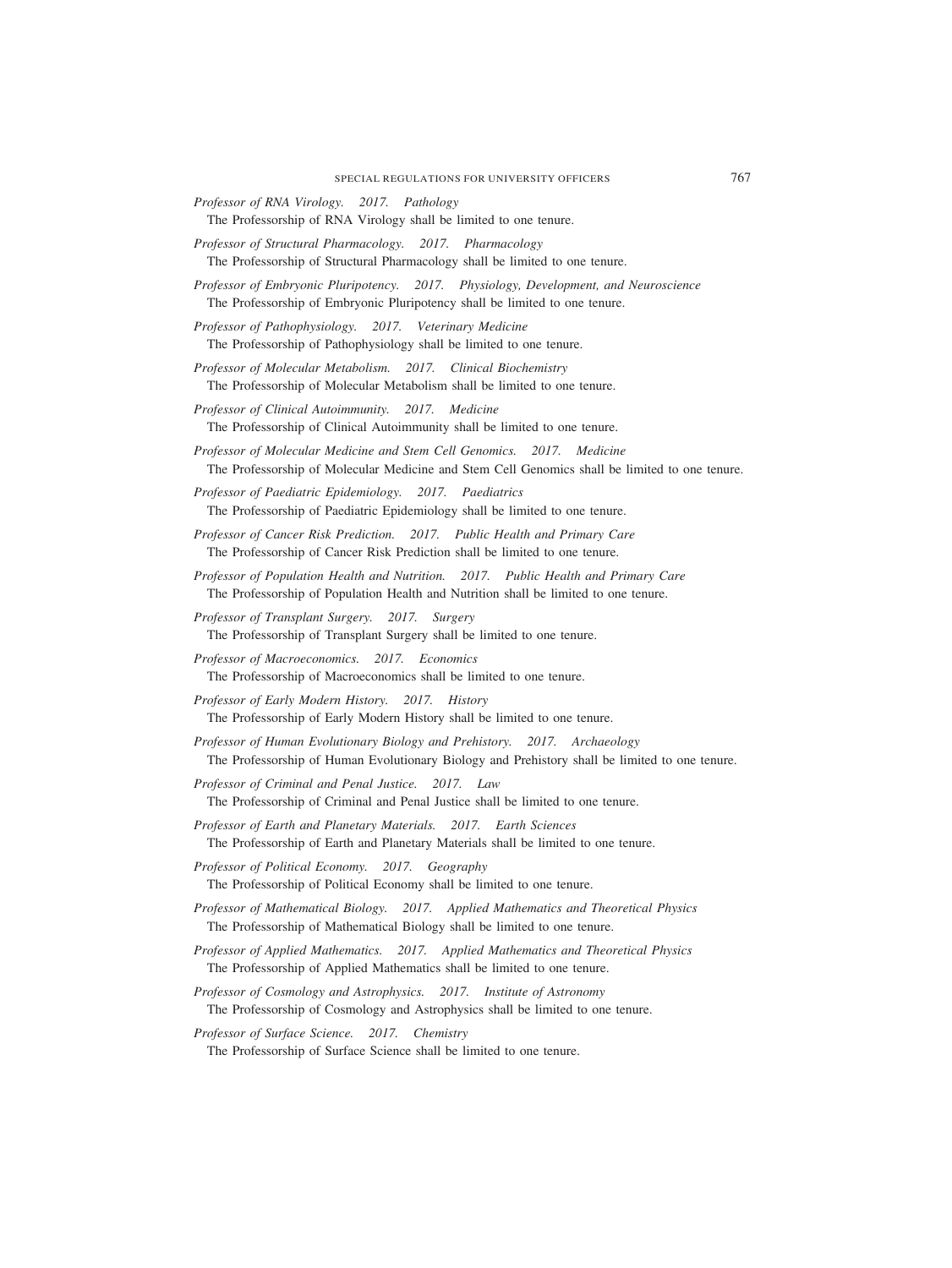- *Professor of Chemical and Molecular Biology. 2017. Chemistry* The Professorship of Chemical and Molecular Biology shall be limited to one tenure.
- *Professor of Energy and Sustainability. 2017. Chemistry*

The Professorship of Energy and Sustainability shall be limited to one tenure.

- *Professor of Macromolecular Materials Science. 2017. Materials Science and Metallurgy* The Professorship of Macromolecular Materials Science shall be limited to one tenure.
- *Professor of Theoretical Physics. 2017. Physics*

The Professorship of Theoretical Physics shall be limited to one tenure.

- *Diageo Professor of Organisation Studies. 2017. Judge Business School* The Diageo Professorship of Organisation Studies shall be limited to one tenure.
- *Professor of Security and Privacy. 2017. Computer Science and Technology* The Professorship of Security and Privacy shall be limited to one tenure.
- *Professor of Language and Information. 2017. Computer Science and Technology* The Professorship of Language and Information shall be limited to one tenure.

*Professor of Engineering Sustainability. 2017. Engineering* The Professorship of Engineering Sustainability shall be limited to one tenure.

- *Professor of Civil Engineering. 2017. Engineering* The Professorship of Civil Engineering shall be limited to one tenure.
- *Professor of Computational Neuroscience. 2017. Engineering* The Professorship of Computational Neuroscience shall be limited to one tenure.
- *Professor of Biomedical Engineering. 2017. Engineering* The Professorship of Biomedical Engineering shall be limited to one tenure.
- *Professor of Fluid Mechanics and the Environment. 2017. Chemical Engineering and Biotechnology* The Professorship of Fluid Mechanics and the Environment shall be limited to one tenure.
- *Professor of Colloid Science. 2017. Chemical Engineering and Biotechnology* The Professorship of Colloid Science shall be limited to one tenure.
- *Professor of Microstructure Engineering. 2017. Chemical Engineering and Biotechnology* The Professorship of Microstructure Engineering shall be limited to one tenure.

*Professor of Magnetic Resonance Imaging. 2017. Radiology* The Professorship of Magnetic Resonance Imaging shall be limited to one tenure.

- *Professor of Cancer Sciences. 2018. Oncology* The Professorship of Cancer Sciences shall be limited to one tenure.
- *MRC Professor of Cognitive Brain Sciences. 2018. Psychiatry* The MRC Professorship of Cognitive Brain Sciences shall be limited to one tenure.

*NHSBT Professor of Donor Health. 2018. Public Health and Primary Care* The NHSBT Professorship of Donor Health shall be limited to one tenure.

- *Professor of Child and Adolescent Psychiatry. 2018. Psychiatry* The Professorship of Child and Adolescent Psychiatry shall be limited to one tenure.
- *MRC Professor of Toxicology. 2018. Pharmacology* The MRC Professorship of Toxicology shall be limited to one tenure.
- *Professor of Media, Culture, and Environment.*<sup>1</sup> *2018. Sociology* The Professorship of Media, Culture, and Environment shall be limited to one tenure.

<sup>1</sup> Retitled by Grace 2 of 26 September 2018.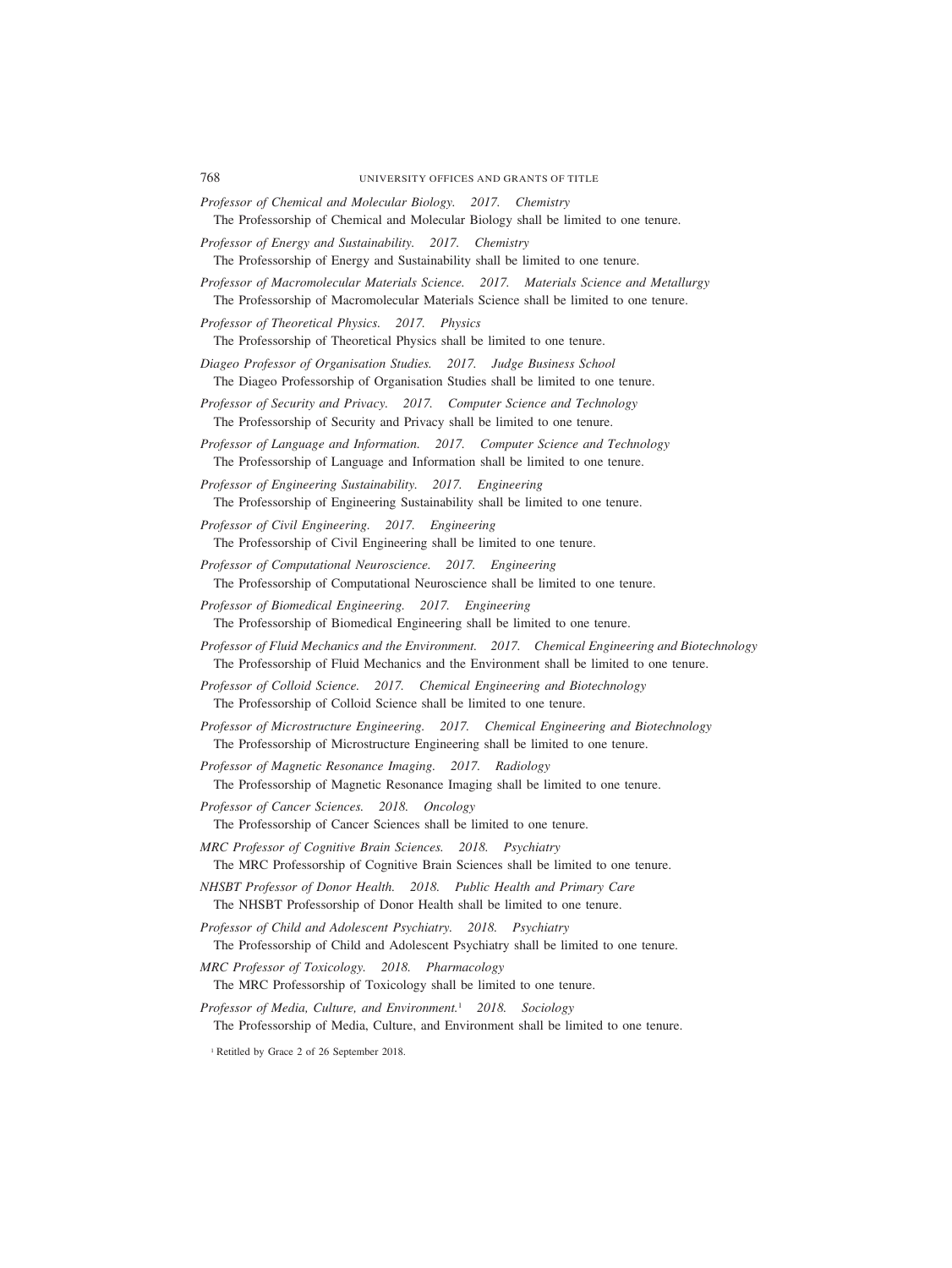*McDonald Professor of Paleoproteomics. 2018. Archaeology*

The McDonald Professorship of Paleoproteomics shall be limited to ten years from 1 October 2018.

*Versus Arthritis Professor of Rheumatology.*<sup>1</sup> *2018. Medicine*

*Professor of Theoretical Physics. 2018. Applied Mathematics and Theoretical Physics* The Professorship of Theoretical Physics shall be limited to one tenure.

*Health Foundation Professor of Healthcare Improvement Studies. 2018. Public Health and Primary Care*

The Health Foundation Professorship of Healthcare Improvement Studies shall be limited to one tenure.

*Professor of Russian and European Art. 2018. History of Art*

The Professorship of Russian and European Art shall be limited to one tenure.

*Professor of East Asian History. 2018. East Asian Studies*

The Professorship of East Asian History shall be limited to one tenure.

*Professor of Nineteenth-Century French Literature and Culture. 2018. Modern and Medieval Languages and Linguistics*

The Professorship of Nineteenth-Century French Literature and Culture shall be limited to one tenure.

*Professor of Russian and Film Studies. 2018. Modern and Medieval Languages and Linguistics* The Professorship of Russian and Film Studies shall be limited to one tenure.

*Professor of Comparative Developmental Neurobiology. 2018. Physiology, Development, and Neuroscience*

The Professorship of Comparative Developmental Neurobiology shall be limited to one tenure.

- *Professor of Plant Virology. 2018. Plant Sciences* The Professorship of Plant Virology shall be limited to one tenure.
- *Professor of Evolutionary Ecology. 2018. Zoology* The Professorship of Evolutionary Ecology shall be limited to one tenure.
- *Professor of Pathogen Dynamics. 2018. Veterinary Medicine* The Professorship of Pathogen Dynamics shall be limited to one tenure.
- *Professor of Molecular and Cellular Biology. 2018. Clinical Biochemistry* The Professorship of Molecular and Cellular Biology shall be limited to one tenure.

*Professor in Endocrine Signalling. 2018. Clinical Biochemistry* The Professorship in Endocrine Signalling shall be limited to one tenure.

*Professor of Biological Chemistry. 2018. Clinical Neurosciences* The Professorship of Biological Chemistry shall be limited to one tenure.

*Professor of Clinical Endocrinology. 2018. Medicine* The Professorship of Clinical Endocrinology shall be limited to one tenure.

*Professor of Mitochondrial Redox Biology. 2018. Medicine* The Professorship of Mitochondrial Redox Biology shall be limited to one tenure.

*Professor of Metabolic Technology. 2018. Paediatrics* The Professorship of Metabolic Technology shall be limited to one tenure.

*Professor of Cognitive Neuroscience. 2018. Psychiatry* The Professorship of Cognitive Neuroscience shall be limited to one tenure.

<sup>1</sup> Retitled by Grace 7 of 9 January 2019. See p. 1027.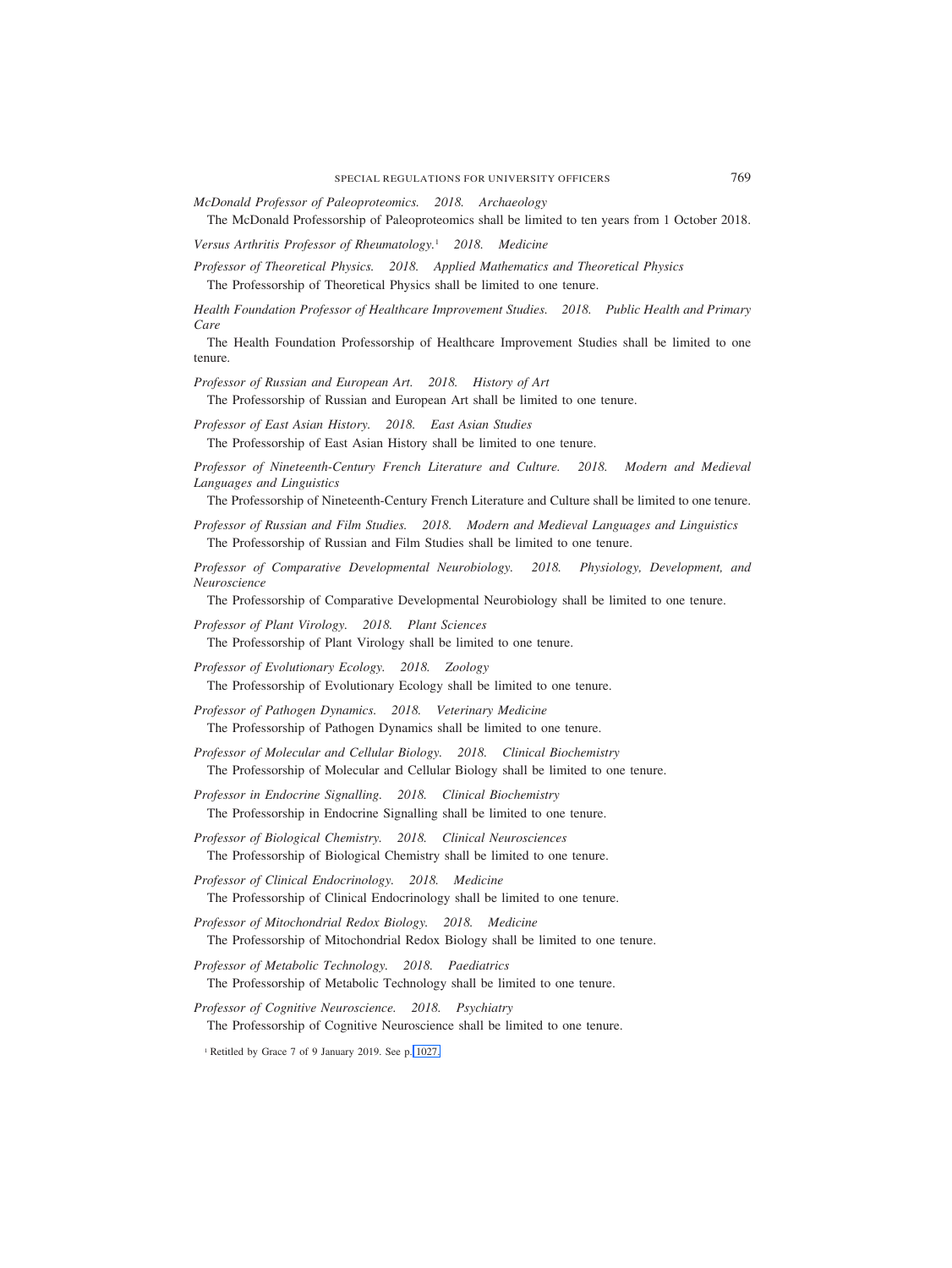- *Professor of European History. 2018. History* The Professorship of European History shall be limited to one tenure.
- *Professor of Palaeography. 2018. History*

The Professorship of Palaeography shall be limited to one tenure.

- *Professor of Political Thought and Intellectual History. 2018. Politics and International Studies* The Professorship of Political Thought and Intellectual History shall be limited to one tenure.
- *Professor of History of Science and Medicine. 2018. History and Philosophy of Science* The Professorship of History of Science and Medicine shall be limited to one tenure.
- *Professor of Real Estate and Urban Economics. 2018. Land Economy* The Professorship of Real Estate and Urban Economics shall be limited to one tenure.
- *Professor of Earth and Nuclear Materials. 2018. Earth Sciences* The Professorship of Earth and Nuclear Materials shall be limited to one tenure.
- *Professor of Petrology and Geochemistry. 2018. Earth Sciences* The Professorship of Petrology and Geochemistry shall be limited to one tenure.
- *Professor of Applied Mathematics. 2018. Applied Mathematics and Theoretical Physics* The Professorship of Applied Mathematics shall be limited to one tenure.
- *Professor of Mathematics. 2018. Pure Mathematics and Mathematical Statistics* The Professorship of Mathematics shall be limited to one tenure.
- *Professor of Number Theory. 2018. Pure Mathematics and Mathematical Statistics* The Professorship of Number Theory shall be limited to one tenure.
- *Professor of Astrophysics. 2018. Institute of Astronomy* The Professorship of Astrophysics shall be limited to one tenure.
- *Professor of Physical and Computational Surface Chemistry. 2018. Chemistry* The Professorship of Physical and Computational Surface Chemistry shall be limited to one tenure.
- *Professor of Materials Chemistry. 2018. Materials Science and Metallurgy* The Professorship of Materials Chemistry shall be limited to one tenure.
- *Professor of Materials Science. 2018. Materials Science and Metallurgy* The Professorship of Materials Science shall be limited to one tenure.
- *Professor of Condensed Matter Physics. 2018. Physics* The Professorship of Condensed Matter Physics shall be limited to one tenure.
- *Professor of Operations and Technology Management. 2018. Judge Business School* The Professorship of Operations and Technology Management shall be limited to one tenure.
- *Professor of Network Modelling. 2018. Computer Science and Technology* The Professorship of Network Modelling shall be limited to one tenure.
- *Professor in Computational Biology. 2018. Computer Science and Technology* The Professorship in Computational Biology shall be limited to one tenure.
- *Professor of Image and Signal Analysis. 2018. Engineering* The Professorship of Image and Signal Analysis shall be limited to one tenure.
- *Professor of Structural Engineering. 2018. Engineering* The Professorship of Structural Engineering shall be limited to one tenure.
- *Hibbitt Professor of Solid Mechanics. 2018. Engineering* The Hibbitt Professorship of Solid Mechanics shall be limited to one tenure.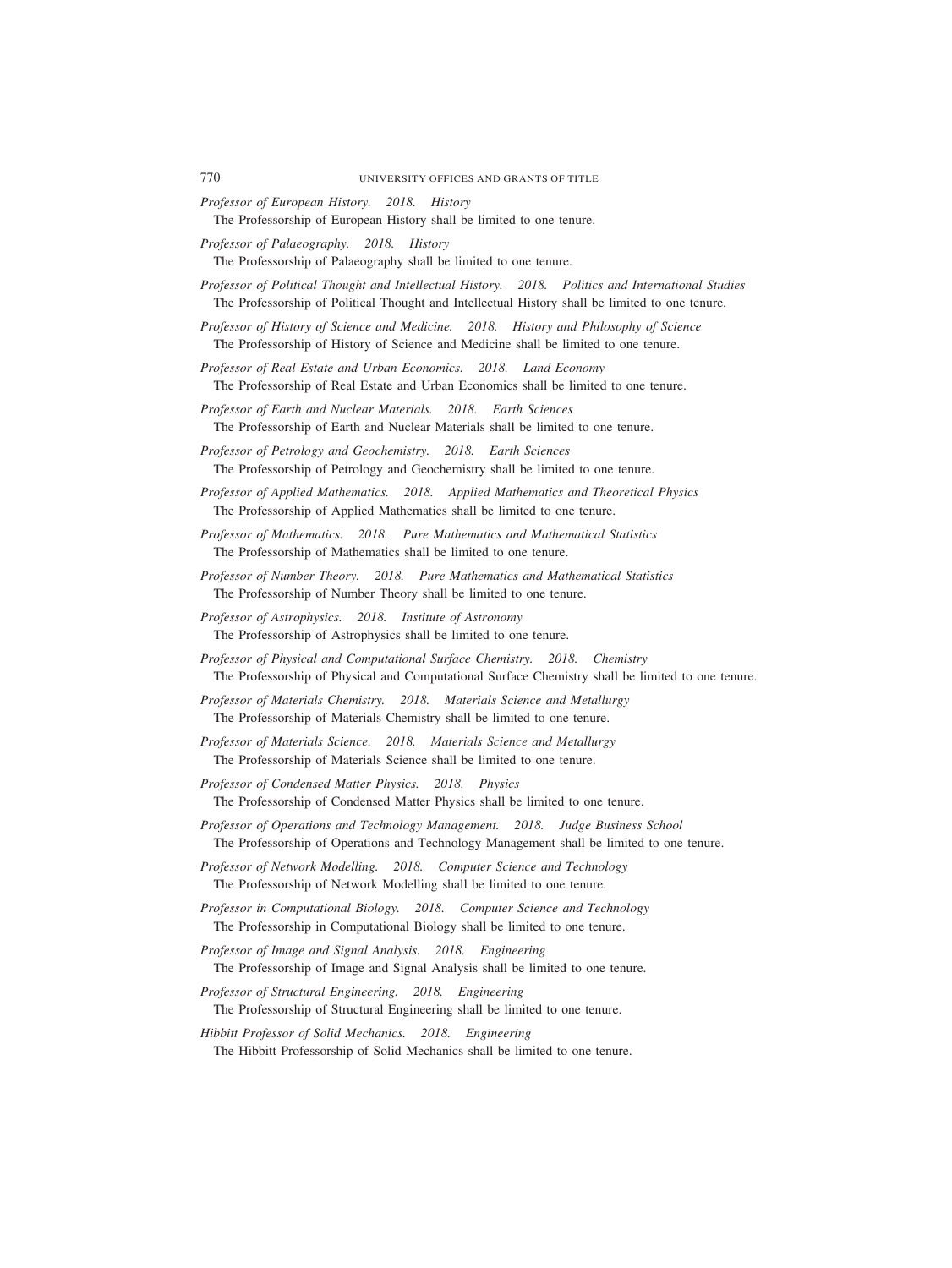*Professor of Medieval Archaeology. 2018. Institute of Continuing Education* The Professorship of Medieval Archaeology shall be limited to one tenure.

*Professor of Digital Humanities. 2018. Centre for Research in the Arts, Social Sciences, and Humanities Professor of Economics. 2018. Economics*

The Professorship of Economics shall be limited to one tenure.

*Professor of Accounting. 2018. Judge Business School*

*Professor of Public Health and Microbiology. 2018. Medicine* The Professorship in Public Health and Microbiology shall be limited to one tenure.

*DeepMind Professor of Machine Learning.*<sup>1</sup> *2019. Computer Science and Technology*

*Professor of Geophysics. 2019. Earth Sciences*

The Professorship of Geophysics shall be limited to one tenure.

*Nanjing Professor of Technology and Innovation.*<sup>2</sup> *2019. Engineering*

*Professor of Neuroendocrinology. 2019. Physiology, Development, and Neuroscience* The Professorship of Neuroendocrinology shall be limited to one tenure.

*Professor of Classics. 2019. Classics* The Professorship of Classics shall be limited to one tenure.

*Professor of Renaissance Literature. 2019. English* The Professorship of Renaissance Literature shall be limited to one tenure.

*Professor of Italian, History of Linguistics, and Women's Studies. 2019. Modern and Medieval Languages and Linguistics*

The Professorship of Italian, History of Linguistics, and Women's Studies shall be limited to one tenure.

*Professor of Plant Molecular Genetics. 2019. Plant Sciences* The Professorship of Plant Molecular Genetics shall be limited to one tenure.

*Professor of Cognitive Neuroscience. 2019. Psychology* The Professorship of Cognitive Neuroscience shall be limited to one tenure.

*Professor of Microbial Genomics and Veterinary Science. 2019. Veterinary Medicine* The Professorship of Microbial Genomics and Veterinary Science shall be limited to one tenure.

*Professor of Comparative Oncology and Genetics. 2019. Veterinary Medicine* The Professorship of Comparative Oncology and Genetics shall be limited to one tenure.

*Professor of Biophysics. 2019. Clinical Neurosciences* The Professorship of Biophysics shall be limited to one tenure.

*Professor of Haematological Medicine. 2019. Haematology* The Professorship of Haematological Medicine shall be limited to one tenure.

*Professor of Translational Immunology. 2019. Medicine* The Professorship of Translational Immunology shall be limited to one tenure.

*Professor of Cardiovascular Pharmacology. 2019. Medicine* The Professorship of Cardiovascular Pharmacology shall be limited to one tenure.

*Professor of Molecular Oncology. 2019. Oncology* The Professorship of Molecular Oncology shall be limited to one tenure.

<sup>1</sup> See p. 843.

<sup>2</sup> Established in perpetuity by Grace 3 of 25 April 2019.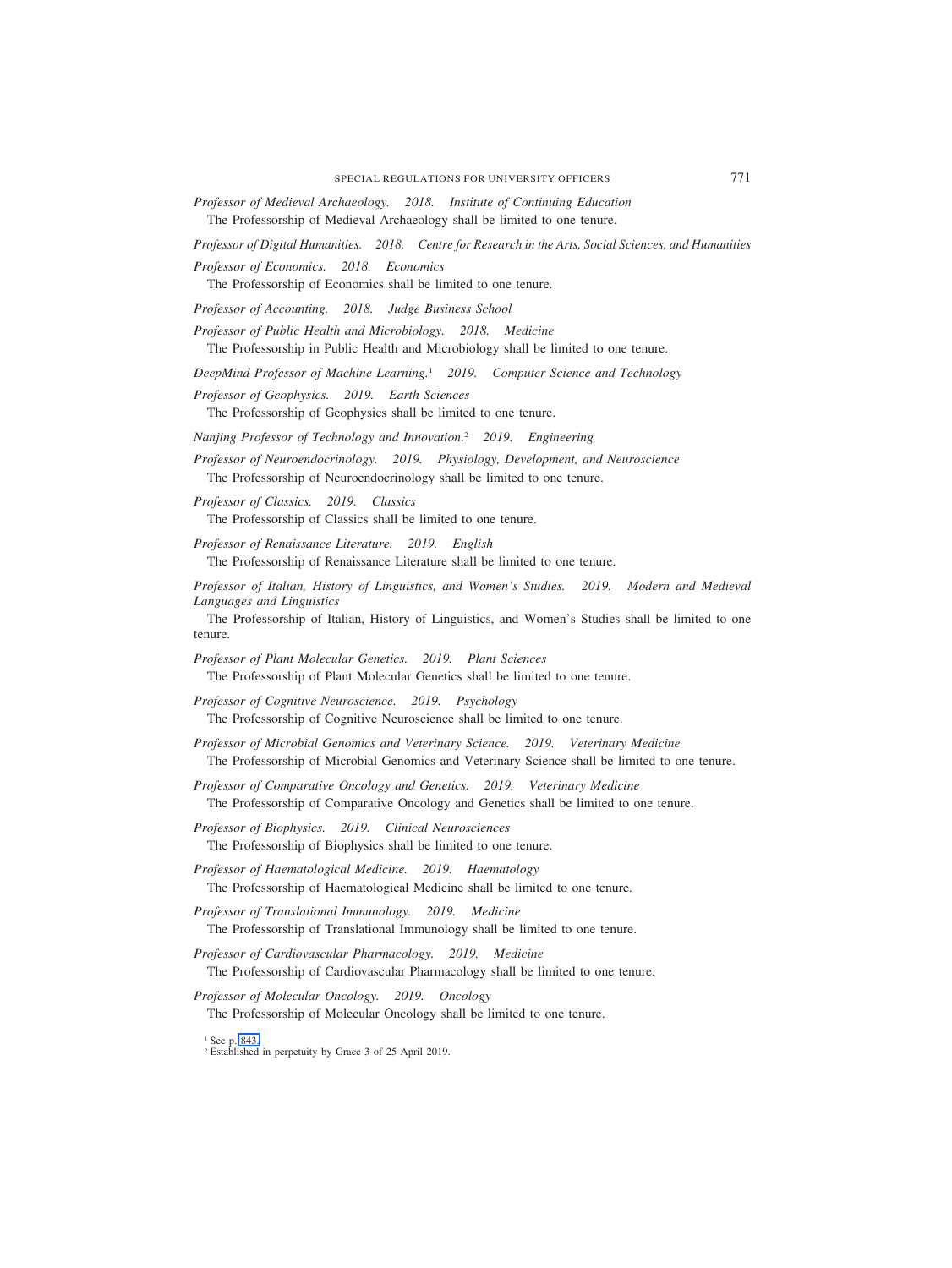- *Professor of Senobiology. 2019. Oncology* The Professorship of Senobiology shall be limited to one tenure.
- *Professor of Statistical Science for Health. 2019. Public Health and Primary Care* The Professorship of Statistical Science for Health shall be limited to one tenure.
- *Professor of Population Health Research. 2019. Public Health and Primary Care* The Professorship of Population Health Research shall be limited to one tenure.
- *Professor of History of Education. 2019. Education* The Professorship of History of Education shall be limited to one tenure.
- *Professor of Disability and Inclusive Education. 2019. Education* The Professorship of Disability and Inclusive Education shall be limited to one tenure.
- *Professor of Mathematics Education. 2019. Education* The Professorship of Mathematics Education shall be limited to one tenure.
- *Professor of Political Thought and History. 2019. History* The Professorship of Political Thought and History shall be limited to one tenure.
- *Professor of Late Antique, Medieval and Byzantine Studies. 2019. History* The Professorship of Late Antique, Medieval and Byzantine Studies shall be limited to one tenure.
- *Professor of World History. 2019. History* The Professorship of World History shall be limited to one tenure.
- *Professor of Environmental History. 2019. History* The Professorship of Environmental History shall be limited to one tenure.
- *Professor of Social Anthropology. 2019. Social Anthropology* The Professorship of Social Anthropology shall be limited to one tenure.
- *Professor of Political Thought and International Relations. 2019. Politics and International Studies* The Professorship of Political Thought and International Relations shall be limited to one tenure.
- *Professor of Politics and Public Policy. 2019. Politics and International Studies* The Professorship of Politics and Public Policy shall be limited to one tenure.
- *Professor of European Union Law. 2019. Law* The Professorship of European Union Law shall be limited to one tenure.
- *Professor of Comparative Law. 2019. Law* The Professorship of Comparative Law shall be limited to one tenure.
- *Professor of Penology and Criminal Justice. 2019. Institute of Criminology* The Professorship of Penology and Criminal Justice shall be limited to one tenure.
- *Professor of Volcanology and Petrology. 2019. Earth Sciences* The Professorship of Volcanology and Petrology shall be limited to one tenure.
- *Professor of Probability. 2019. Pure Mathematics and Mathematical Statistics* The Professorship of Probability shall be limited to one tenure.
- *Professor of Astronomy. 2019. Institute of Astronomy* The Professorship of Astronomy shall be limited to one tenure.
- *Professor of Nanomaterials. 2019. Materials Science and Metallurgy* The Professorship of Nanomaterials shall be limited to one tenure.
- *Professor of Materials Physics. 2019. Materials Science and Metallurgy* The Professorship of Materials Physics shall be limited to one tenure.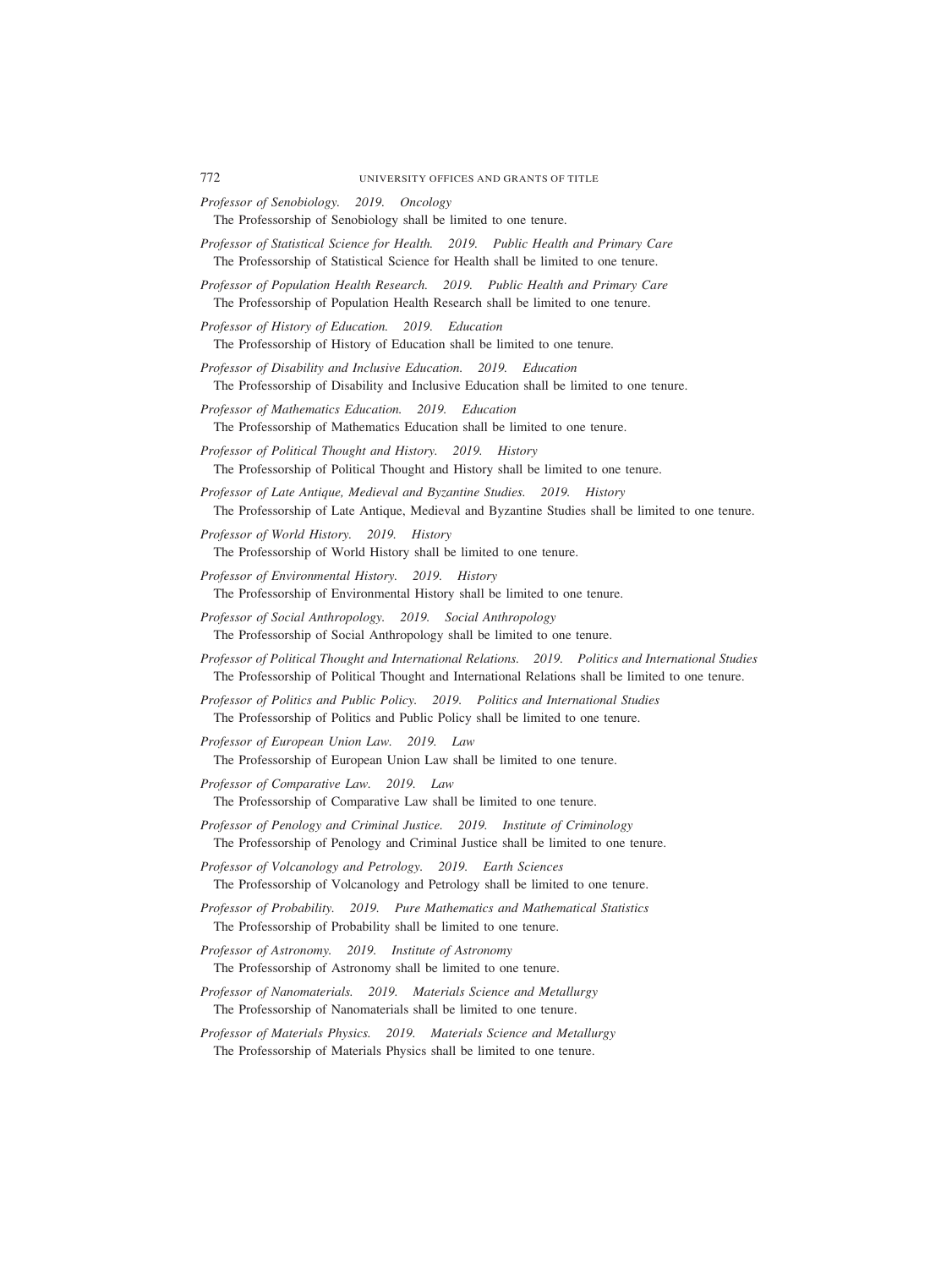- *Professor of Soft Matter Physics. 2019. Physics* The Professorship of Soft Matter Physics shall be limited to one tenure.
- *Professor of Theoretical Physics. 2019. Physics* The Professorship of Theoretical Physics shall be limited to one tenure.
- *Professor of Marketing, Business and Public Enterprise. 2019. Judge Business School* The Professorship of Marketing, Business and Public Enterprise shall be limited to one tenure.

*Professor of Marketing and Decision Sciences. 2019. Judge Business School* The Professorship of Marketing and Decision Sciences shall be limited to one tenure.

*Professor of Computer Security. 2019. Computer Science and Technology* The Professorship of Computer Security shall be limited to one tenure.

*Professor of Language and Machine Learning. 2019. Computer Science and Technology* The Professorship of Language and Machine Learning shall be limited to one tenure.

*Professor of Artificial Intelligence. 2019. Computer Science and Technology* The Professorship of Artificial Intelligence shall be limited to one tenure.

*Professor of Networked Systems. 2019. Computer Science and Technology* The Professorship of Networked Systems shall be limited to one tenure.

*Professor of Interactive Systems Engineering. 2019. Engineering* The Professorship of Interactive Systems Engineering shall be limited to one tenure.

*Professor of Optical Fibre Communication. 2019. Engineering* The Professorship of Optical Fibre Communication shall be limited to one tenure.

*Professor of Italian. 2019. Modern and Medieval Languages and Linguistics* The Professorship of Italian shall be limited to one tenure.

*Professor of Ophthalmology. 2019. Clinical Neurosciences* The Professorship of Ophthalmology shall be limited to one tenure.

*Caroline Humphrey Professor of the Anthropology of Inner Asia. 2020. Social Anthropology Professor of New Testament and Early Christianity. 2020. Divinity*

*Grace 15 of 29 July 2020*

The Professorship of New Testament and Early Christianity shall be limited to one tenure.

*Professor of Early English. 2020. English*

*Grace 15 of 29 July 2020*

The Professorship of Early English shall be limited to one tenure.

*Professor of Postcolonial Studies. 2020. English*

*Grace 15 of 29 July 2020*

The Professorship of Postcolonial Studies shall be limited to one tenure.

*Professor of Literature and Law. 2020. English*

*Grace 15 of 29 July 2020*

The Professorship of Literature and Law shall be limited to one tenure.

*Professor of Early Modern Iberian and Latin American Literature. 2020. Modern and Medieval Languages and Linguistics*

*Grace 15 of 29 July 2020*

The Professorship of Early Modern Iberian and Latin American Literature shall be limited to one tenure.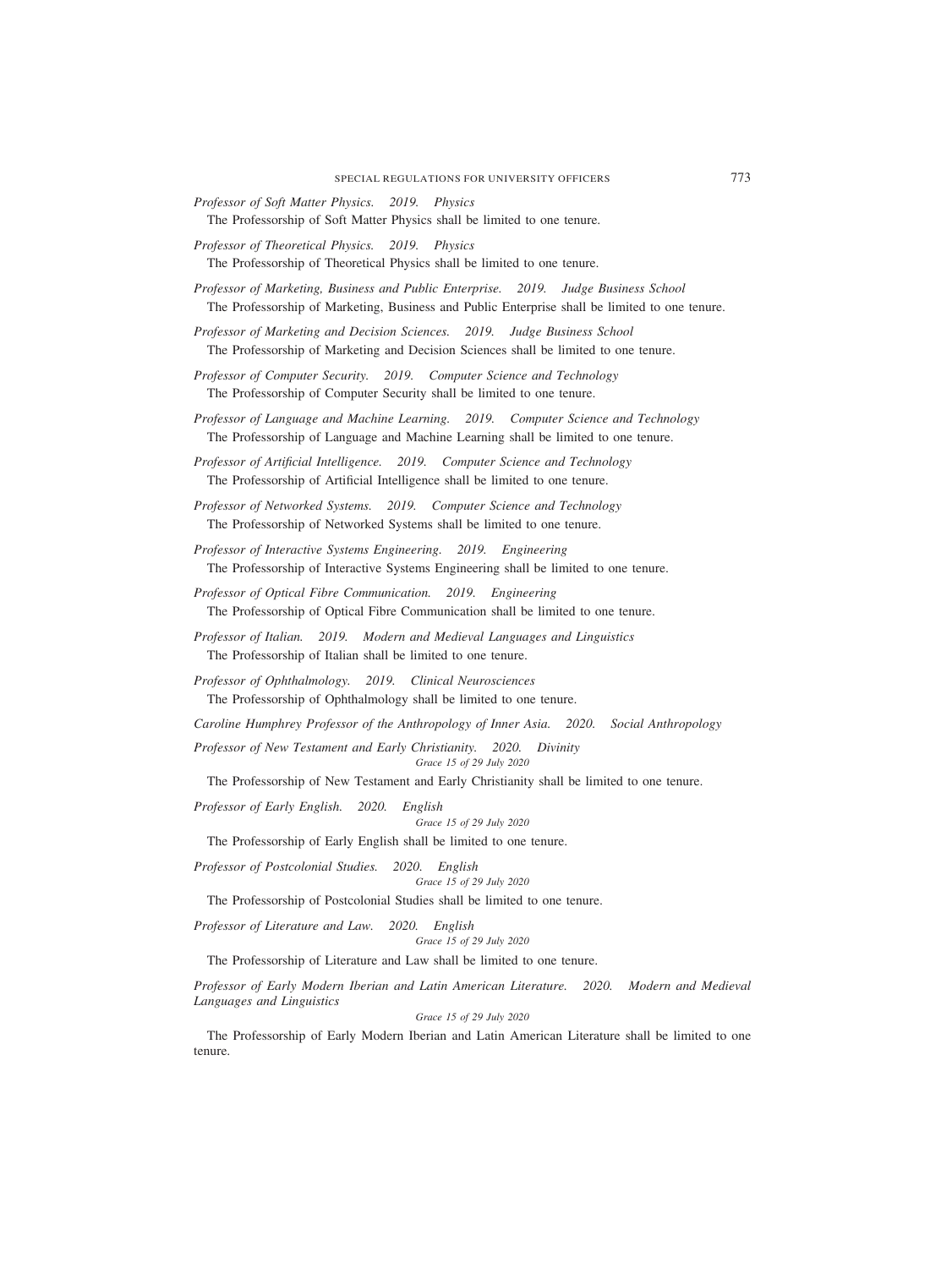*Professor of Natural Language Processing. 2020. Modern and Medieval Languages and Linguistics Grace 15 of 29 July 2020*

The Professorship of Natural Language Processing shall be limited to one tenure.

*Professor of Language Acquisition and Cognition. 2020. Modern and Medieval Languages and Linguistics Grace 15 of 29 July 2020*

The Professorship of Language Acquisition and Cognition shall be limited to one tenure.

*Professor of Phonetics and Phonology. 2020. Modern and Medieval Languages and Linguistics Grace 15 of 29 July 2020*

The Professorship of Phonetics and Phonology shall be limited to one tenure.

*Professor of Composition. 2020. Music*

### *Grace 15 of 29 July 2020*

The Professorship of Composition shall be limited to one tenure.

*Professor of Political Philosophy. 2020. Philosophy Grace 15 of 29 July 2020*

The Professorship of Political Philosophy shall be limited to one tenure.

*Professor of Computational and Molecular Biology. 2020. Genetics Grace 15 of 29 July 2020*

The Professorship of Computational and Molecular Biology shall be limited to one tenure.

*Professor of Neuronal Mechanics. 2020. Physiology, Development and Neuroscience Grace 15 of 29 July 2020*

The Professorship of Neuronal Mechanics shall be limited to one tenure.

*Professor of Stress Signalling. 2020. Plant Sciences Grace 15 of 29 July 2020*

The Professorship of Stress Signalling shall be limited to one tenure.

*Professor of Genetics and Epigenetics. 2020. Plant Sciences Grace 15 of 29 July 2020*

The Professorship of Genetics and Epigenetics shall be limited to one tenure.

*Professor of Neural Intelligence. 2020. Psychology*

*Grace 15 of 29 July 2020*

The Professorship of Neural Intelligence shall be limited to one tenure.

*Professor of Medical Genetics. 2020. Medical Genetics*

*Grace 15 of 29 July 2020*

The Professorship of Medical Genetics shall be limited to one tenure.

*Professor of Ovarian Cancer Medicine. 2020. Oncology Grace 15 of 29 July 2020*

The Professorship of Ovarian Cancer Medicine shall be limited to one tenure.

*Professor of Breast Cancer Clinical Oncology. 2020. Oncology Grace 15 of 29 July 2020*

The Professorship of Breast Cancer Clinical Oncology shall be limited to one tenure.

*Professor of Epithelial Biology. 2020. Oncology*

*Grace 15 of 29 July 2020*

The Professorship of Epithelial Biology shall be limited to one tenure.

*Professor of Translational Imaging. 2020. Radiology*

*Grace 15 of 29 July 2020*

The Professorship of Translational Imaging shall be limited to one tenure.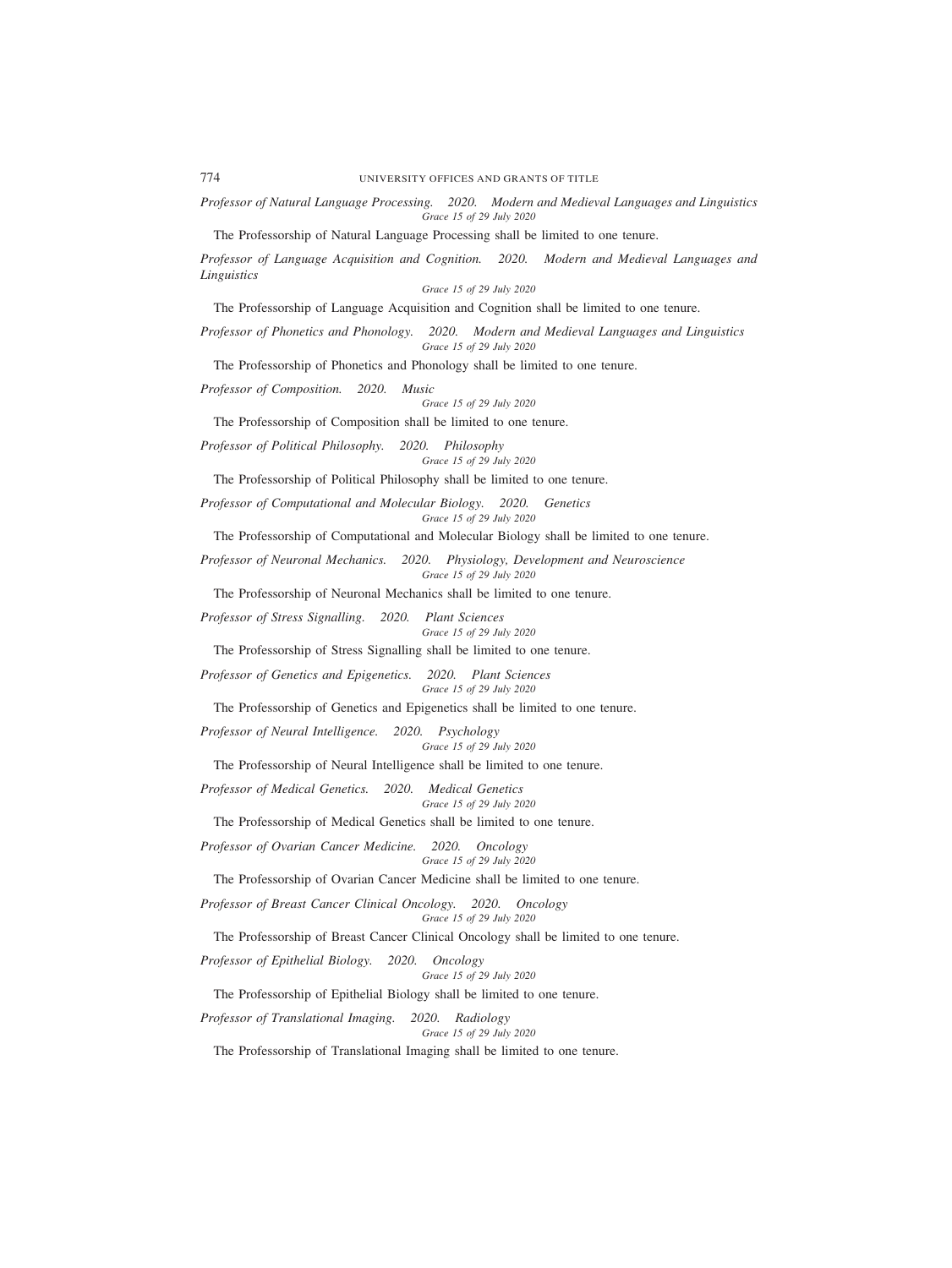SPECIAL REGULATIONS FOR UNIVERSITY OFFICERS 775

*Professor of Education and International Development. 2020. Education Grace 15 of 29 July 2020*

The Professorship of Education and International Development shall be limited to one tenure.

*Professor of the Social Sciences. 2020. Sociology Grace 15 of 29 July 2020*

The Professorship of the Social Sciences shall be limited to one tenure.

*Professor of Spatial Planning. 2020. Land Economy*

*Grace 15 of 29 July 2020*

The Professorship of Spatial Planning shall be limited to one tenure.

*Professor of Igneous Petrology. 2020. Earth Sciences Grace 15 of 29 July 2020*

The Professorship of Igneous Petrology shall be limited to one tenure.

*Professor of Computational Neuroscience. 2020. Applied Mathematics and Theoretical Physics Grace 15 of 29 July 2020*

The Professorship of Computational Neuroscience shall be limited to one tenure.

*Professor of Mathematics. 2020. Pure Mathematics and Mathematical Statistics Grace 15 of 29 July 2020*

The Professorship of Mathematics shall be limited to one tenure.

*Professor of Pure Mathematics. 2020. Pure Mathematics and Mathematical Statistics Grace 15 of 29 July 2020*

The Professorship of Pure Mathematics shall be limited to one tenure.

*Professor of Biomaterials and Sustainability. 2020. Chemistry Grace 15 of 29 July 2020*

The Professorship of Biomaterials and Sustainability shall be limited to one tenure.

*Professor of Biomedical Physics. 2020. Physics Grace 15 of 29 July 2020*

The Professorship of Biomedical Physics shall be limited to one tenure.

*Professor of Theoretical Physics. 2020. Physics*

*Grace 15 of 29 July 2020*

The Professorship of Theoretical Physics shall be limited to one tenure.

*Professor of Theoretical Physics. 2020. Physics*

*Grace 15 of 29 July 2020*

The Professorship of Theoretical Physics shall be limited to one tenure.

*Professor of Computational Multiphysics. 2020. Physics Grace 15 of 29 July 2020*

The Professorship of Computational Multiphysics shall be limited to one tenure.

*Professor of Computer Science. 2020. Computer Science and Technology Grace 15 of 29 July 2020*

The Professorship of Computer Science shall be limited to one tenure.

*Professor of Computing and Human-Data Interaction. 2020. Computer Science and Technology Grace 15 of 29 July 2020*

The Professorship of Computing and Human-Data Interaction shall be limited to one tenure.

*Professor of Computer Science. 2020. Computer Science and Technology Grace 15 of 29 July 2020*

The Professorship of Computer Science shall be limited to one tenure.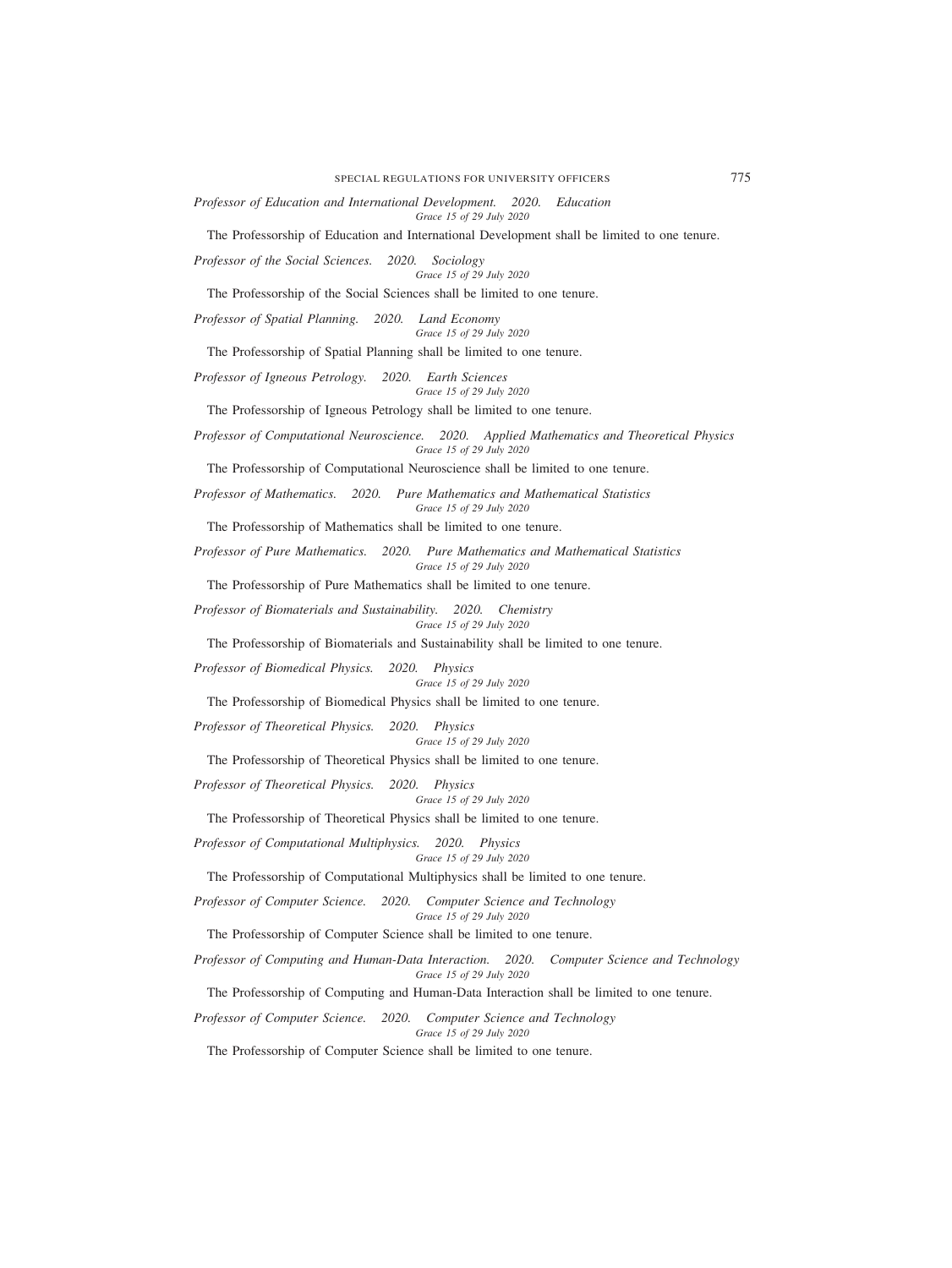*Professor of Advanced Materials Engineering. 2020. Engineering*

*Grace 15 of 29 July 2020*

The Professorship of Advanced Materials Engineering shall be limited to one tenure.

*Professor of Nanoengineering Science. 2020. Engineering Grace 15 of 29 July 2020*

The Professorship of Nanoengineering Science shall be limited to one tenure.

*Professor of Computational Aerothermal Design. 2020. Engineering Grace 15 of 29 July 2020*

The Professorship of Computational Aerothermal Design shall be limited to one tenure.

*Professor of Engineering Mechanics. 2020. Engineering Grace 15 of 29 July 2020*

The Professorship of Engineering Mechanics shall be limited to one tenure.

*Professor of Machine Learning. 2020. Engineering Grace 15 of 29 July 2020*

The Professorship of Machine Learning shall be limited to one tenure.

*Professor of Control Engineering. 2020. Engineering Grace 15 of 29 July 2020*

The Professorship of Control Engineering shall be limited to one tenure.

*Professor of Bioelectronics. 2020. Chemical Engineering and Biotechnology Grace 15 of 29 July 2020*

The Professorship of Bioelectronics shall be limited to one tenure.

*Royal Academy of Engineering Research Professor of Materials Science. 2020. Physics Grace 16 of 29 July 2020*

The Royal Academy of Engineering Research Professorship of Materials Science shall be limited to one tenure from 1 June 2020 to 30 September 2023.

*Sheila Joan Smith Professor of Medicine.*<sup>1</sup> *2020. Medicine Grace 2 of 20 December 2020*

*Professor of Physics. 2020. Physics*

*Grace 2 of 12 May 2021*

The Professorship of Physics shall be limited to one tenure.

*Professor of Management Studies. 2021. Judge Business School Grace 1 of 27 November 2019*

The Professorship of Management Studies shall be limited to one tenure.

*Professor of Applied Mathematics. 2021. Applied Mathematics and Theoretical Physics Grace 16 of 29 July 2020*

The Professorship of Applied Mathematics shall be limited to one tenure.

*Professor of Finance and Economics. 2021. Economics*

*Grace 2 of 20 December 2020*

The Professorship of Finance and Economics shall be limited to one tenure.

*Professor of Autism Research.*<sup>2</sup> *2021. Psychiatry Grace 2 of 20 December 2020*

*Professor of Plant Development. 2021. Sainsbury Laboratory Grace 2 of 20 December 2020*

The Professorship of Plant Development shall be limited to one tenure.

<sup>1</sup> See p. 1000. <sup>2</sup> See p. 797.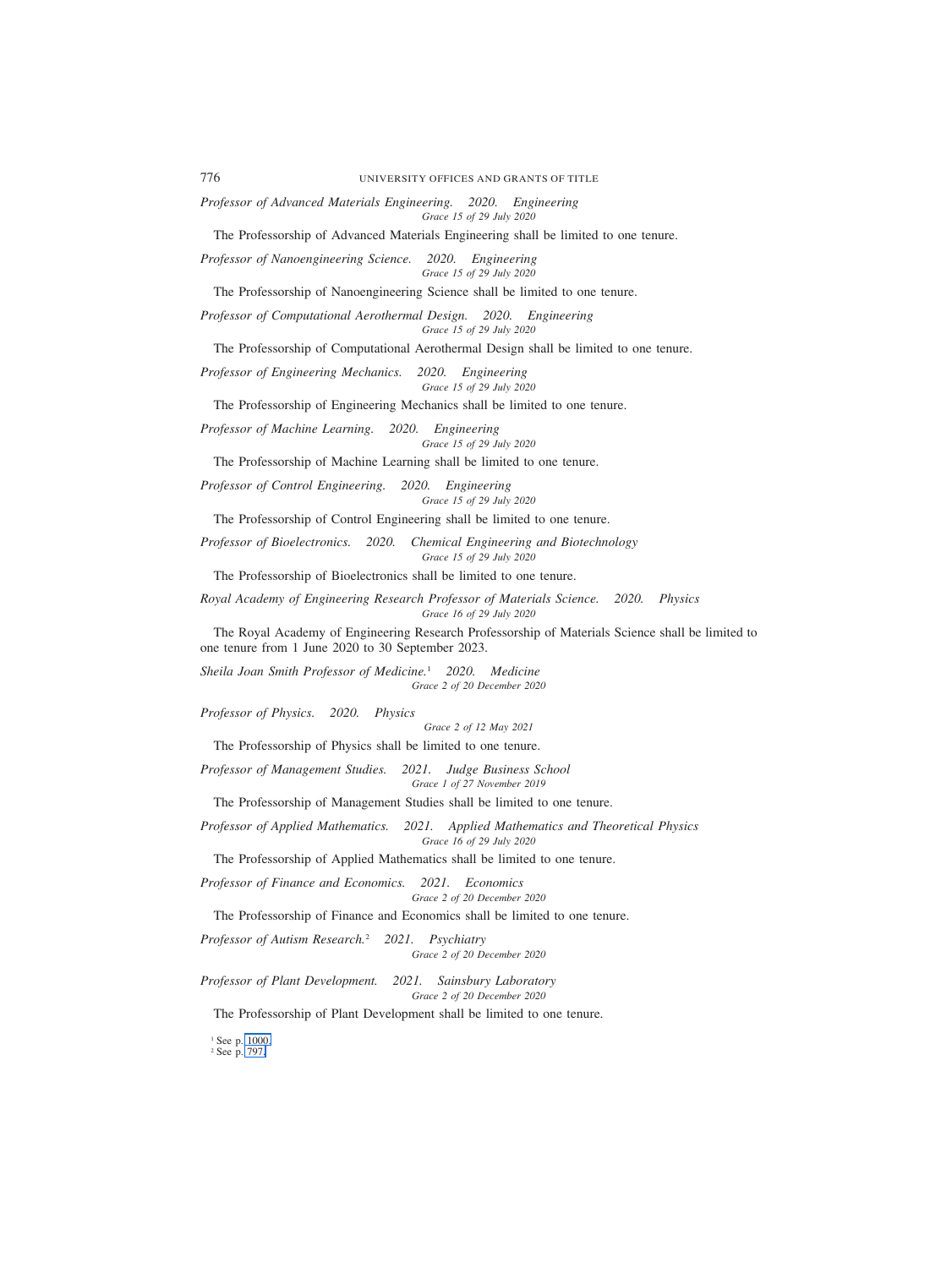SPECIAL REGULATIONS FOR UNIVERSITY OFFICERS 777

*Gnodde Goldman Sachs Professor of Neuroinformatics.*<sup>1</sup> *2021. Psychiatry Grace 1 of 17 March 2021*

*Professor of Magnetic Resonance Physics. 2021. Radiology Grace 1 of 28 April 2021*

The Professorship of Magnetic Resonance Physics shall be limited to one tenure.

*MRC Professor of Statistics. 2021. Medicine*

*Grace 1 of 30 June 2021*

The MRC Professorship of Statistics shall be limited to one tenure.

*Andreas von Hirsch Professor of Penal Theory and Ethics. 2022. Institute of Criminology Grace 1 of 30 June 2021*

## *Expenses of non-resident Electors to Professorships*

**1.** A non-resident Elector to a Professorship shall be entitled to reimbursement of his or her expenses in respect of any visit connected with an election to a Professorship up to a sum not exceeding the return railway fare between Cambridge and the Elector's normal place of residence or other place approved by the Finance Committee of the Council, together with a subsistence allowance in accordance with rates to be determined from time to time by the Finance Committee.

**2.** For the purposes of the preceding regulation a Committee appointed by the General Board to advise it in its choice of a person for election to any Professorship to which elections are made by the Board under the authority of Special Ordinance C (vii) B.1(*c*) shall be treated as a Board of Electors.

# READERS AND READERSHIPS

**1.** Save as provided in Regulation 4,

- (*a*) every appointment to a Readership of which the work falls preponderantly within the scope of Appointments<br>one Enculty or Department or other institution under the supervision of the General Board shall <sup>to Readership</sup> one Faculty or Department or other institution under the supervision of the General Board shall be made by a Committee consisting of the members of the Selection Committee for the institution concerned and two persons appointed by the General Board for the particular occasion, unless a special appointing body has been constituted in the Report proposing the creation of the Readership;
- (*b*) every appointment to a Readership of which the work does not fall preponderantly within the scope of any one Faculty or Department or other institution under the supervision of the General Board shall be made by a special appointing body constituted as follows: a Selection Committee constituted in accordance with the provisions of Special Ordinance C (x) and two persons appointed by the General Board for the particular occasion.

**2.** At least one member of every appointing body constituted under Regulation 1 shall be a person not resident in the University nor officially connected with it. A non-resident member of the Committee appointed for the occasion of an appointment to a Readership shall be entitled to reimbursement of his or her expenses in respect of any visit connected with such appointment to a Readership up to a sum not exceeding the return railway fare between Cambridge and the member's normal place of residence or other place approved by the Finance Committee of the Council, together with a subsistence allowance in accordance with rates to be determined from time to time by the Finance Committee.

**3.** Every appointment to a Readership under Regulations 1 and 2 shall require the attendance of at least two-thirds of the members of the appointing body and the concurrence of the votes of not fewer than five members.

**4.** When the creation of a Readership for a particular person is contemplated, the proposal shall be submitted to the University on the recommendation of the General Board in the form of a Grace authorizing the Board to appoint that person.

**5.** The amount of instruction given by a Reader on behalf of a College or Colleges shall not, except Restrictions. with the consent of the General Board, exceed eight hours a week, or if the Reader is also a Tutor or Bursar or an Assistant Tutor or Assistant Bursar or Steward, four hours a week.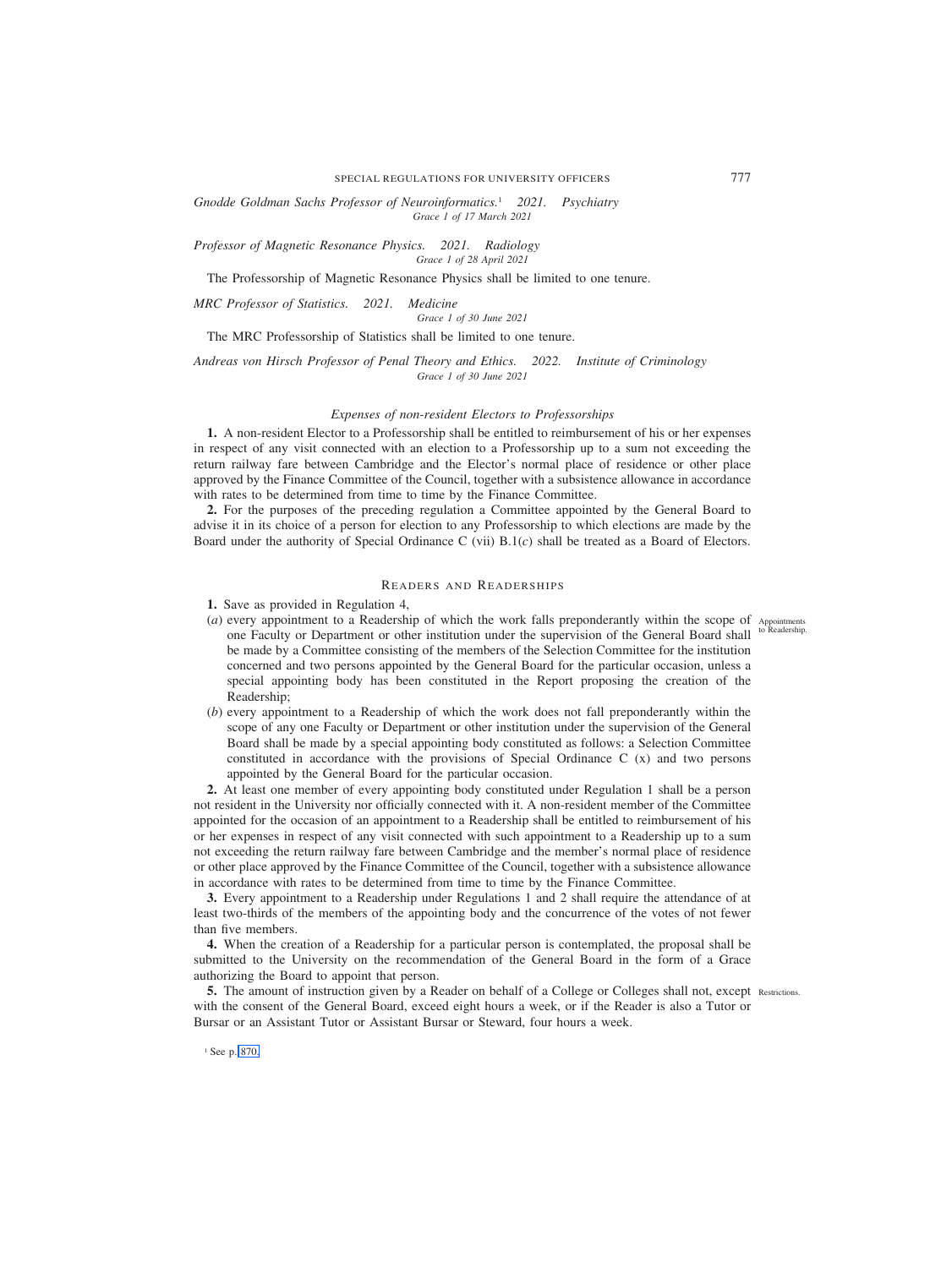**6.** In any Statute or Ordinance the term 'Reader' shall not include the Sandars Readership in Bibliography.

In addition to Readerships created under Regulation 4 above for particular persons and other singletenure Readerships, the following Readerships are established in the University:

*Sir William Dunn Readership in Biochemistry (1922),* assigned to the Department of Biochemistry.

*Readership in Cell Biology (2005),* assigned to the Department of Pathology.

*Readership in Econometrics (2005),*<sup>1</sup> assigned to the Faculty of Economics.

*Readership in Economics (2006),* assigned to the Faculty of Economics.

*Readership in Economics (2006),* assigned to the Faculty of Economics.

*Readership in Education (2006),* assigned to the Faculty of Education.

*Readership in Education (2006),* assigned to the Faculty of Education.

*Readership in Physics (2006),* assigned to the Department of Physics.

*Readership in Physics (2006),* assigned to the Department of Physics.

*Readership in Pure Mathematics (2006),* assigned to the Department of Pure Mathematics and Mathematical Statistics.

*Readership in Social Anthropology (2006),* assigned to the Department of Social Anthropology.2

*Readership in Sociology (2006),* assigned to the Department of Sociology.

*Readership in Human Resources and Organizational Behaviour (2007),* assigned to Judge Business School.

*Readership in Operations Management (2007),* assigned to Judge Business School.

*Readership in Economics (2010),* assigned to the Faculty of Economics.

*Readership in Pure Mathematics and Mathematical Statistics (2010),* assigned to the Department of Pure Mathematics and Mathematical Statistics.

*Readership in Real Estate and Housing Finance (2011),* assigned to the Department of Land Economy.

*Readership in Quantitative Sociology (2013),* assigned to the Department of Sociology.

*Readership in Operations Management (2013),* assigned to Judge Business School.

*Readership in Entrepreneurship (2013),* assigned to Judge Business School.

*Readership in Corporate Law (2014),* assigned to the Faculty of Law*.*

*Readership in Development Economics (2015),* assigned to the Faculty of Economics.

*Readership in Economics and Policy (2015),* assigned to Judge Business School.

*Readership in Respiratory Medicine (2015),* assigned to the Department of Medicine.

*Readership in Synthetic Biology (2016),* assigned to the Department of Engineering.

*Readership in Classical Arabic Studies (2017),* assigned to the Department of Middle Eastern Studies.

*Readership in Environmental Data Science (2018),* assigned to the Department of Computer Science and Technology.

*Readership in Gastroenterology (2021),* assigned to the Department of Medicine.

<sup>1</sup> Retitled by Grace 3 of 10 February 2016.

<sup>2</sup> Reassigned by Grace 3 of 19 July 2017.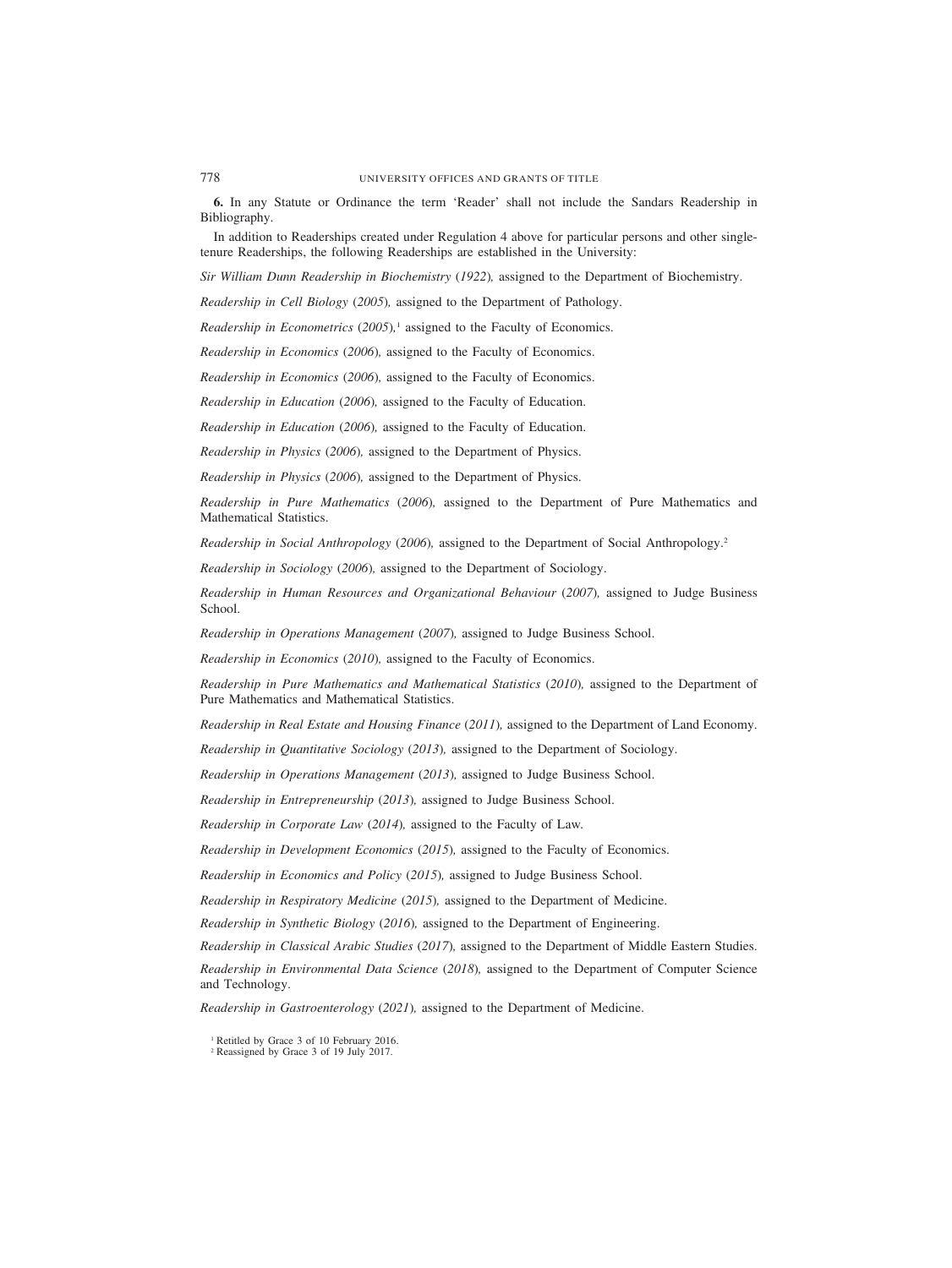## SPECIAL REGULATIONS FOR UNIVERSITY OFFICERS 779

## UNIVERSITY SENIOR LECTURERS

*Rescinded by Grace 5 of 29 July 2020*

# ASSISTANT DIRECTORS OF DEVELOPMENT STUDIES

**1.** There shall be such number of University offices<sup>1</sup> of Assistant Director of Development Studies Number. as the General Board may from time to time determine.

**2.** Appointments and reappointments to the University office of Assistant Director of Development Appointments. Studies shall be made by an Appointments Committee consisting of:

(*a*) the Vice-Chancellor (or a duly appointed deputy) as Chair;

- (*b*) the Chair of the Faculty Board of Economics, and the Heads of the Departments of Archaeology and of Land Economy;
- (*c*) the Chair of the Development Studies Committee;
- (*d*) one person appointed by the Board of Land Economy;
- (*e*) one person appointed by each of the Faculty Boards of Economics and of Human, Social, and Political Science;
- (*f*) two persons appointed by the General Board.

The appointed members shall be appointed in the Michaelmas Term of each calendar year of which the number is even to serve for the two calendar years next ensuing.

**3.** The duties of an Assistant Director of Development Studies shall be determined by the General Duties. Board.

4. An Assistant Director of Development Studies shall not engage in teaching other than teaching Restrictions. given on behalf of the University or a College or Colleges. The amount of teaching given by an Assistant Director of Development Studies on behalf of a College or Colleges shall not exceed six hours a week, except with the specific approval of the General Board.

#### ASSISTANT DIRECTORS OF RESEARCH AND SENIOR ASSISTANTS IN RESEARCH

1. Appointments and reappointments to a University office of Assistant Director of Research and Appointments. Senior Assistant in Research<sup>1</sup> shall be made by a Selection Committee in accordance with arrangements agreed from time to time by the General Board.<sup>2</sup>

2. The duties of an Assistant Director of Research or a Senior Assistant in Research (unless Duties. determined by Grace) shall be determined by the General Board after consulting the Faculty Board or other authority concerned; these duties shall normally relate to the periods of Full Term, but the General Board shall have power to reckon duties performed in vacation as if they were performed in Full Term.

3. Except with the leave of the General Board, Assistant Directors of Research and Senior Assistants Restrictions. in Research shall not engage in teaching other than teaching on behalf of the University or a College or Colleges. The amount of teaching given by an Assistant Director of Research or a Senior Assistant in Research on behalf of a College or Colleges shall not exceed six hours a week.

# OFFICERS OTHER THAN THOSE SPECIFIED IN THE SCHEDULE TO SPECIAL ORDINANCE C (*i*) 1

#### ASSOCIATE LECTURERS<sup>3</sup>

An Associate Lecturer shall conform to such conditions of residence as may be determined by the Faculty Board or other body concerned subject to the approval of the General Board.

<sup>2</sup> See p. [695.](#page-4-0)

<sup>&</sup>lt;sup>1</sup> These offices are offices specified in the Schedule to Special Ordinance C (i) 1 (p. 78).

<sup>&</sup>lt;sup>3</sup> This Ordinance will be rescinded with effect from 1 October 2025 subject to the approval by Her Majesty in Council of the amendments of Statute approved by Grace 1 of 6 May 2021.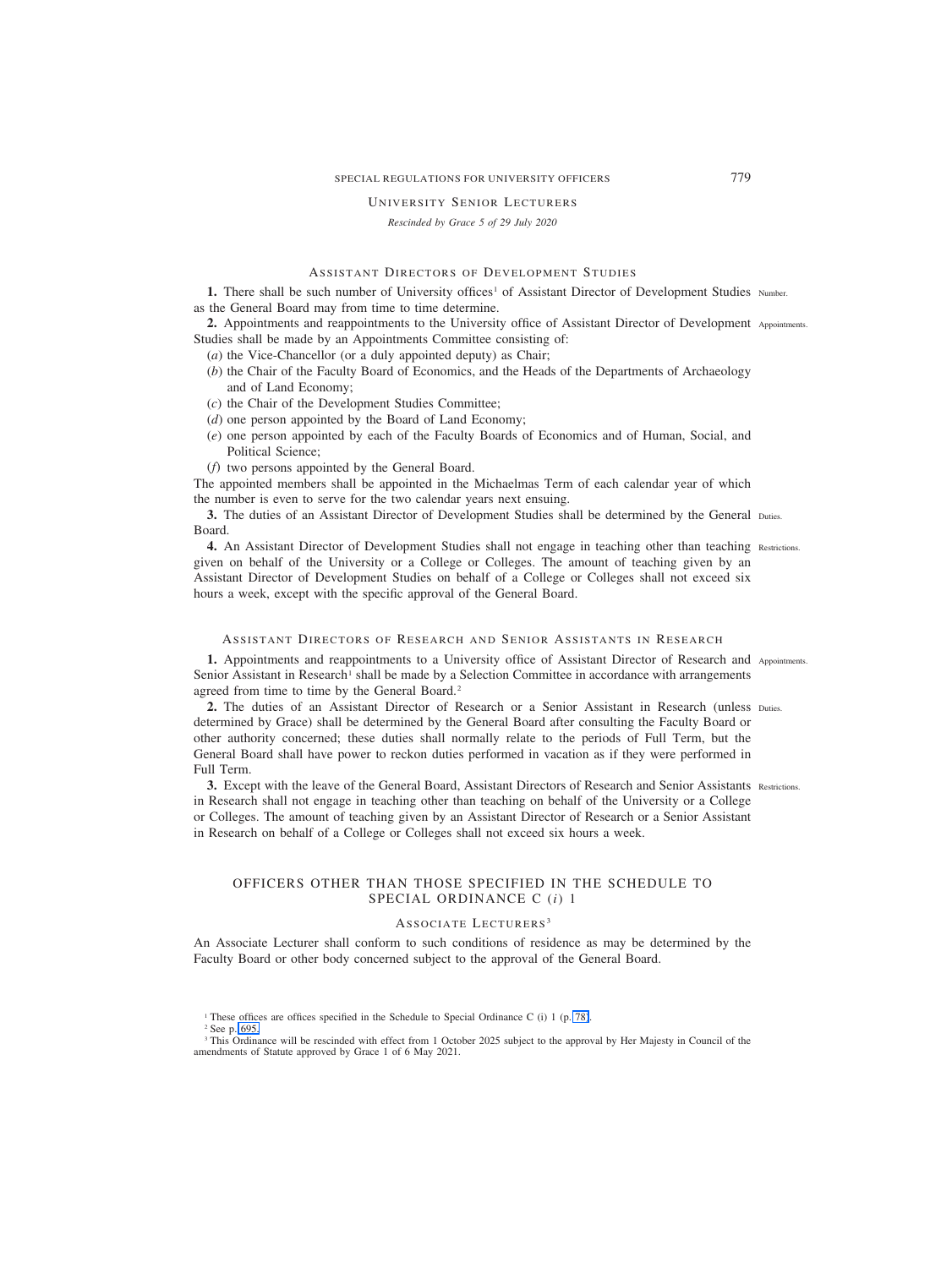#### CLINICAL LECTURERS

- **1.** Appointments and reappointments to a University office of Clinical Lecturer shall be made by a Selection Committee in accordance with arrangements agreed from time to time by the General Board, provided that Appointments.
	- (*a*) the Chair of the Selection Committee shall in all cases be the Regius Professor of Physic (or a duly appointed deputy); *and*
	- (*b*) the Head of the Department, Faculty, or other institution in which the appointment is being made (or a duly appointed deputy) shall be a member of the Selection Committee.
	- **2.** Appointments to a Clinical Lectureship shall be for a maximum period of four years excluding any period of leave approved by the General Board under Special Ordinance C (i) 2 (*a*), (*b*), or (*c*).

**3.** A Clinical Lecturer shall hold qualifications entitling her or him to be registered with the General Medical Council as a Medical Practitioner and shall be eligible to be appointed to an honorary appointment in the National Health Service.

**4.** The duties of a Clinical Lecturer, which shall include clinical responsibility in addition to teaching and research, shall be determined by the Faculty Board or other body concerned, subject to the approval of the General Board, and those duties shall apply throughout the year save for such period or periods not exceeding six weeks in all in any one academic year as may be agreed, if the Lecturer holds an office assigned to a Department, by the Head of the Department concerned or, if the Lecturer holds an office assigned to the Faculty of Clinical Medicine, by the Regius Professor of Physic.

**5.** A Clinical Lecturer shall conform to such conditions of residence as may be determined by the Faculty Board or other body concerned, with the approval of the General Board.

**6.** A Clinical Lecturer shall not be a Tutor, Assistant Tutor, Director of Studies, Steward, Bursar, or Assistant Bursar of College. A Clinical Lecturer shall undertake teaching on behalf of the University or a College or Colleges, or on behalf of the University Hospital, an Associate Teaching Hospital, an Associate Teaching General Practice or other institution associated with the University as the Faculty Board may have approved for the purposes of the regulations for the degrees of Bachelor of Medicine and Bachelor of Surgery. A Clinical Lecturer shall not undertake additional teaching other than the delivery of occasional lectures. The amount of teaching given by a Clinical Lecturer on behalf of a College or Colleges shall not normally exceed four hours a week, and should be agreed with the relevant Head of Department.

# PRINCIPAL COMPUTER OFFICERS, SENIOR COMPUTER OFFICERS, AND COMPUTER **OFFICERS**

**1.** There shall be University offices of Principal Computer Officer, Senior Computer Officer, and four grades of the University office of Computer Officer, Grades I, II, III, and IV. The stipend of the office of Principal Computer Officer, Senior Computer Officer, and the scale of stipends for each grade of Computer Officer, except where those offices are in the University Offices, shall be determined by the Council with the concurrence of the General Board.

**2.** The establishment and the duties of Principal Computer Officers, Senior Computer Officers, and Computer Officers in an institution shall be determined from time to time by the Council or by the General Board, as the case may be, on the recommendation of the authority concerned.

**3.** Appointments and reappointments to the offices of Principal Computer Officer, Senior Computer Officer, and Computer Officers in Grades I, II, III, and IV shall be made in accordance with arrangements agreed from time to time by the competent authority.

## SENIOR LANGUAGE TEACHING OFFICERS<sup>1</sup>

**1.** There shall be such number of University offices of Senior Language Teaching Officer as the General Board shall approve on the recommendation of the Faculty Board concerned.

- **2.** Appointments and reappointments to an office of Senior Language Teaching Officer shall be made by the Appointments Committee for the Faculty concerned.
- **3.** The duties of a Senior Language Teaching Officer shall be determined by the Faculty Board concerned, subject to the approval of the General Board.

<sup>1</sup> This Ordinance will be rescinded with effect from 25 March 2022 following the approval of Grace 1 of 12 May 2021 (see *Reporter*, 6629, 2020–21, p. 834).

Tenure.

Eligibility.

**Duties** 

Residence. Restrictions.

Offices and stipends.

Establishment and duties.

Appointments and reappointments.

Number.

Appointments.

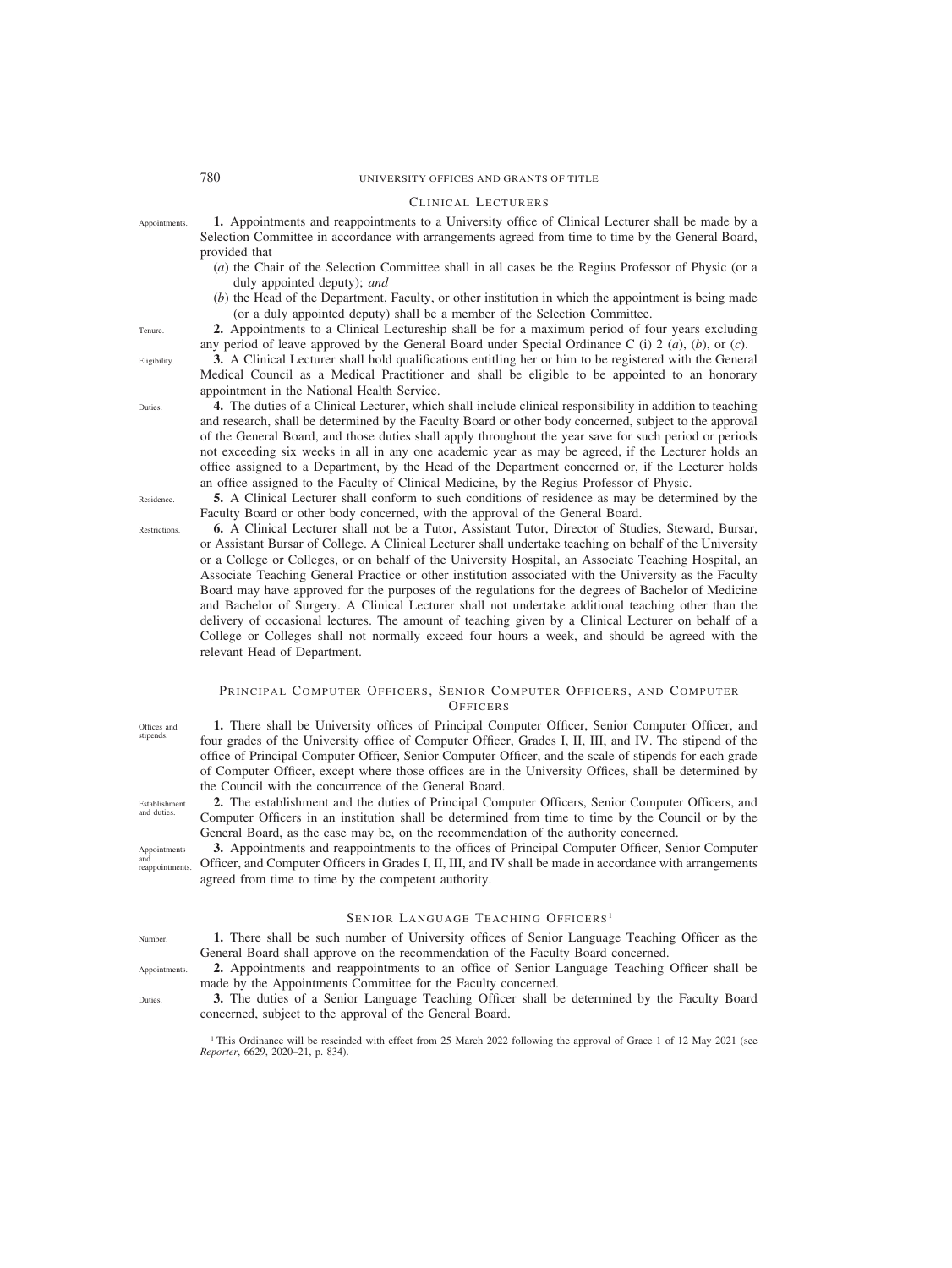**4.** A Senior Language Teaching Officer shall not engage in teaching other than teaching given on Restrictions. behalf of the University or a College or Colleges. The amount of teaching given by a Senior Language Teaching Officer on behalf of a College or Colleges shall not exceed six hours a week.

## LANGUAGE TEACHING OFFICERS<sup>1</sup>

**1.** The number of University offices of Language Teaching Officer shall be determined for each Number. Faculty by the Faculty Board (or, if the Faculty is organized in Departments, for each Department by the Faculty Board on the recommendation of the Head of the Department concerned), subject to the approval of the General Board.

2. Appointments and reappointments to an office of Language Teaching Officer shall be made by Appointments. the Faculty Board concerned (or, if the Faculty is organized in Departments, by the Faculty Board on the recommendation of the Head of the Department concerned), subject to the approval of the General Board.

**3.** The duties of a Language Teaching Officer shall be determined by the Faculty Board concerned, Duties. subject to the approval of the General Board.

**4.** A Language Teaching Officer shall not engage in teaching other than teaching given on behalf Restrictions. of the University or a College or Colleges. The amount of teaching given on behalf of a College or Colleges shall not exceed six hours a week.

#### LECTORS IN LANGUAGES<sup>1</sup>

**1.** There shall be such number of University offices of Lector in Languages as the General Board Number. shall determine.

2. Appointments and reappointments to an office of Lector shall be made by the Head of the Appointments. Department concerned, if the Faculty is organized in Departments, or, if the Faculty is not so organized, by the Faculty Board.

**3.** A Lector shall be appointed in the first instance for one or two years, as may be decided by the Tenure. appointing authority at the time of appointment. The tenure of a Lector may, subject to the approval of the General Board, be extended for one year at a time, provided that the total tenure shall not exceed five years.

**4.** The stipend of a Lector shall be non-pensionable and shall be fixed by the Faculty Board subject Stipend. to the approval of the General Board.

**5.** A Lector shall perform such teaching duties as are determined (*a*) by the Head of the Department, Duties. subject to the approval of the Faculty Board, if the Faculty is organized in Departments, or (*b*) if the Faculty is not so organized, by the Faculty Board. A Lector shall not undertake for remuneration any other teaching during Full Term without the permission of the Faculty Board.

#### (SENIOR LANGUAGE TEACHING OFFICERS, LANGUAGE TEACHING OFFICERS

**1.** There shall be such University offices of Senior Language Teaching Officer and Language Teaching Officer as have been established in institutions under the supervision of the General Board at the date of the approval of this Ordinance on 25 March 2022. With the exception of the Senior Language Teaching Officer supported by the Shore Fund for Language Teaching, no new appointments shall be made to these offices.

**2.** The duties of Senior Language Teaching Officers and Language Teaching Officers shall be determined by the Faculty Board concerned, subject to the approval of the General Board.

**3.** Senior Language Teaching Officers and Language Teaching Officers shall not engage in teaching other than teaching given on behalf of the University or a College or Colleges. The amount of teaching given on behalf of a College or Colleges shall not exceed six hours a week.)<sup>2</sup>

<sup>1</sup> This Ordinance will be rescinded with effect from 25 March 2022 following the approval of Grace 1 of 12 May 2021 (see *Reporter*, 6629, 2020–21, p. 834).

<sup>&</sup>lt;sup>2</sup> The Ordinance in angular brackets will take effect from 25 March 2022 following the approval of Grace 1 of 12 May 2021 (see *Reporter*, 6629, 2020–21, p. 834).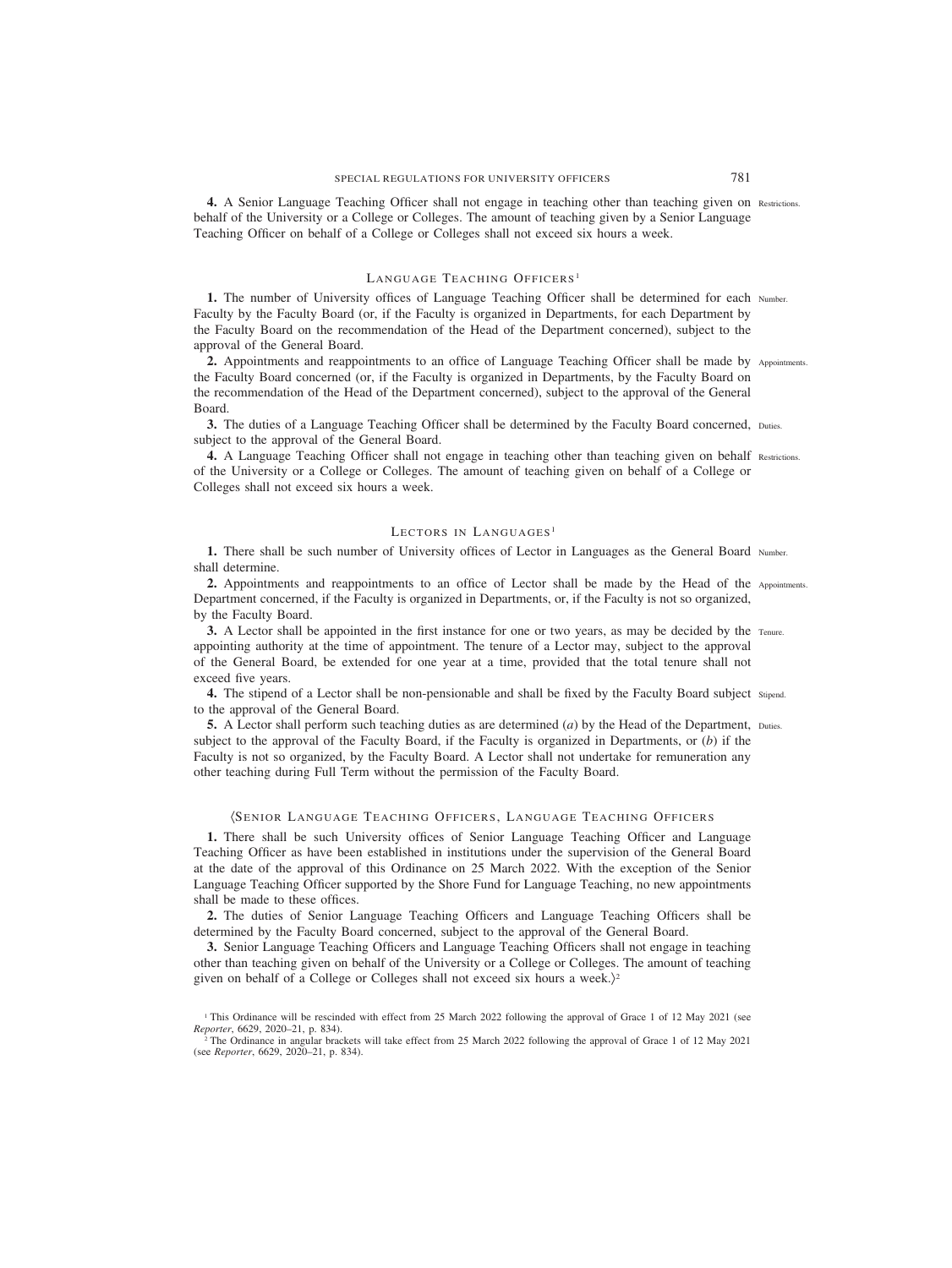# LIBRARIANS OF CERTAIN FACULTIES, DEPARTMENTS, AND OTHER INSTITUTIONS **1.** Appointments and reappointments to the University office of Librarian of a Faculty, Department,

Appointments.

Librarians: three grades

**Stinends** 

or other institution specified in Schedule I, Schedule II, or Schedule III to these regulations shall be made in accordance with the arrangements to be agreed from time to time by the competent authority. **2.** There shall be three grades, Grades A, B, and C, in which an office of Librarian may be placed, and the grade of a particular such office shall be determined by the General Board after consultation with the Faculty Board or other body responsible for the management of the institution concerned. The scales of stipends of such offices of Librarian shall correspond with the scales of stipends of offices on the staff of the University Library as follows:

| Scale for office in the | Scale for office in the   |
|-------------------------|---------------------------|
| <i>Schedule</i>         | University Library        |
| Grade A                 | Under-Librarian           |
| Grade B                 | Assistant Under-Librarian |
| Grade C                 | Assistant Library Officer |
|                         |                           |

Duties.

Member of Other offices.

**Faculty** 

**3.** The duties attached to an office of Librarian of a Faculty, Department, or other institution shall be determined by the General Board after consultation with the Faculty Board or other body responsible for the management of the institution concerned, and may include teaching on behalf of the University not exceeding twenty hours' lectures or equivalent teaching in any one year.

**4.** Each Librarian of a Faculty, Department, or Sub-department within a Faculty shall be a member of the Faculty concerned under Regulation 1(*b*) of the Regulations for Faculty Membership.

**5.** Where the special regulations for a particular University office provide that appointments and reappointments to the office shall be made by the Appointments Committee for Librarians, the above regulations shall apply to that office, subject to any modifications contained in the special regulations for the particular office.

**6.** The General Board shall have power to make alterations in the list of Faculties, Departments, and other institutions specified in the Schedules as it may from time to time think fit.

## *SCHEDULE I*

Faculty of Asian and Middle Eastern Studies Faculty of Classics Faculty of Divinity Faculty of Economics (Marshall Library) Faculty of Education Faculty of English Faculty of History (Seeley Library) Faculty of Human, Social, and Political Science Faculty of Modern and Medieval Languages and Linguistics Faculty of Music (Pendlebury Library) Faculty of Philosophy

### *SCHEDULE II*

Faculty of Architecture and History of Art

#### *SCHEDULE III*

Institute of Criminology Department of Engineering Department of Geography Department of History and Philosophy of Science Language Centre Judge Institute of Management Scott Polar Research Institute Centre of South Asian Studies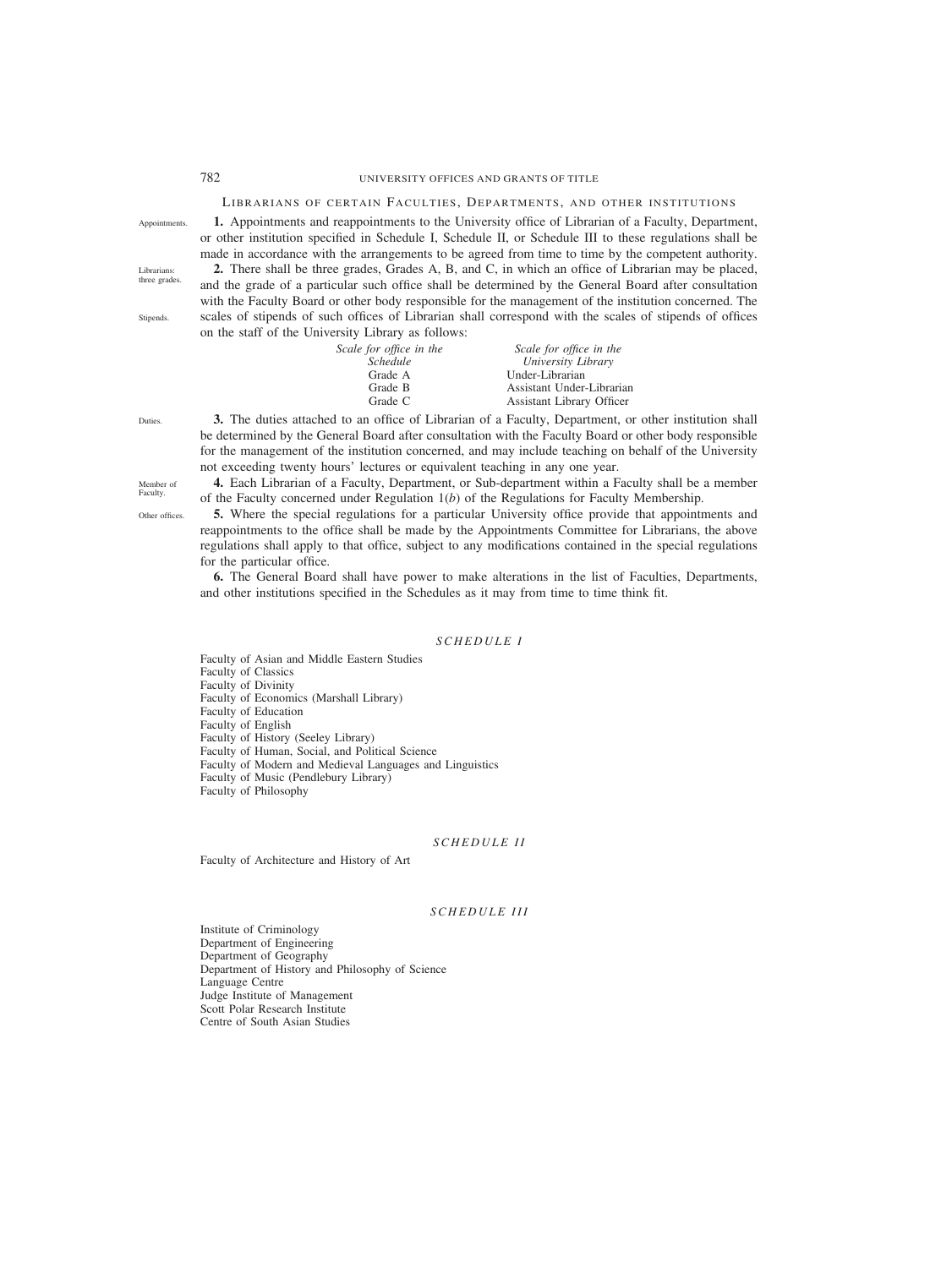# SECRETARIES AND SUPERINTENDENTS OF FACULTIES, DEPARTMENTS, AND OTHER INSTITUTIONS UNDER THE SUPERVISION OF THE GENERAL BOARD

1. Appointments and reappointments to the offices listed in Schedules I and II of these regulations Appointments shall be made in accordance with arrangements agreed from time to time by the competent authority. <sup>and</sup> reappointments.

**2.** There shall be five grades of the office of Secretary, Grades A, B, C\*, C, and D. The grade of a Five grades. particular office of Secretary shall be determined by the General Board after consultation with the Faculty Board or comparable authority concerned.

**3.** The scale of stipends of each grade of the office of Secretary of a Faculty, Department, or other stipends. institution shall be determined by the General Board.

**4.** The scale of stipends of any of the offices specified in Schedule II shall be determined by the offices in General Board after consultation with the Faculty Board or comparable authority concerned and, save for an office that is there marked with an asterisk, shall be the same as the scale of stipends of one of the five grades of the office of Secretary. Schedule II.

**5.** The duties attached to an office of Secretary of an institution specified in Schedule I or to any Duties. of the offices specified in Schedule II shall be determined, apart from any duties determined by Ordinance, by the General Board after consultation with the Faculty Board or comparable authority concerned.

**6.** The holder of a University office specified in Schedule I or II shall be a member of the Faculty Member of concerned under Regulation 1(*b*) of the Regulations for Faculty Membership. Faculty.

**7.** The General Board shall have power to make alterations in the list of Faculties, Departments, and other institutions specified in the Schedules as it may from time to time think fit.

## *SCHEDULE I*

*University office of Secretary of a Faculty or Department or other institution*

Applied Mathematics and Theoretical Physics Archaeology Astronomy Chemical Engineering and Biotechnology Chemistry Computer Science and Technology Earth Sciences **Economics** Education Engineering (Administration and Personnel) Engineering (Finance) Geography

History and Philosophy of Science Judge Institute of Management Language Laboratory Materials Science and Metallurgy Pathology Pharmacology Physics Physiology, Development, and Neuroscience Psychology Pure Mathematics and Mathematical Statistics Social Anthropology Veterinary Medicine

### *SCHEDULE II*

*Other University offices governed by these regulations*

Assistant Secretary of the School of Technology Assistant Secretaries of the Faculty of Education Assistant Secretaries of the Department of Engineering Assistant Secretary of the Yusuf Hamied Department of Chemistry Assistant Secretary of the Department of Physics Assistant Secretary of the Department of Veterinary Medicine Assistant Secretary of the Institute of Astronomy Superintendent of the Biochemical Laboratory Assistant Superintendent of the Department of Pathology \*Director of Research (Administration and Development) in the Department of Engineering1 Administrator in the Clinical School Administrator (Educational Services Manager) in the Judge Institute of Management Assistant Administrator in the Clinical School Public Health Aggregate Administrator in the Department of Public Health and Primary Care

<sup>1</sup> See Regulation 4.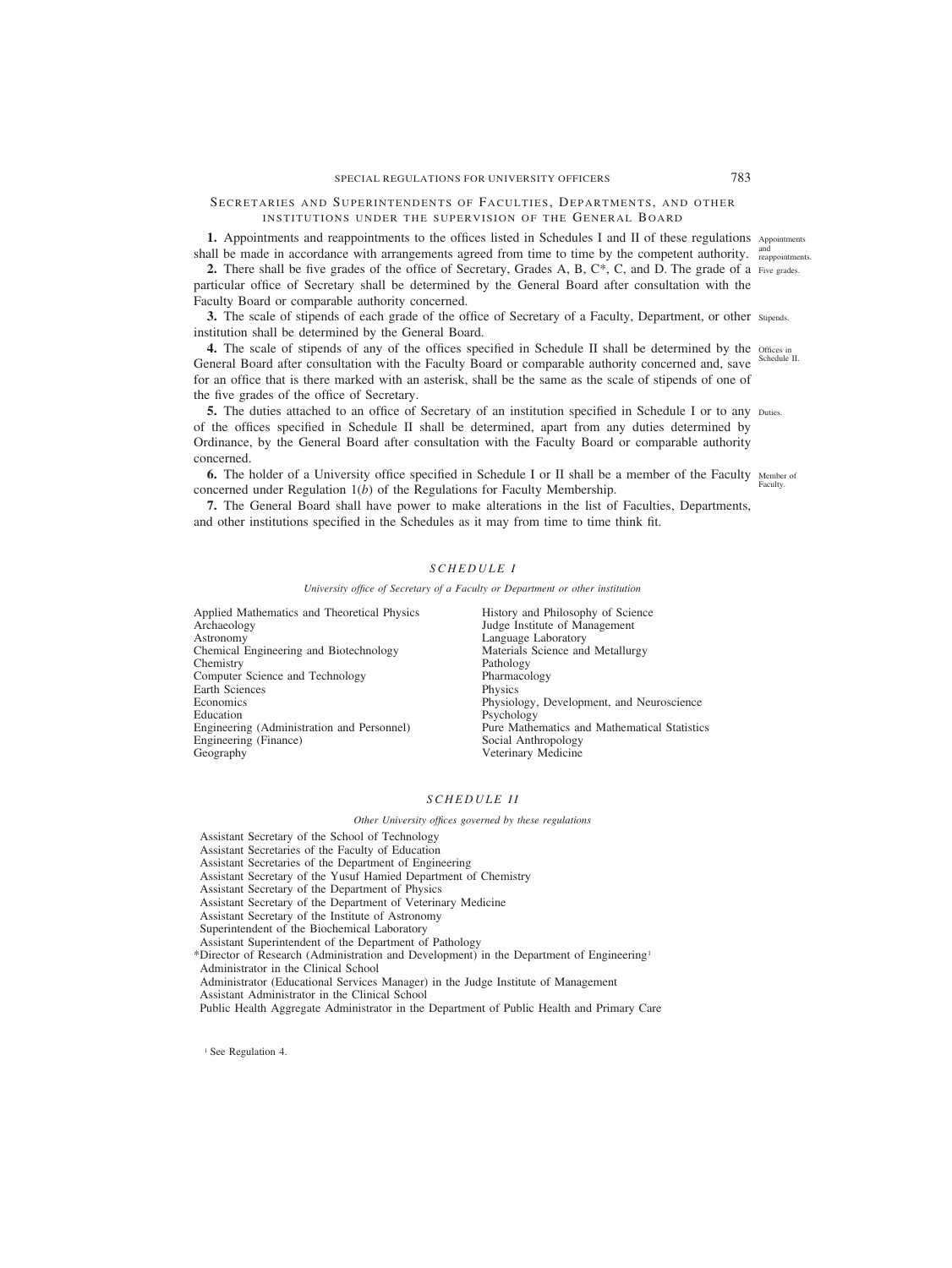Title and number. Special titles.

Appointments and reappointments. Duties.

Restrictions.

Member of **Faculty** 

## 784 UNIVERSITY OFFICES AND GRANTS OF TITLE

#### SENIOR TECHNICAL OFFICERS

**1.** There shall be such number of University offices of Senior Technical Officer in each Faculty, Department, or other institution as the competent authority concerned shall from time to time determine. **2.** Special titles that have been given to certain holders of an office of Senior Technical Officer are

specified in Schedule I appended to these regulations.

**3.** Appointments and reappointments to the office of Senior Technical Officer shall be made in accordance with arrangements agreed from time to time by the competent authority.

**4.** The duties of a Senior Technical Officer shall be determined by the competent authority after consultation with the Faculty Board or other body concerned.

**5.** A Senior Technical Officer shall not undertake for remuneration during Full Term without the consent of the competent authority any teaching other than teaching given on behalf of the University or a College or Colleges or the delivery of occasional lectures. The amount of teaching given by a Senior Technical Officer on behalf of a College or Colleges shall not exceed six hours a week.

**6.** A Senior Technical Officer shall, under Regulation 1(*b*) of the Regulations for Faculty Membership, be a member of the Faculty, if any, in which his or her office is placed.

## *SCHEDULE I*

SPECIAL TITLES OF CERTAIN HOLDERS OF THE OFFICE OF SENIOR TECHNICAL OFFICER Prosector in Anatomy.

## TECHNICAL OFFICERS

**1.** There shall be such number of University offices of Technical Officer in each Faculty, Department, or other institution as the competent authority concerned shall from time to time determine.

- **2.** Appointments and reappointments to the office of Technical Officer shall be made in accordance with arrangements agreed from time to time by the competent authority.
- **3.** The duties of a Technical Officer shall be determined by the Faculty Board or other authority concerned, subject to the approval of the competent authority.

**4.** A Technical Officer shall not engage in teaching other than teaching given on behalf of the University or a College or Colleges. The amount of teaching given by a Technical Officer on behalf of a College or Colleges shall not exceed six hours a week.

## GRANT OF TITLE

#### AFFILIATED PROFESSORS

#### *Grace 1 of 6 May 2021*

The title of Affiliated Professor may be granted by the General Board to a person who is not employed by the University but who makes a substantial contribution to its teaching or research, in accordance with criteria and a procedure determined by the Board from time to time. A person to whom the title of Affiliated Professor has been granted shall hold that title for not more than five years at a time. At the end of any such period the title may again be granted for a further period of not more than five years at a time.

#### AFFILIATED ASSOCIATE PROFESSORS

*Grace 1 of 6 May 2021*

The title of Affiliated Associate Professor may be granted by a Selection Committee to a person who is not employed by the University but who makes a significant contribution to its teaching or research, in accordance with criteria and a procedure determined by the General Board from time to time. A person to whom the title of Affiliated Associate Professor has been granted shall hold that title for not more than five years at a time. At the end of any such period the title may again be granted for a further period of not more than five years at a time.

Number.

**Duties** 

**Restrictions**.

Appointments.